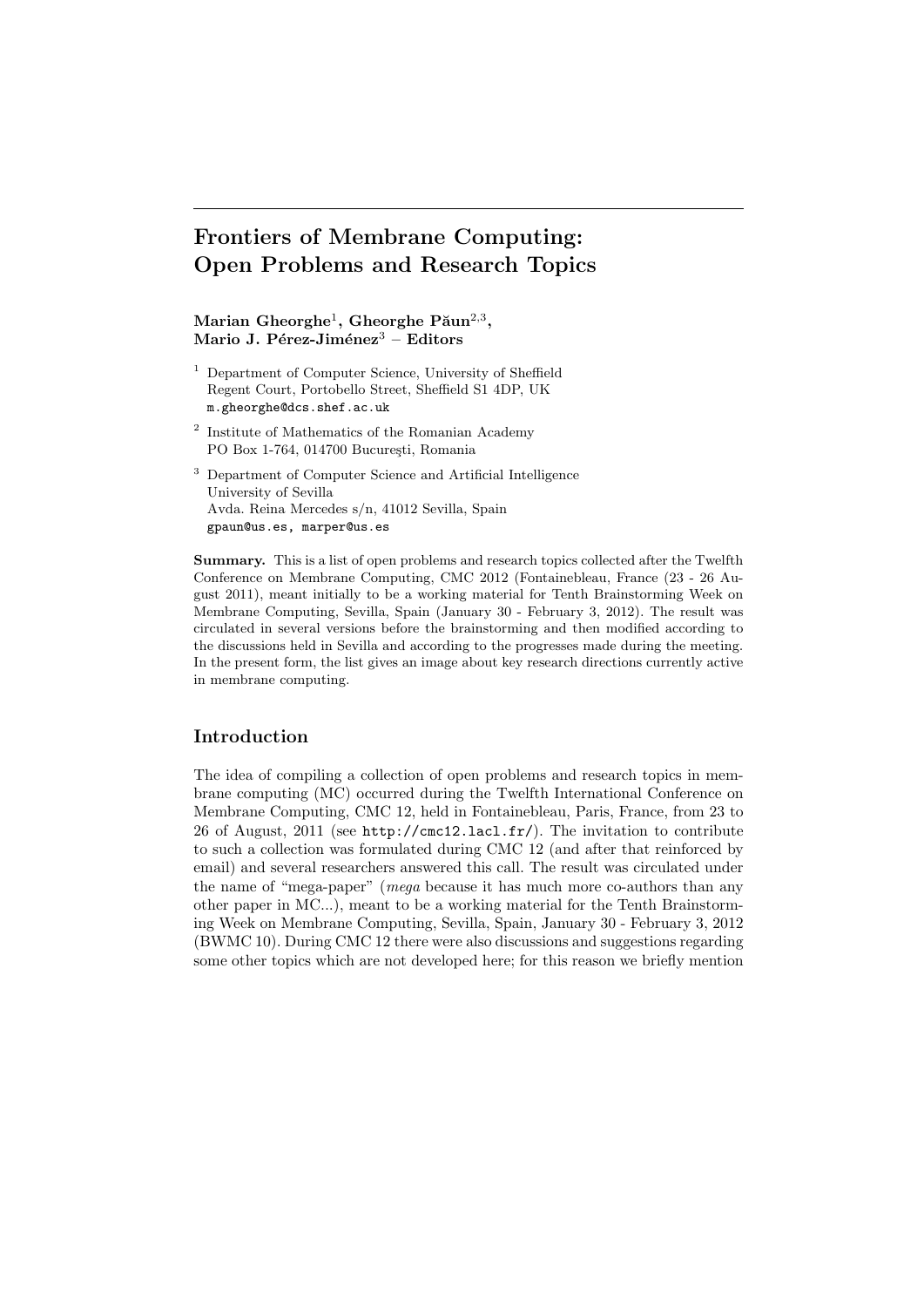(some of) them: exploring more systematically hypercomputation research ideas within MC area; focussing on translations between different classes of membrane systems (P systems) and studying complexity aspects related to these translations (the goal being to import results from a branch of MC to another one); identifying the most "natural" applications of P systems in modeling biological processes and producing a set of coherent and convincing case studies (a research volume on such applications in biology is now in progress); investigate in more details the dP automata, their efficiency and connections with communication complexity; look for biological applications of spiking neural P systems.

Before presenting an overview of the paper we mention [7], [8] as key references for general MC topics. More specific MC topics, like MC and process calculi [1], interplay between MC and DNA computing [6] and conformon MC systems [3], are also well-established. Applications of MC in various areas can be found in [2].

The initial "mega-paper" was changed several times, incorporating discussions and progresses carried out during BWMC 10. The present version is considered a "closed" one (although such a project can never be closed); for further results related to the problems collected here the reader is invited to follow the MC website from [9]. In particular, one can find there the proceedings volumes, with all papers emerged in connection with the brainstorming.

The texts received from the contributors were revised by their authors after BWMC 10, and appear below in the final form they have been submitted, with minimal editorial changes. In most cases, one gives the necessary (minimal) definitions, as well as the relevant bibliography. Of course, the reader is supposed to be familiar with basic elements of MC – for instance, from the sources mentioned at the end of this introduction. A quick introduction to MC is given at the beginning of this paper, just to help the reader not familiar with this research area to have a flavor of it. At the beginning of each section there are mentioned the main notions, from MC and from computability in general, supposed to be known in order to understand the problems which follow (sometimes, part of these notions are briefly introduced together with the problems). The authors of each "section" are mentioned, with affiliations and email addresses, so that the interested reader can contact them for further details, clarifications and cooperation in solving the problems.

The order in which the problems are given below goes, approximately, from general issues to theory and then to applications. In what concerns the computability topics, there are sections devoted to both power and efficiency of P systems, considering them as numbers or strings generators or acceptors, in "old" versions (symport/antiport, catalytic, spiking neural P systems) or in recently introduced forms (polymorphic, dP systems), looking for generalizations (e.g., for "kernel P systems") or for classic notions of language theory not yet extended to MC (such as control words); computational complexity is a vivid direction of investigation, addressing both time and space complexity (defining specific complexity classes, comparing them with existing classes, looking for possibilities of solving computationally hard problems (typically, **NP**-complete problems) in a polynomial time,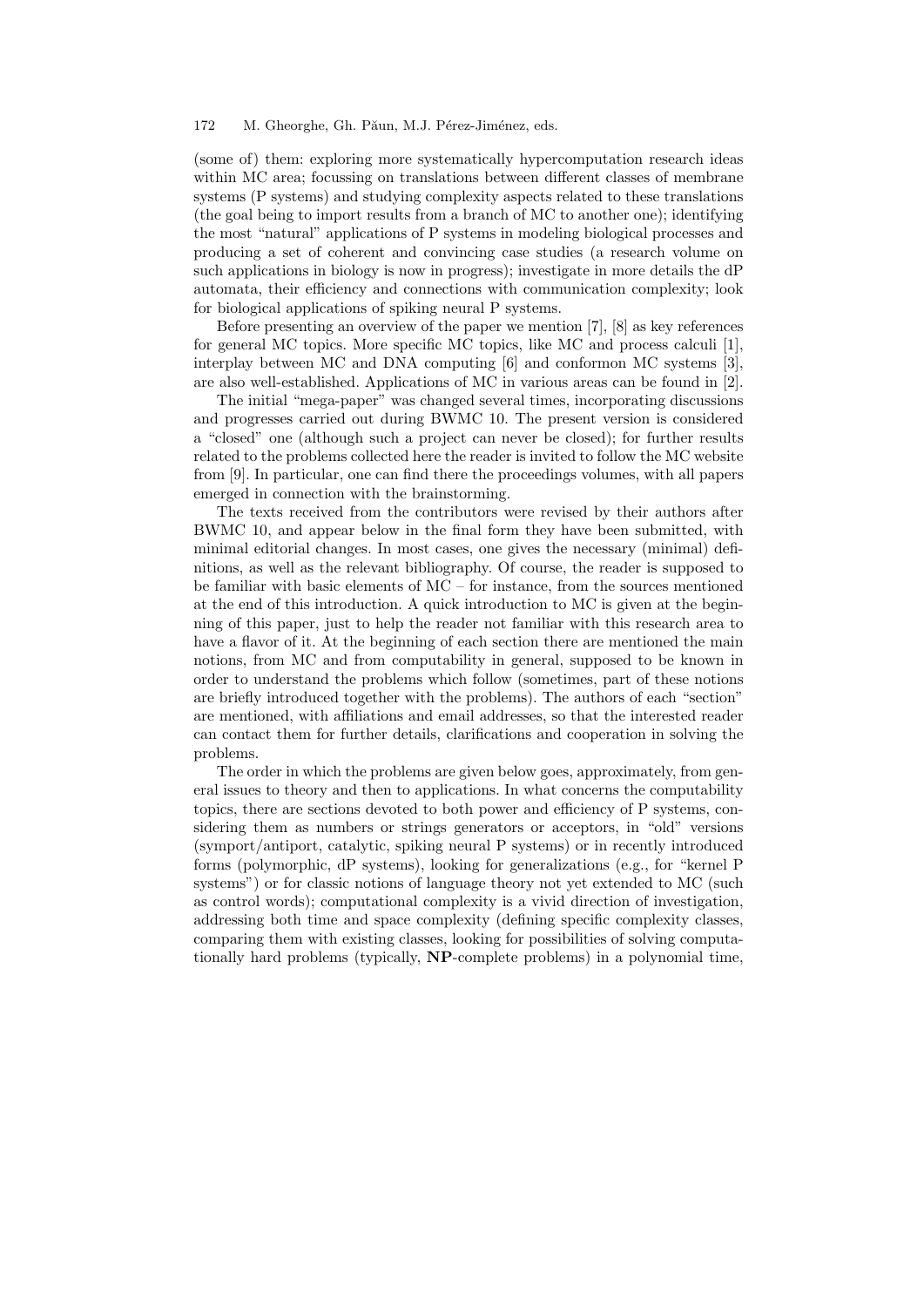by making use of the massive parallelism of P systems and trading-off space for time, with the space obtained by means of biologically inspired operations, such as membrane division and membrane creation). The term "fypercomputing" (following the model of "hypercomputing"  $=$  "passing beyond the Turing barrier", with the initial "f" coming from "fast") tries to call attention to a systematic study of "passing polynomially beyond the **NP** barrier". All classes of P systems are considered: cell-like, tissue-like, (spiking) neural, and numerical. Moving to applications, one mentions issues related to the semantics, formal verification, possible bridges with reaction systems (a younger "sister" research area of natural computing, inspired from biochemistry). The applications refer both to the simulation of biological and bio-medical processes and to (somewhat unexpected) applications in approximate optimization (basically, distributed evolutionary algorithms, with the distribution controlled by means of membranes, and borrowing ingredients from MC), robotics (mobile robots controlled by means of numerical P systems), and computer graphics, as well as to more speculative ideas, dealing, for instance, with the functioning of the brain.

The nature of questions range from local/technical open problems, asking to improve existing results, especially for a better delimitation of the borderline between universality and non-universality, between efficiency and non-efficiency (in particular, concerning the influence of some qualitative parameters, such as the number of membranes, the size of the rules, or qualitative features, such as the difference between deterministic and non-deterministic systems, using or not various types of rules), to "strategic" issues, for instance, relating MC with other research areas, such as computer science, biology, ecology, robotics and so on. Of course, many other precise problems or research ideas circulate within the MC community (or can be found in recent papers; see also the previous brainstorming volumes, where many problems are formulated, sometimes given in explicit lists; the "fate" of some of these open problems is recalled in the paper Gh. Păun, "Tracing Some Open Problems in Membrane Computing", *Romanian J. of Information Science and Technology*, 10, 4 (2007), 303–314). Similarly, some of the problems proposed in the present paper or variants of them were already circulated within the MC community also before, a fact which should call attention to them (as an indication of both interest and difficulty).

We are aware, on the one hand, that many other authors, who have not answered our request (in time), would have other problems to propose, and, on the other hand, that many people keep for them, for their immediate research, the "juicy" topics... Anyway, we hope that this collection will both raise the interest of the reader in approaching MC and, maybe, in participating in the future editions of the yearly BWMC.

Because several sections below refer to the CMC 12 pre-proceedings and proceedings volumes, we also mention them below  $-$  [4] and [5], respectively.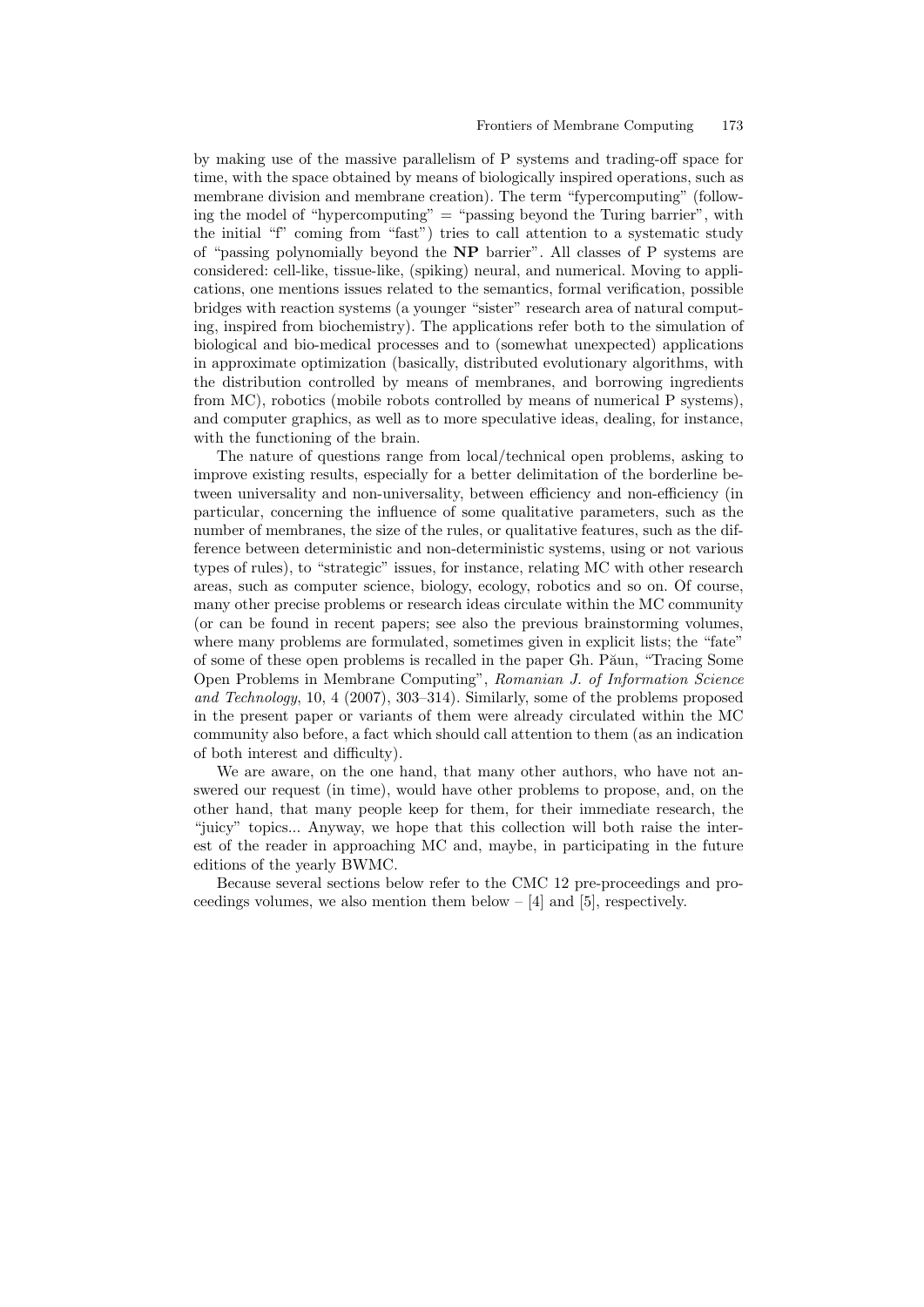### **References**

- 1. G. Ciobanu: *Membrane Computing. Biologically Inspired Process Calculi*. The Publishing House of the "Al.I. Cuza" University, Iași, 2010.
- 2. G. Ciobanu, Gh. Păun, M.J. Pérez-Jiménez, eds.: *Applications of Membrane Computing*. Springer, Berlin, 2006.
- 3. P. Frisco: *Computing with Cells. Advances in Membrane Computing*. Oxford Univ. Press, 2009.
- 4. M. Gheorghe, Gh. Păun, S. Verlan, eds.: *Twelfth International Conference on Membrane Computing, CMC12, Fontainebleau, France, 23–26 August 2011*. LACL, Univ. Paris Est – Créteil Val de Marne, 2011.
- 5. M. Gheorghe, Gh. Păun, G. Rozenberg, A. Salomaa, S. Verlan, eds.: *Membrane Computing. 12th International Conference, CMC 2011, Fontainebleau, France, August 2011, Revised Selected Papers*, LNCS 7184, Springer, Berin, 2012.
- 6. A. Păun: *Computability of the DNA and Cells. Splicing and Membrane Computing.* SBEB Publishing, Choudrant, Louisiana, USA, 2008.
- 7. Gh. Păun: *Membrane Computing. An Introduction*. Springer, Berlin, 2002 (Chinese translation in 2012).
- 8. Gh. Păun, G. Rozenberg, A. Salomaa, eds.: *The Oxford Handbook of Membrane Computing*. Oxford Univ. Press, 2010.
- 9. The P Systems Website: www.ppage.psystems.eu.

# **Contents**

- 1. A Glimpse to Membrane Computing (The Editors)
- 2. Some General Issues (J. Beal)
- 3. The Power of Small Numbers (A. Alhazov)
- 4. Polymorphic P Systems (S. Ivanov, A. Alhazov, Y. Rogozhin)
- 5. P Colonies and dP Automata (E. Csuhaj-Variú)
- 6. Spiking Neural P Systems (L. Pan, T. Song)
- 7. Control Words Associated with P Systems (K. Krithivasan, Gh. Păun, A. Ramanujan)
- 8. Speeding Up P Automata (G. Vaszil)
- 9. Space Complexity and the Power of Elementary Membrane Division (A. Leporati, G. Mauri, A.E. Porreca, C. Zandron)
- 10. The P-Conjecture and Hierarchies (N. Murphy)
- 11. Seeking Sharper Frontiers of Efficiency in Tissue P Systems (M.J. Pérez-Jiménez, A. Riscos-Núñez, M. Rius-Font, Á. Romero-Jiménez)
- 12. Time-Free Solutions to Hard Computational Problems (M. Cavaliere)
- 13. Fypercomputations (Gh. Păun)
- 14. Numerical P Systems (C. Vasile, A.B. Pavel, I. Dumitrache, Gh. Păun)
- 15. P Systems Formal Verification and Testing (F. Ipate, M. Gheorghe)
- 16. Causality, Semantics, Behavior (O. Agrigoroaiei, B. Aman, G. Ciobanu)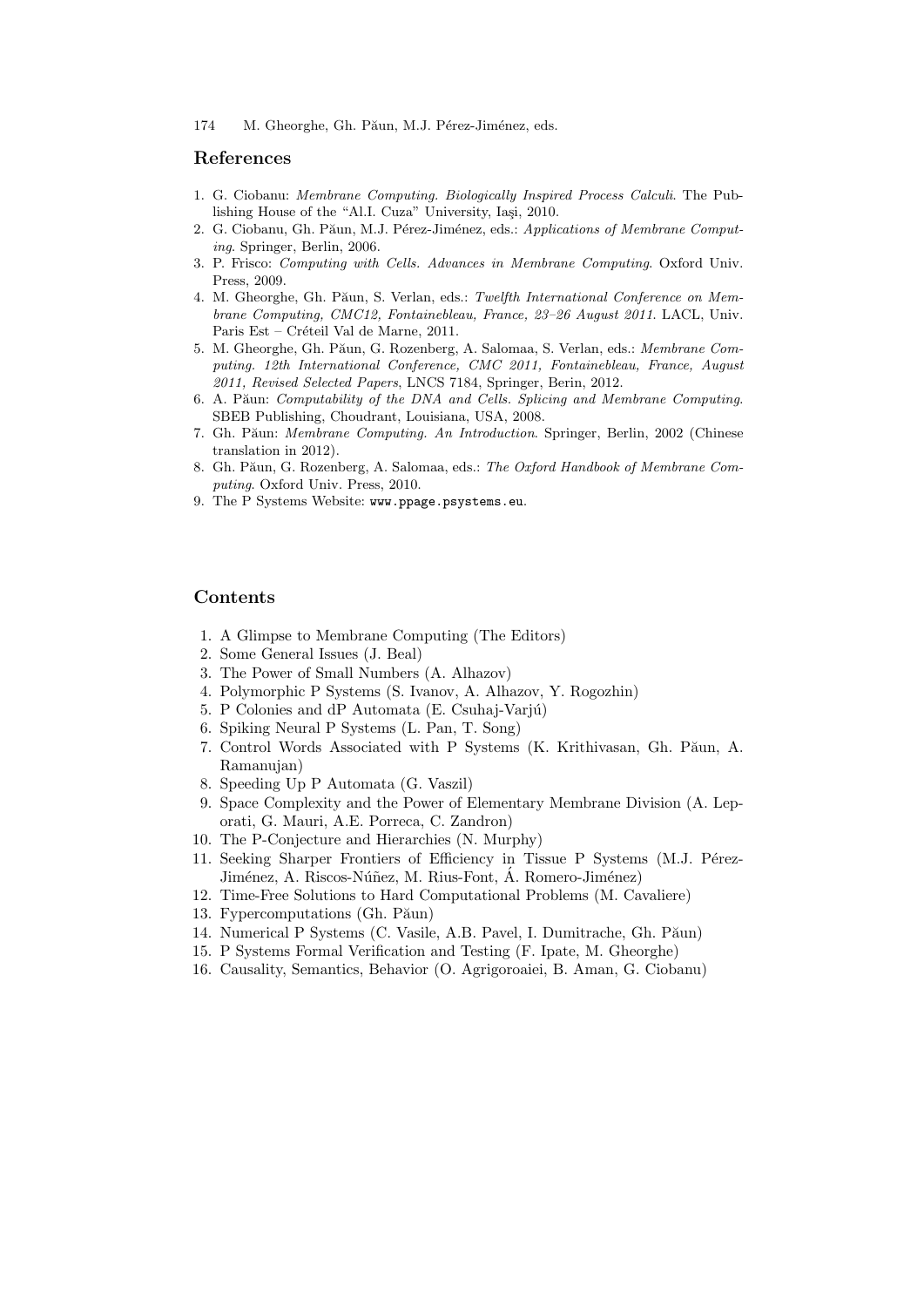- 17. Kernel P Systems (M. Gheorghe)
- 18. Bridging  $P$  and  $R$  (Gh. Păun)
- 19. P Systems and Evolutionary Computing Interactions (G. Zhang)
- 20. Metabolic P Systems (V. Manca)
- 21. Unraveling Oscillating Structures by Means of P Systems (T. Hinze)
- $22.$  Simulating Cells Using P Systems  $(A, P\check{a}un)$
- 23. P Systems for Computational Systems and Synthetic Biology (M. Gheorghe, V. Manca, F.J. Romero-Campero)
- 24. Biologically Plausible Applications of Spiking Neural P Systems for an Explanation of Brain Cognitive Functions (A. Obtulowicz)
- 25. Computer Vision (D. Díaz-Pernil, M.A. Gutiérrez-Naranjo)
- 26. Open Problems on Simulation of Membrane Computing Models (M. García-Quismondo, L.F. Macías-Ramos. M.A. Martínez-del-Amor, I. Pérez-Hurtado, L. Valencia-Cabrera)

# **1 A Glimpse to Membrane Computing**

Membrane computing (MC) is a branch of natural computing (introduced in [1], with the report version of the paper circulated as Turku Center for Computer Science – TUCS Report 208, in November 1998, see www.tucs.fi) which aims to abstract computing models from the structure and the functioning of the living cell and from populations of cells (e.g., tissues, organs), including the brain. One of the basic notions is that of a *membrane*, understood as a 3D vesicle, separating "an inside" and "an outside", where *objects* can be placed and where specific biochemistries take place. The membranes can be arranged in a hierarchical structure (like in a cell, hence described by a tree) or in an arbitrary structure (like in tissues, hence described by a graph). The space between a membrane and the membranes placed immediately inside it (parent-children, in a tree) is called *region* or *compartment*. A membrane without any membrane inside is said to be *elementary*. In the case of a cell-like arrangement of membranes, the external membrane is called the *skin*. The space outside the skin membrane is called the *environment* (and similarly is called the space external to all membranes of a tissue-like membrane structure). A membrane structure can be formally represented by a rooted labeled tree (each membrane is identified by a label, which is then associated with the node of the tree associated with the membrane), or, correspondingly, by an expression of labeled parentheses, with a unique external pair of parentheses, corresponding to the skin membrane.

The objects are present in the regions of a membrane structure and in the environment in the form of *multisets*, sets with their elements present in a given number of copies (sets with multiplicities of elements). The multiplicity can be finite (expressed by a natural number) or infinite/arbitrary (we say that an object with this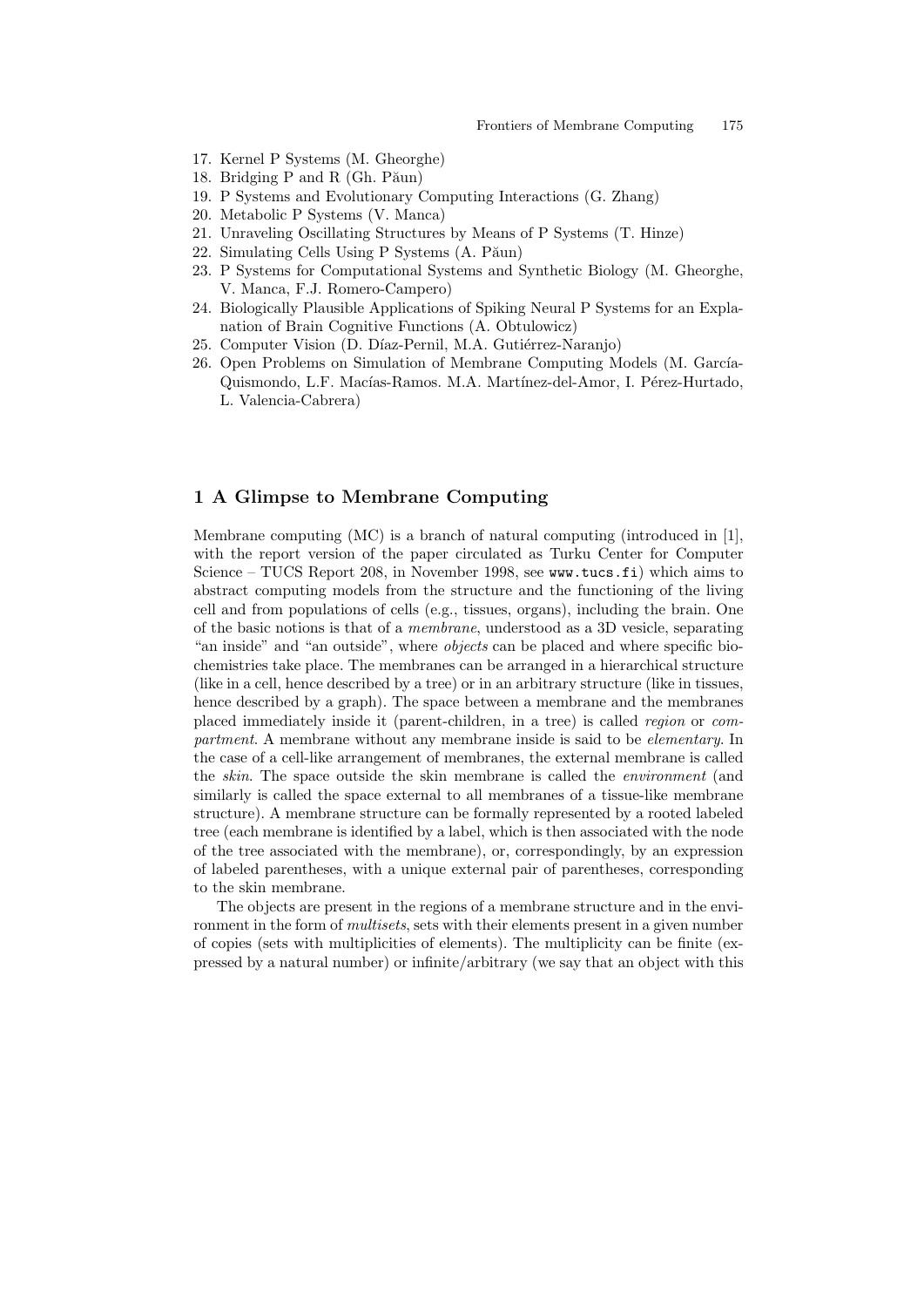property is of *ω* multiplicity). For the beginning, let us have in mind only atomic objects, represented by symbols of a given (finite) alphabet, and let us imagine that they correspond to the chemical compounds, from ions to macromolecules, which swim in water in the cell compartments. In this framework, it is convenient to represent the multisets by strings of symbols, with the number of occurrences of a symbol in a string corresponding to the multiplicity of that object in the multiset (that is, any permutation of a string represents the same multiset). These objects react, according to given *evolution rules*. The basic ones (often simply called "evolution rules") are the multiset rewriting rules corresponding to the biochemical reactions taking place in a cell. They are of the form  $u \to v$ , where *u* and *v* are multisets. Many other types of evolution rules are inspired by other biological operations. We mention here only the basic ones: *symport/antiport* correspond to the coupled passage of chemicals through (the protein channels embedded in) the cell membranes, *membrane division* corresponds to mitosis, *membrane creation* and *membrane dissolution* can also be associated with biological processes (the same with exo- and endocytosis, but we do not enter into details). There also are more complex types of rules, or rules inspired from computer science (broadcasting, communication between two membranes placed in a common environment), rules mimicking the way the neurons communicate by means of *spikes* (electrical impulses of identical shapes). Important is that both the rules and the objects are placed in compartments and that the rules act locally, on the objects in the same compartment. Objects can also pass through membranes, both in the cell-like case and in the tissue-like case, hence the compartments cooperate.

There are several ways the rules are applied (several *semantics*). The most investigated one, corresponding to the parallelism of reactions in a solution, is the *maximal parallelism*: a maximal multiset of rules is used, where maximality is defined in the sense of multiset inclusion (no rules can be added to the multiset so that the obtained multiset of rules is still applicable to the multiset of objects present in the respective compartment). When several (maximal) multisets can be applied, the one to use is chosen nondeterministically. Many other possibilities were considered: sequential, limited parallelism, minimal parallelism (the idea is that each compartment which can use a rule – hence it is "alive" – has to use at least one rule, with natural extensions to P systems whose rules are not associated with compartments – as it is the case of symport/antiport systems, where the rules are associated with the membranes). In all these cases, the system is synchronized, a universal clock exists which measures the time in the same way for all membranes and with rules used, synchronously, in each time unit. The natural counterpart is that of asynchronous systems.

Such a device, consisting of membranes, objects, evolution rules, is called a *membrane system* – currently called also a *P system*.

Starting from an *initial configuration* (membranes and objects) of a P system and using the rules according to a chosen strategy, one obtains *computations*, sequences of *transitions* among configurations. If a configuration is obtained such that no rule can be applied, we say that the system *halts*. Several *results* can be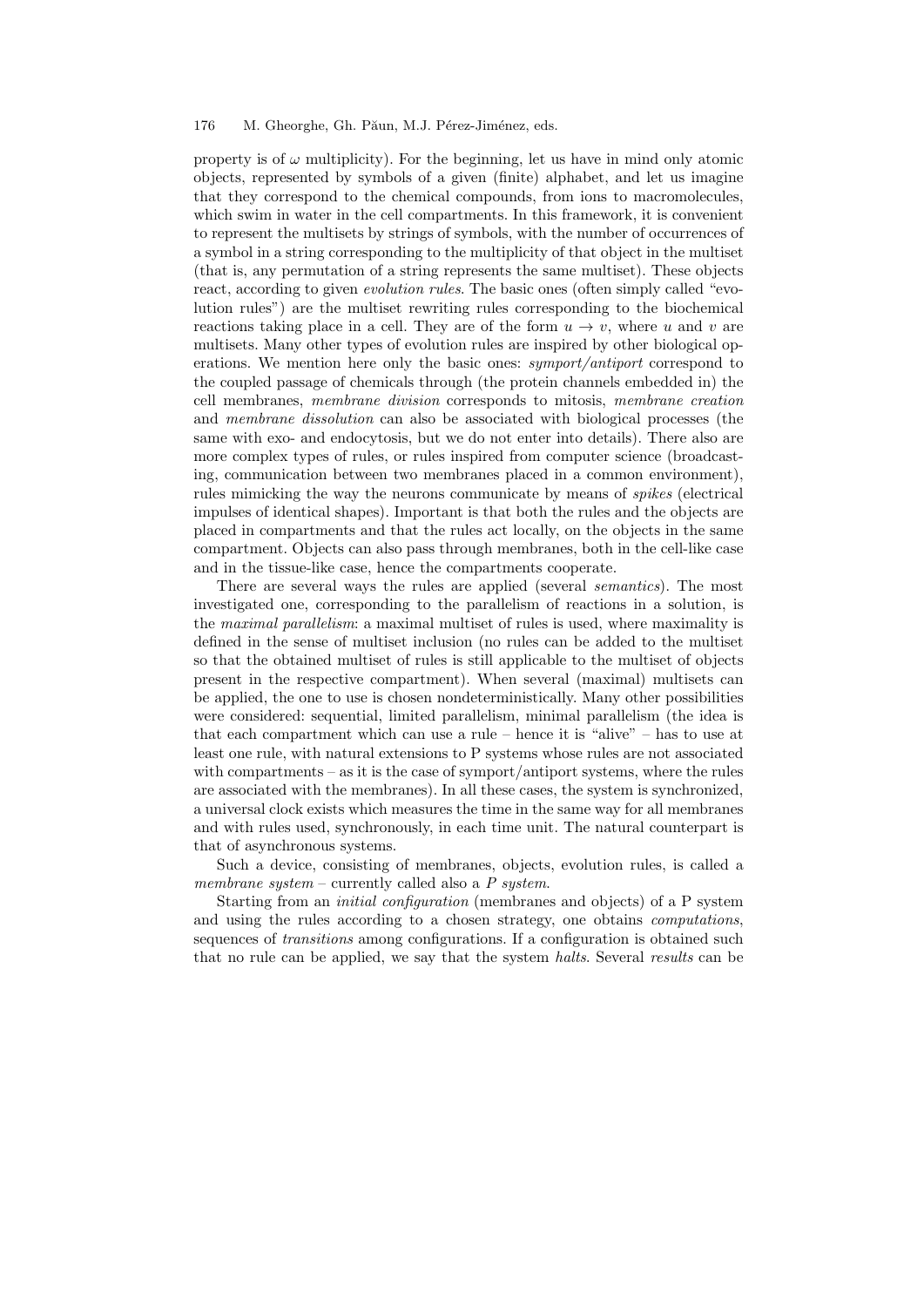associated with a halting computation, for instance, in the form of the number of objects present in the halting configuration in a designated elementary membrane. A P system can then be seen as a generative device, generating a set of numbers: because of nondeterminism, we have several computations, hence several numbers.

Formally, a P system of the basic form (cell-like, with symbol objects, evolving by multiset rewriting rules) can be given as follows (for an alphabet *A*, we denote by  $A^*$  the set of all strings over *A*, including the empty string  $\lambda$ ;  $A^* - {\lambda}$  is denoted by  $A^+$ :

- $\Pi = (O, \mu, w_1, \ldots, w_m, R_1, \ldots, R_m, i_0)$ , where
	- *m* is the *degree* of the system*,*
	- *O* is the alphabet of objects*,*
	- $\mu$  is the membrane structure, with  $m$  membranes,
	- $w_1, \ldots, w_m \in O^*$  are multisets associated with the *m* regions of  $\mu$ ,
	- $R_1, \ldots, R_m$  are finite rules of the form  $u \to v$  where *u* and *v* are

multisets over *O* with the objects in *v* also having *target indications*

of the form *in, out, here*; an object with indication *out* exits

the membrane, one with the indication *here* remains in the same region, and one with the target *in* enters any of the membranes delimiting

the region from below, nondeterministically choosing the destination*,*

 $i_0$  is the label of the output membrane, the one where the result is obtained.

A transition between two configurations  $C_1$ ,  $C_2$  of  $\Pi$  is denoted by  $C_1 \Longrightarrow C_2$ , and the set of numbers generated by  $\Pi$  is denoted by  $N(\Pi)$ .

The rules of the arbitrary form  $u \to v$  are said to be *cooperative*, if  $u \in O$ , then the rule is called *non-cooperative* (it corresponds to context-free rules in a grammar); an intermediate case is that of *catalytic* rules, which are of the form  $ca \rightarrow cv$ , where  $c \in O$  is a catalyst, assisting the object  $a \in O$  to get transformed into  $v \in O^*$ . When applying a rule  $u \to v$ , the objects from *u* are consumed and those from *v* are produced.

An *antiport* rule is of the form  $(u, out; v, in)$  with  $u, v \in O^*$ ; using such a rule (associated with a membrane *i*) means to move the multiset *u* outside membrane *i*, simultaneously with bringing the multiset *v* inside the membrane. If one of the multisets *u, v* is empty, then the rule becomes a *symport* one.

We do not give here further technical definitions or notations; the interested reader can consult any of the titles indicated in the end of the Introduction, especially the Handbook [8].

However, we mention informally a series of notions and of further classes of P systems. There are many possibilities to extend the previously introduced computing device and its functioning. Instead of counting objects in a compartment, we can consider as the result of a computation the sequence of objects sent to the environment (this is the so-called, *external output*), hence a P system can then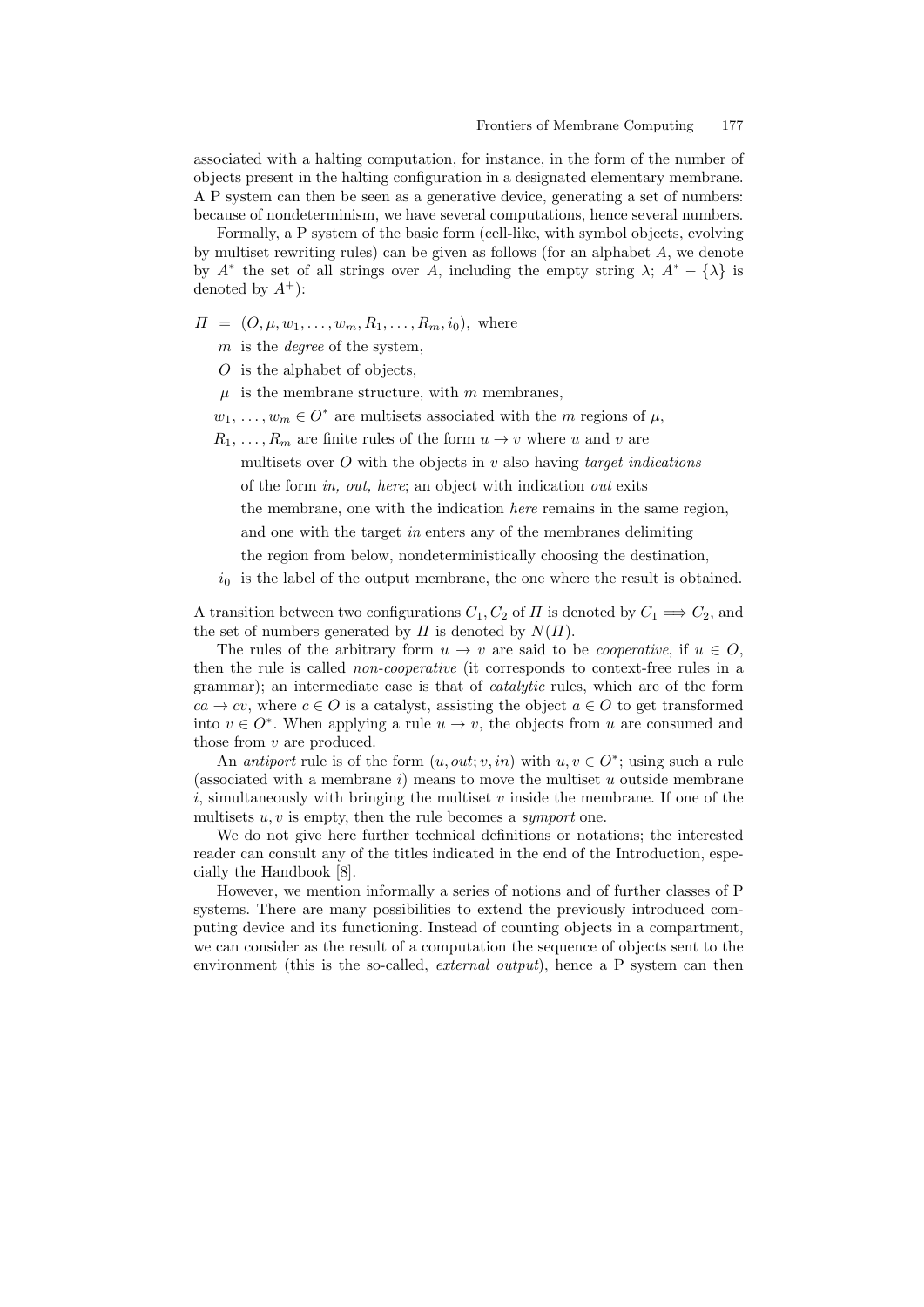generate a language. A language is obtained also if we follow the *trace* of a special objects across membranes. Then, we can use a (symport/antiport) P system in the accepting mode: the objects entering the system from the environment are arranged in a string and we say that the string is accepted if the computation halts. In the case of tissue P systems, the objects can evolve inside membranes by multiset rewriting rules and can pass from a membrane to another one by antiport rules. The communication channels among membranes are hence implicitly defined by the provided rules for communication; a more complex case is that of *population* P systems, where there also are rules for establishing channels between cells and for destroying them. Besides rules for handling objects, we can also have rules for changing the membrane structure. We mentioned division, creation, and dissolution rules, exo- and endocytosis, but there also are separation, budding, gemmation rules. Observe the biological inspiration, although abstracted in a way which brings us far from biology  $-$  in their initial forms, P systems were not meant to be used as models with a biological relevance. The objects can be described by symbols, as above, but they can also have a structure, for instance, described by strings (processed by string operations, such as rewriting, DNA splicing, replication, insertion-deletion), or even more complex, such as 2D arrays, trees, etc. A special case is that of *numerical* P systems, where numerical variables are placed in the regions of a cell-like membrane structure, evolving by means of *programs*, composed of a *production function* (e.g., a polynomial), and a *repartition protocol*; in each compartment, the local variables are subject of a local production function, and the value of this function is distributed among the variables in that region and in the neighboring regions according to the repartition protocol (e.g., proportionally with given numbers, part of the program). The model, somewhat inspired from economics, can both generate sets of numbers, but also compute functions of several variables, a situation which is completely different from the generative-accepting functioning of usual object-based P systems. An interesting variant is that of P systems with objects bound on membranes (as actually is the case with many chemicals in a cell), and then with the rules evolving at the same time objects which are free inside regions and these fixed objects.

Finally, let us mention the so-called *spiking neural P systems* (SN P systems), where membranes (representing neurons) are placed in the nodes of a graph, whose links represent *synapses*, holding several copies of a single object, corresponding to a *spike*; the spikes evolve by rules which first check the contents of the neuron (by means of a regular expression), consume a number of spikes and produce a number of spikes, which are sent, immediately or with a delay, to all neurons to which a synapse goes from the neuron where the rule was used. The spikes sent to the environment by a designated output neuron form the *spike train* produced by the system; numbers or strings can be associated with a spike train, hence again a generative device is obtained.

Up to now, we mentioned only the *generative* mode (corresponding to grammars) of using a P system. A dual case (corresponding to automata) is the *accepting* mode: a number is introduced in a system, e.g., as the multiplicity of a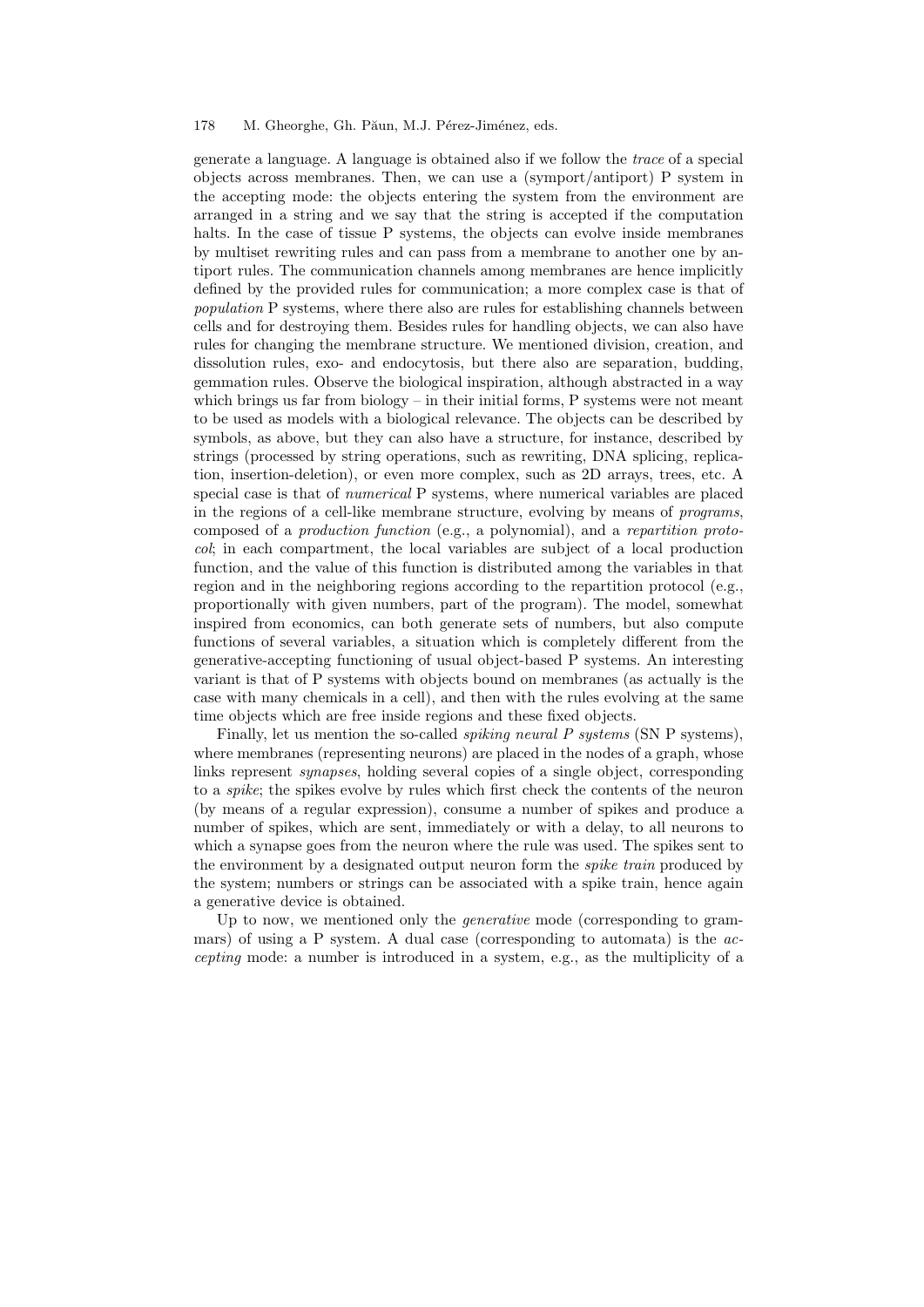specified object in a specified compartment, and the number is accepted if the computation halts. Strings can also be recognized, by bringing their symbols, one by one, in a system (e.g., in a symport/antiport one), with the string accepted if the computation halts.

In all cases, we can also use a P system as a *decidability* machine: a decision problem (with YES/NO answer) is introduced in the system, encoded in a specified way in the form of a multiset, and the system says whether the problem (actually, its instance introduced in the initial configuration) has an affirmative answer by halting or by sending a special object yes into the environment. This is the usual way of investigating the computational complexity of P systems (the time or the space needed to solve a class of decidability problems).

Most classes of P systems are computationally complete, equivalent with Turing machines (one also says that they are universal), even in restricted cases: small number of membranes, using only catalytic rules (with at least two catalysts: the power of one catalyst P systems is still open), symport/antiport rules of reduced sizes, SN P systems of restricted forms, etc. Similarly, many classes of P systems able to create an exponential working space in a linear time (the typical case is that of P systems using membrane division, also called *with active membranes*) can solve **NP**-complete problems (sometimes even **PSPACE** problems) in a polynomial time. The literature of MC abounds in results of these types.

An important part of the research in MC deals with applications. Using P systems for modeling processes taking place in a cell or in complexes of cells, such as populations of bacteria, is expected; the model starts from biology, hence it is natural to return to biology. Several features make P systems attractive for the biologist (especially in comparison with the models based on differential equations): the direct connection with the biochemistry, which also means a high understandability, the multicompartmental structure, the easy scalability, the intrinsic discrete nature of the model, the easy programmability, the possibility to attach probabilities (reaction rates, stoichiometric coefficients) to the evolution rules, the emergent behavior of a P system (the overall evolution is not at all a "sum" of the parts evolution). All these applications are based on simulation programs (there are several such programs available – see the webpage of the domain, mentioned in the bibliography of the Introduction, [9]). Most of them run on the usual sequential computers, but there also are attempt to implement P systems on dedicated hardware, clusters and grids, on parallel hardware (such as NVIDIA graphical cards). A specialized programming language, *P-lingua*, was also elaborated.

Also somewhat expected are the applications in modeling and simulating ecosystems (we have "membranes" where several agents interact, like the chemicals in a cell). Not so expected however are the applications in approximate optimization (distributed evolutionary computing), computer graphics (following the style of L systems based graphics, but also recent attempts to process images in the parallel framework of P systems), while the recent applications of numerical P systems in controlling mobile robots is completely unexpected.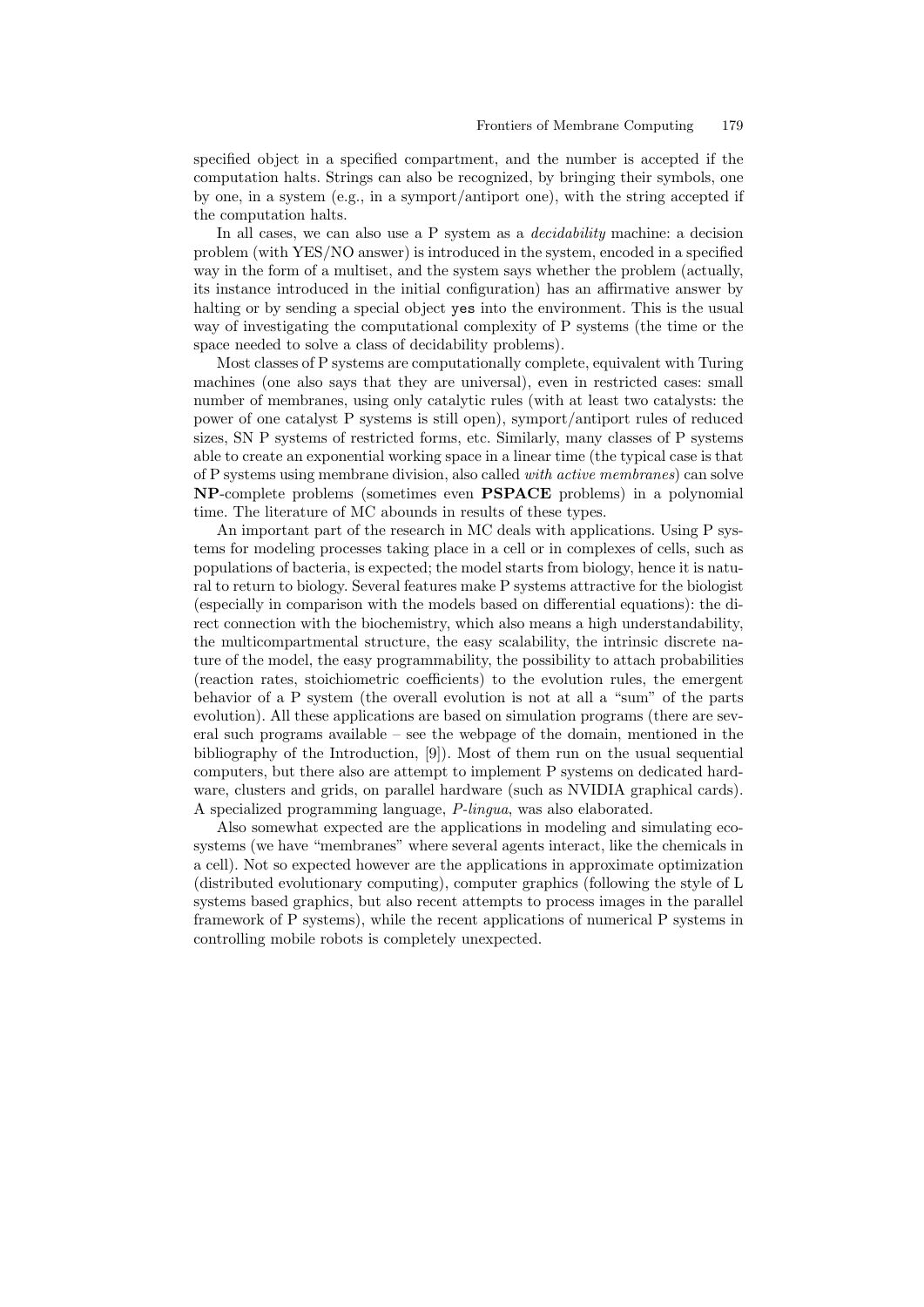Problems and research topics about most of these issues will be found in the sections below. Of course, the previous bird's eye view about MC is not enough to technically address these problems, many details were omitted or given in an approximate way, but at least the reader can have an image of this research area, of its many branches, of the richness of results and applications, but also of the fact that many issues still wait for clarifications. The frontiers of MC are still moving, after more than 13 years since this research area was initiated, it still can be considered as an "Emergent Research Front in Computer Science", as it was called already in 2003 by Thomson-Reuters Institute for Scientific Information, ISI, with [1] considered a "fast breaking paper", see http://esi-topics.com.

# **References**

1. Gh. Păun: Computing with membranes. *J. Computer and System Sciences*, 61, 1 (2000), 108–143.

# **2 Some General Issues**

### **Jacob Beal**

BBN Technologies, Cambridge, MA, USA jakebeal@bbn.com

**Comment.** Jacob Beal was one of the invited speakers at CMC 12 (title of talk: "Bringing Biology and Engineering Together with Spatial Computing"). After the meeting, he was asked to express his thoughts about MC, taking into account that he comes from outside the MC community, more importantly, from applied computer science. What follows is part of an e-mail message he sent to M.Gh. around the end of August 2011.

**Required Notions:** general knowledge of MC, membrane structure, multiset processing, distribution, parallelism

With regards to my thoughts on directions for the membrane computing community, I think there is something very interesting and unique about the combination of chemical, compartmentalized, and tree-structured computation that P systems give access to. But I think that it is important to try to articulate what that is and why it is important.

In particular, the questions that I might pose would be:

• What are the most important research questions for membrane computing?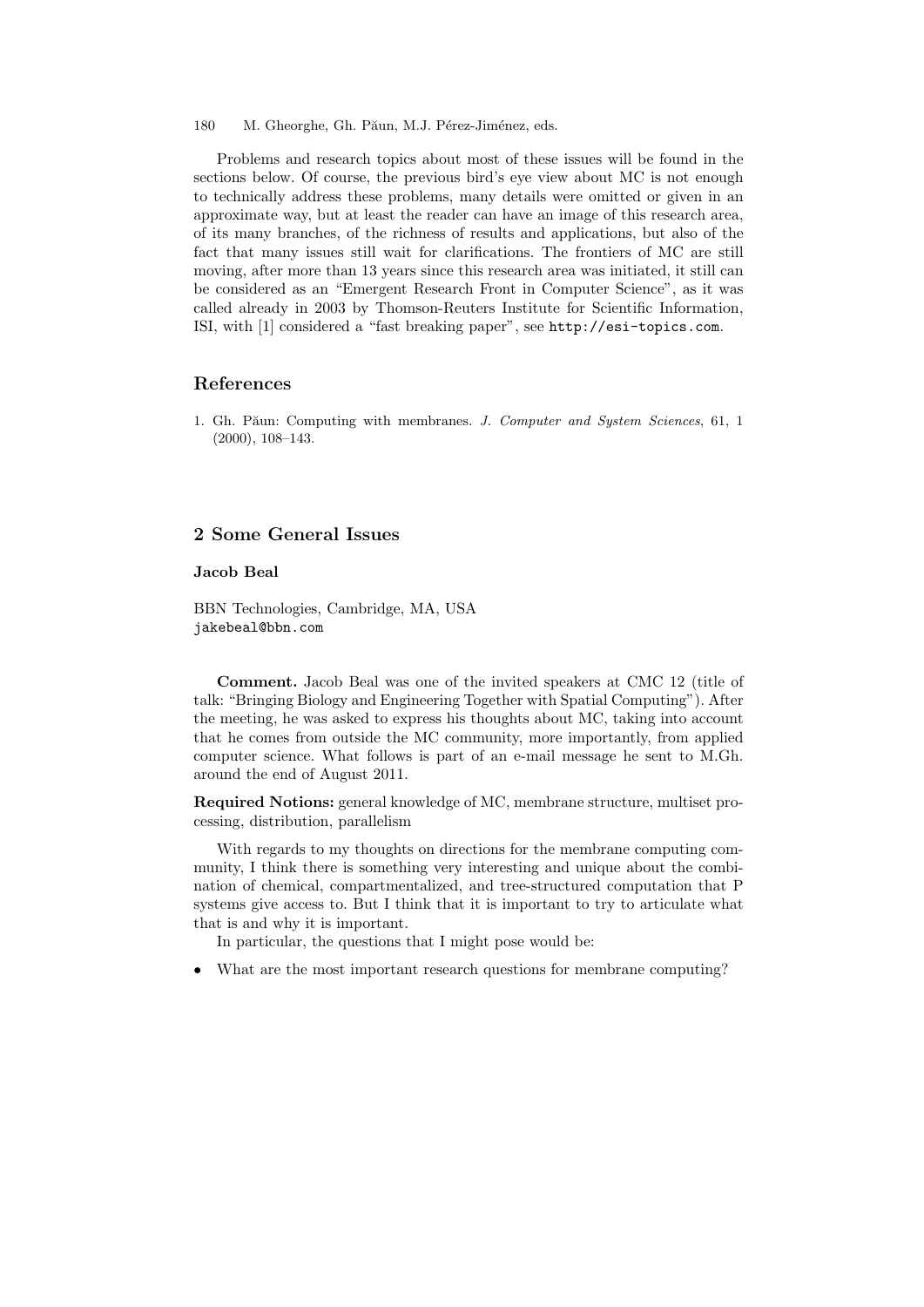*•* What does membrane computing have to offer researchers who are not in the field of membrane computing?

More specifically:

- What should other computational theorists learn from the family of P systems computational models?
- What is the practical advantage of P systems models over their competitors in biological modeling or other fields?
- *•* How might P systems models be applied to improve representations or architectures for parallel computing?
- What is quantitatively advantageous about SN P systems over other spiking models?
- How can P systems inform the theory or design of distributed algorithms?

I do not expect that any of these questions will have any one answer – in fact, I am sure that many researchers in the field will have wildly different answers. But every researcher should have clear and concise answers that they can make a good case for.

For my own part, I think that the most important research questions are:

- 1. How can distributed systems notions like self-stabilization be applied to P systems?
- 2. What consequences does the P systems model have for conventional computing?
- 3. What sort of complex P systems computations can be generated from high level programming languages, and what sort of languages fit best with P systems for various purposes (e.g., biological modeling, networking)?

Those priorities, however, are of course a consequence of my own research interests and biases, and I expect that others would have different answers: the important thing is the discussion of reasons.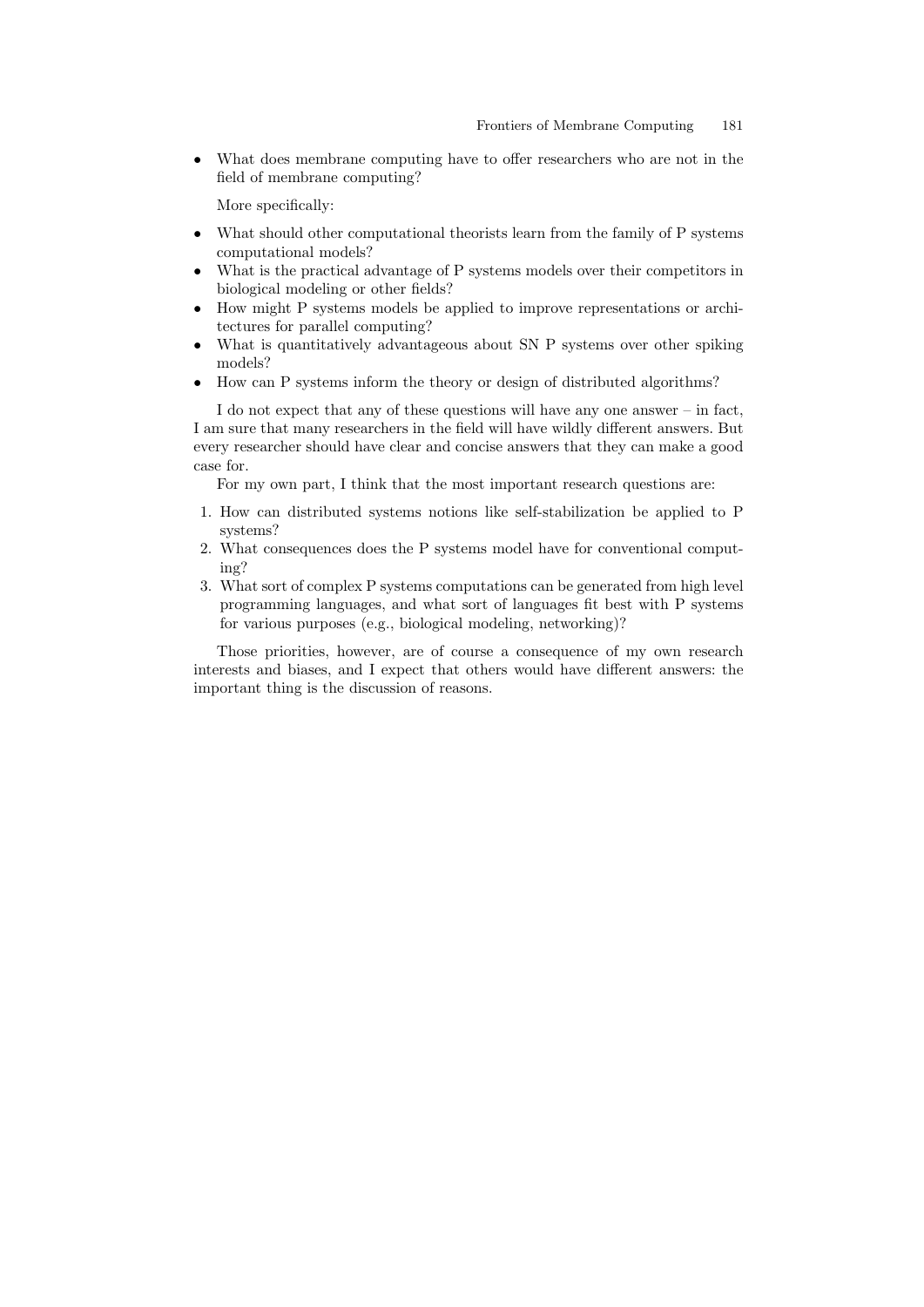# **3 The Power of Small Numbers**

### **Artiom Alhazov**

Institute of Mathematics and Computer Science Academy of Sciences of Moldova Chișinău, Republic of Moldova, and

Universit`a degli Studi di Milano-Bicocca Dipartimento di Informatica, Sistemistica e Comunicazione Milano, Italy artiom@math.md, aartiom@yahoo.com

**Comment.** Artiom Alhazov was also an invited speaker at CMC 12; his talk, "Properties of Membrane Systems", is cited in the references below and can be helpful in clarifying some of the notions mentioned in the following problems.

Several problems related to the optimality of certain parameters appearing in characterization of the computing power of various classes of P systems (symport/antiport, insertion-deletion, with active membranes) and of their efficiency; in particular, questions about the languages described (in the external mode) by P systems are formulated.

**Required Notions:** symport/antiport, external output, active membranes, minimal parallelism, insertion-deletion

**Note:** in case the underlying definitions are not clear, all bibliography items include URLs of the associated publications (freely accessible .PDF files or springerlink references). This made it possible to formulate the problems more concisely.

# **3.1 Minimal Parallelism and Number of Membrane Polarizations (2006)**

It is known, [1, 2] that under minimal parallelism, P systems with polarized active membranes can solve intractable problems in a polynomial number of steps, even without non-elementary membrane division and without membrane creation. However, the best known results deal with P systems using 6 (six!) polarizations, or 4 polarizations if non-standard rule types (evolution rules are applied sequentially and may change the polarization) are used. Are these numbers optimal?

### **3.2 Membrane Systems Language Class (2010)**

A fundamental family of languages is still not characterized: languages generated (in the sense of external output) by non-cooperative membrane systems. It is known, [5, 4] that the best known lower bound for *LOP*(*ncoo, tar*) is *REG ·* Perm(*REG*) (strict inclusion), while the best known upper bound is *CS ∩ SLIN ∩* **P**. An example of a difficult language in this family is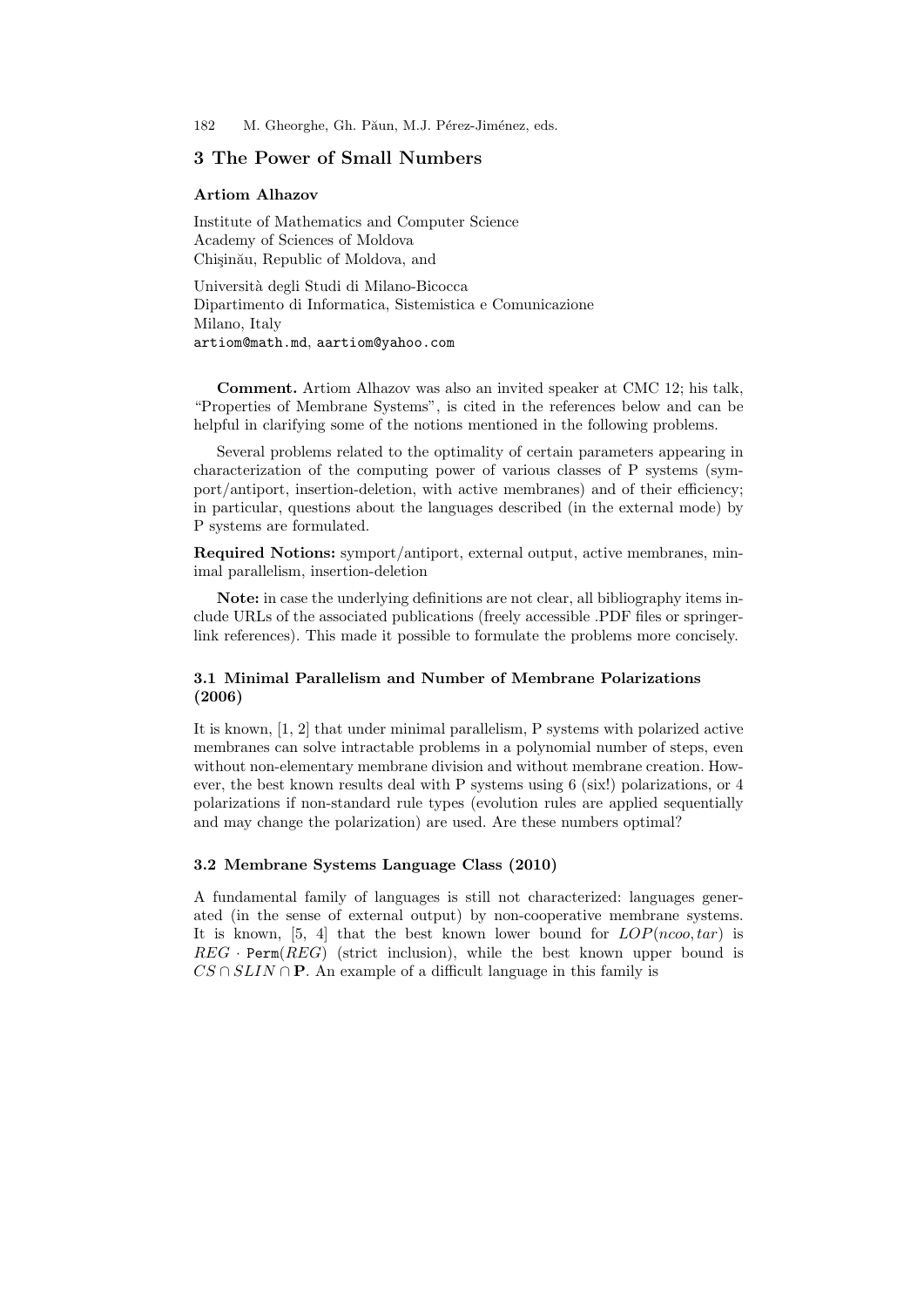{ 
$$
Perm((abc)^{2k_0})Perm((a'b'c')^{2k_1}) \cdots Perm((abc)^{2k_{2t}})Perm((a'b'c')^{2k_{2t+1}})
$$
  
|  $k_0 = 1, 0 \le k_i \le 2k_{i-1}, 1 \le i \le 2t+1, t \ge 0$ }

Open questions concerning comparison of the P systems language family with particular language families and concerning particular closure properties are also formulated in the above mentioned papers.

### **3.3 Dynamical Properties (2011)**

It is well-known, e.g., that catalytic P systems are computationally complete, while deterministic catalytic P systems are not.

In [3], an overview of a number of dynamical properties of P systems is given, the most important one being determinism. In particular, five variants are recalled where nondeterminism seems an essential source of the computational power (although, as far as we know, no formal proof of power separation has been obtained), with informal justification for the word "seems":

- 1. P systems with active membranes, where except membrane separation, the rules are non-cooperative and the membrane structure is static (solving SAT).
- 2. Non-cooperative P systems with promoters or inhibitors of weight not restricted to one (universality).
- 3. Minimal combinations of alphabet size/number of membranes or cells (universality).
- 4. P systems without polarizations (universality).
- 5. Conditional uniport (universality).

The open question is, for any of the variants above, to formally prove that determinism decreases the computational power of the corresponding systems (as it is in the case of catalytic systems).

The post-proceedings version of [3] (i.e., the version appearing the LNCS volume) also proposes to study 6 new formal properties inspired by self-stabilization concept.

#### **3.4 Exo-Insertion/Deletion (2011)**

This is the only open problem in this list that concerns P systems with string objects. Consider P systems with string objects and operations of right or left insertion or deletion of given strings. The problem is to find a characterization of the power of P systems with exo-insertion of weight one and exo-deletion of weight one without contexts ("exo" means leftmost or rightmost).

There exist the following partial results:

- Not computationally complete if operations (even both with weight two) are performed anywhere in the string.
- *•* Computationally complete if insertion has weight two.
- *•* Computationally complete if deletion has weight two.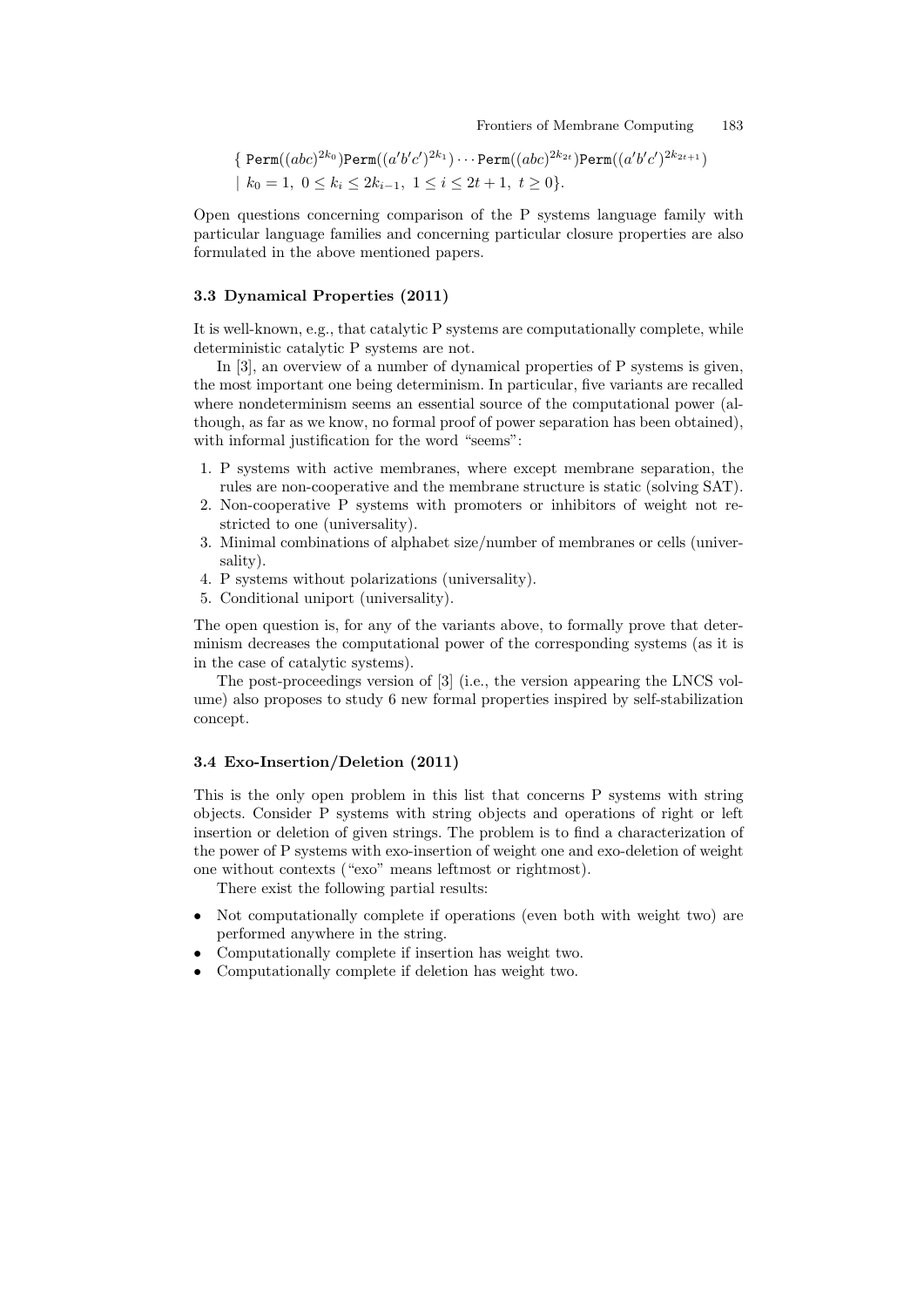- *•* Computationally complete for tissue P systems.
- *•* Computationally complete if deletion has priority over insertion (even without deletion on the right).
- The lower bound is the family of regular languages (even with all operations on one side).

#### **3.5 Symport-3 in One Membrane (2005)**

Reaching for universality by moving objects across a single membrane leads to interesting combinatorial questions. While antiport roughly corresponds to rewriting, symport does not provide such an intuitive counterpart, although it remotely resembles insertion/deletion or vector addition.

It is well known that the minimal size of symport rules for the universality in one membrane is 3, [6]. The computational completeness is achieved there with 7 additional objects in the skin. It is not difficult to see that at least one object is necessary, or only finite sets are generated.

Indeed, the only way to increase the number of objects is to send something out, so that something comes back in, bringing something else. Generating any infinite set means that such a procedure must be iterated. Hence, sending all objects out cannot lead to halting.

Therefore, the lower bound for  $LOP_1(sym_3)$  is  $N_7RE$ , while the upper bound is  $N_1RE \cup NFIN$ . It is an open problem to bridge (or at least decrease) the gap by investigating what sets containing numbers smaller than 7 can be generated.

# **References**

- 1. A. Alhazov: Minimal parallelism and number of membrane polarizations. *The Computer Science Journal of Moldova*, 18, 2 (2010), 149–170.
	- http://www.math.md/publications/csjm/issues/v18-n2/10284/
- 2. A. Alhazov: Minimal parallelism and number of membrane polarizations. *Preproc. Seventh International Workshop on Membrane Computing* (H.J. Hoogeboom et al., eds.), WMC7, Lorentz Center, Leiden, 2006, 74–87. http://wmc7.liacs.nl/proceedings/WMC7Alhazov.pdf
- 3. A. Alhazov: Properties of membrane systems. *Preproc. Twelfth International Conference on Membrane Computing* (M. Gheorghe et al., eds.), CMC12, Fontainebleau, 2011, 3–14.

http://cmc12.lacl.fr/cmc12proceedings.pdf

- 4. A. Alhazov, C. Ciubotaru, S. Ivanov, Yu. Rogozhin: The family of languages generated by non-cooperative membrane systems. *Membrane Computing. 11th International Conference*, CMC 2010, Jena, 2010. Revised Selected Papers (M. Gheorghe et al., eds.) LNCS 6501, Springer, 2011, 65–80. http://www.springerlink.com/content/gt07j477k20204l7/
- 5. A. Alhazov, C. Ciubotaru, S. Ivanov, Yu. Rogozhin: Membrane systems languages are polynomial-time parsable. *The Computer Science Journal of Moldova*, 18, 2 (2010), 139–148.

http://www.math.md/publications/csjm/issues/v18-n2/10282/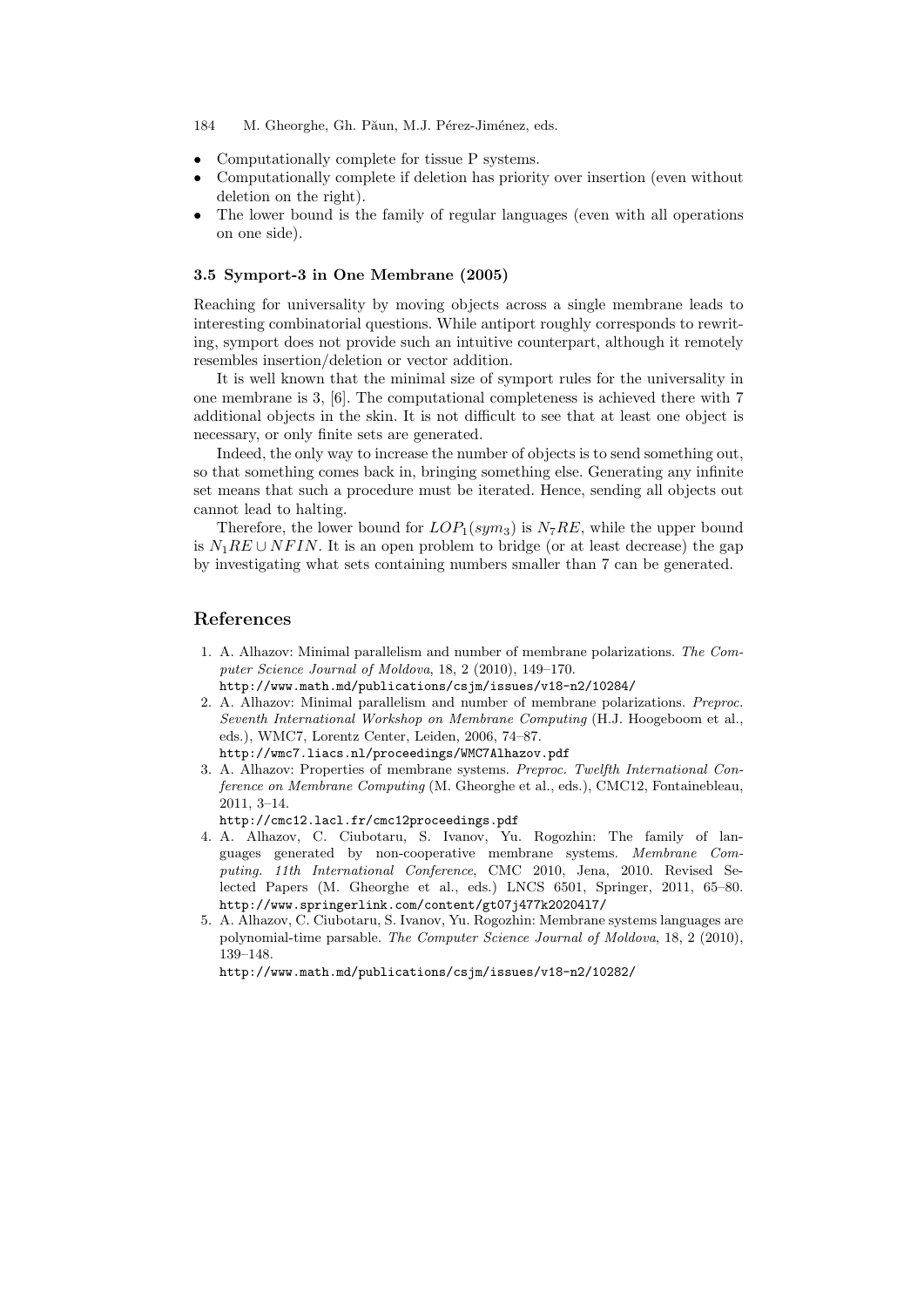- 6. A. Alhazov, R. Freund, Yu. Rogozhin: Computational power of symport/antiport: History, advances and open problems. *Membrane Computing, 6th International Workshop* (R. Freund et al., eds.), WMC 2005, Vienna, Revised Selected and Invited Papers, LNCS 3850, Springer, 2006, 1–30.
- http://springerlink.metapress.com/index/f500782x34331741
- 7. A. Alhazov, A. Krassovitskiy, Yu. Rogozhin: Circular Post machines and P systems with exo- insertion and deletion. *Preproc. Twelfth International Conference on Membrane Computing* (M. Gheorghe et al., eds.), CMC12, Fontainebleau, 2011, 63–76. http://cmc12.lacl.fr/cmc12proceedings.pdf

# **4 Polymorphic P Systems**

### **Sergiu Ivanov**<sup>1</sup>*,*<sup>2</sup> **, Artiom Alhazov**<sup>1</sup>*,*<sup>3</sup> **, Yurii Rogozhin**<sup>1</sup>

1 Institute of Mathematics and Computer Science Academy of Sciences of Moldova, Chişinău, Republic of Moldova *{*artiom,rogozhin,sivanov*}*@math.md

<sup>2</sup> University of Academy of Sciences of Moldova Faculty of Real Sciences, Chisinău, Republic of Moldova

<sup>3</sup> Università degli Studi di Milano-Bicocca Dipartimento di Informatica, Sistemistica e Comunicazione, Milano, Italy aartiom@yahoo.com

Polymorphic P systems are briefly introduced (systems where the evolution rules are produced dynamically, during the computation) and several problems about their power and efficiency are formulated.

**Required Notions:** cell P systems, active membrane, complexity

Polymorphic P systems introduce a new feature into membrane computing. This time the inspiration does not come from biology, but rather from conventional computing and namely from von Neumann architecture. The point is in not fixing the rules in the structural description of the P system, but rather storing them as contents of membranes. This new construction has not yet been studied properly; very little is known about the computational power of polymorphic P systems.

Formally, we define a *polymorphic P system* as a tuple

 $P = (O, T, \mu, w_s, w_{1L}, w_{1R}, \ldots, w_{mL}, w_{mR}, \varphi, i_{out}).$ 

The set *O* is a finite alphabet,  $T \subseteq O$  is the set of output objects,  $\mu$  is a tree structure consisting of  $2m + 1$  membranes bijectively labeled with the elements of  $H = \{s\}$  ∪  $\{iL, iR \mid 1 \leq i \leq m\}$ . The skin membrane is labeled with *s*. It is required that the parent membrane of *iL* is the same as the parent membrane of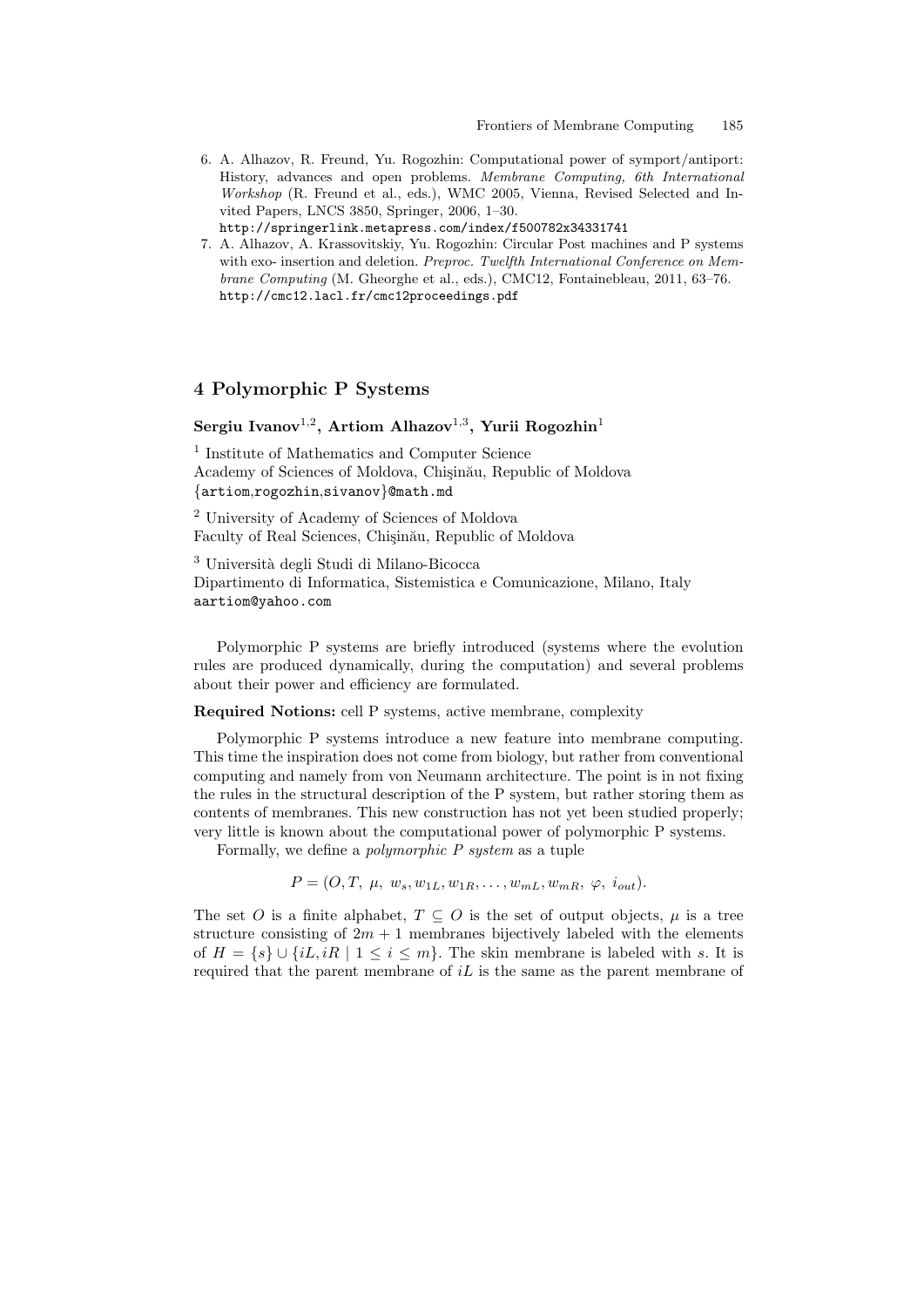*iR* for all  $1 \leq i \leq m$ . The string  $w_h$ ,  $h \in H$ , is the initial content of the membrane with label *h*. The label  $i_{out}$  indicates the region where the output of the system will be read from. We will describe the mapping  $\varphi$  later on.

Observe that the description of the system does not include any rule. Instead, the contents of the membranes with labels *iL* and *iR* are interpreted as the lefthand side and right-hand side of the rule *i* respectively. At every step, the rules are applied in the usual way. As a result of application of the rule *i*, the right-hand side of the rule (the content of *iR*) is injected into  $\varphi(i)$ . The latter mapping is defined as follows:  $\varphi$  :  $\{1,\ldots,m\} \to Tar$ ,  $Tar = \{in_j | j \in H$  is an inner membrane of  $p\} \cup$  $\{out, here\}$ , where  $p \in H$  is the label of the membrane containing the rule *i* (the membranes *iL* and *iR*). For further information we refer the reader to [1].

Polymorphic P systems have not yet been explored sufficiently well. In the following paragraphs we list some open problems which we find of interest.

- *• Solve hard problems.* It has been shown that polymorphic P systems can solve certain problems faster than any other P system model (for example, they generate  $n^2$  in  $O(1)$  and generate  $2^{2^n}$  in  $O(n)$ ). So far, only relatively simple problems were considered, but we believe that the polymorphic model has the potential to facilitate solving much harder problems. For example, possibilities to find the Gröbner basis using polymorphic P systems are currently being considered.
- *• Characterize problems which may be solved faster.* A more general question, on the other hand, is to define the class of problems which can be solved more efficiently using polymorphic P systems. It has been observed that, for multiplication, linear speed-up was introduced; a much more systematic research in this direction is necessary. In particular, it is unclear whether it is possible to use the polymorphism to construct exponential workspace for solving intractable problems in polynomial time.
- *• Polymorphic P systems with active membranes.* Polymorphic P systems are a fairly simple model at the moment. This means, in particular, that certain extensions are possible. We would like to particularly stress the perspectives of considering polymorphic P systems with active membranes, where the membrane structure itself does not stay constant. Such a combination is a very powerful one, therefore it is important to establish some restrictions which will define an as simple as possible, yet sufficiently powerful, construct.
- *The power of the most restricted variant.* Another way to explore polymorphic P systems is characterizing the power of models with the minimal number of additional ingredients (non-cooperative rules, no rules with empty left-hand side, no target indications). In [1] it is shown that even this model can easily achieve superexponential growth; it is important to know how powerful polymorphism on its own is.
- *Self-assembly*. Finally, we make the observation that rules in polymorphic P systems may be treated as results of interaction of couples of initially indepen-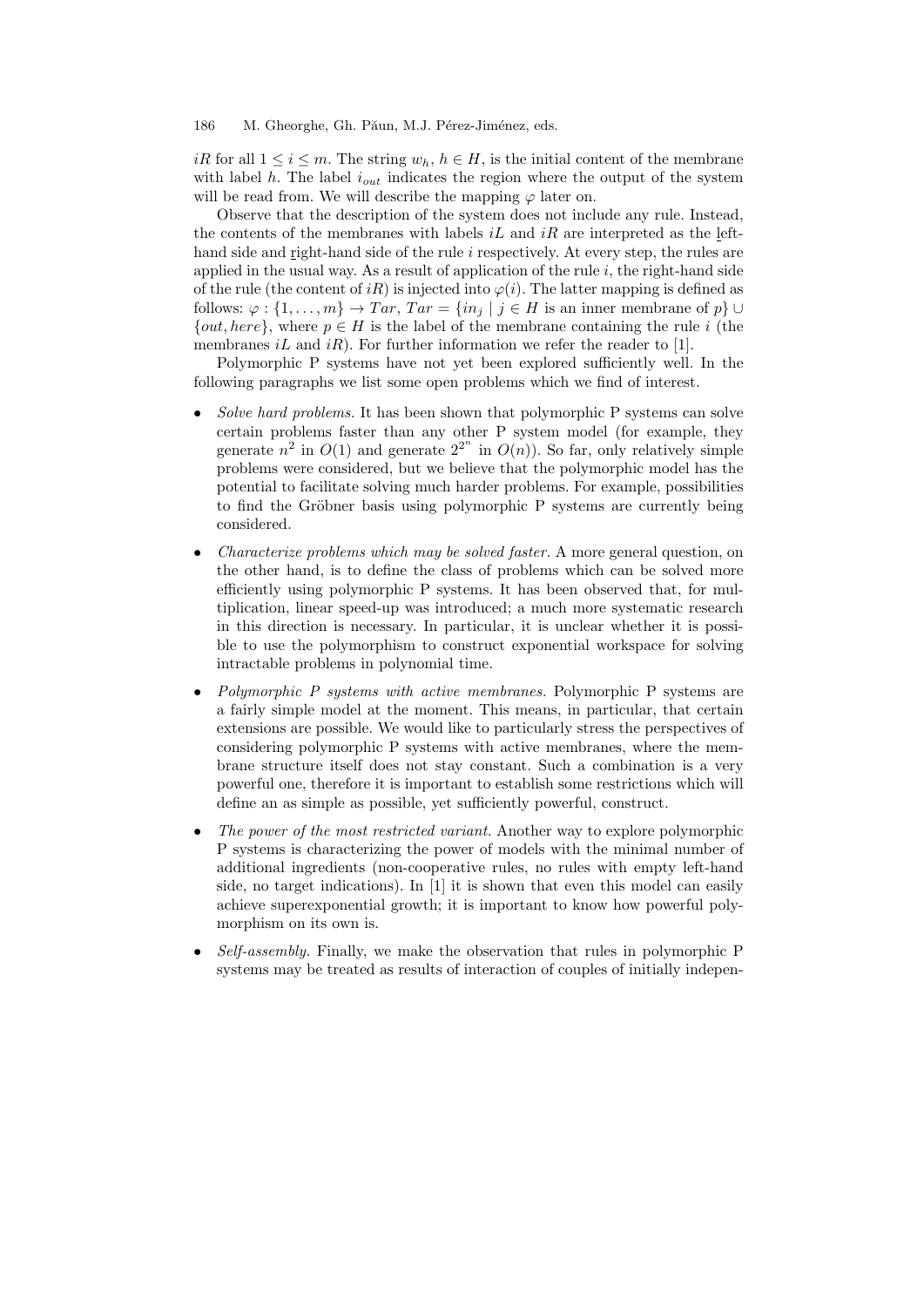dent membranes, which have gained additional capabilities by connecting to each other. The whole polymorphic P system may be treated as a stage in the process of interaction of membranes in a system of membranes. This brings about, in particular, the question of self-assembly of membrane structures.

### **References**

1. A. Alhazov, S. Ivanov, Yu. Rogozhin: Polymorphic P systems. *11th International Conference on Membrane Computing* (M. Gheorghe et al., eds.), CMC 2010, Jena, Germany, LNCS 6501, Springer, Berlin, 2010, 81–94.

# **5 P Colonies and dP Automata**

Erzsébet Csuhaj-Varjú

Department of Algorithms and Their Applications Faculty of Informatics, Eötvös Loránd University, Budapest, Hungary csuhaj@inf.elte.hu

**Required Notions:** tissue-like P system, P colony, dP automaton

### **5.1 P Colonies**

P colonies are variants of very simple tissue-like P systems, modeling a community of very simple cells living together in a shared environment (for basic information see [8]).

In the basic model, the cells (or agents) are represented by a collection of objects and rules for processing these objects. The agents are restricted in their capabilities, i.e., only a limited number of objects, say, *k* objects, are allowed to be inside any cell during the functioning of the system. Number *k* is said to be the capacity of the P colony. The rules of the cells are either of the form  $a \rightarrow b$ , specifying that an internal object *a* is transformed into an internal object *b*, or of the form  $c \leftrightarrow d$ , specifying the fact that an internal object c is sent out of the cell, to the environment, in exchange of the object *d*, which is present in the environment. After applying these rules in parallel, a cell containing the objects *a, c* will contain the objects *b, d*. With each cell, a set of programs composed of such rules is associated. In the case of  $P$  colonies of capacity  $k$ , each program has *k* rules; the rules of the program must be applied in parallel to the objects in the cell.

The cells of a P colony execute a computation by synchronously applying their programs to objects inside the cells and outside in the environment. At the beginning of the computation, performed by a given  $P$  colony of capacity  $k$ , the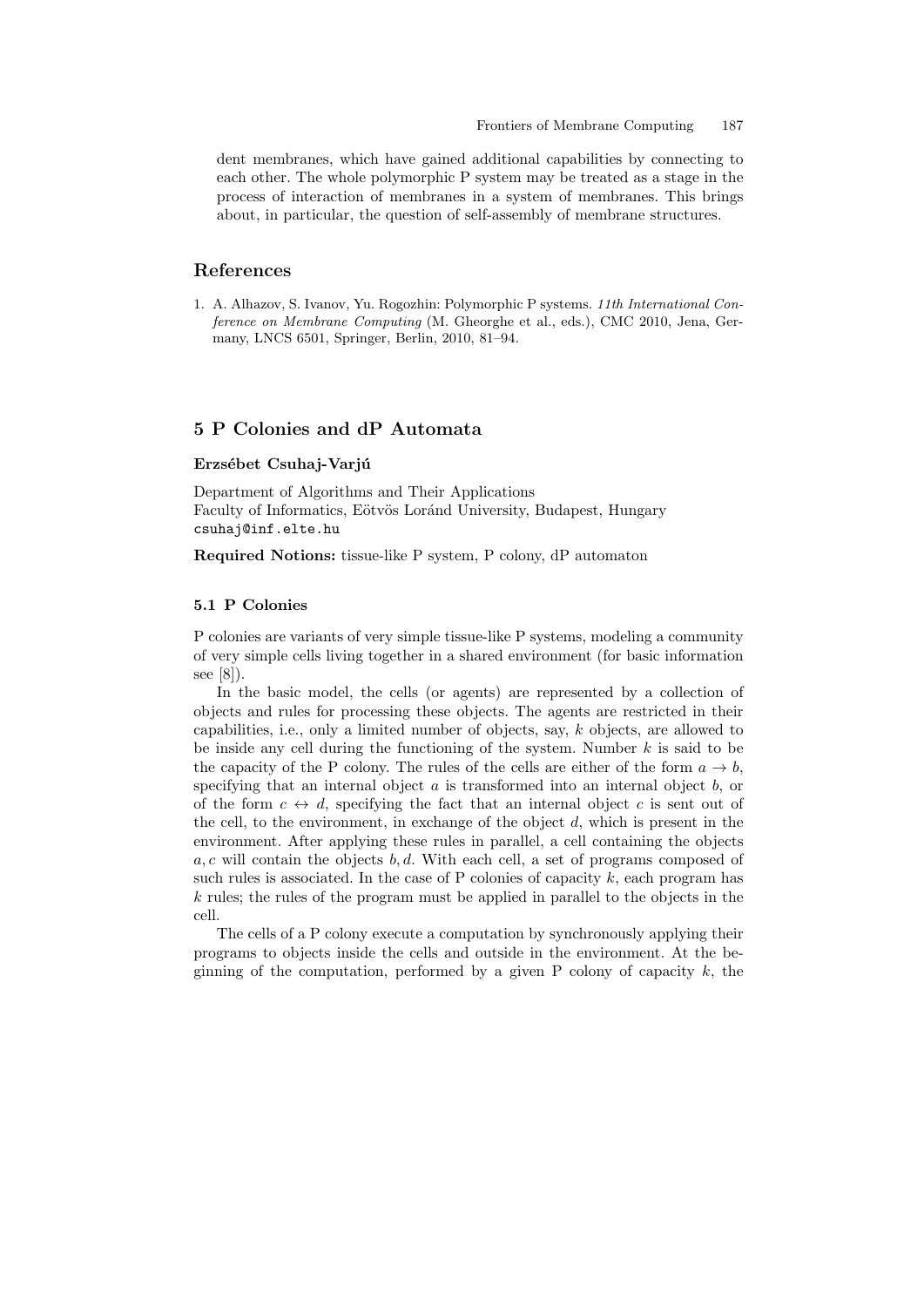environment contains arbitrarily many copies of a distinguished symbol *e*, called the environmental symbol (and no other symbols); furthermore, each cell contains *k* copies of *e*. When a halting configuration is reached, that is, when no more rules can be applied, the result of the computation is read as the number of certain types of objects present in the environment.

P colonies have been extensively examined during the years. It was shown that these simple constructs are computationally complete computing devices even with very restricted size parameters and with other syntactical or functioning restrictions. Several extensions of the model have already been investigated as well: P colonies with dynamically varying environment (eco-P colonies) [1] or PCol automata [2], constructs where the behavior of the cells is influenced by direct impulses coming from the environment step-by-step. In the case of a PCol automaton a tape with an input string is given with the P colony, i.e., the model is augmented with a string put on an input tape to be processed by the P colony.

Except PCol automata, P colonies have been considered as generating devices, but the construct can also be considered as a (multiset) *accepting device* (called *accepting P colony* or *P colony acceptor*), possibly working in an automaton-like fashion as well. In the following we propose problems and problem areas in this direction.

To define such a model, suppose that we have a P colony *Π* of capacity *k* and initialize the environment with a given finite multiset of symbols *M* where each symbol is different from the environmental symbol *e*. Let also consider an initial configuration, i.e., let us dedicate an initial state to any cell and let us distinguish a set of accepting configurations. Then, we say that *M* is accepted by *Π*, if after performing a finite computation (in some computation mode) the environment consists of only symbols *e*.

It is easy to see that we may consider several variants of this model. For example,

- we can limit the number of symbols in the environment (not necessarily with a finite constant, but with some function of the size of the P colony) and study the computational power of these systems with limited workspace for the computation,
- *•* we can consider the multisets in the environment during the computation as permutations of words (or map them to words in some other way) being on the input tape of an automata and study the relation of these constructs and classical automata;
- we can map the sequences of multisets of objects entering each cell during the computation to words being on the input tape of a multitape or multihead automata and describe the correspondence between these constructs and the classical multitape or multihead automata variants.

By introducing double alphabets as in the case of dP automata for describing two-way multihead finite automata ([3]), automata with two-way motion of heads can also be interpreted in the framework of accepting P colonies.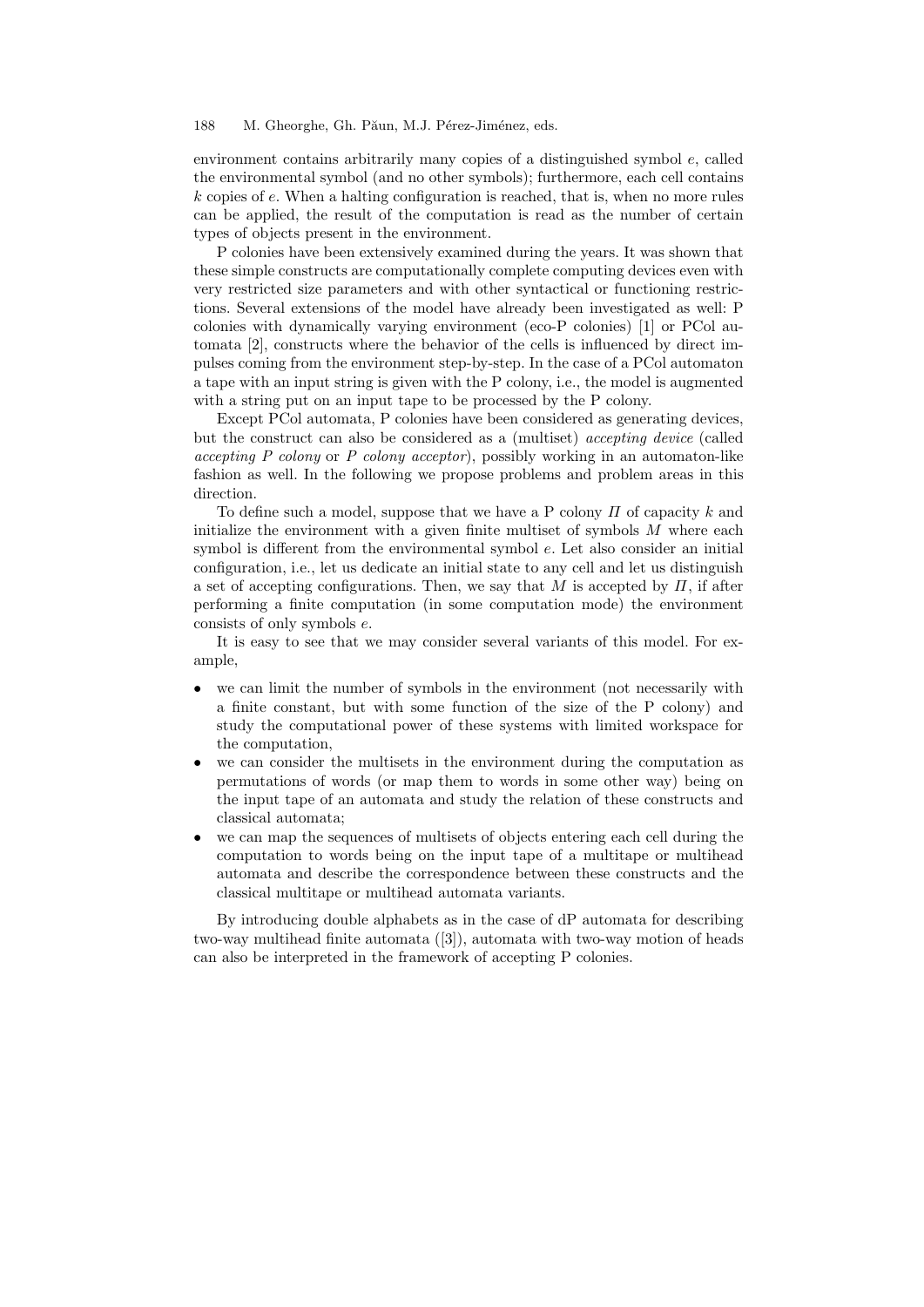The concept of accepting P colonies can be extended in some other manners as well. For example, we do not fix the number of cells in the P colony in advance but it is determined by the number of non-environmental symbols in the environment at the beginning. Spatial P colonies can also be defined. In this case spatial parameters are added to the cells and a neighborhood relation among the components is given; a cell can import only such symbols from the environment which were issued by its neighbors (are placed in its own environment).

Accepting P colonies can be related to cellular automata as well. One natural idea is to define P colonies corresponding to one-way cellular automata, which are linear arrays of identical copies of deterministic finite automata, called cells, working synchronously at discrete time steps. Each cell is connected to its immediate neighbors to the right. The cells are identified by positive integers. The state transition depends on the current state of a cell itself and the current state of its neighbor. An input word is accepted by a one-way cellular automaton if at some step in the course of the computation the leftmost cell enters an accepting state.

A particular variant of one-way cellular automata is the one where only a fixed number, say *k*, cells are given. This works similarly to the unrestricted case, but the input is processed in a different manner, namely, the input is not given at the beginning, but it is processed by the rightmost cell, symbol by symbol. Since the neighborhood can be defined in P colonies with emitting special symbols (signals) in the environment and any cell in the P colony may have only a finite number of configurations (states), the reader may observe that the two computational models, the accepting P colony and the *k*-cell one-way cellular automaton are strongly related.

Obviously, more general cellular automata models can also be described by P colony acceptors. For example, the above extension of the concept of P colonies where the number of cells is determined by the number of initial non-environmental symbols can correspond to the unrestricted case. We can also model *d*-dimensional cellular automata  $(d \geq 1)$  by defining the neighborhood relation between cells of P colonies in an appropriate manner. Cellular automata theory has been a highly elaborated field of nature-motivated, parallel computing (see, for example, [5], [6], [7]), thus by building bridges between P colony theory and cellular automata theory, many interesting problems can also be studied.

#### **5.2 dP Automata**

In addition to comparing accepting P colonies to variants of classical automata, we may explore the differences and similarities between these constructs and (finite) dP automata as well. A detailed study in this direction would also help in better understanding the nature of these two constructs.

P automata are variants of antiport P systems accepting strings in an automaton-like fashion (for a summary on P automata, see Chapter 6 of [8]). The notion of a distributed P automaton (dP automaton in short) was introduced in [9]. Such a system consists of a finite number of component P automata which have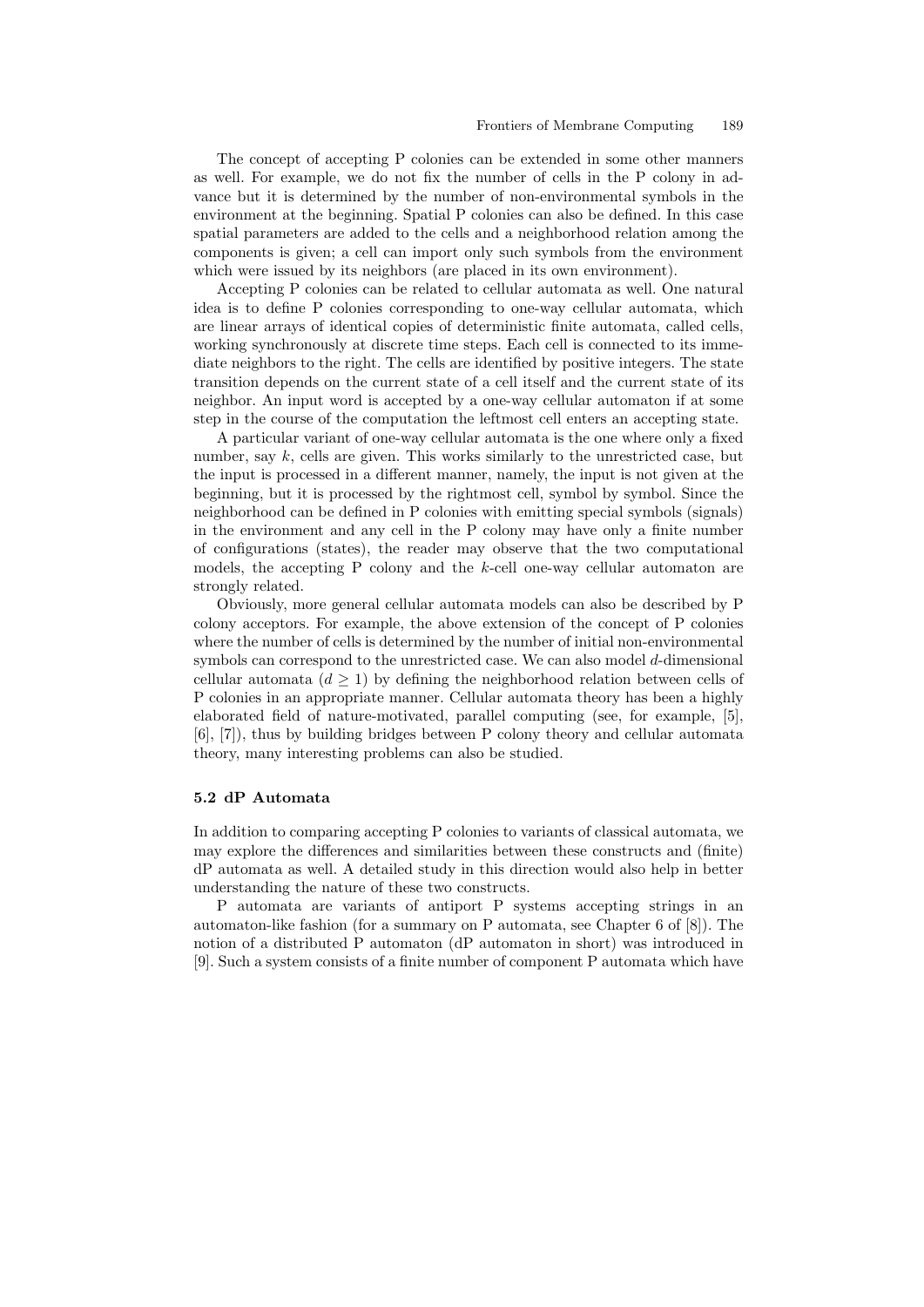their separate inputs and which also may communicate with each other by means of special antiport-like rules. A string accepted by a dP automaton is obtained in [9] as the concatenation of the strings accepted by the individual components during a computation performed by the system. A dP automaton is called finite if it has only a finite number of different configurations.

The computational power of dP automata was studied in [9], [4], [10], and [11]. In [3] a connection between finite dP automata and non-deterministic multihead finite automata was explored. It was shown that the language of a nondeterministic one-way multi-head finite automaton and the language of a nondeterministic two-way multi-head finite automaton can be obtained as so-called weak agreement language or strong agreement language of a one-way, i.e., a usual finite dP automaton, and a two-way finite dP automaton.

The reader may easily observe that finite dP automata, P colony acceptors and cellular automata are closely related concepts. Their comparative study would be a promising and very useful area in P systems theory.

**Acknowledgement.** Work supported in part by the Hungarian Research Fund "OTKA", project K75952.

- 1. L. Cienciala, L. Ciencialov´a: Eco-P colonies. *Proc. WMC 2009*, LNCS 5957 (Gh. Păun et al., eds.), Springer, 201–209.
- 2. L. Ciencala, L. Ciencialová, E. Csuhaj-Varjú, Gy. Vaszil: PCol automata: Recognizing strings with P colonies. Proc. BWMC 2010, Sevilla, 2010 (M.A. Martínez-del-Amor et al., eds.), Fénix Editora, Sevilla, 2010, 65–76.
- 3. E. Csuhaj-Varjú, Gy. Vaszil: A connection between finite dP automata and multihead finite automata. *Proc. Twelfth International Conference on Membrane Computing*, Fontainebleau, 23-26 August, 2011 (M. Gheorghe et al., eds.), 109–126.
- 4. R. Freund, M. Kogler, Gh. Păun, M.J. Pérez-Jiménez: On the power of P and dP automata. *Annals of Bucharest Univ. Math.-Informatics Series*, 63, 2009, 5–22.
- 5. M. Kutrib: Nature-based problems in cellular automata, *Proc. CiE 2011*, LNCS 6735, Springer, 2011, 171–180.
- 6. M. Kutrib, J. Lefevre, A. Malcher: The size of one-way cellular automata. *Proc. Automata 2010: Discrete Mathematics and Theoretical Computer Science*, DMTCS, 2010, 71–90.
- 7. M. Holzer, M. Kutrib: Cellular automata and the quest for nontrivial artificial self-reproduction. *Proc. Conf. on Membrane Computing, CMC 2010*, LNCS 6501, Springer, 2010, 19–36.
- 8. Gh. P˘aun, G. Rozenberg, A. Salomaa, eds.: *The Oxford Handbook of Membrane Computing*, Oxford Univ. Press, 2010.
- 9. Gh. Păun, M.J. Pérez-Jiménez: Solving problems in a distributed way in membrane computing: dP systems, *International Journal of Computers, Communication & Control*, V(2), 2010, 238–250.
- 10. Gh. Păun, M.J. Pérez-Jiménez: P and dP automata: A survey. *Rainbow of Computer Science* (C.S. Calude et al., eds.), LNCS 6570, Springer, 2011, 102–115.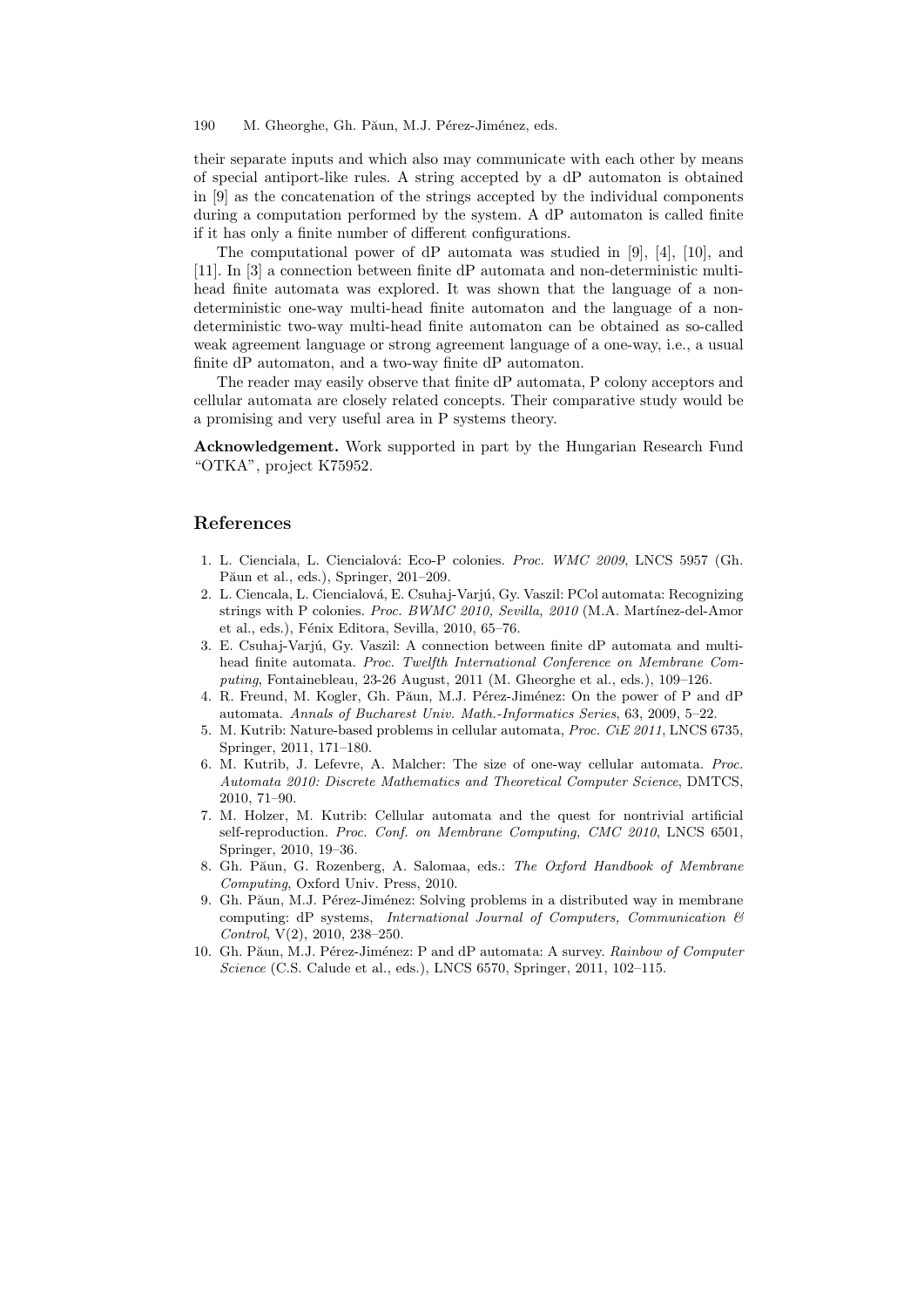11. Gh. Păun, M.J. Pérez-Jiménez: An infinite hierarchy of languages defined by dP systems. *Theoretical Computer Sci.*, 431 (2012), 4–12.

# **6 Spiking Neural P Systems**

### **Linqiang Pan, Tao Song**

Key Laboratory of Image Processing and Intelligent Control Department of Control Science and Engineering Huazhong University of Science and Technology, Wuhan, Hubei, China lqpan@mail.hust.edu.cn, songtao608@gmail.com

Applications of spiking neural P systems are proposed and some problems related to such applications are formulated.

**Required Notions:** spiking neuron, SN P system, spiking neural network

*Spiking neural P systems* (SN P systems, for short) were introduced in [4] as a class of distributed and parallel computing models inspired by spiking neurons. In an SN P system, the *neurons* are placed in the nodes of a directed graph. The content of each neuron consists of a number of copies of a single object type, called the *spike*. Each neuron contains a number of *firing* and *forgetting rules*. Firing rules allow a neuron to send information to other neurons in the form of electrical impulses (also called spikes) which are accumulated at the target cells. The applicability of each rule is determined by checking the content of the neuron against a regular set associated with the rule. A forgetting rule removes a specified number of spikes from the neuron. In each time unit, if a neuron can use some of its rules, firing or forgetting, then one of the rules must be used. The rule to be applied is nondeterministically chosen.

One of the neurons is designated as the output neuron of the system, and its spikes are also sent to the environment; their sequence is called *the spike train* generated by the system. Several *results of a computation* can be defined associated with the spike train (strings or numbers).

SN P systems use individual spikes allowing to incorporate spatial and temporal information in computation, which corresponds to the fact that neurons use spatial and temporal information of incoming spikes to encode their message to other neurons, where the number and timing of spikes matters. In the above sense, SN P systems fall into the third generation of neural network models [6].

Many computational properties of SN P systems have been studied (but many of them raise further research topics, but we do not refer to them here). SN P systems were proved to be computationally complete as number computing devices [4], language generators [1, 2], and function computing devices [8]. SN P systems were also used to (theoretically) solve computationally hard problems in a feasible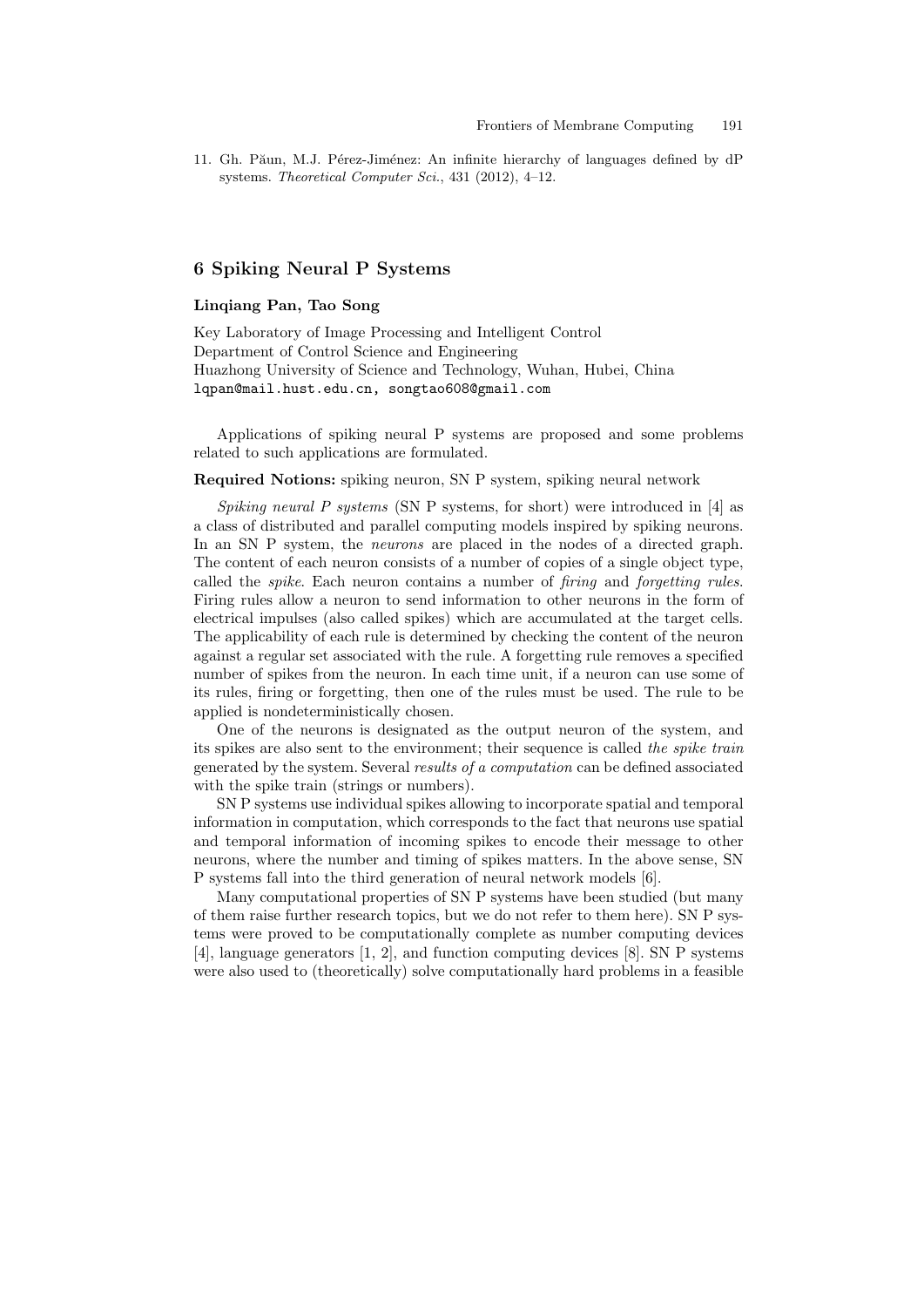time [5, 7]. In contrast with the relatively rich theoretical results, the practical applications of SN P systems are few (although some attempts are already made, e.g., Hebbian learning in the framework of SN P systems [3]). However, as a representative of the third generation of neural network models, spiking neural networks (SNNs) could have very hands-on applications such as speech recognition, learning, associative memory, function approximation (see, e.g., *Information Processing Letters*, 95, 2005), and have proved to be useful in neuroscience. It is interesting to move the SN P systems investigations towards applications. In the following, we list some problems which we find of interest.

- In SN P systems, the use of spike timing information is based on regular expressions, which can be considered as an integrate-and-fire scheme. The scheme of regular expressions is quite different from the traditional ones, such as the sigmoidal scheme. What is the advantage of the scheme of regular expressions from the application point of view? Can the two schemes (the regular expression and the sigmoidal one) be related?
- What ingredients can be added to SN P systems for practical applications (maybe, noise, randomness)?
- What are the specific real world problems where SN P systems have a practical advantage over other SNNs?
- *•* How can some variants of SN P systems be designed such that they would deal with features of more biological plausibleness?

- 1. H. Chen, M. Ionescu, T.-O. Ishdori, A. Păun, Gh. Păun, M.J. Pérez-Jiménez: Spiking neural P systems with extended rules: universality and languages. *Natural Computing*, 7 (2008), 147–166.
- 2. H. Chen, R. Freund, M. Ionescu, Gh. Păun, M.J. Pérez-Jiménez: On string languages generated by spiking neural P systems. *Fundamenta Informaticae*, 75 (2007), 141–162.
- 3. M.A. Gutiérrez-Naranjo, Mario J. Pérez-Jiménez: Hebbian learning from spiking neural P systems view. *Proc. WMC9 2008* (D. Corne et al., eds.), LNCS 5391, Springer, Berlin, 2009, 217–230.
- 4. M. Ionescu, G. P˘aun, T. Yokomori: Spiking neural P systems. *Fundamenta Informaticae*, 71 (2006), 279–308.
- 5. T.-O. Ishdorj, A. Leporati, L. Pan, X. Zeng, X. Zhang: Deterministic solutions to QSAT and Q3SAT by spiking neural P systems with pre-computed resources. *Theoretical Computer Science*, 411 (2010), 2345–2358.
- 6. W. Maass: *The Third Generation of Neural Network Models*. Technische Universitat Gräz, 1997
- 7. L. Pan, Gh. Păun, M.J. Pérez-Jiménez: Spiking neural P systems with neuron division and budding. *Science China Information Sciences*, 54 (2011), 1596–1607.
- 8. A. Păun, Gh. Păun: Small universal spiking neural P systems. *BioSystems*, 90 (2007), 48–60.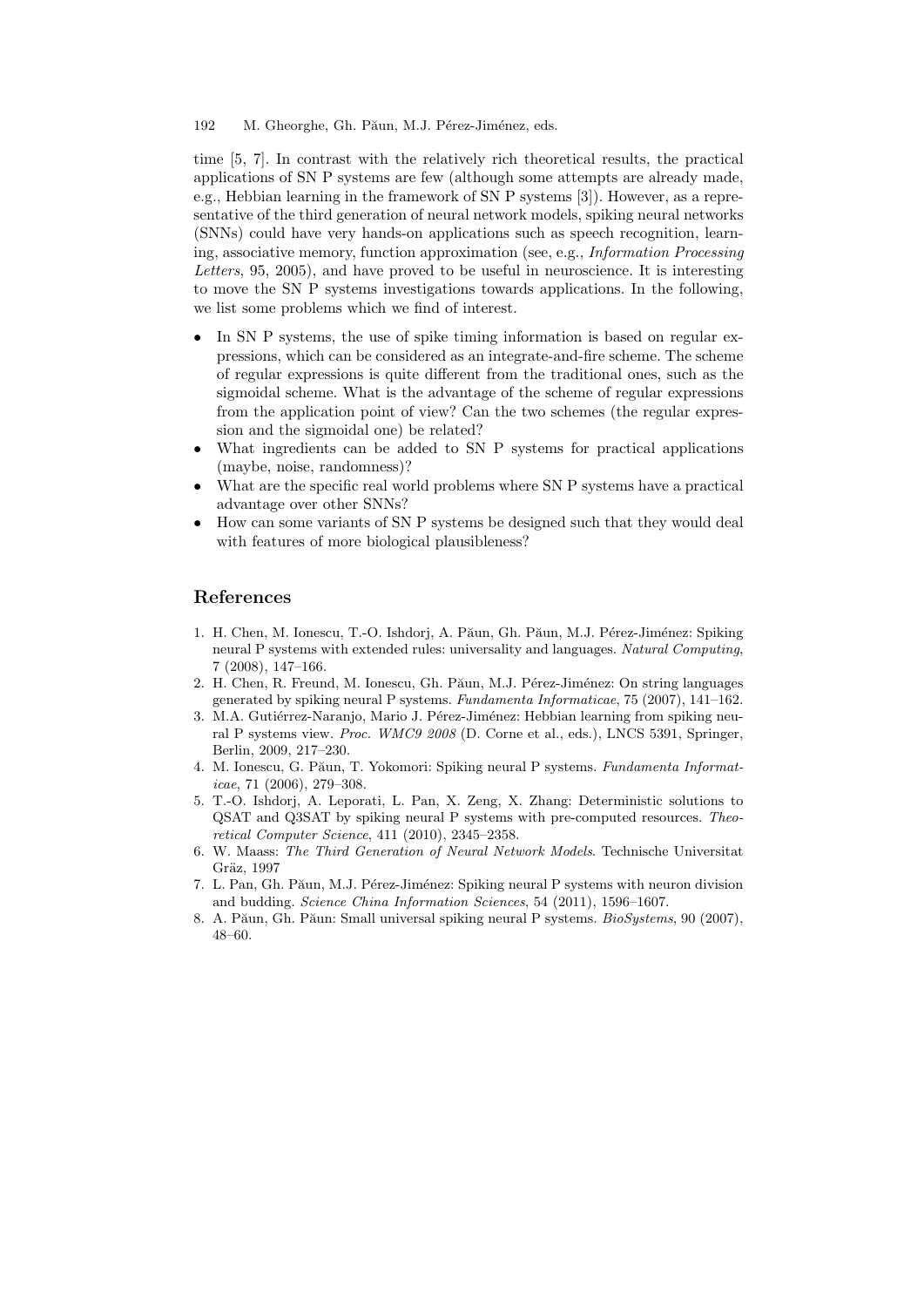# **7 Control Words Associated with P Systems**

### $\mathbf K$ amala  $\mathbf K$ rithivasan<sup>1</sup>, Gheorghe Păun<sup>2</sup>, Ajeesh Ramanujan<sup>1</sup>

<sup>1</sup>Department of Computer Science and Engineering Indian Institute of Technology Madras, Chennai, India kamala@iitm.ac.in

2 Institute of Mathematics of the Romanian Academy Bucharest, Romania, and

Research Group on Natural Computing Department of Computer Science and Artificial Intelligence University of Sevilla, Spain gpaun@us.es

Ways to associate a control word with a computation in a P system are proposed and some of the problems which are natural to be investigated in this respect are mentioned.

**Required Notions:** Szilard language, Chomsky hierarchy, cell P system, SN P system, parallelism

Control words are almost never considered in membrane computing – actually, we know no paper dealing with this issue, although generating or recognizing languages are central research topics (with the languages identified by the sequence of symbols entering or leaving a P system, or by traces of certain symbols in their passage across membranes). The reason is the fact that in the same step of a computation several rules are used, possibly with several labels, hence the control word is not clearly defined. On the other hand, a sort of bidimensional control word was introduced already during the first BWMC, in [1], under the name of *Sevilla carpet*, as a way to describe the rules used in a computation and their multiplicity in each step, but not as a way to define a control language associated with the computations in a P system.

A possible solution to the above difficulty is to consider a sequence of multisets of labels, those labels associated with all rules applied in a given step. Then, a string of symbols can be obtained following the ideas also used for accepting P systems: take a function from multisets to strings and build the string(s) obtained by concatenating the strings associated with the multisets. For instance, all permutations of the labels in a multiset can be considered, as in [3], or only one specific string (maybe a symbol) associated with the multiset, like in [2].

Another idea was recently introduced in [4], starting from the following restriction: all rules used in a computation step should have the same label, or they can also be labeled with *λ*.

The definition in [4] is given for SN P systems, but it works for any type of P systems, not only for SN P systems.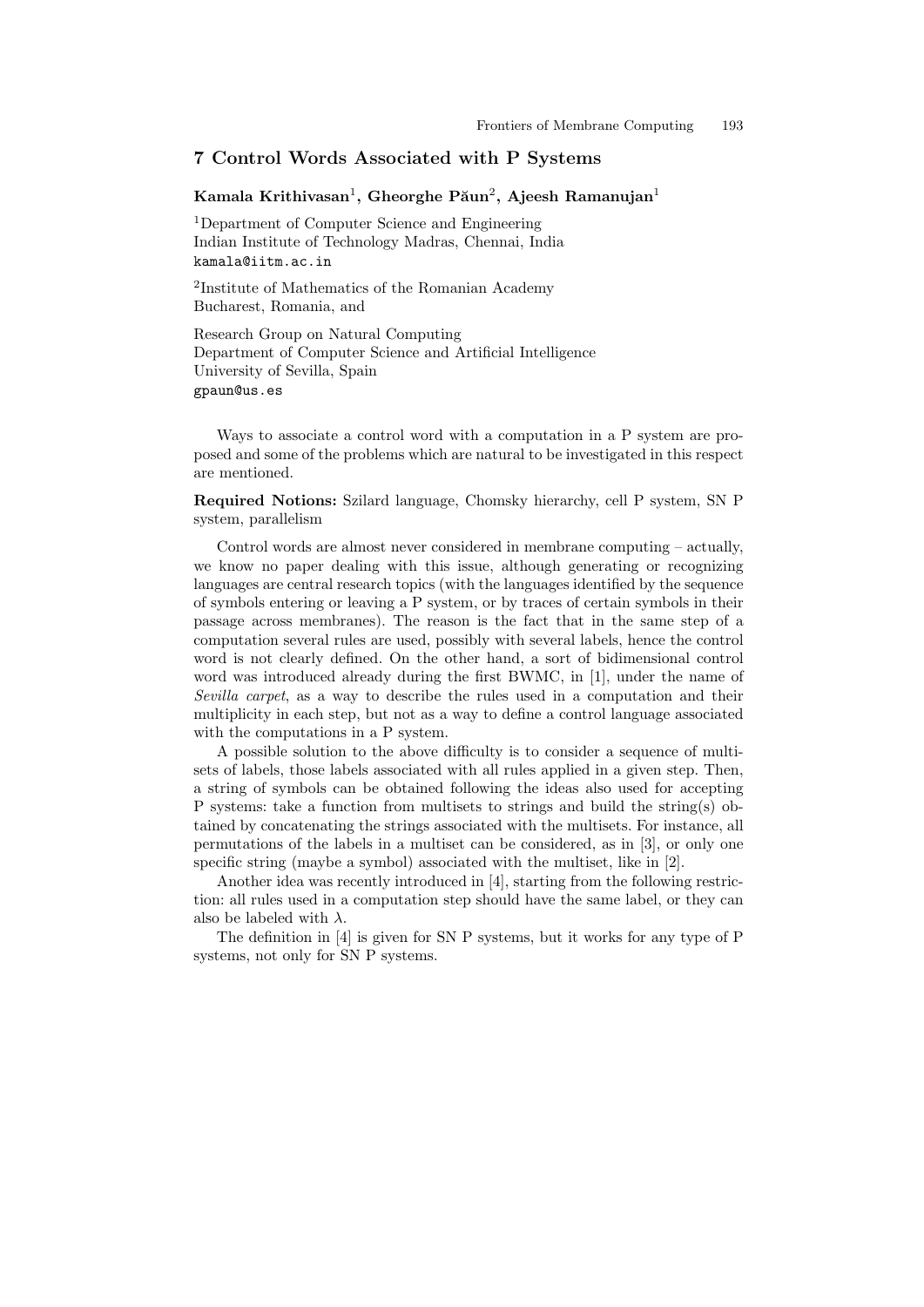Indeed, let us consider a P system  $\Pi$ , of any type, with the total set of rules (the union of all sets of rules associated with compartments, membranes, neurons – as it is the case) denoted with *R*. Consider a labeling mapping  $l : R \to B \cup \{\lambda\}$ , where *B* is an alphabet. We consider only transitions  $s \implies_b s'$ , between configurations  $s, s'$  of  $\Pi$ , which use only rules with the same label *b* and rules labeled with  $\lambda$ . We say that such a transition is *label restricted*. With a label restricted transition we associate the symbol *b* if at least one rule with label *b* is used; if all used rules have the label  $\lambda$ , then we associate  $\lambda$  to this transition. Thus, with any computation in *Π* starting from the initial configuration and proceeding through label restricted transitions we associate a (control) word. Consider also a criterion C of the correct termination of a computation (e.g., halting or reaching a configuration from a given set *F* of final configurations, or both of these, etc.) The language of control words associated with all label restricted computations in *Π* which are correctly terminated (with respect to C) is denoted by  $Sz<sub>c</sub>(\Pi)$  (with  $Sz$  coming from *Szilard*, as usual in language theory).

Now, a series of natural problems can be formulated: investigate the languages of control words for (i) various classes of P systems, with (ii) various criteria C, in particular, (iii) allow only transitions which use at least a rule labeled by  $b \in B$ . When  $\lambda$  transitions are accepted, characterizations of RE languages are expected, but when each step produces a symbol, there is no possibility for "hidden work", the computation has the same length as the control string, so that the generated language is recursive. In this latter case the comparison with language families in Chomsky hierarchy is of interest (with the conjecture that languages of the forms  $\{xx \mid x \in V^*\},\, \{xx^R \mid x \in V^*\},\,$  where  $card(V) \geq 2$  and  $x^r$  is the mirror image of *x*, cannot be obtained as the language of control words of a P system.

In particular, the languages  $Sz<sub>c</sub>(*H*)$  can be associated with SN P systems, with or without anti-spikes. We expect interesting (language theory) results in this research area.

- 1. G. Ciobanu, Gh. Păun, Gh. Stefănescu: Sevilla carpets associated with P systems. *Proc. Brainstorming Week on Membrane Computing* (M. Cavaliere et al., eds.), Tarragona Univ., TR 26/03, 2003, 135–140.
- 2. E. Csuhaj-Varjú, Gy. Vaszil: P automata or purely communicating accepting P systems. *Membrane Computing, International Workshop, WMC-CdeA, Curtea de Arges*, *Romania, August 19-23, 2002, Revised Papers* (Gh. Păun et al., eds.), LNCS 2597, Springer, 2003, 219–233.
- 3. M. Oswald: *P Automata*, PhD Thesis, TU Viena, 2003.
- 4. A. Ramanujan, K. Krithivasan: Control words of spiking neural P systems. Paper in preparation.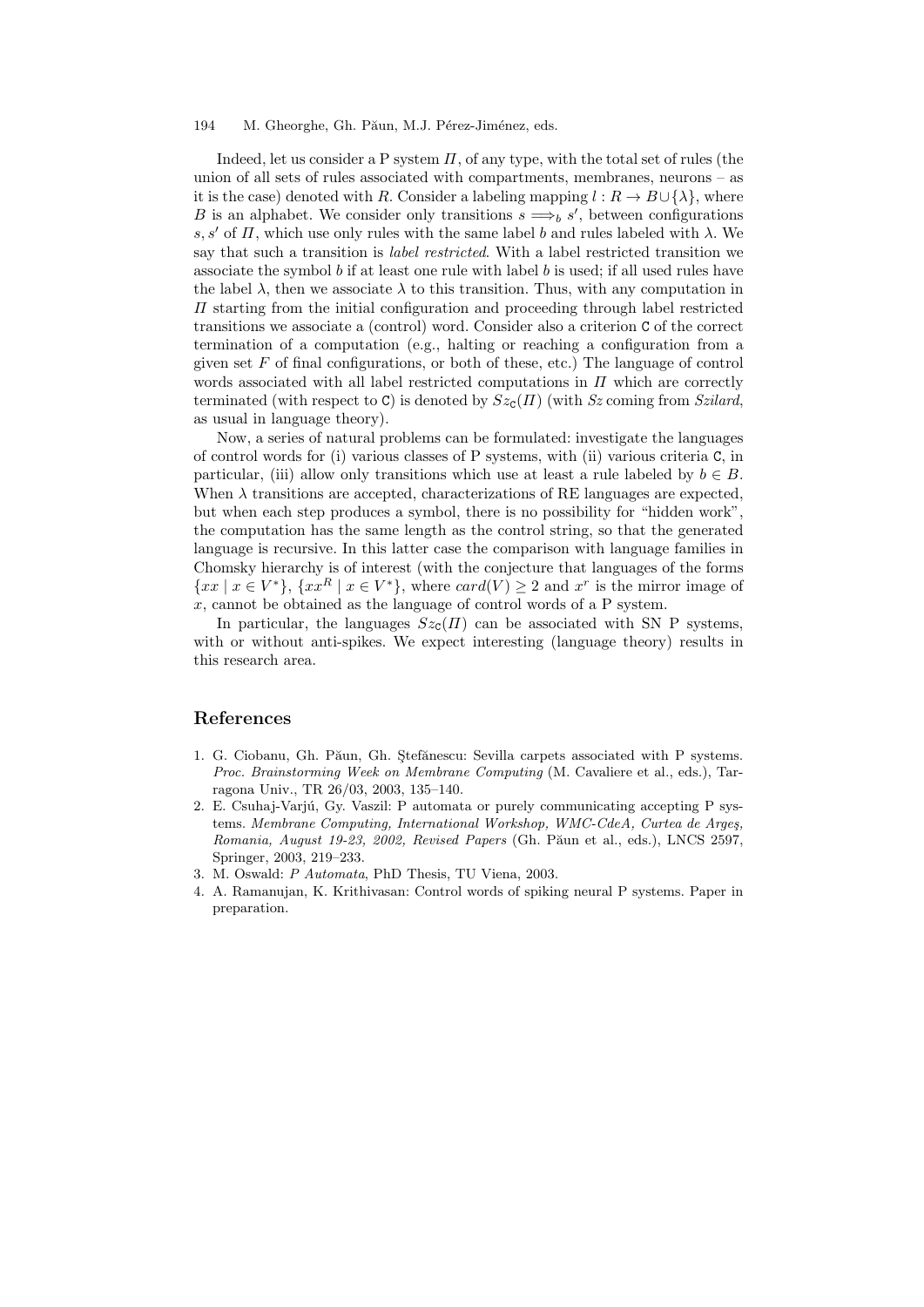# **8 Speeding Up P Automata**

# **György Vaszil**

Department of Computer Science, Faculty of Informatics University of Debrecen, Hungary vaszil.gyorgy@inf.unideb.hu

The issue of efficient parallelization of languages with respect to dP automata is discussed (especially, the dependence on the multiset-to-strings functions which are used to define the input language).

**Required Notions:** Regular language, context-sensitive language, P automata and dP automata (accepted multiset sequence, input mapping, accepted language)

This section deals with the possibility of speeding up P automata computations (in a similar sense as a linear speedup for Turing machines is possible), a problem which is important from the point of view of the efficiency of the parallelization of P automata computations with distributed P automata.

A *P automaton*, introduced in [2], is an antiport P system placed in an environment, from where a sequence of input multisets is read during the computation. A multiset sequence is accepted, if the computation ends in an accepting configuration, and the accepted multiset sequence is interpreted as a string (a sequence of symbols) using a so called input mapping  $f: V^* \to 2^{T^*}$  where T is a finite alphabet and  $V$  is the object alphabet of the  $P$  automaton. (We assume that  $f$  is nonerasing, that is,  $f(u)$  is the empty word for some multiset  $u \in V^*$ , if and only if *u* is empty.) The language accepted by a P automaton  $\Pi$  with respect to  $f$  is defined as  $L(\Pi, f) = \{f(v_1) \dots f(v_s) \mid v_1, \dots, v_s \text{ is an accepted multiset sequence of } \Pi \}.$ 

It is obvious that the choice of the mapping *f* has a great influence on the accepting power of the P automaton, so let us take a closer look at the mappings we can use.

Let  $f: V^* \to 2^{T^*}$ , and (1) let us denote  $f$  with  $f_{perm}$ , if and only if  $V = T$ , and for all  $v \in V^*$ , we have  $f(v) = \{u \mid u$  is a permutation of  $v\}$ . Moreover, (2) we say that  $f \in \text{TRANS}$ , if and only if for any  $v \in V^*$ , we have  $f(v) = \{w\}$ for some  $w \in T^*$  which is obtained by applying a finite transducer to the string representation of the multiset  $v$  (as  $w$  is unique, the transducer must be constructed in such a way that all string representations of the multiset *v* as input result in the same  $w \in T^*$  as output, and moreover, as  $f$  should be nonerasing, the transducer produces a result with  $w \neq \lambda$  for any nonempty input).

Let us recall from [6] that there are simple linear languages which cannot be accepted by P automata with  $f_{perm}$ , for example  $L = \{(ab)^n(ac)^n \mid n \ge 1\}$  is such a language. On the other hand, the class of languages accepted with *fperm* also contains non-context-free context-sensitive languages  $({a^n b^n c^n \mid n \ge 1})$  for example), which means that it is incomparable with the class of linear and of context-free languages. (Although it contains all regular languages, see [3].) In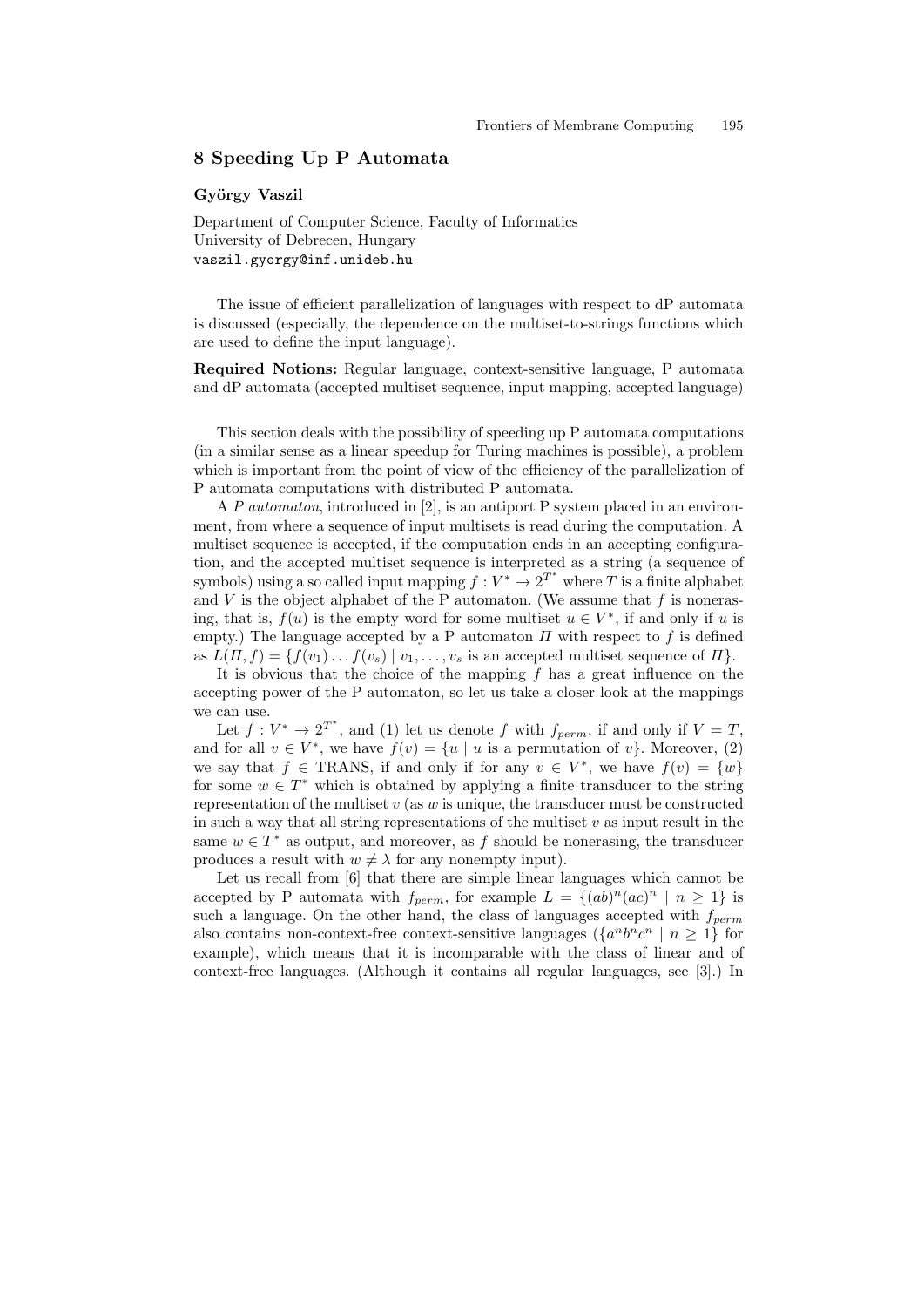contrast to these results, systems with input mappings from the class TRANS characterize the class of context-sensitive languages (see [1] for details).

The notion of distributed P automaton (dP automaton) was introduced in [5] to incorporate a "different kind of parallelism" into P systems: the components of a dP automaton are P automata which process different parts of the input in parallel. The language  $L \subseteq T^*$  accepted by a dP automaton consists of words of the form  $w_1w_2 \ldots w_k$  where  $w_i \in T^*$  are strings accepted by the component  $\Pi_i$ ,  $1 \leq i \leq k$ , during a successful computation. Let  $f = (f_1, \ldots, f_k)$ be a mapping  $f: (V^*)^k \to (2^{T^*})^k$  with  $f_i: V^* \to 2^{T^*}, 1 \le i \le k$ , being nonerasing, and let  $L(dH, f) = \{w_1 \dots w_k \in T^* \mid w_i \in f_i(v_{i,1}) \dots f_i(v_{i,s_i}), 1 \le i \le n\}$ *k*, where  $v_{i,1}, \ldots, v_{i,s_i}$  is an accepted multiset sequence of the component  $\Pi_i$ .

A language is efficiently parallelizable, as defined in [5], if it can be accepted by a dP automaton in "less" computational steps than by any non-distributed P automaton, that is, *L* is (*k, l, m*)*-efficiently parallelizable with respect to a class of mappings* F, for some  $k, m > 1, l \geq 1$ , if L can be accepted with a dP automaton *dΠ* with *k* components, such that  $L = L(dH, f)$  for some  $f \in F$  with Com( $dH$ ) < *l*, and moreover, for all P automata *Π* and  $f' \in F$  such that  $L = L(\Pi, f')$ ,

$$
\textstyle \lim_{x\in L, |x|\to\infty} \frac{\textstyle \operatorname{time}_\varPi(x)}{\textstyle \operatorname{time}_{d\varPi}(x)}\geq m
$$

where time  $\chi(x)$  denotes the number of computational steps that a device X needs to accept the string *x*, and where Com(*dΠ*) denotes the maximal amount of communication (measured in some reasonable way, see [5]) between the components of the dP automaton *dΠ* during an accepting computation.

By looking at the quotient in the definition above, we might see that a language cannot satisfy the requirement of efficient parallelizability if the dividend (that is, the time that a non-distributed P automaton needs to accept the language) can be made arbitrarily small. This leads us to the problem of the possibility of speeding up P automata computations.

Recall that for Turing machines, a linear speedup is always possible by appropriately encoding the contents of the worktapes, but as the input usually has to remain in its original form on the input tape, the resulting time complexity cannot be less than the length of the input word (see, for example, [4]). Such a lower bound does not necessarily exist in the case of P automata, while the input itself is also "encoded" by the input mapping, so using different mappings, it might be possible to "read" the same word in several different ways, possibly also in different numbers of computational steps.

To demonstrate this, let us recall from [8] that for any regular language *L* and constant  $c > 0$ , there exists a P automaton *Π* such that  $L = L(H, f)$  for some  $f \in \text{TRANS}$ , and for any  $w \in L$  with  $|w| = n$  it holds that time<sub>*Π*</sub>(*w*)  $\leq c \cdot n$ . This, as we outlined above, implies that there are no efficiently parallelizable regular languages with respect to the class of input mappings TRANS. The situation is different, however, if instead of an input mapping from the class TRANS, we consider *fperm*. There are regular languages (called "frozen" in [7]) where the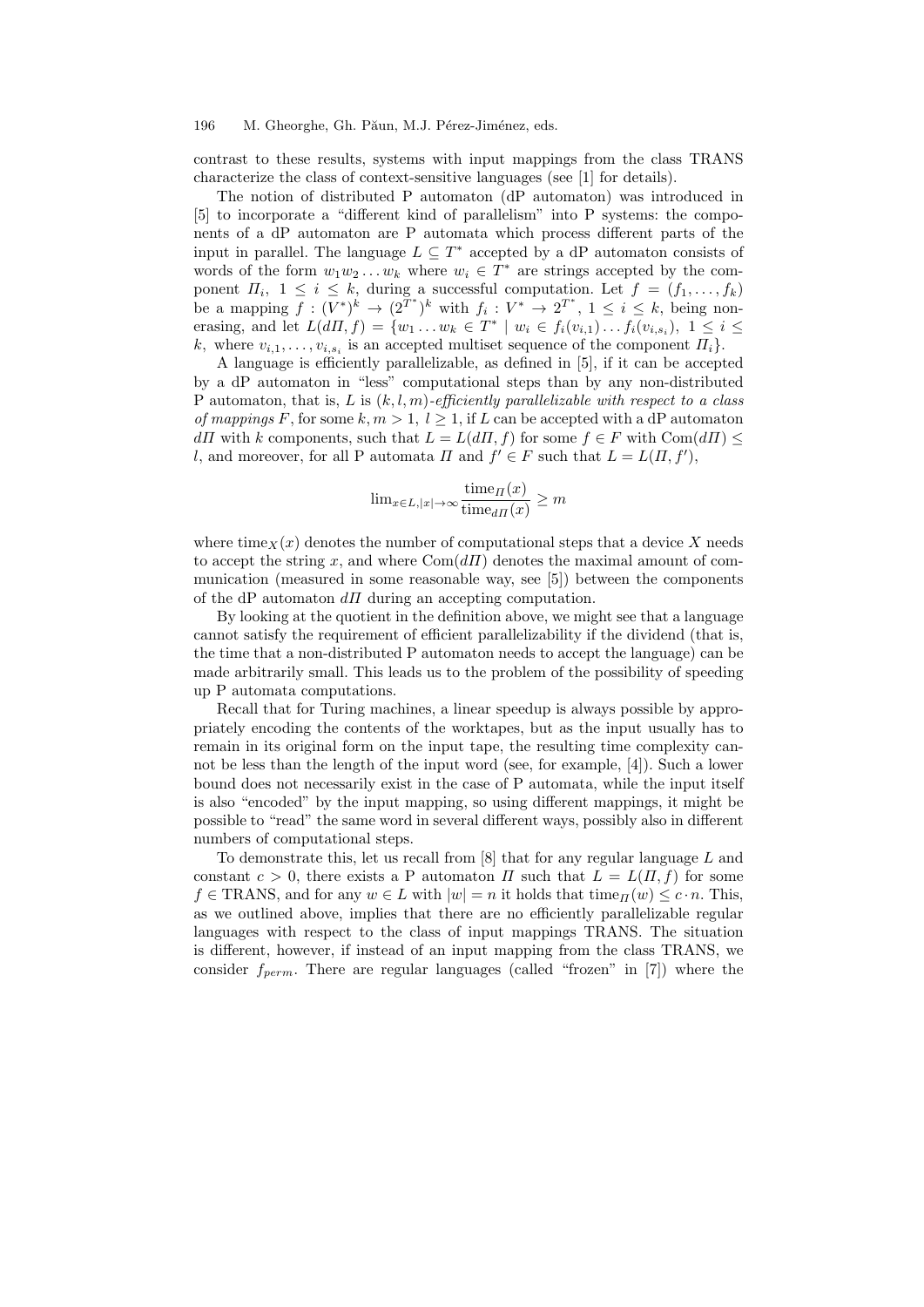order of no two adjacent symbols can be exchanged, thus, each of them has to be read in different computational steps, which means that the computation of the P automaton cannot be shorter than the length of the input. Thus, it is not surprising that there are efficiently parallelizable regular languages with respect to *fperm*, as shown in [5].

So far all cases of efficient parallelizability were demonstrated with respect to the input mapping *fperm*, which makes it interesting to ask the following.

**Problem.** *Are there languages (over some finite alphabet T) accepted by P automata with object alphabet V which are* (*k, l, m*)*-efficiently parallelizable for some*  $k, m > 1, l \geq 1$ , with respect to some input mapping  $f: V^* \to 2^T$ , such that  $f \neq f_{perm}$ ?

In this context, it would also be interesting to prove the impossibility of efficient parallelization of not just the regular, but also of some more general language classes with respect to a class of input mappings different from *fperm* (with respect to TRANS for example). To this aim, it would be sufficient to find a general method which (similarly to the case of Turing machines) would enable us to show that with a certain type of input mappings (TRANS for example, as it is the case for regular languages) a linear speedup of P automata is always possible.

**Acknowledgement.** Work supported in part by the Hungarian Research Fund "OTKA", project K75952.

- 1. E. Csuhaj-Varj´u, M. Oswald, Gy. Vaszil: P automata. *The Oxford Handbook of Membrane Computing* (Gh. Păun et al., eds.), Oxford Univ. Press, 2010, chapter 6, 144–167.
- 2. E. Csuhaj-Varjú, Gy. Vaszil: P automata or purely communicating accepting P systems. *Membrane Computing, International Workshop, WMC-CdeA, Curtea de Arges, Romania, August 19-23, 2002, Revised Papers* (Gh. Păun et al., eds.), LNCS 2597, Springer, 2003, 219–233.
- 3. R. Freund, M. Kogler, Gh. Păun, M.J. Pérez-Jiménez: On the power of P and dP automata. *Annals of Bucharest University, Mathematical-Informatics Series*, LVIII (2009), 5–22.
- 4. J.E. Hopcroft, J.D. Ullman: *Introduction to Automata Theory, Languages, and Computation*. Addison-Wesley, Reading, MA, 1979.
- 5. Gh. Păun, M.J. Pérez-Jiménez: Solving problems in a distributed way in membrane computing: dP systems. *International Journal of Computing, Communication and Control*, V, 2 (2010), 238–250.
- 6. Gh. Păun, M.J. Pérez-Jiménez: P and dP automata: A survey. *Rainbow of Computer Science* (C. Calude et al., eds.), LNCS 6570, Springer, 2011, 102–115.
- 7. Gh. Păun, M.J. Pérez-Jiménez: An infinite hierarchy of languages defined by dP systems. *Theoretical Computer Science*, to appear.
- 8. Gy. Vaszil: On the parallelizability of languages accepted by P automata. *Computation, Cooperation, and Life. Essays Dedicated to Gheorghe P˘aun on the Occasion of His 60th Birthday* (J. Kelemen, A. Kelemenov´a, eds.), LNCS 6610, Springer, 2011, 170–178.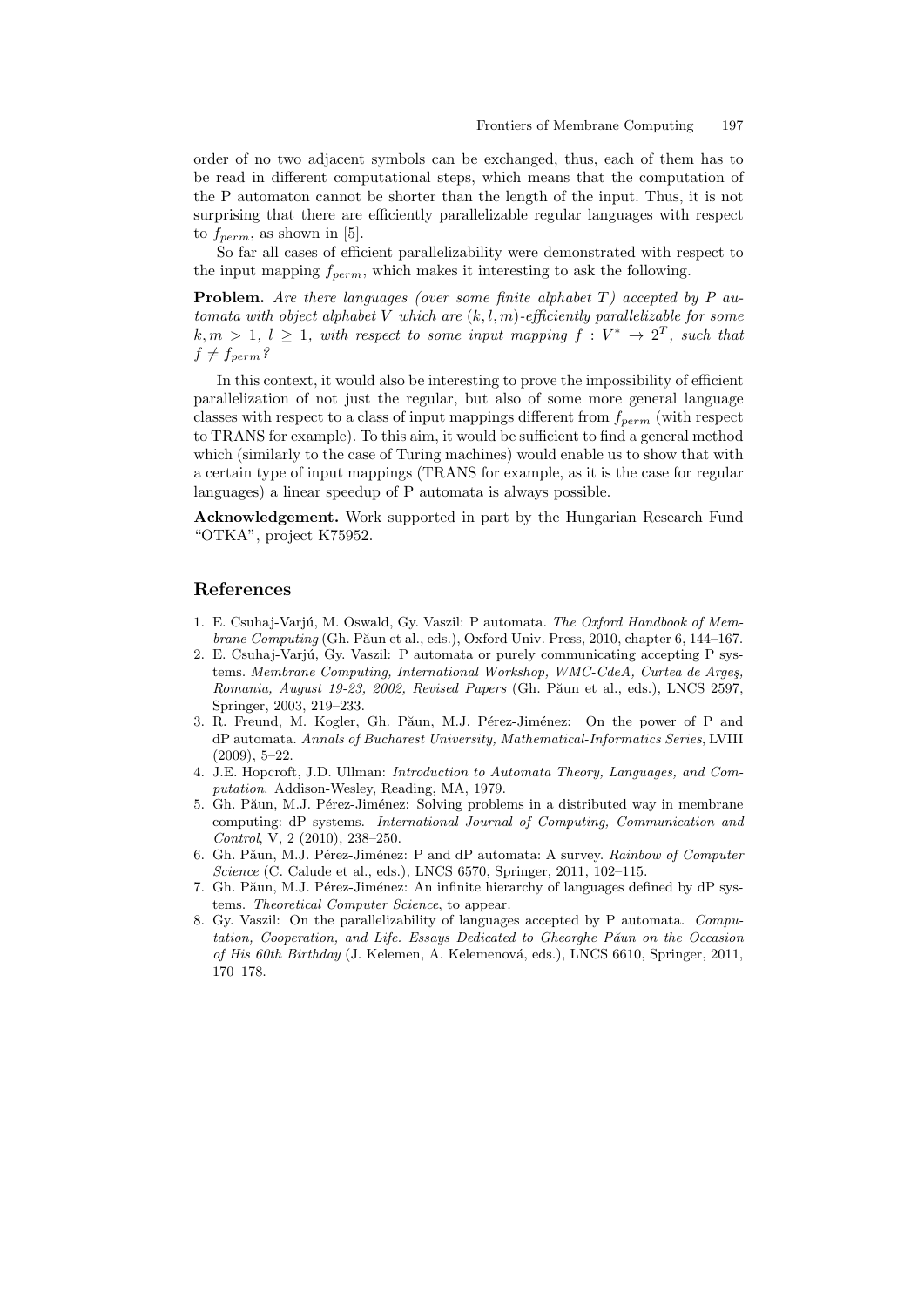# **9 Space Complexity and the Power of Elementary Membrane Division**

### **Alberto Leporati, Giancarlo Mauri, Antonio E. Porreca, Claudio Zandron**

Dipartimento di Informatica, Sistemistica e Comunicazione Universit`a degli Studi di Milano-Bicocca, Italy *{*leporati, mauri, porreca, zandron*}*@disco.unimib.it

The title is self-explanatory  $-$  it should be mentioned that the Milano team has important contributions related to the (time and space) complexity issue, and mainly open problems related to these results are formulated below.

**Required Notions:** active membranes, computational complexity theory (including counting problems and oracle Turing machines), space complexity for P systems

**Problem 1 (P systems with elementary active membranes).** P systems with active membranes [8] are known to be able to solve computationally hard problems in polynomial time by creating exponentially many membranes via division. The most recent result in this area [6] shows that polynomial-time Turing machines having access to an oracle for a **PP** [1] problem (whose computing power includes the polynomial hierarchy [10]) can be simulated by uniform families [4] of P systems with active membranes where the only membranes subject to division are elementary (i.e., not containing further membranes), and no dissolution rules are needed. This result is stated, in symbols, as  $\mathbf{P}^{\mathbf{PP}} \subseteq \mathbf{PMC}_{AM(-d,-n)}$ . On the other hand, this kind of P systems cannot solve in polynomial time any problem outside **PSPACE** [9], in symbols **PMC***AM*(*−*d*,−*n) *⊆* **PSPACE**. Neither inclusion is known to be proper.

Is  $\text{PMC}_{\mathcal{AM}(-d,-n)} = \text{PSPACE}$  or, more generally, is there a precise characterization of **PMC***AM*(*−*d*,−*n) in terms of complexity classes for Turing machines?

**Problem 2 (Space complexity of P systems with active membranes).** A measure of space complexity for P systems has been recently introduced [5] in order to supplement the already rich literature about computational complexity issues in membrane computing [3]. We say that the space required by a P system is the maximal size it can reach during any computation, measured as the sum of the number of membranes and the number of objects. A uniform family *Π* of recognizer P systems [4] is said to solve a problem in space  $f : \mathbb{N} \to \mathbb{N}$  if no P system in  $\Pi$  associated to an input string of length *n* requires more than  $f(n)$  space. Under this notion of space complexity, the class of problems solvable in polynomial space by P systems with active membranes, denoted by  $\mathbf{PMCSPACE}_{AM}$ , coincides with **PSPACE** [7]. Furthermore, during the 10th Brainstorming Week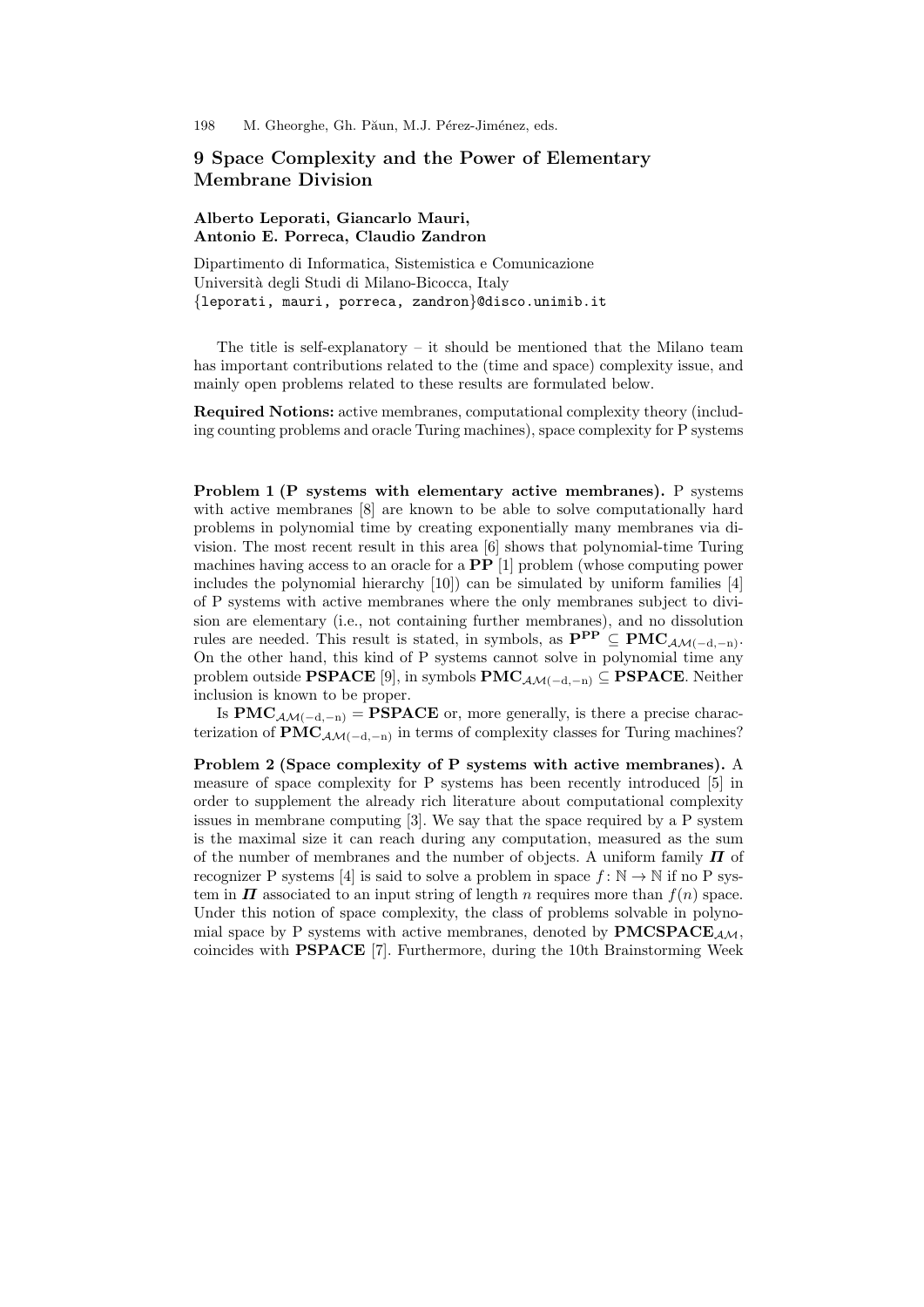on Membrane Computing it was also proved that the problems solvable in exponential space by that variant of P systems and by Turing machines coincide, in symbols **EXPMCSPACE***AM* = **EXPSPACE**.

The techniques used to prove these results do not seem to apply when the space bound is less strict, i.e., super-exponential. Do these kinds of P systems with active membranes also exhibit the same computing power as Turing machines working under the same space constraints?

It might also be interesting to analyze the behavior of families of P systems with active membranes working in logarithmic space. In this case, there are two complications. First of all, we must slightly change the notion of space complexity, in order to allow for a "read-only" input multiset that is not counted when the space required by the P system is measured (similarly to the input tape of a logspace Turing machine). Furthermore, the notion of uniformity used to define the families of P systems should be weakened, since polynomial-time Turing machines constructing the families might be able to solve the problems altogether by themselves. More general forms of uniformity have already been investigated [2], and that work is going to be useful when attacking this problem.

- 1. J.T. Gill: Computational complexity of probabilistic Turing machines. *Proc. Sixth Annual ACM Symposium on Theory of Computing, STOC '74*, 1974, 91–95.
- 2. N. Murphy, D. Woods: The computational power of membrane systems under tight uniformity conditions. *Natural Computing*, 10 (2011), 613–632.
- 3. M.J. Pérez-Jiménez: A computational complexity theory in membrane computing. *Membrane Computing, 10th International Workshop, WMC 2009* (Gh. Păun et al., eds.), LNCS 5957, Springer, 2010, 125–148.
- 4. A.E. Porreca, A. Leporati, G. Mauri, C. Zandron: Elementary active membranes have the power of counting. *International Journal of Natural Computing Research*, 2 (2011), 35–48.
- 5. A.E. Porreca, A. Leporati, G. Mauri, C. Zandron: Introducing a space complexity measure for P systems. *International Journal of Computers, Communications & Control*, 4 (2009), 301–310.
- 6. A.E. Porreca, A. Leporati, G. Mauri, C. Zandron: P systems simulating oracle computations. *Membrane Computing, 12th International Conference, CMC 2011* (M. Gheorghe et al., eds.), LNCS 7184, Springer, 2012, 346–358.
- 7. A.E. Porreca, A. Leporati, G. Mauri, C. Zandron: P systems with active membranes working in polynomial space. *International Journal of Foundations of Computer Science*, 22 (2011), 65–73.
- 8. Gh. Păun: P systems with active membranes: Attacking NP-complete problems. *Journal of Automata, Languages and Combinatorics*, 6 (2011), 75–90.
- 9. P. Sosík, A. Rodríguez-Patón: Membrane computing and complexity theory: A characterization of PSPACE. *Journal of Computer and System Sciences*, 73 (2007), 137–152.
- 10. S. Toda: PP is as hard as the polynomial-time hierarchy. *SIAM Journal on Computing*, 20 (1991), 865–877.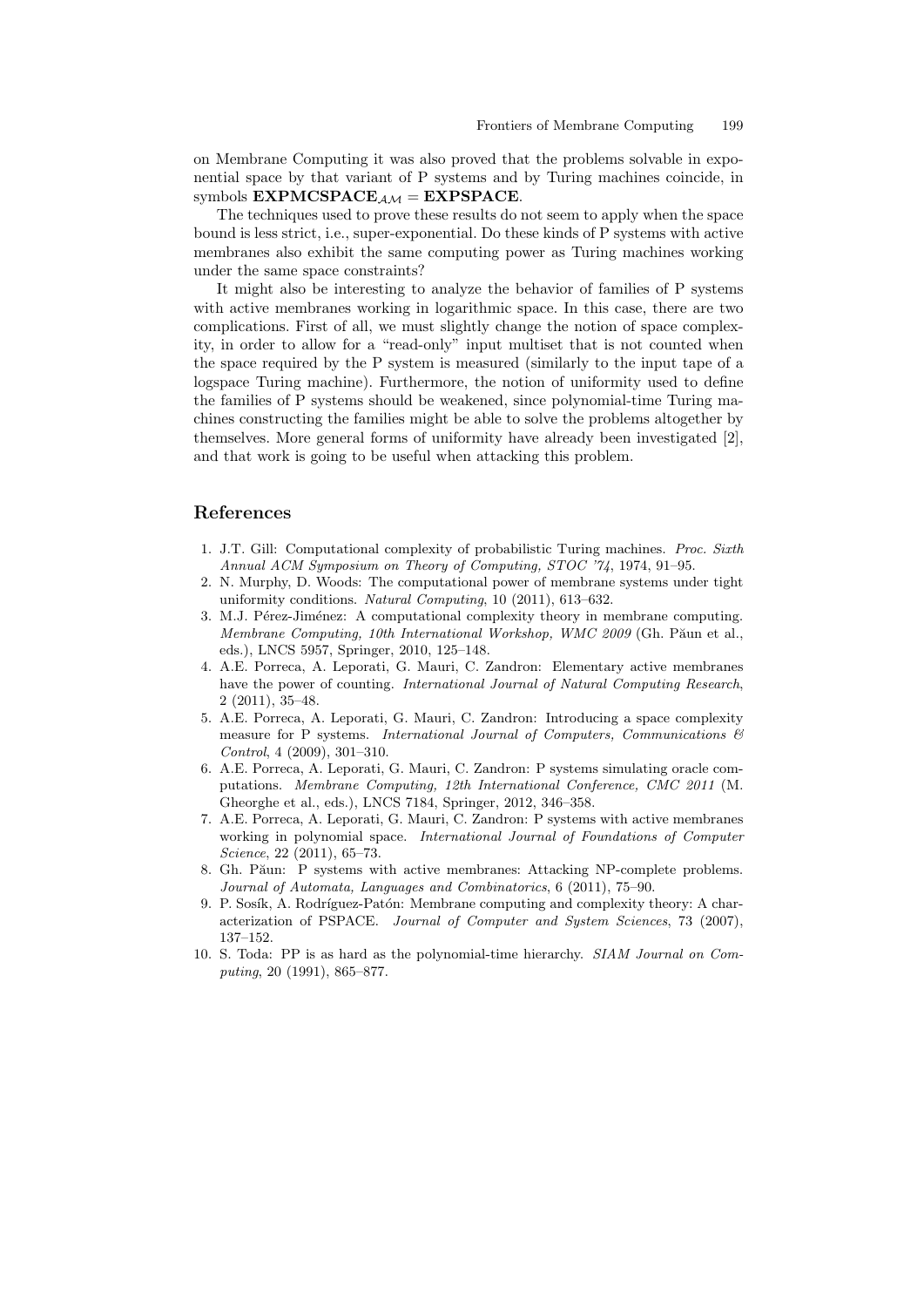# **10 The P-Conjecture and Hierarchies**

### **Niall Murphy**

Facultad de Informática Universidad Politécnica de Madrid, Madrid, Spain niall.murphy@upm.es

The P conjecture deals with the power of polarizations associated with the membranes of a P system with active membranes (looking for the borderline between efficiency and non-efficiency in this framework).

**Required Notions:** active membranes (without charges), weak non-elementary membrane division, elementary membrane division, dissolution rules, recognizer P systems, uniform families

*Conjecture 1 (The P-conjecture (Problem F in [8])).* The class of all decision problems solvable in polynomial time by active membranes without charges, using evolution, communication, dissolution, and division rules for elementary membranes, is equal to **P**.

Attempting to resolve the P-conjecture and its restrictions [1, 3, 4, 5, 9, 10] has resulted in many interesting new techniques, such as dependency graphs [3], for proving upper-bounds on membrane systems. Hopefully solving the P-conjecture will need new tools that yield deep revelations and open new questions into the nature of P-systems.

If the P-conjecture is proved to be true, then membrane systems with elementary division rules characterize **P** while those with weak non-elementary division rules characterize **PSPACE** [1, 9]. The deterministic class **P** is also the 0th level of Polynomial Hierarchy [6]. The complete problems of each successive level of the hierarchy seem to require increasing interleaving of nondeterminism and conondeterminism. The union of all levels is referred to as **PH** which is contained in **PSPACE**.

Characterizing each level of the Polynomial Hierarchy with a single model might give us clues to the role of nondeterminism in P systems. For example, could it be that division of different numbers of nested membranes is the membrane computing equivalent of alternating universal and existential nondeterminism?

*Conjecture 2.* Uniform families of active membrane systems using weak nonelementary division, without charges, and with a membrane structure of depth *d* + 1 can solve exactly those problems complete for the *d*th level of the Polynomial Hierarchy.

Some ideas for showing the lower-bound of this conjecture can be found in [7]. Continuing with the idea of hierarchies, a characterization of each level of the **NC** (or **AC**) hierarchy [6] may shed new light on the role of parallelism in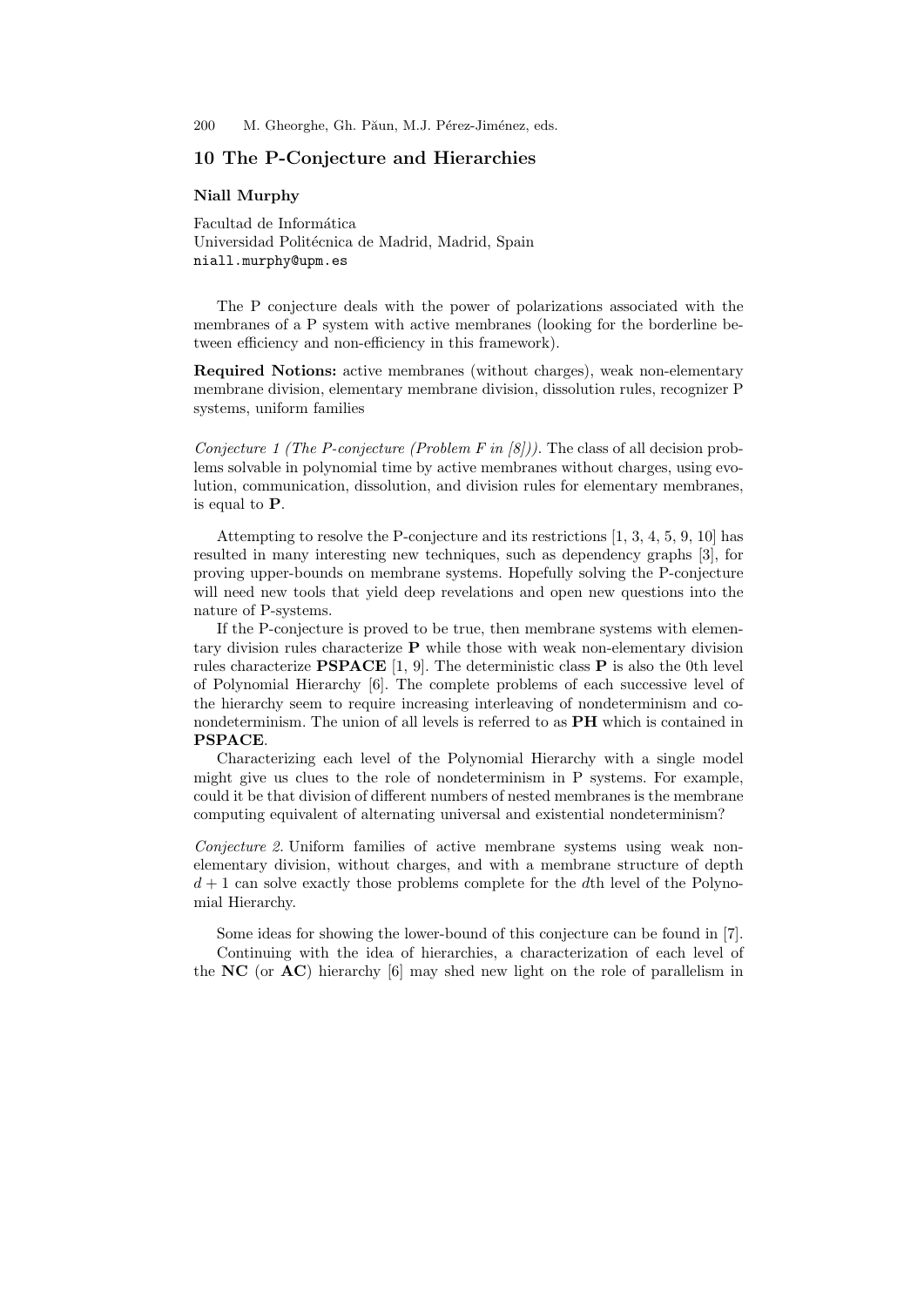membrane systems. The **NC** hierarchy represents a spectrum of problems ranging from constant time, to parallel logarithmic time, up to and (it is conjectured) not including the seemingly inherently sequential  $P$  [2]. A good place to start learning more about the factors that limit and permit parallelism in P systems might be a membrane characterization of the  $NC \stackrel{?}{=} P$  problem (the so called "frontier of parallelism").

**Problem 3.** Is it possible to parameterize a resource or rule of a membrane computing model such that when the parameter is *i* it characterizes the *i*th level of the **NC** or **AC** hierarchy.

- 1. A. Alhazov, M.J. Pérez-Jiménez: Uniform solution to QSAT using polarizationless active membranes. *Machines, Computations and Universality (MCU)* (J. Durand-Lose, M. Margenstern, eds.), LNCS 4664, Springer, 2007, 122–133.
- 2. R. Greenlaw, H. James Hoover, W.L. Ruzzo: *Limits to Parallel Computation: P-Completeness Theory*. Oxford University Press, 1995.
- 3. M.A. Gutiérrez-Naranjo, M.J. Pérez-Jiménez, A. Riscos-Núñez, F.J. Romero-Campero: Computational efficiency of dissolution rules in membrane systems. *International Journal of Computer Mathematics*, 83 (2006), 593–611.
- 4. N. Murphy, D. Woods: The computational power of membrane systems under tight uniformity conditions. *Natural Computing*, 10 (2011), 613–632.
- 5. N. Murphy, D. Woods: Active membrane systems without charges and using only symmetric elementary division characterise P. *Membrane Computing, 8th International Workshop, WMC 2007*, LNCS 4860, Springer, 2007, 367–384.
- 6. C.H. Papadimitriou: *Computational Complexity*. Addison Wesley, 1993.
- 7. A.E. Porreca, N. Murphy: First steps towards linking membrane depth and the Polynomial Hierarchy. *Proc. 8th Brainstorming Week on Membrane Computing*, Sevilla, 2010, 255–266.
- 8. Gh. Păun: Further twenty six open problems in membrane computing. *Proc. Third Brainstorming Week on Membrane Computing*, Sevilla (Spain), 2005, 249–262.
- 9. P. Sosík, A Rodríguez-Patón: Membrane computing and complexity theory: A characterization of PSPACE. *Journal of Computer and System Sciences*, 73 (2007), 137– 152.
- 10. D. Woods, N. Murphy, M.J. Pérez-Jiménez, A. Riscos-Núñez: Membrane dissolution and division in P. *Unconventional Computation*, 5715 (2009), 262–276.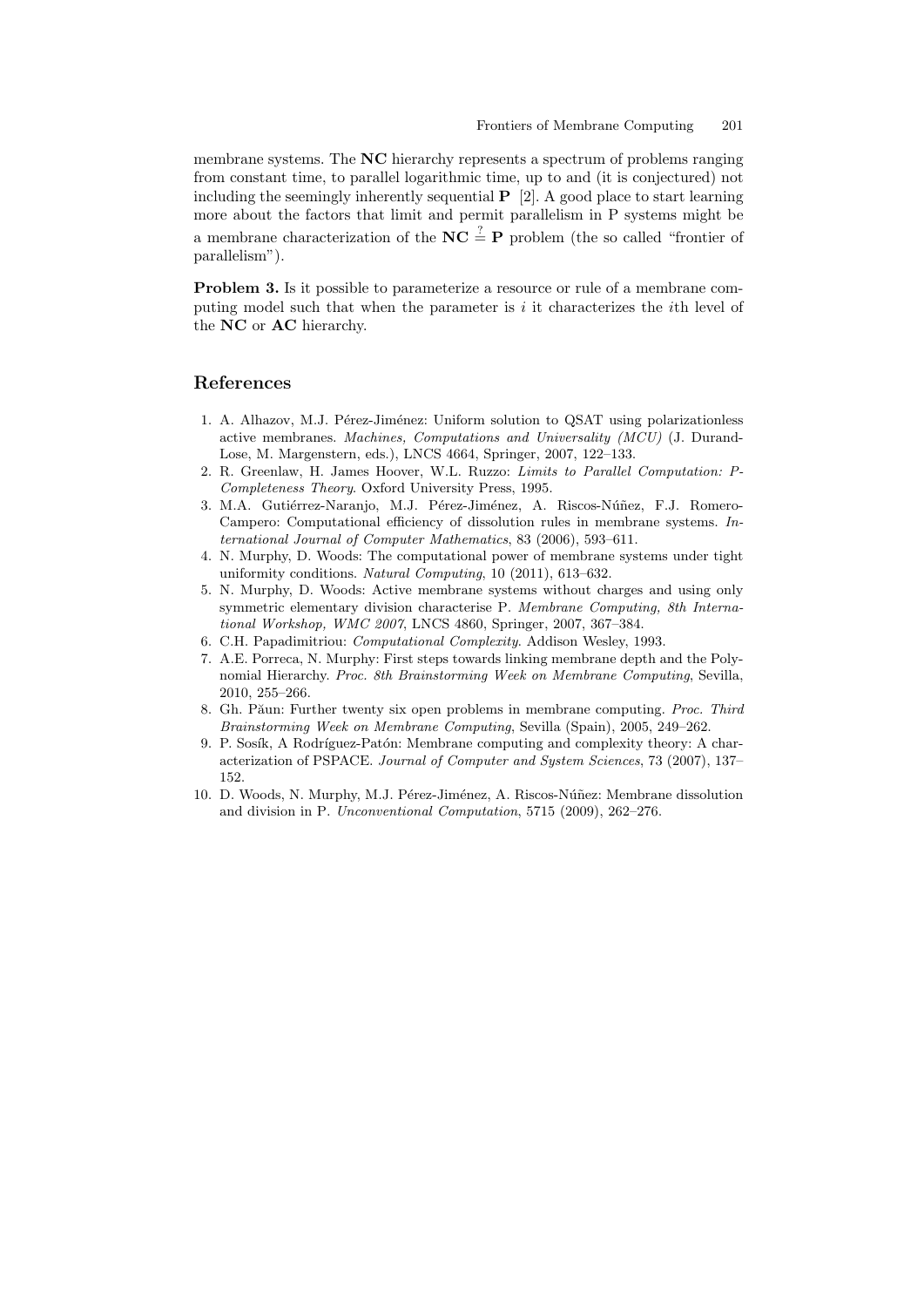# **11 Seeking Sharper Frontiers of Efficiency in Tissue P Systems**

# $\operatorname{Mario}\,$  J. Pérez-Jiménez<sup>1</sup>, Agustín Riscos-Núñez<sup>1</sup>,  $\mathbf{M}$ iquel Rius-Font $^2$ , Álvaro Romero-Jiménez $^1$

<sup>1</sup> Department of Computer Science and Artificial Intelligence University of Sevilla, Spain marper@us.es

<sup>2</sup> Department of Applied Mathematics IV Universitat Politécnica de Catalunya, Casteldefels, Spain mrius@ma4.upc.edu

In a P system, there are several ingredients which concur to their efficiency; varying them, one can get efficient systems (able to solve computationally hard problems in polynomial time) or non-efficient systems (e.g., solving **NP**-hard problems in an exponential time). The borderline between efficiency and non-efficiency is thus a problem of a central interest. This issue is explored here for tissue P systems, where the respective research started later than for cell P systems.

**Required Notions:** tissue P systems, complexity classes, cell division, cell separation, symport/antiport rule

A *tissue P system with symport/antiport rules*  $\Pi = (\Gamma, \mathcal{E}, \mathcal{M}_1, \dots, \mathcal{M}_q, \mathcal{R}, i_{out}),$ of degree  $q \geq 1$  can be viewed as a set of q cells, labeled by  $1, \ldots, q$ , with an environment labeled by 0 which initially have an arbitrary number of copies of some kind of objects, and a set of rules which can be of several types: communication, division or separation (see [3, 4] for details).

For each natural number  $k \geq 1$ , **TDC**(*k*) (respectively, **TDS**(*k*) or **TDA**(*k*)) is the class of recognizer tissue P systems with cell division and communication rules (allowing only **s**ymport or **a**ntiport rules, respectively) of length at most *k*. Similarly, by considering separation rules instead of division rules, we denote **TSC**(*k*), **TSS**(*k*) and **TSA**(*k*) respectively. We denote by  $\textbf{PMC}_{\textbf{R}}$  the set of all decision problems which can be solved in a uniform way and polynomial time by means of families of systems from a class **R** of recognizer tissue P systems.

### **(A) Tissue P systems with cell division and with cell separation**

By using the dependency graph technique, it has been proved that  $P =$  $\text{PMC}_{TDC(1)} = \text{PMC}_{TSC(1)}$  [2, 3]. Furthermore, efficient and uniform solutions to the SAT problem by using systems from **TDC**(3) [1] and from **TSC**(8) [3] have been given. Recently, the last result has been improved to  $SAT \in PMC_{TSC(3)}$  [6].

**Problem 1.** Assuming  $P \neq NP$ , in the framework of tissue P systems with cell division/cell separation, a frontier of the tractability is obtained when passing from communication rules with length 1 to communication rules with length at most 3. Does passing from 1 to 2, amounts to passing from non–efficiency to efficiency?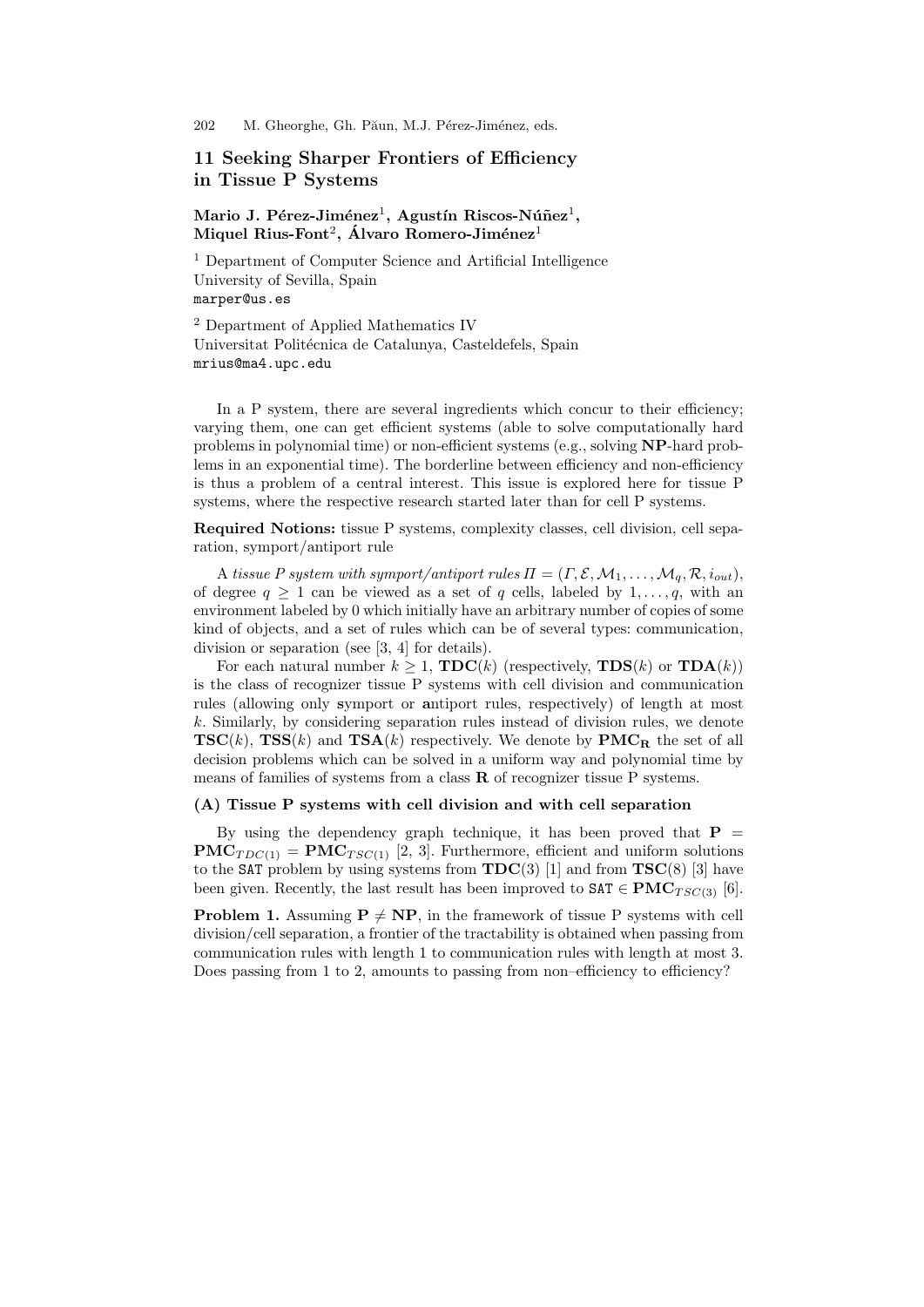$\textbf{Conjecture: NP} ∪ \textbf{co-}bfNP ⊆ \textbf{PMC}_{TDC(2)}.$ 

#### **(B) The role of direction in communication rules**

Next, we deal with complexity aspects of tissue P systems with cell divison/celll separation where only symport or antiport rules are allowed. We have:  $P =$  $\textbf{PMC}_{TDA(1)} = \textbf{PMC}_{TSA(1)}$ , and  $\textbf{NP} \cup \textbf{co} - \textbf{NP} \subseteq \textbf{PMC}_{TDA(3)} \cap \textbf{PMC}_{TSA(3)}$ . Thus, assuming  $P \neq NP$ , a first frontier between efficiency and non-efficiency is obtained in the above framework when passing from communication rules with length 1 to communication rules with length at most 3.

**Problem 2.** What about the complexity classes  $\text{PMC}_{TDA(2)}$ ,  $\text{PMC}_{TSA(2)}$ ,  $\textbf{PMC}_{TDS(k)}$  and  $\textbf{PMC}_{TSS(k)}$ , for all  $k \geq 1$ ?

**Conjecture:**  $P = PMC_{TSA(2)}$ , and for all  $k \geq 1$ ,  $P = PMC_{TSS(k)}$ .

If this conjecture is true, then passing from symport rules to antiport rules with length at least three, amounts to passing from non–efficiency to efficiency, in the framework of tissue P systems with cell separation.

#### **(C) The role of the environment**

Classical tissue P systems have a special alphabet associated with the environment, whose elements appear at the initial configuration of the system, in an arbitrary large amount of copies. What may happen if this property is removed, that is, if the alphabet associated to the environment were empty? We use a "hat" to indicate the case when the environment is initially empty.

Recently, have been proved that, for each  $k \geq 1$ ,  $\text{PMC}_{\text{TDC}(k)}$  = **PMC** $\widehat{\tau}_{\widehat{\mathcal{DC}}(k)}$  [5], that is, in the framework of tissue P systems with cell division the role of the environment is not relevant from the complexity point of view.

**Conjecture:** For each  $k \geq 1$ ,  $\mathbf{P} = \mathbf{PMC}_{\widehat{\mathcal{TSC}}(k)}$ .

If this conjecture is true, then in the framework of tissue P systems with cell communication the following holds: (a) passing from separation rules to division rules (length at least three) amounts to passing from non–efficiency to efficiency; and (b) the environment provides a new borderline of efficiency.

- 1. D. Díaz, M.A. Gutiérrez, M.J. Pérez-Jiménez, A. Riscos-Núñez: A uniform family of tissue P systems with cell division solving 3-COL in a linear time. *Theoretical Computer Science*, 404 (2008), 76–87.
- 2. R. Gutiérrez-Escudero, M.J. Pérez-Jiménez, M. Rius-Font: Characterizing tractability by tissue-like P systems. *Membrane Computing. 10th International Workshop, WMC 2009, Curtea de Arge¸s, August 2009. Revised Selected and Invited Papers*, LNCS 5957, Springer, Berlin, 2010, 289–300.
- 3. L. Pan, M.J. Pérez-Jiménez: Computational complexity of tissue–like P systems. *Journal of Complexity*, 26 (2010), 296–315.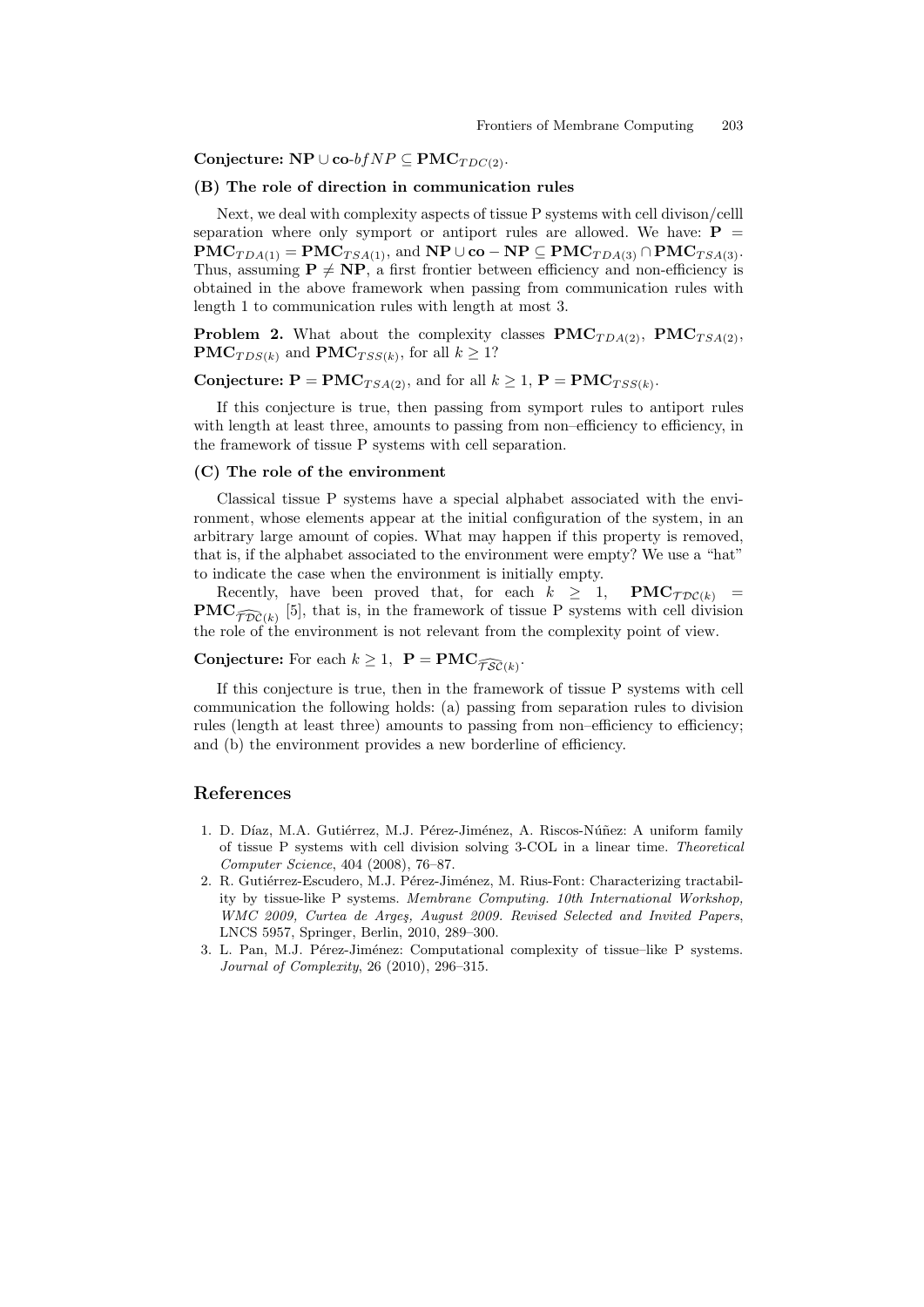- 204 M. Gheorghe, Gh. Păun, M.J. Pérez-Jiménez, eds.
- 4. Gh. Păun, M.J. Pérez-Jiménez, A. Riscos-Núñez: Tissue P systems with cell division. *International Journal of Computers, Communications & Control*, 3 (2008), 295–303.
- 5. M.J. Pérez-Jiménez: The role of the environment in tissue P systems with cell division. Submitted, 2012.
- 6. M.J.Pérez-Jiménez, P. Sosík: Improving the efficiency of tissue P systems with cell separation. Submitted, 2012.

# **12 Time-Free Solutions to Hard Computational Problems**

# **Matteo Cavaliere**

National Center for Biotechnology, CNB - CSIC, Madrid, Spain mcavaliere@cnb.csic.es

P systems are usually synchronized, a unique clock marks the time for all components, and in each time unit each component evolves (usually, in the maximal parallel manner). In time-free (and clock-free) systems, this strong assumption is removed. Up to now, the efficiency of P systems was not investigated also for this case.

**Required Notions:** Time-free P system, synchronization, recognizing P system, uniform/semi-uniform solution.

### **12.1 Motivations**

Living cells have division rates that are highly heterogeneous (even in identical environmental conditions), consequence of their stochastic gene expression, [1]. Therefore, the possibility of programming living cells should not assume the presence of uniform replication rates. Ideally, one should construct "cellular computers" whose functioning is independent of cellular division rates. We suggest that such problem can be addressed in the framework of membrane computing by extending the notion of time-freeness ([4]) to the idea of semi-uniform solutions of computational problems based on membrane divisions ([3]).

# **12.2 Timed Recognizer P Systems**

From [4] we recall the notion of timed P system.

A *timed P system*  $\Pi(e)$  can be constructed by adding to a (standard) P system *Π* a time-mapping  $e: R \longrightarrow \mathbb{N}$ , where *R* is the set of rules of *Π*. The time-mapping specifies the *execution times* for the rules.

A timed P system *Π*(*e*) works in the following way. We suppose to have an external clock that marks time-units of equal length (called *steps*), starting from step 0, when the system is present in its *initial configuration*.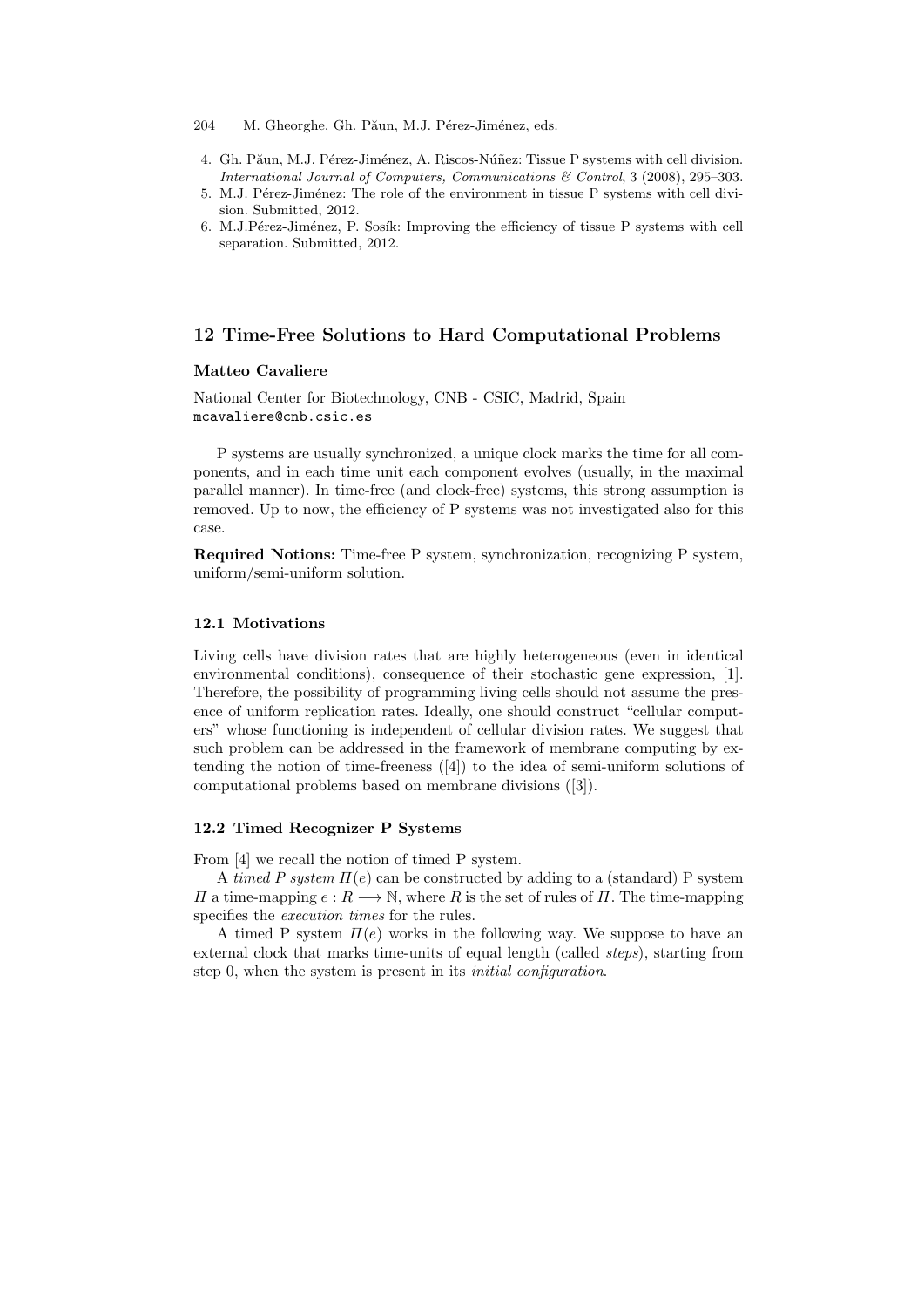At each step, all the rules that can be started, in each region, and for each membrane have to be started (maximal parallel and nondeterministic use of rules). *When a rule r is started at step j, then its execution terminates (the rule is completed)* at step  $j + e(r)$ , that means the rule lasts  $e(r)$  steps. The objects and the *membranes produced by the rule are available – can be subject of other rules – only starting from the step*  $j + e(r) + 1$ . When a rule *r* is started, then the occurrences of symbol-objects and the membrane subject by this rule cannot be anymore subject of other rules.

A computation *halts* when no rule can be started in any region and there are no rules in execution (such configuration is called *halting*). We say that the computation halts in *k* steps, if the external clock marks step *k* when the last rules of the computations are completed.

From [3] we recall the notion of recognizer P systems. A *decision problem X* is a pair  $(I_X, \Theta_X)$  where  $I_X$  is a countable language over a finite alphabet (the elements are called instances), and  $\Theta_X$  is a predicate (a total boolean function) over  $I_X$ .

A *recognizer P system* is a P system such that: (*i*) the working alphabet contains two distinguished elements *yes* and *no*; (*ii*) all computations halt; and (*iii*) if *C* is a computation of the system, then either object *yes* or object *no* (but not both) must have been released into the environment, and only when the last rules of the computation have been completed.

We extend recognizer P systems by proposing the following timed variant: a *recognizer timed P system* is a *timed P system* with properties (i), (ii), (iii) above.

In recognizer timed P systems, we say that a computation is an *accepting computation* (respectively, *rejecting computation*) if the object *yes* (respectively, *no*) appears in the environment associated with the corresponding halting configuration.

#### **12.3 Time-Free Solutions to Decision Problems**

Let  $X = (I_X, \Theta_X)$  be a decision problem. Let  $\Pi = \Pi_u, u \in I_X$ , a (countable) family of recognizer P systems.

We say that the family *Π* is *sound* (with respect to *X*) if for each instance of the problem  $u \in I_X$  such that there exists an accepting computation of  $\Pi_u$ , we have  $\Theta_X(u) = 1$ .

We say that the family *Π* is *complete* (with respect to *X*) if for each instance of the problem  $u \in I_X$  such that  $\Theta_X(u) = 1$ , every computation of  $\Pi_u$  is an accepting computation.

We say that the family *Π* is *polynomially bounded* if there exists a polynomial function  $p(n)$  such that, for each  $u \in I_X$ , all computations in  $\Pi_u$  halts in, at most,  $p(|u|)$  steps.

We can now formalize the original motivations: A solution to a problem is timefree if its soundness, its completeness and its polynomial bound do not depend on the time of execution associated to the rules of the constructed systems.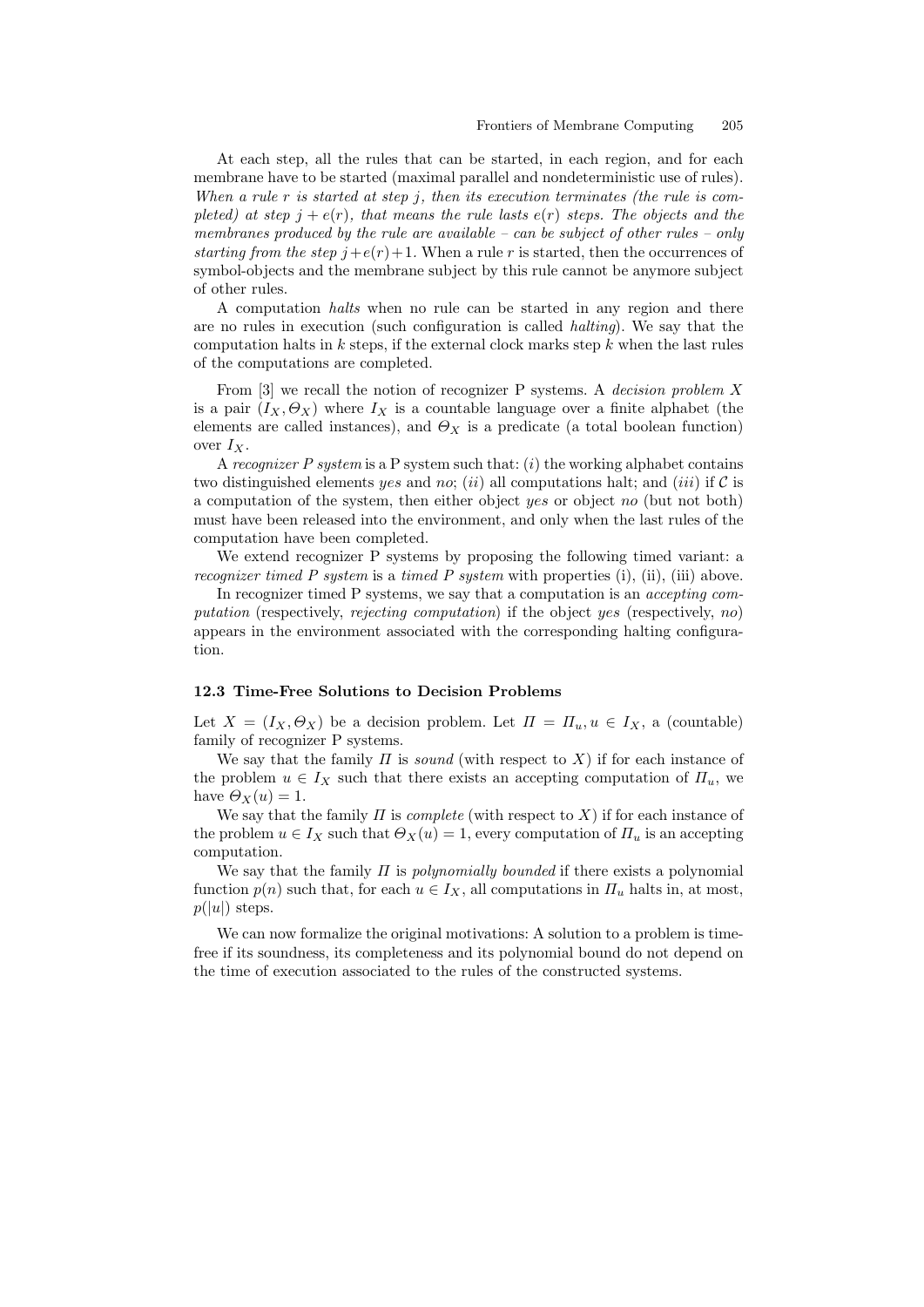We say that the family  $\Pi$  is *time-free sound* (with respect to  $X$ ) if, for any time-mapping *e*, the family  $\Pi_e = \Pi_u(e), u \in I_X$ , is sound with respect to X.

We say that the family  $\Pi$  is *time-free complete* (with respect to  $X$ ) if, for any time-mapping *e*, the family  $\Pi_e = \Pi_u(e), u \in I_X$ , is complete with respect to *X*.

We say that the family *Π* is *time-free polynomially bounded* if, for any timemapping *e*, the family  $\Pi_e = \Pi_u(e), u \in I_X$ , is polynomially bounded.

We can now adapt the definition of semi-uniform solutions, as given in [3], and consider time-free semi-uniform solutions.

Let  $X = (I_X, \Theta_X)$  a decision problem. We say that X is solvable in a *timefree polynomial time* by a family of recognizer P systems  $\Pi = \Pi_u, u \in I_X$ , if the following are true:

- *•* the family *Π* is polynomially uniform by a Turing machine; that is, there exists a deterministic Turing machine working in polynomial time which constructs the system  $\Pi_u$  from the instance  $u \in I_X$ .
- the family  $\Pi$  is time-free polynomially bounded.
- the family  $\Pi$  is time-free sound and time-free complete (with respect to  $X$ ).

We say that the family *Π* is a *time-free semi-uniform solution* to the decision problem *X*.

In other words, to provide a time-free solution one must construct the family of systems  $\Pi$  in polynomial time (sequential time by deterministic Turing machines) and the constructed family must be "fast" (polynomially bounded), sound and complete with respect to the considered problem *X*, and these properties must be independent of the execution time of the rules (i.e., they must be fulfilled independently of the time-mapping considered).

The definition of time-free semi-uniform solution captures the problem informally discussed in the Motivations. The basic *question* consists in finding a class of membrane systems for which it is possible to construct time-free semi-uniform solutions to hard computational problems. The simplest possibility is to transform the solutions already present in literature into time-free solutions (e.g., could the solution given in [2] be adapted to become a time-free solution?).

Another interesting problem is to find classes of membrane systems that are powerful enough to solve complex problems, but simple enough to allow an automatic (i.e., algorithmic) checking of their time-freeness.

- 1. M.B. Elowitz, J. Levine, E.D. Siggia, P.S. Swain: Stochastic gene expression in a single cell. *Science*, 297 (2002), 5584.
- 2. Gh. Păun: P systems with active membranes: Attacking NP complete problems. *Journal of Automata, Language and Combinatorics*, 6 (2001), 75–90.
- 3. M.J. Pérez-Jiménez, A. Riscos-Núñez, A. Romero–Jiménez, D. Woods: Complexity – membrane division, membrane creation. Chapter 12 in [5], 302–336.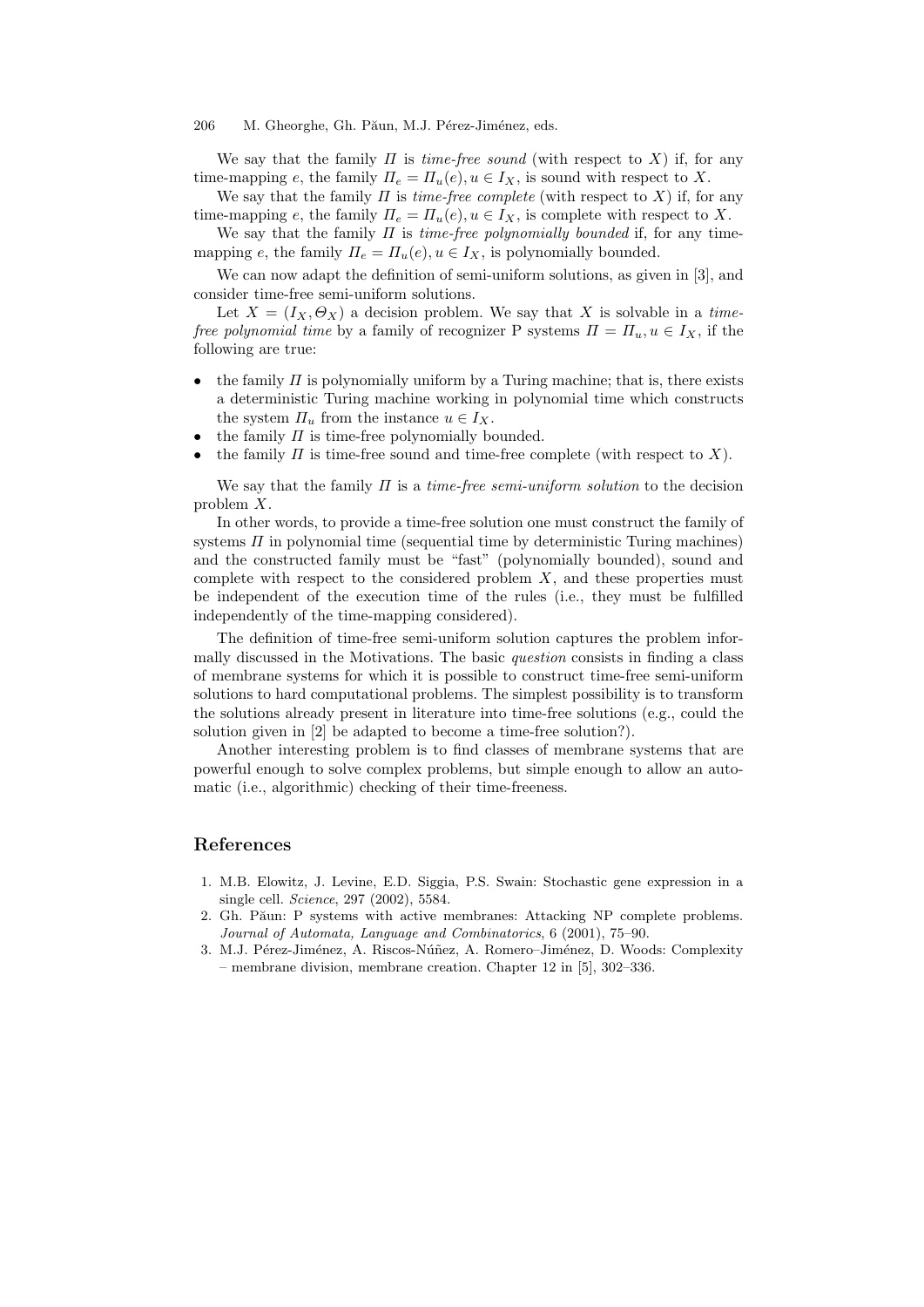- 4. M. Cavaliere, D. Sburlan: Time-independent P systems. *Membrane Computing. Int. Workshop WMC 2004*, Milan, Italy, 2004 (G. Mauri et al., eds.), LNCS 3365, Springer, 2005, 239–258.
- 5. Gh. Păun, G. Rozenberg, A. Salomaa, eds.: *The Oxford Handbook of Membrane Computing*. Oxford Univ. Press, 2010.

## **13 Fypercomputations**

### **Gheorghe Păun**

Institute of Mathematics of the Romanian Academy Bucharest, Romania, and

Research Group on Natural Computing Department of Computer Science and Artificial Intelligence University of Sevilla, Spain gpaun@us.es

Following the model of *hypercomputation* (computing beyond the "Turing barrier"), we propose here the term *fypercomputation* to name the research area of "solving polynomially problems which are (at least) **NP**-complete". Some ideas from/for MC are mentioned.

**Required Notions:** membrane division, membrane creation, hypercomputing, SN P system, reaction system, accelerated P system

Looking for ideas which would lead to computing devices able to compute "beyond the Turing barrier" is already a well established research area of computing theory; such devices are said to be able of doing *hypercomputations*. It is also a dream and a concern of computability to speed-up computing devices; a name was proposed in [7] (the idea was further elaborated in [8]) for the case when this leads to polynomial solutions to problems known to be (at least) **NP**-complete: *fypercomputing* – with the initial **F** coming from "fast".

In short: *fypercomputing means going polynomially beyond* **NP**.

The model we have in mind is that of hypercomputations, already with a large literature (we only mention the recent survey from [10]). More than a dozen of ideas were proposed and proved to reach the goal of computing "beyond Turing": oracles (already considered by Turing), introducing real numbers in the device, accelerating the functioning of machines, using ingredients of an analogical nature and so on. Many of these ideas can probably lead not only to hypercomputations, but also to fypercomputations, both in MC and in other frameworks.

Although not clustered under a good name, such as hypercomputation (there are periodical meetings dedicated to this research direction), there also are many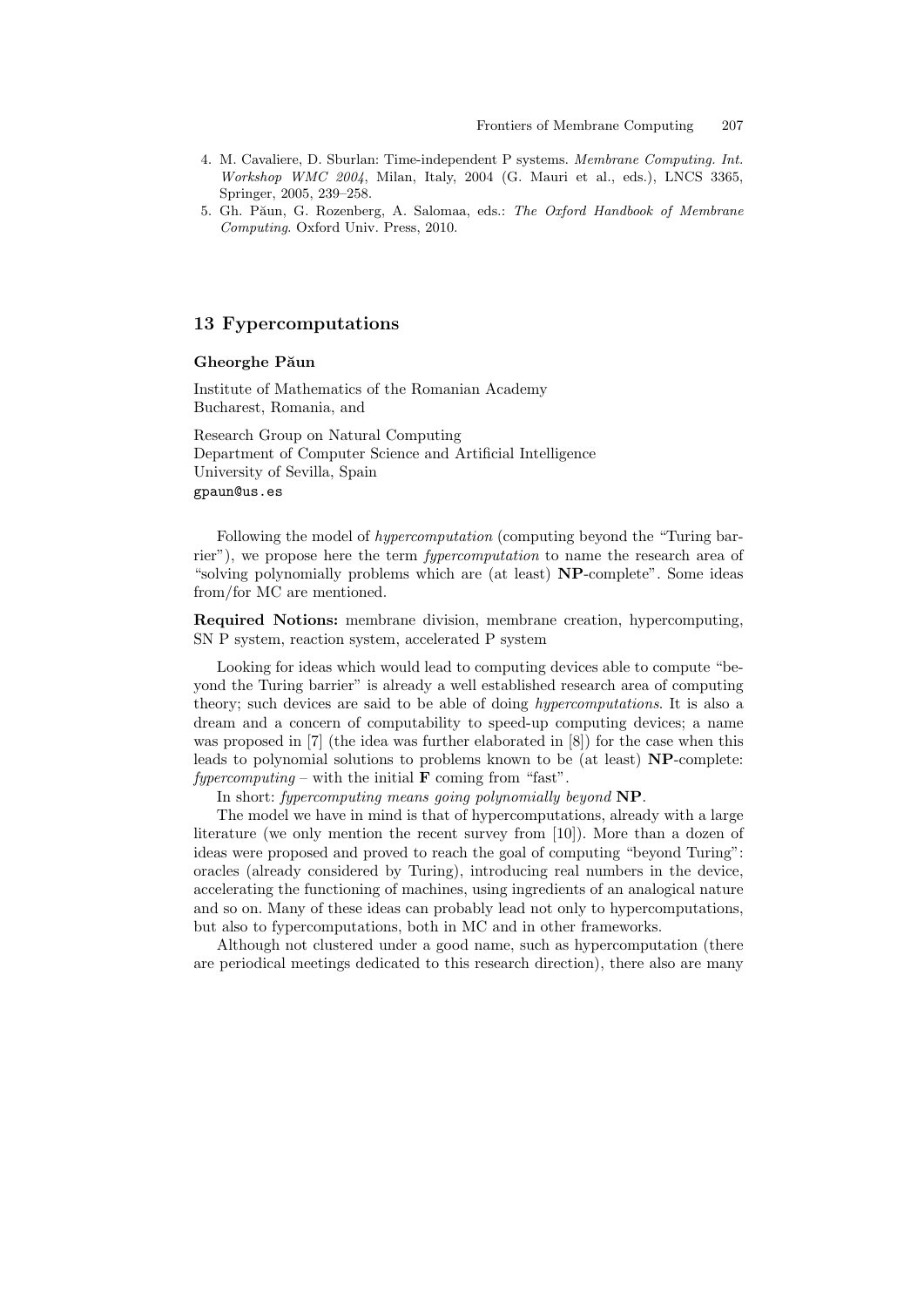papers which can be placed under the flag of fypercomputing. They exploit ideas from physics, such as [9], propose analogical computations, such as [1]. Also the area of DNA computing is full of such ideas.

The literature of membrane computing abounds in papers dealing with fypercomputations. In most cases, polynomial solutions to **NP**-complete problems – often, also of **PSPACE**-complete problems – are obtained, by making use of a space-time trade-off, with the space obtained during the computation, by means of operations inspired from biology. The most investigated operations of this kind are *membrane division* (with variants: separation, budding, etc.) and *membrane creation*.

Further two similar ideas were also explored. The first one is based on string replication (see [3] for details), the second one is that of considering arbitrarily large *pre-computed resources* (see, e.g., [6]), but the last idea is only briefly investigated so far. Issues related to the conditions to be imposed to the given pre-computed resources should be further considered.

Three more ideas, essentially different from the previous ones, were proposed in [8] and need additional research efforts.

(1) The first candidate is the *acceleration*, an old one in computer science: a "clever" computing device learns from its own functioning; after performing a step in a time unit, it performs better for the second step, which is completed in half of the time necessary for the first step – and so on, at each step halving the time with respect to the previous step. If the first step takes one time unit, then the second one takes  $1/2$  time units, the third one  $1/4$  and so on, hence in two time units the computation ends.

Important: we have here two clocks, an internal one, of the machine, and an external one, of the observer. The internal clock is faster and faster, so that the computation ends in two time units *measured by the external clock*, that of the observer/user.

Accelerated Turing machines can solve the halting problem, hence they compute what usual Turing machines cannot. See references in [2], where the idea is extended to P systems: starting from the biological observation that "smaller is faster" and using membrane creation rules to create "faster reactors" (inner membranes), in an unbounded hierarchy, one can obtain P systems which "compute the uncomputable".

This trick can be used also in complexity, but we have to be cautious: we accelerate in order to get a speed-up... In two (external) time units we solve any problem, whatever complex it is. A way to make the things interesting is to accelerate only parts of a P system, thus having several levels of time speed. For instance, we can accelerate only (i) some elementary membranes, or (ii) only some rules (a given rule takes one time unit for the first application, half for the second application, and so on), or (ii) to have "accelerated objects" (the descendants of an object react faster than the father object, irrespective which are the rules which act on them and irrespective of the membranes where they are). Precise definitions should be found and their usefulness explored.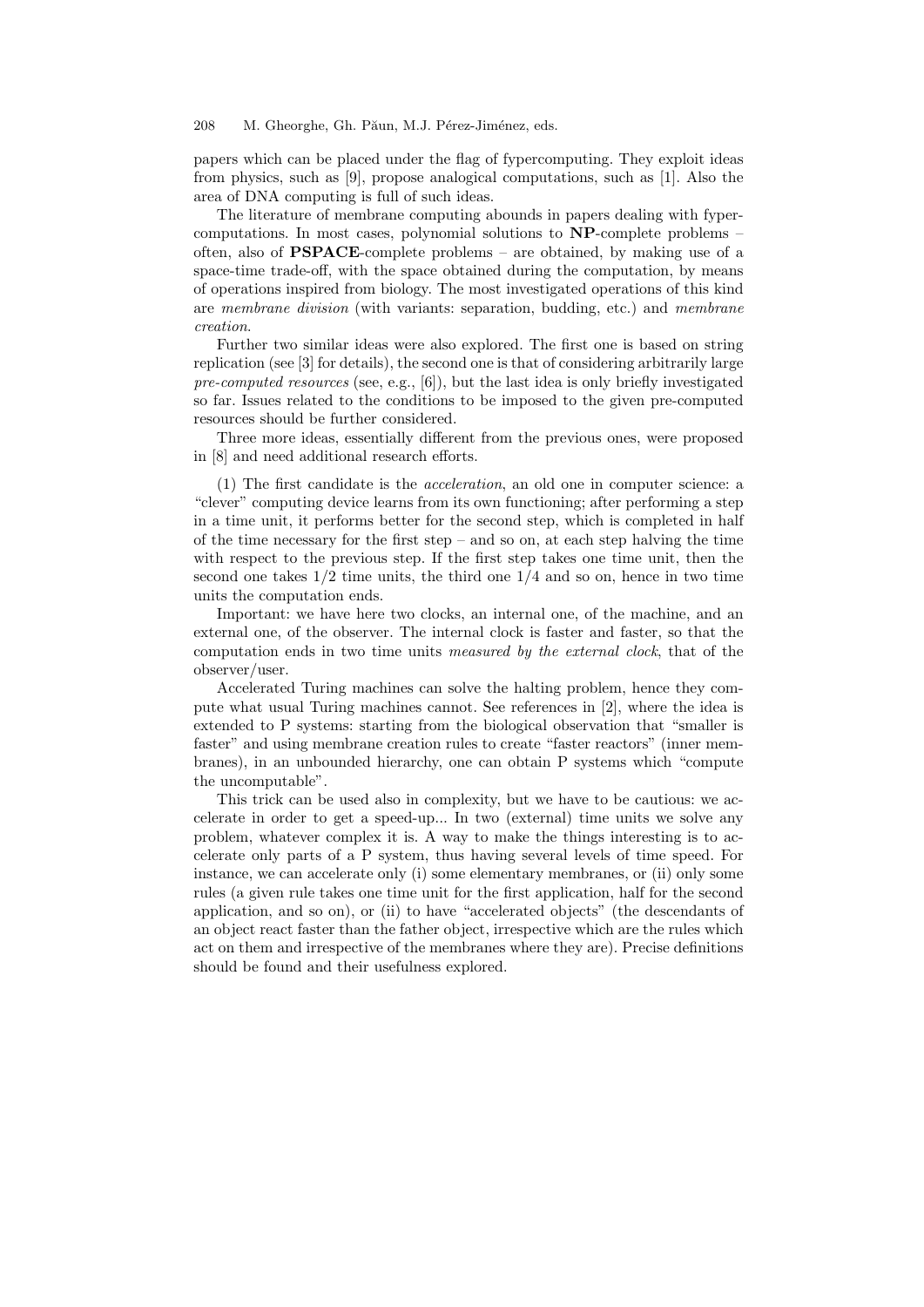(2) The previous ideas suggest the following speculation. We mentioned that we have (at least) two clocks, an external one, of the observer (or of the higher membranes in the structure) and the local clock(s), of the accelerated element, membrane, rule, object. Always, the inner clock is (much) faster than the external one, it performs sometimes an exponential number of steps while the external one only ticks once. We can then imagine that the inner time is orthogonal to the external time, hence the time has a 2D structure: the observer only senses one dimension of time, but certain "processors" can run along the other dimension, doing computations at-no-time for the observer. This looks very much as using oracles. Again, good definitions have to be found and explored.

(3) One further idea, proved in [8] to lead to fypercomputations comes from the recently introduced *reaction systems* (we call them *R systems*) – see [4], [5]. One of the crucial postulates of R systems concerns the fact that one works with *ω* multisets: an object either is not present, or it is present in arbitrarily many copies. This assumption can be extended also to P systems. More exactly, we consider P systems which contain certain distinguished elementary membranes, whose objects are present in arbitrarily many copies (for instance, if an object *a* is introduced from outside in such a membrane, then inside the membrane it immediately becomes  $a^{\omega}$ ). In [8], such a system is called  $\omega P$  system and it is proved that SAT can be solved (in a uniform way) in a polynomial time by an *ω*P system.

The construction in [8] uses cooperative rules; we do not know whether the result can be improved by imposing the restriction to use only non-cooperative rules.

- 1. J.J. Arulanandham, C.S. Calude, M.J. Dinneen: Balance machines: computing = balancing. *Aspects of Molecular Computing, 2004*, LNCS 2950, Springer, 2004, 148– 161.
- 2. C.S. Calude, Gh. Păun: Bio-steps beyond Turing. *BioSystems*, 77 (2004), 175–194.
- 3. J. Castellanos, Gh. Păun, A. Rodriguez-Patón: Computing with membranes: P systems with worm-objects. *Proc. IEEE 7th. Intern. Conf. on String Processing and Information Retrieval, SPIRE 2000*, La Coruna, Spain, 2000, 64–74.
- 4. A. Ehrenfeucht, G. Rozenberg: Basic notions of reaction systems, *Proc. DLT 2004*, LNCS 3340, Springer, 2004, 27–29.
- 5. A. Ehrenfeucht, G. Rozenberg: Reaction systems. *Fundamenta Informaticae*, 75 (2007), 263–280.
- 6. T.-O. Ishdorj, A. Leporati: Uniform solutions to SAT and 3-SAT by spiking neural P systems with pre-computed resources. *Natural Computing*, 7 (2008), 519–534.
- 7. Gh. Păun: Membrane computing at twelve years. Back to Turku. *Proc. UC 2011*, Turku, Finland, June 2011, LNCS 6714, Springer, 2011, 36–37.
- 8. Gh. Păun: Towards "fypercomputations" (in membrane computing), LNCS 6714, Springer, 2011, 36–37.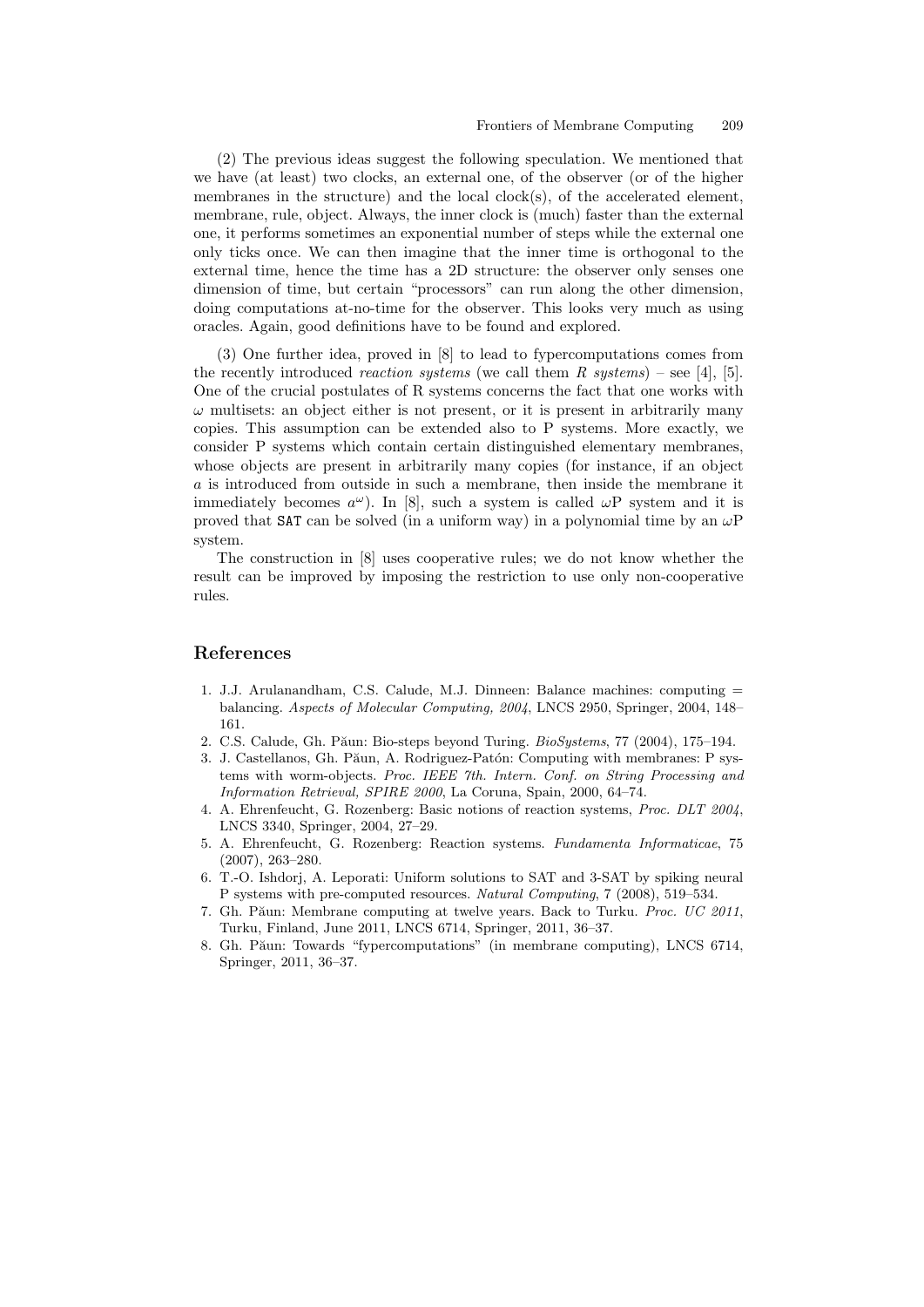- 210 M. Gheorghe, Gh. Păun, M.J. Pérez-Jiménez, eds.
- 9. V. Putz, K. Svozil: Can a computer be "pushed" to perform faster-than-light? *Proc. UC10 Hypercomputation Workshop "HyperNet 10"*, Univ. of Tokyo, June 22, 2010.
- 10. A. Syropoulos: *Hypercomputation: Computing Beyond the Church-Turing Barrier*. Springer, 2008.

## **14 Numerical P Systems**

## Cristian Ioan Vasile<sup>1</sup>, Ana Brânduşa Pavel<sup>1</sup>,  $\emph{\textbf{Ioan Dumitrache}}^1,$   $\emph{\textbf{Gheorghe Păun}}^2$

<sup>1</sup>Department of Automatic Control and Systems Engineering Politehnica University of Bucharest, Romania *{*cvasile, apavel, idumitrache*}*@ics.pub.ro

2 Institute of Mathematics of the Romanian Academy Bucharest, Romania, and

Research Group on Natural Computing Department of Computer Science and Artificial Intelligence University of Sevilla, Spain gpaun@us.es

Extensions of numerical P systems motivated by using such systems in robot controlling are mentioned and problems occurring in this framework are formulated.

**Required Notions:** numerical P system, complexity, promoters-inhibitors, catalyst

Numerical P systems are a class of computing models (introduced in [5]; see also Chapter 23.6 of [6]) inspired both from the cell structure and economics: numerical variables evolve in the compartments of a cell-like structure by means of so-called *production–repartition programs*. The variables have a given initial value and the production function is usually a polynomial, whose value for the current values of variables is distributed among variables in the neighboring compartments according to the "repartition protocol". In this way, the values of variables evolve; all positive values taken by a specified variable are said to be computed by the P system.

These systems were recently used in a series of papers (see references in [1]) for implementing controllers for mobile robots; in this framework the P systems work in the computing mode: an input is introduced in the form of the values of some variables and an output is produced, as the value of other variables. Furthermore, in the robot control context, the so-called *enzymatic* numerical P systems were introduced and used, [2], [3], [4]. Such systems correspond to *catalytic P systems*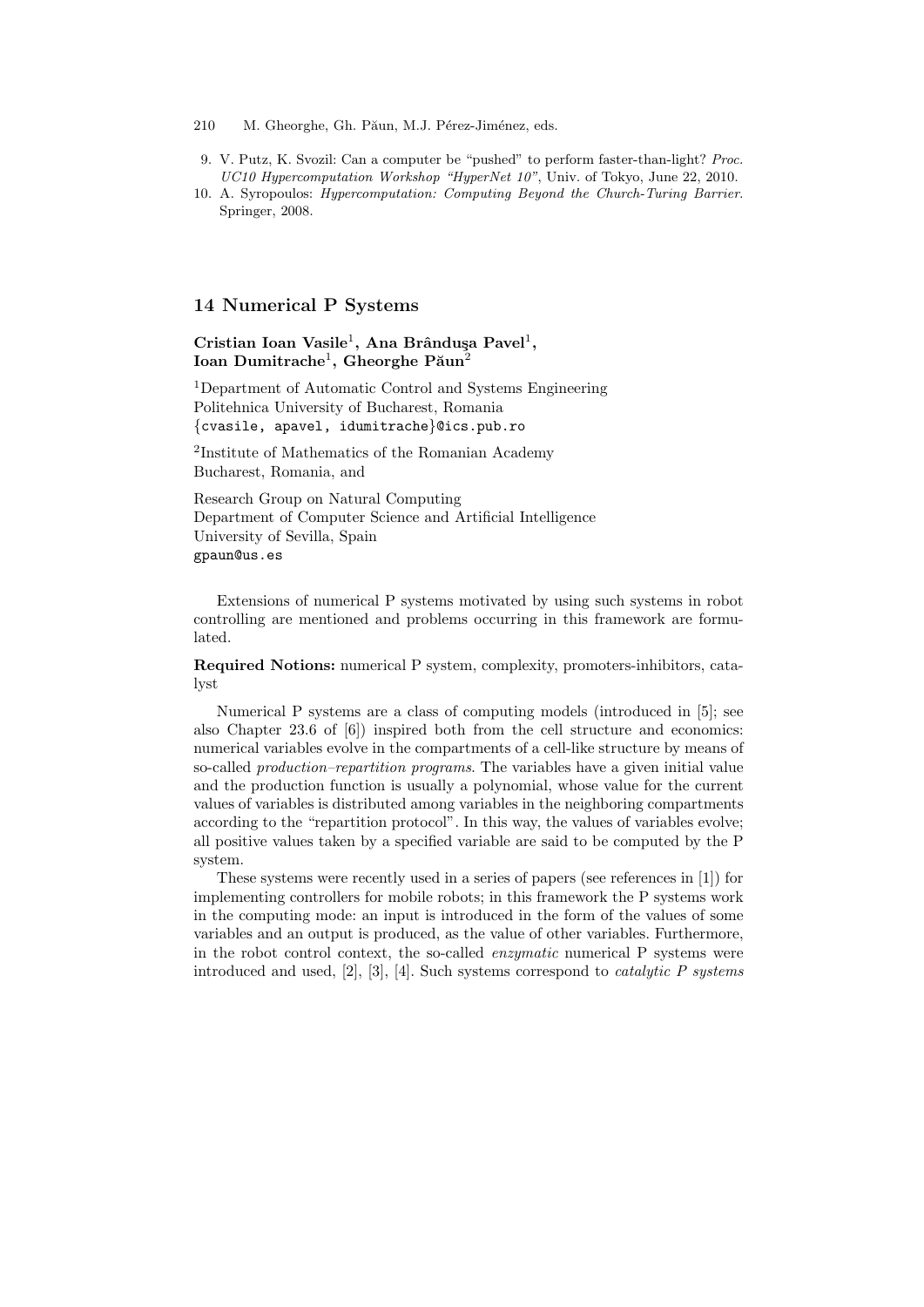in the "general" membrane computing: a program is applied only if the value of the associated enzyme is strictly greater than the smallest value of any variable involved in the production polynomial. Enzyme variables are not consumed or produced by the rules which they catalyze, but can be changed by the rules for which they do not act as catalysts. Therefore, their values can evolve during the computational process.

Tissue numerical P systems are also considered in [8], with parallel use of programs. If in each membrane, at each step, we use a maximal set of programs (programs are selected nondeterministically, and a set of programs is applied only if it is maximal, no further program can be added to it in such a way that the new set is still applicable). Two possibilities appear: (i) a variable can appear only in *one* production function, and this is the only restriction in choosing (nondeterministically) the programs to apply in a step, and (ii) if two or more programs which are enabled at a computation step, i.e., they satisfy the condition imposed by the associated enzymes, share variables in their production functions, then they will all use the current values of those variables (we denote this with *allP*).

A large variety of classes of numerical P systems appears in this way: (1) enzymatic or non-enzymatic, (2) deterministic or nondeterministic, (3) sequential, all-parallel, one-parallel, (4) used in the generating, computing, accepting mode; further variants can be added. By combining all these, a plethora of classes of numerical P systems appear.

We do not recall here the definition of numerical P systems, with or without enzyme control, but we refer the reader to the papers mentioned above.

We only mention that the family of sets of numbers  $N^+(I)$  computed by numerical P systems *Π* with at most *m* membranes, production functions which are polynomials of degree at most *n*, with integer coefficients, with at most *r* variables in each polynomial, is denoted by  $N^+P_m(poly^n(r), seq), m \geq 1, n \geq 0, r \geq 0$ , where the fact that we work in the sequential mode (in each step, only one program is applied) is indicated by *seq*. If one of the parameters *m, n, r* is not bounded, then it is replaced by  $*$ . (Both in  $N^+(I)$  and in  $N^+P_m(poly^n(r), seq)$ , the superscript + indicates the fact that as the result of a computation we only consider positive natural numbers, zero excluded. If any value is accepted, then we remove the superscript +.) When tissue systems are used, we write  $N t P_m (poly^n(r), \alpha, \beta)$ .

Here are a few results from [5] and [8].

**Theorem 1.**  $NRE = N^+P_8(poly^5(5), seq) = N^+P_7(poly^5(6), seq) =$  $NP_7(poly^5(5), enz, seq) = NtP_*(poly^1(11), enz, oneP) =$ *NP*254(*poly*<sup>2</sup> (253)*, enz, allP, det*)*.*

Whether or not the parameters appearing in these results are optimal or not is an open problem.

Only a few of the many cases mentioned above were so far investigated, the other ones wait for research efforts.

In particular, we have seen that enzymes improve the universality results in terms of the complexity of used polynomials, both in the cell-like case and the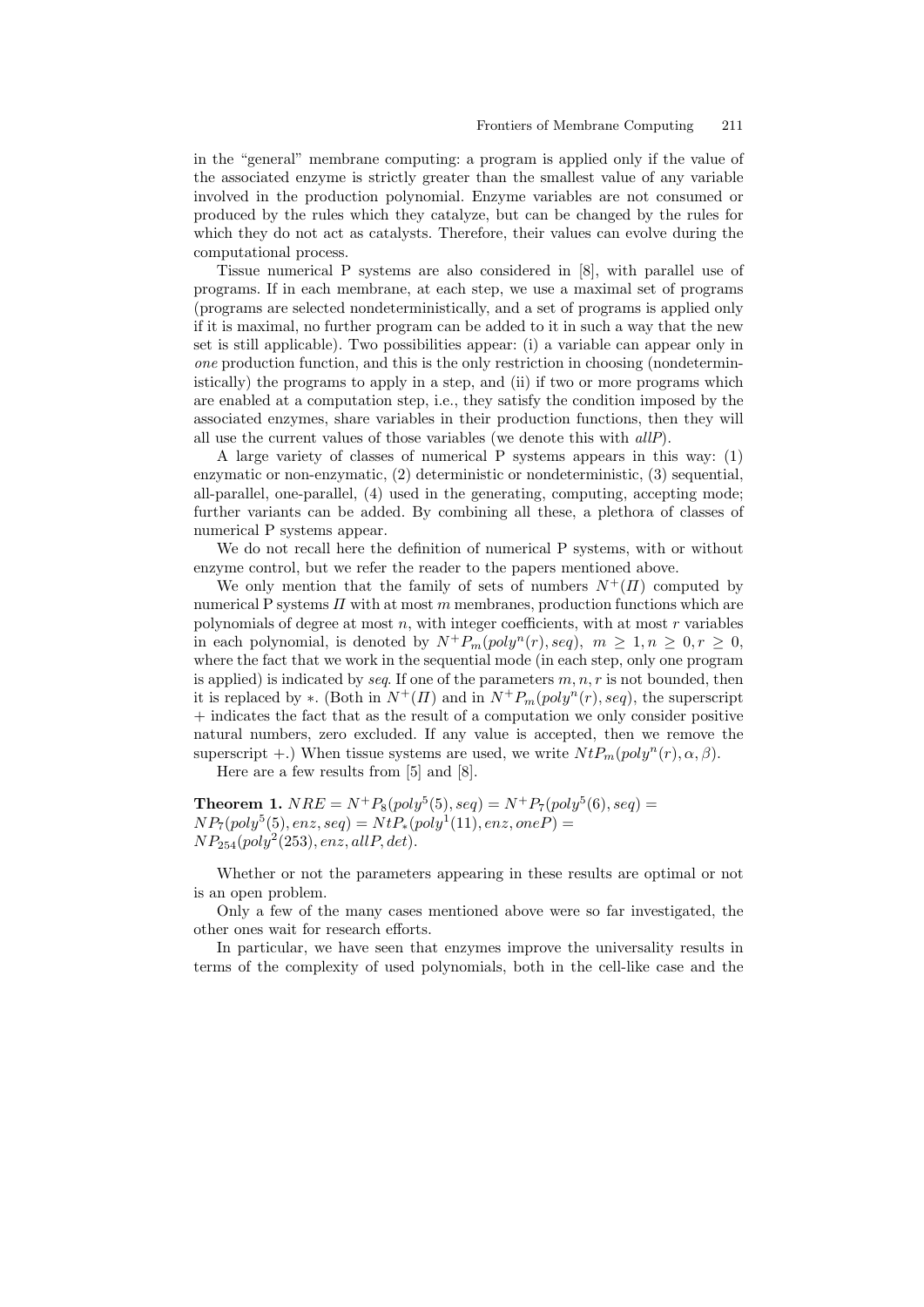tissue-like case, provided that the evolution programs are used in a parallel manner. However, two different types of parallelism were used in the two cases; can the oneparallel mode (used for tissue P systems) be used also in the cell-like case?

Similar extensions of "general" notions in membrane computing to numerical P systems remain to be examined, and this is a rich research topic. For instance, other ways of using the programs can be considered: minimally parallel, with bounded parallelism, asynchronously. Then, we can also consider rules for handling membranes, such as membrane division and membrane creation. These operations are the basic tools by which polynomial solutions to computationally hard problems, typically, **NP**-complete problems, are obtained in the framework of P systems with symbol objects. Is this possible also for numerical P systems?

A current issue in membrane computing is to find classes of P systems which are not universal. This extends also to numerical P systems.

Of course, a natural research topic is to further explore the use of numerical P systems in controlling robots. In this framework, an important question is to develop a complexity theory based on numerical P systems: define specific complexity classes, compare them with existing classes, look for ways to speed-up computations (see also the previous suggestion, to bring to numerical P systems further ideas investigated for symbol object P systems, in particular, tools to create an exponential working space in polynomial time).

And so on and so forth, a wealth of research ideas, which supports our belief that numerical P systems deserve further research efforts.

- 1. C. Buiu, C.I. Vasile, O. Arsene: Development of membrane controllers for mobile robots. *Information Sciences*, 187 (2012), 33–51.
- 2. A.B. Pavel, C. Buiu: Using enzymatic numerical P systems for modeling mobile robot controllers. *Natural Computing*, in press, DOI: 10.1007/s11047-011-9286-5, 2011
- 3. A.B. Pavel, O. Arsene, C. Buiu: Enzymatic numerical P systems a new class of membrane computing systems. *The IEEE Fifth Intern. Conf. on Bio-Inspired Computing. Theory and applications. BIC-TA 2010*, Liverpool, Sept. 2010, 1331–1336.
- 4. A.B. Pavel, C.I. Vasile, I. Dumitrache: Robot localization implemented with enzymatic numerical P systems. Submitted, 2012
- 5. Gh. Păun, R. Păun: Membrane computing and economics: Numerical P systems. *Fundamenta Informaticae*, 73 (2006), 213–227.
- 6. Gh. P˘aun, G. Rozenberg, A. Salomaa, eds.: *The Oxford Handbook of Membrane Computing*. Oxford Univ. Press, 2010.
- 7. The P Systems Web Page: http://ppage.psystems.eu.
- 8. C.I. Vasile, A.B. Pavel, I. Dumitrache, Gh. Păun: On the power of enzymatic numerical P systems. Submitted, 2011.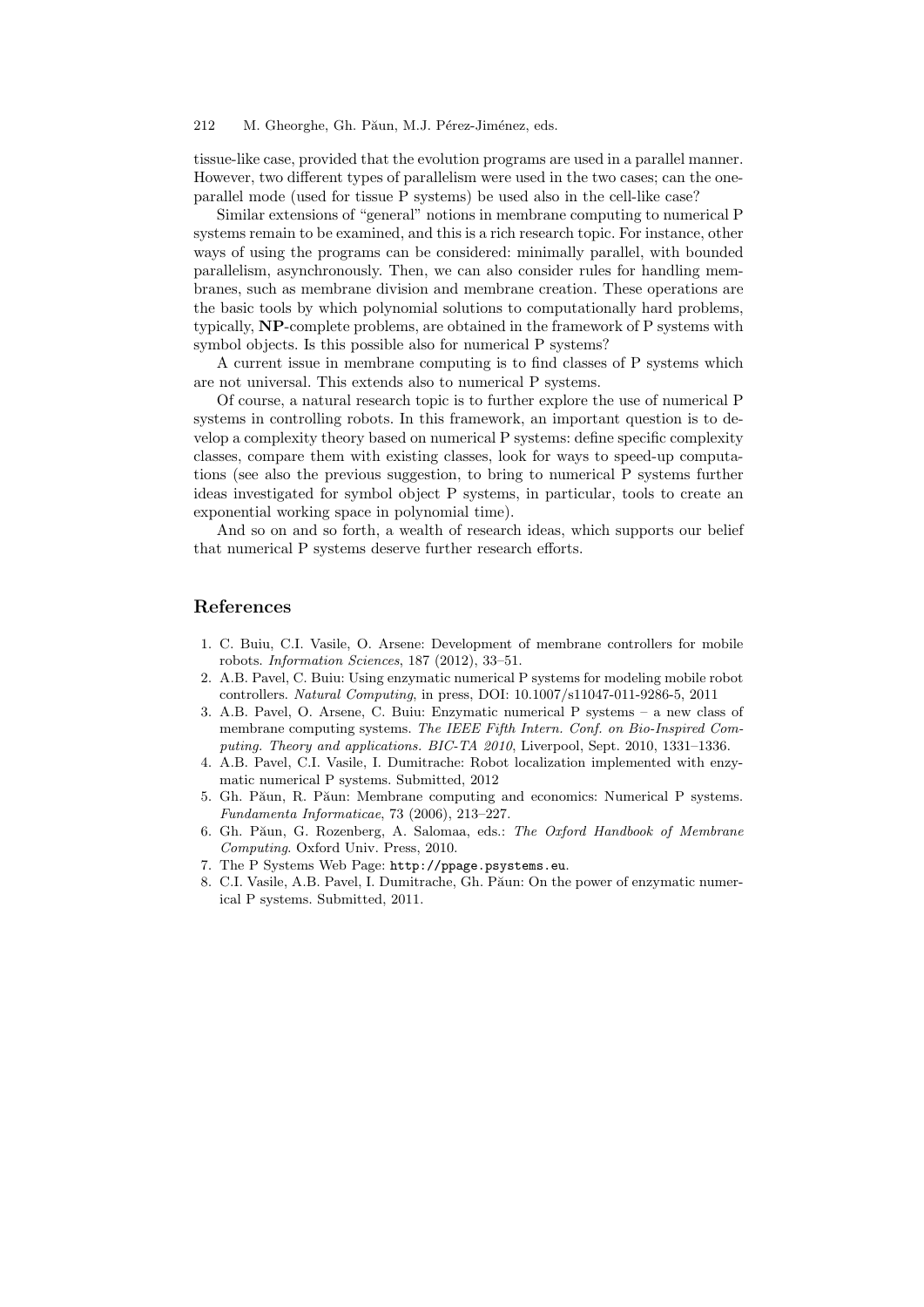## **15 P Systems Formal Verification and Testing**

## **Florentin Ipate**<sup>1</sup> **, Marian Gheorghe**<sup>1</sup>*,*<sup>2</sup>

<sup>1</sup>Department of Computer Science, University of Pitești Pitesti, Romania florentin.ipate@ifsoft.ro <sup>2</sup>Department of Computer Science, University of Sheffield

Sheffield, UK m.gheorghe@dcs.shef.ac.uk

Issues related to formal verification (through model checking) and model-based testing of various classes of P systems are mentioned – especially,extensions of existing results are pointed out, either using new tools or tackling classes of P systems useful in various frameworks.

**Required Notions:** cell P system, active membrane, tissue P system, model checking, model based testing, P-lingua

In the last years, more complex applications of P systems have been built and used to study the behaviour of various systems in biology, economics and linguistics. Models based on P systems have been introduced to investigate problems in distributed computing and process synchronisation. All these applications and models allow to simulate the systems studied and to identify their various properties. It is important that all these applications are correctly implemented and produce the right results. In order to check their correctness, formal verification and testing methods and tools are employed. Formal verification based on model checking and model-based testing will be presented below.

#### **15.1 Formal verification of P systems through model checking**

*Model checking* is an automated technique for verifying if a state-based model of a system meets a given specification. Using a temporal logic formula searches through the entire state space to check whether the property holds or fails are executed. If a property violation is discovered, then a counterexample is returned [3]. Formal verification of P systems using model checking has attracted a significant amount of research in recent years, using tools such as Maude [1], PRISM [2], NuSMV [8], Spin [9] or ProB [7]. The decidability of model checking properties for P systems has also been studied in [4]

Most research has focussed on cell P systems with a static structure, but, more recently, P systems with active membranes, in particular with division rules, have also been investigated [10]. This is a significant advance from a practical point of view since P systems with division rules are commonly used to devise efficient solutions to computationally hard problems. However, the state explosion problem normally associated with model checking still hampers such approaches,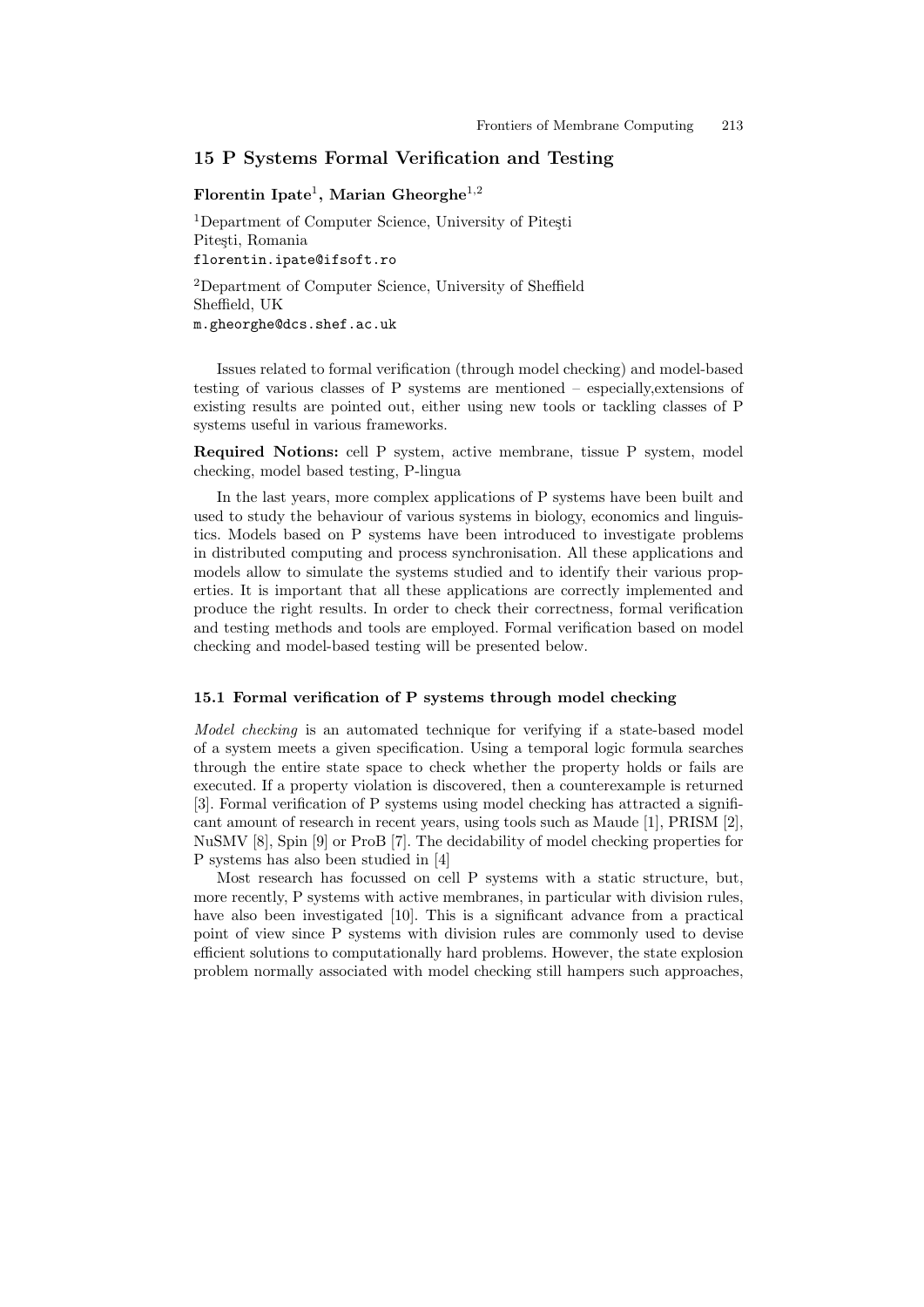in particular in the case of P systems with cell division, for which the number of states can grow exponentially. To address this, more efficient implementations, as well as ways of reducing the number of states through the construction of *approximate* state-based models (possibly using inference techniques such as that presented in [11]) might be investigated.

The following problems regarding the formal verification of P systems are expected to be investigated:

- *•* new methods and techniques for formally verifying variants of P systems with a dynamical structure used to model systems solving problems from computer science or engineering;
- *•* identification of invariants using Daikon, a tool which dynamically detects program properties based on execution traces;
- *•* developing an integrated environment for specifying and formally verifying P systems using P-lingua, Daikon, and one or more model checking tools;
- extending the existing approaches to other classes of P systems (e.g., tissue P systems).

### **15.2 Model-based testing of P systems**

*Testing* is the main means of software validation and an essential part of system development; all software applications, irrespective of their use and purpose, are tested before being released. In testing, programs are run on a set of sample data in order to expose faults in the code. This means that an essential (and in many cases the most time consuming) part of testing is selecting such sample data. This process is called *test generation*. As in the last years there have been significant developments in using the P systems paradigm to model, simulate and formally verify various systems (in biology, economics, linguistics, graphics, computer science, etc.), test generation methods for systems modelled as P systems must also exist.

In the last years, a number of approaches to testing P systems have been developed. One approach involves the definition of a number of coverage criteria (such as simple rule coverage, in which each rule of the P system must be covered at least once, and more complex variants) and the selection of test data to meet these criteria [5]. An extension of this strategy involves mutation analysis: here, a test selection criterion is defined by producing a slightly modified version of the system (called a mutant) and the selected test data must distinguish between the original model and the mutant [8]. Another approach to P system testing is based on finite state machine conformance techniques [6]. This involves the construction of a state-based approximation of the P system (called a deterministic finite cover automaton) and the application of conformance testing techniques for such a finite state model [12].

Essentially, all the aforementioned techniques have been developed in the context of cell P systems with a fixed structure. The challenge for the future is to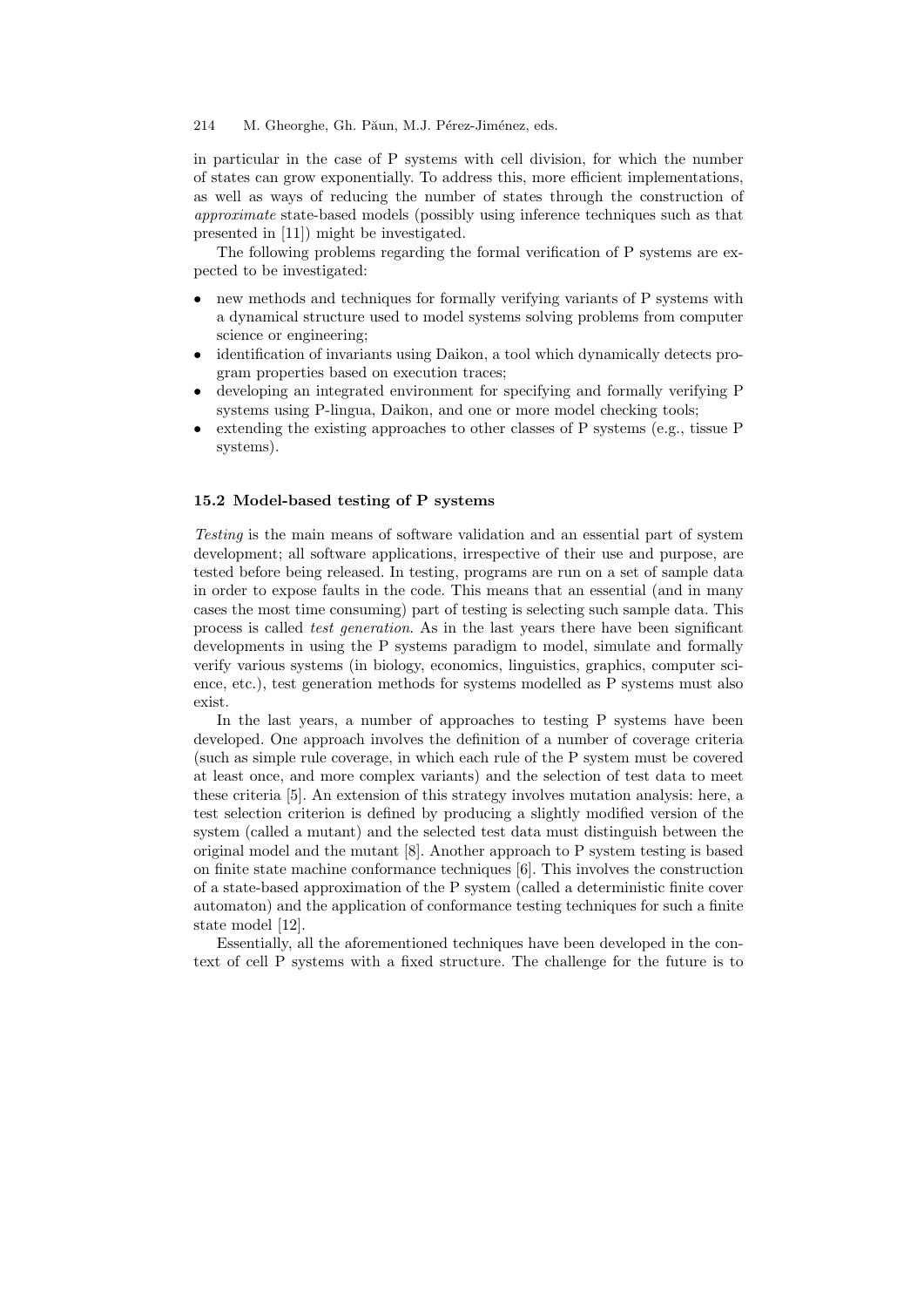extend these to P systems with active membranes, as well as to other types of membrane systems. In particular, the development of a testing approach for tissue P systems, for which the interaction with the environment is conceptually close to the input/output behaviour of interactive systems, is expected, and may have an important practical impact. Ultimately, suitable tools will have to be developed and integrated within the aforementioned modeling, verification and testing.

**Acknowledgement.** This work was partially supported by project MuVet, Romanian National Authority for Scientific Research (CNCS UEFISCDI) grant number PN-II-ID-PCE-2011-3-0688.

- 1. O. Andrei, G. Ciobanu, D. Lucanu: A rewriting logic framework for operational semantics of membrane systems. *Theoretical Computer Science*, 373 (2007), 163–181.
- 2. F. Bernardini, M. Gheorghe, F.J. Romero-Campero, N. Walkinshaw: A hybrid approach to modelling biological systems. *Int. Workshop on Membrane Computing*, WMC 2007, LNCS 4860, Springer, 2007, 138–159.
- 3. E.M. Clarke, O. Grumberg, D.A. Peled: *Model checking*. MIT Press, Cambridge, MA, USA, 1999.
- 4. Z. Dang, O.H. Ibarra, C. Li, G. Xie: On the decidability of model-checking for P systems. *Journal of Automata, Languages and Combinatorics* 11 (2006), 279–298.
- 5. M. Gheorghe, F. Ipate, C. Dragomir: Formal verification and testing based on P Systems. *Int. Workshop on Membrane Computing*, WMC 2009, LNCS 5957, Springer, 2010, 54–65.
- 6. F. Ipate, M. Gheorghe: Finite state based testing of P systems. *Natural Computing*, 8 (2009), 833–846.
- 7. F. Ipate, A. Turcanu: Modelling, verification and testing of P systems using Rodin and ProB. *Ninth Brainstorming Week on Membrane Computing*, 2011, 209–220.
- 8. F. Ipate, M. Gheorghe, R. Lefticaru: Test generation from P systems using model checking. *Journal of Logic and Algebraic Programming*, 79 (2010), 350–362.
- 9. F. Ipate, R. Lefticaru, C. Tudose: Formal verification of P systems using Spin. *International Journal of Foundations of Computer Science*, 22 (2011), 133–142.
- 10. F. Ipate, R. Lefticaru, I. Pérez-Hurtado, M.J. Pérez-Jiménez, C. Tudose: Formal verification of P systems with active membranes through model checking. *Int. Conference on Membrane Computing*, CMC12, Fontainebleau, 2011, 241–252.
- 11. F. Ipate: Learning finite cover automata from queries. *Journal of Computer and System Sciences*, 78 (2012), 221–244.
- 12. F. Ipate: Bounded sequence testing from deterministic finite state machines. *Theoret. Comput. Sci.*, 411 (2010), 1770–1784.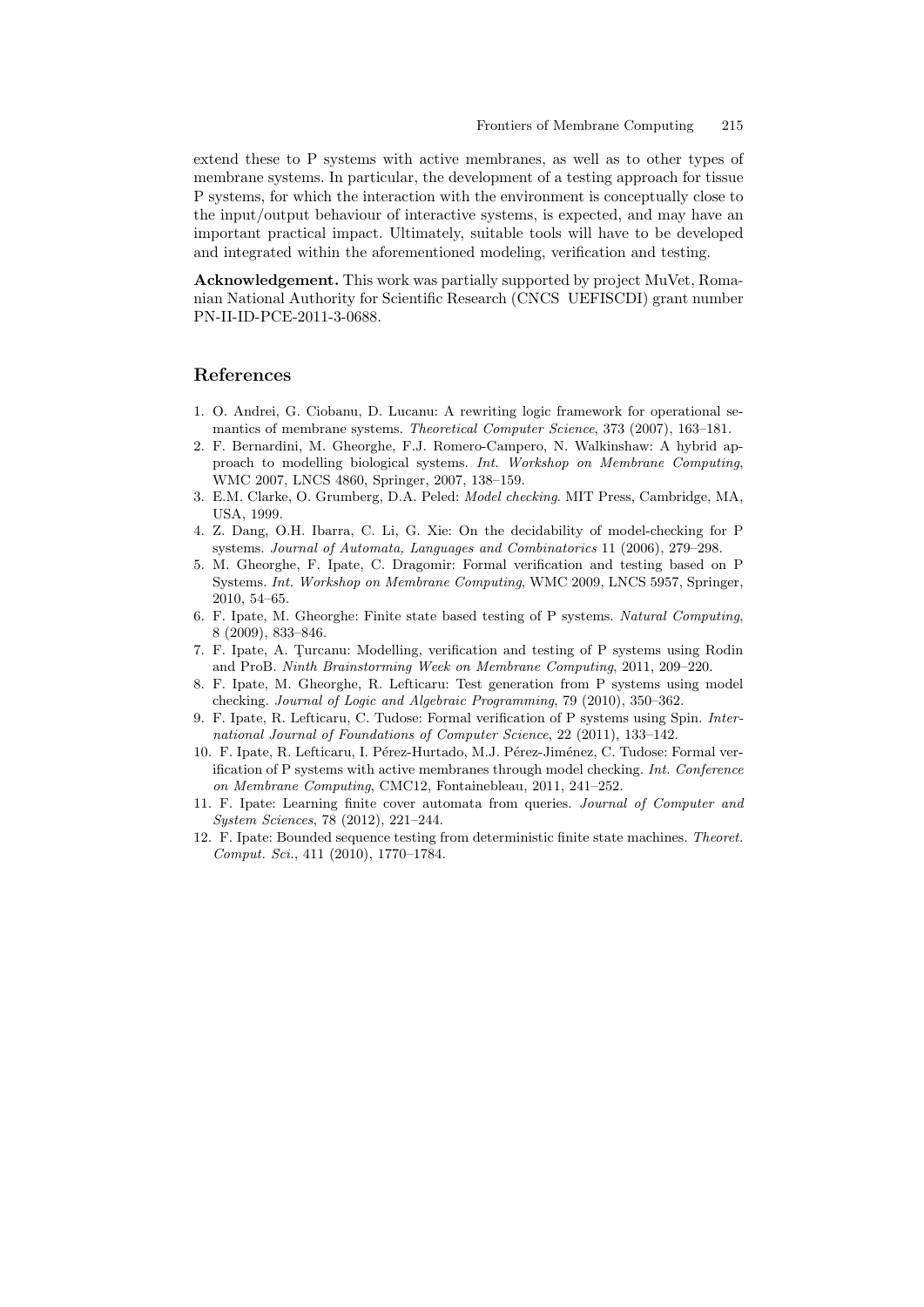### **16 Causality, Semantics, Behavior**

### **Oana Agrigoroaiei, Bogdan Aman, Gabriel Ciobanu**

Institute of Computer Science, Romanian Academy, Iași Branch, Romania gabriel@info.uaic.ro,oanaag@iit.tuiasi.ro

The connection of MC with process algebra is not very much explored, although this is a very promising research direction. Some issue related to causality, behavior equivalence, type systems, relationships with the Chemical Abstract Machine are mentioned here.

**Required Notions:** cell P system, maximal parallelism, synchronization, semantics, event, (bi)simulation

### **16.1 Causality**

Consider standard transition P systems with promoters and inhibitors and dissolution; they can be described, up to simulating one transition step with several others, by transition P systems with just one membrane (and with promoters and inhibitors).

In [3] we have defined causality at both specific and general level for transition P systems with one membrane and without any other ingredients; specific causality depends on a certain evolution step, while general causality takes into consideration all possible evolution steps. Two questions arise immediately: whether this construction is extendible to P systems involving promoters and inhibitors and whether causality can be defined in a more static manner, without involving the membrane system. One of the results of [3] (Theorem 15) indicates that the latter problem is solvable by using the more *dynamic* notion of *general causality*.

A different problem related to causality concerns the relation between various forms of evolution in transition P systems: maximal parallelism, local maximal parallelism and unrestricted parallelism. How do causal relations change when we change the form of evolution for a given P system? We have works in progress concerning the relationship between maximal parallelism and unrestricted parallelism which we hope will also be useful in having a clearer image of what causality means for membrane systems. Moreover, we ask how are such causal relations connected with the object-based event structures we introduced in [2], where the focus was not on rule application but on the objects being produced. As always, we have to ask in what manner do results change if additional ingredients (especially promoters and inhibitors) are introduced.

Finally, the idea of "computing backwards" [1], which was also mentioned in [8], is strongly related to the notion of causality and it would be interesting to see how it can be used to clarify or even solve the problems proposed above.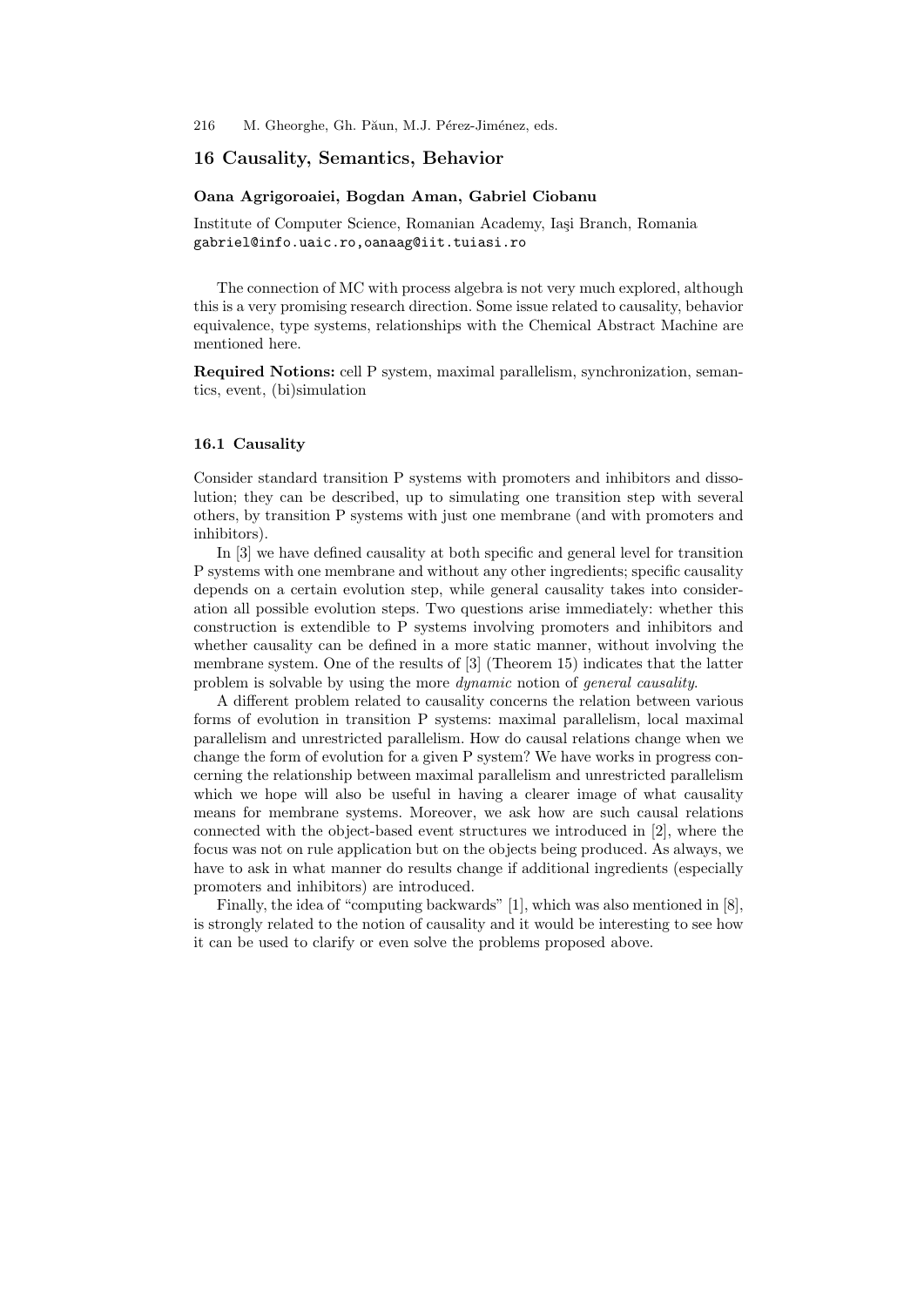### **16.2 Chemical Abstract Machine and P systems**

The Chemical Abstract Machine (CHAM) [5] is suited to model asynchronous concurrent computations such as algebraic process calculi. Intuitively, the state of a system is like a chemical solution in which floating molecules can interact with each other according to reaction rules; a "magical" mechanism stirs the solution, allowing for possible contacts between molecules. In chemistry, this is the result of Brownian motion. The solution transformation process is obviously truly parallel: any number of reactions can be performed in parallel, provided that they involve disjoint sets of molecules.

The chemical abstract machine presents molecules in a systematic way as terms of algebras and refining the classification of rules. Some molecules do not exhibit interaction capabilities; those which are ready to interact are called ions. A solution can be heated to break complex molecules into smaller ones up to ions. Conversely, a solution can be chilled to rebuild heavy molecules from components. Furthermore, to deal with abstraction and hierarchical programming, a molecule is allowed to contain a sub-solution enclosed in a membrane, which can be somewhat porous to allow communication between the encapsulated solution and its environment. The chemical abstract machines all obey a simple set of structural laws. Each particular machine is given by adding a set of simple rules that specify how to produce new molecules from old ones. Unlike the inference rules classically used in structural operational semantics, the specific rules have no premises and are purely local.

Since P systems and CHAM start from the same premises, but use different notions, notations, and operational semantics and have different goals, it would be interesting to study the connections between these two fields.

#### **16.3 Type Systems**

Type theory is fundamental both in logic and computer science. Theory of types was introduced by B. Russell [9] in order to solve some contradictions of set theory. In computer science, type theory refers to the design, analysis and study of type systems. Generally, a type system is used to prevent the occurrences of errors during the evolution of a system. A type inference procedure determines the minimal requirements to accept a system or a component as well-typed.

P systems consider cells as mechanisms working in a maximal parallel and nondeterministic manner. However, the living cells do not work in such a way: a chemical reaction takes place only if certain quantitative constraints are fulfilled. In order to cope with such constraints, P systems should be enriched by adding a quantitative type discipline, and making use of type inference and principal typing [10]. We associate to each reduction rule a minimal set of constraints that must be satisfied in order to assure that by the application of this rule to a well-formed P system, we get a well-formed P system as well. A first step in this direction was done in [4] where a type system for P system with symport/antiport rules is given.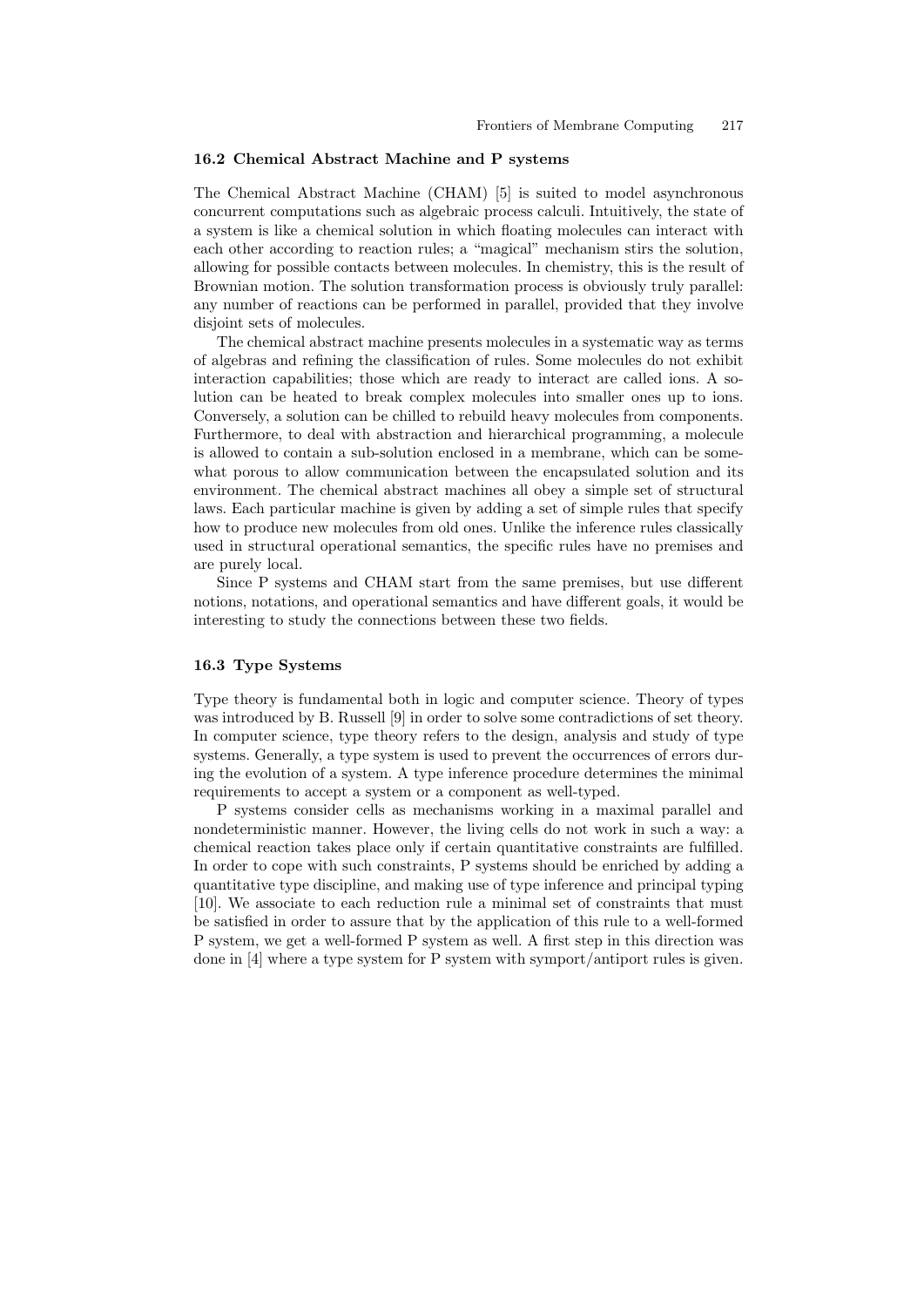The type systems can be used in defining more general and simpler rules for P systems. For example, if **N<sup>1</sup>** and **N<sup>2</sup>** are some basic types, by considering a set of typed objects  $V = \{X_1 : \mathbf{N}_1, X_2 : \mathbf{N}_1, X_3 : \mathbf{N}_1, A : \mathbf{N}_2\}$ , the evolution rules of the form  $X_i \to X_j$ ,  $X_j \to A$ ,  $1 \leq i \leq 3$ ,  $1 \leq j \leq 3$ , can be replaced by rules of a more general form:

1.  $N_1 \rightarrow N_1$  (any object of type  $N_1$  can evolve in any object of type  $N_1$ ); 2.  $N_1 \rightarrow N_2$  (any object of type  $N_1$  can evolve in any object of type  $N_2$ ).

### **16.4 Behavior Equivalence**

Behavior equivalence is an important concept in biology needed for analyzing and comparing the organs behavior. For example, an artificial organ is the functional equivalent of the natural organ, meaning that both behave in a similar manner up to a given time; e.g. the artificial kidney has the same functional characteristics as an "in vivo" kidney. Recently, it is shown in [7] that the vas deferens' of the human, canine, and bull are equivalent in many ways, including histological similarities. In [6] are presented different methods for comparing protein structures in order to discover common patterns.

In membrane computing, two P systems are considered to be equivalent whenever they have the same input/output behavior. Such an equivalence does not take care of the evolution of the two systems. What does it mean that two P systems have equivalent (timed) behavior? Defining several equivalences, we offer flexibility in selecting the right one when verifying biological systems and comparing them. When a P system can be replaced in a context with another one such that the observed behavior is the same?

- 1. O. Agrigoroaiei, G. Ciobanu: Reversing computation in membrane systems. *Journal of Logic and Algebraic Programing*, 79 (2010), 278–288.
- 2. O. Agrigoroaiei, G. Ciobanu: Rule-based and object-based event structures for membrane systems. *Journal of Logic and Algebraic Programing*, 79 (2010), 295–303.
- 3. O. Agrigoroaiei, G. Ciobanu: Quantitative causality in membrane systems. *Proc. Twelfth International Conference on Membrane Computing*, Fontainebleau, 2011, 53– 63.
- 4. B. Aman, G. Ciobanu: Typed membrane systems. *Int. Workshop on Membrane Computing*, WMC 2009, LNCS 5957, Springer, 2010, 169–181.
- 5. G. Berry, G. Boudol: The chemical abstract machine. *Theoretical Computer Science*, 96 (1992), 217–248.
- 6. I. Eidhammer, I. Jonassen, W. Taylor: Structure comparison and structure patterns. *Journal of Computational Biology*, 7 (2000), 685–716.
- 7. D.E. Leocadio, A.R. Kunselman, T. Cooper, J.H. Barrantes, J.C. Trussell: Anatomical and histological equivalence of the human, canine, and bull vas deferens. *The Canadian Journal of Urology*, 18 (2011), 5699–5704.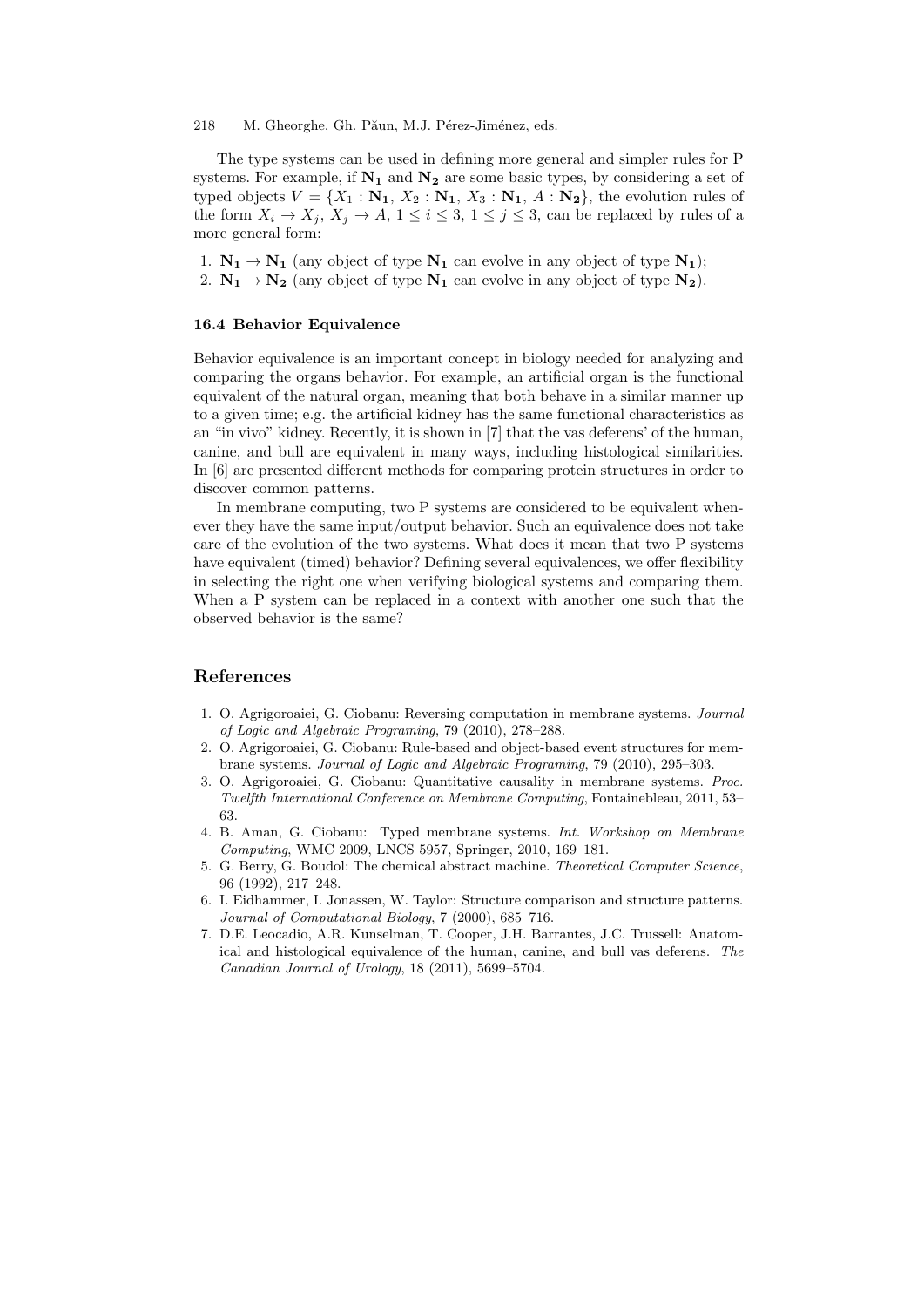- 8. Gh. Păun: Some open problems collected during 7th BWMC. *Proc. Seventh Brainstorming Week on Membrane Computing*, 2009, vol. 2, 197–206.
- 9. B. Russell: *The Principles of Mathematics*, vol. I, Cambridge University Press, 1903.
- 10. J. Wells: The essence of principal typings. LNCS 2380, Springer, 2002, 913–925.

## **17 Kernel P Systems**

### **Marian Gheorghe**

Department of Computer Science, University of Pitești, Romania

Department of Computer Science, University of Sheffield, UK m.gheorghe@dcs.shef.ac.uk

The issue of a common generalization of several classes of P systems is proposed, and some basic ideas towards such a goal are presented.

**Required Notions:** tissue P system, P system with dynamic structure, regular expression

Different variants of P systems have been used for specifying simple algorithms [5, 2], classes of **NP**-complete problems [7] and various applications [6]. More specific classes of P systems have been recently considered for modeling some distributed algorithms and problems [8]. In many cases the evolution of the system investigated requires some specific behavior or the use of certain rules, maybe with some constraints, which are not always the same as the ones exhibited by the model in its initial definition. It helps in many cases to have some flexibility with the modeling approach, especially in the specification stage, as it shortens the model and makes it clearer. Although there is a powerful specification language, called P-lingua, with implementations for various variants of P systems [9], there is no unified framework that allows us to simulate, verify and test the behavior of the specified systems. In this respect, it is suggested here a *kernel P system* (*kP system*, for short) that, in the first stage, will be a low level specification language including the most used concepts from P systems.

The generic structure of a kP system might be a graph-like structure as in tissue P systems. Such a model uses a set of symbols, labels of membranes, rules of various types and a certain strategy to run them against the multiset of objects available in each region. The rules in each compartment will be of two types: (i) *object processing rules* which transform and transport objects between compartments or exchange objects between compartments and environment, and (ii) *system structure rules* responsible for changing the system's topology. Each rule has a guard, defined using activators and inhibitors in a general way. The execution strategy is defined such that maximally parallel or sequential manners are captured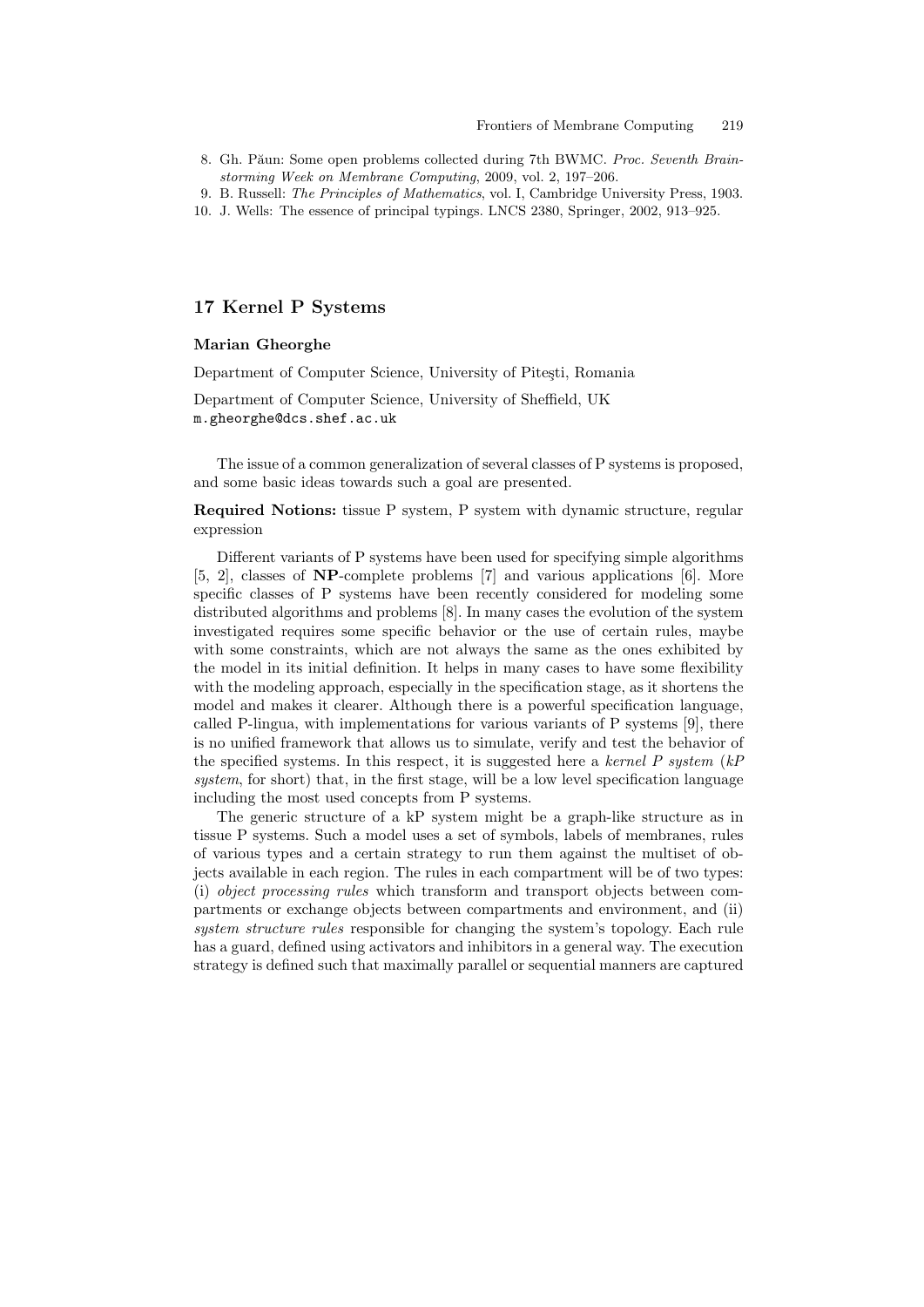and each compartment has its own strategy. Rewriting and communication rules based on promoters and inhibitors are considered together with a special set of symport/antiport rules. Additional features like membrane division, creation, dissolution, bond creation and destruction are used to deal with the system structure.

The key concept of a compartment is first introduced and then the definition of a kP system.

**Definition 1.** *Given an alphabet A, of elements named* objects*, and an alphabet L of* labels, a compartment *is a tuple*  $C = (l, w_0, R^{\sigma})$ , where  $l \in L$  *is the label of the compartment,*  $w_0$  *is the initial multiset over A, and*  $R^{\sigma}$  *denotes "the DNA code", i.e., the set of rules, denoted R, applied in this compartment and a regular expression,*  $\sigma$ *, over*  $Lab(R)$ *, the labels of the rules of*  $R$ *.* 

**Definition 2.** *A* kernel P system *is a tuple*  $kH = (A, L, IO, µ, C_1, \ldots, C_n)$ *, where A and L are, as in Definition 1, the* alphabet *of objects and the set of* labels*, respectively; IO is a multiset of objects from A, called* environment*; µ defines the membrane structure, which is a graph,*  $(V, E)$ *, where V are vertices,*  $V \subseteq L$ *(the nodes are labels of these compartments), and*  $E$  *edges;*  $C_1, \ldots, C_n$  *are the n compartments of the system – the inner part of each compartment is called the* region *which is delimited by a* membrane*; the labels of the compartments are from L and initial multisets are over A.*

We first discuss various types of rules. It is assumed that the rules below belong to the same compartment,  $C_i$ , labeled  $l_i$ . Each rule might have a regular expression associated with. When a rule involves more than a compartment, then each compartment might have its own regular expression attached to it.  $RE(A\cup\overline{A})$ denotes the set of regular expressions over  $A \cup \overline{A}$ ; each such regular expression defines conditions involving promoters, elements from *A*, and/or inhibitors, elements from *A*. The interpretation of a regular expression  $q \in RE(A \cup A)$ , associated with a rule, is that all the promoters appearing in *g* must be present in the current multiset and none of the inhibitors must appear there. We call this regular expression, *g*, *guard*. A rule with such a guard is applicable when this is evaluated to true.

A rule can have one of the following types:

- **rewriting and communication** rule:  $x \to y$  { $g$ }, where  $x \in A^+$ ,  $y \in A^*$ ,  $g \in RE(A \cup \overline{A})$ ; the right hand side, *y*, has the form  $y = (a_1, t_1) \dots (a_h, t_h)$ , where  $a_j \in A$  and  $t_j \in L$ ,  $1 \leq j \leq h$ , is an object and a target (i.e., the label of a compartment), respectively; the target  $t<sub>j</sub>$  must be either the label of the current compartment, *l<sup>i</sup>* (more often ignored) or of an existing neighbor of it  $((l_i, t_j) \in E)$  or an unspecified one, \*; otherwise, the rule is not applicable; if a target  $t_i$  refers to a label that appears more than once, then one of the involved compartments will be nondeterministically chosen; if *t<sup>j</sup>* is *∗*, then the object  $a_j$  is sent to a compartment arbitrarily chosen;
- **input-output** rule, is a form of symport/antiport rule:  $(x/y)$   $\{g\}$ , where  $x, y \in$  $A^*$ ,  $g \in RE(A \cup \overline{A})$ ; *x* from the current region, *l<sub>i</sub>*, is sent to the environment and *y* from the environment is brought into the current region;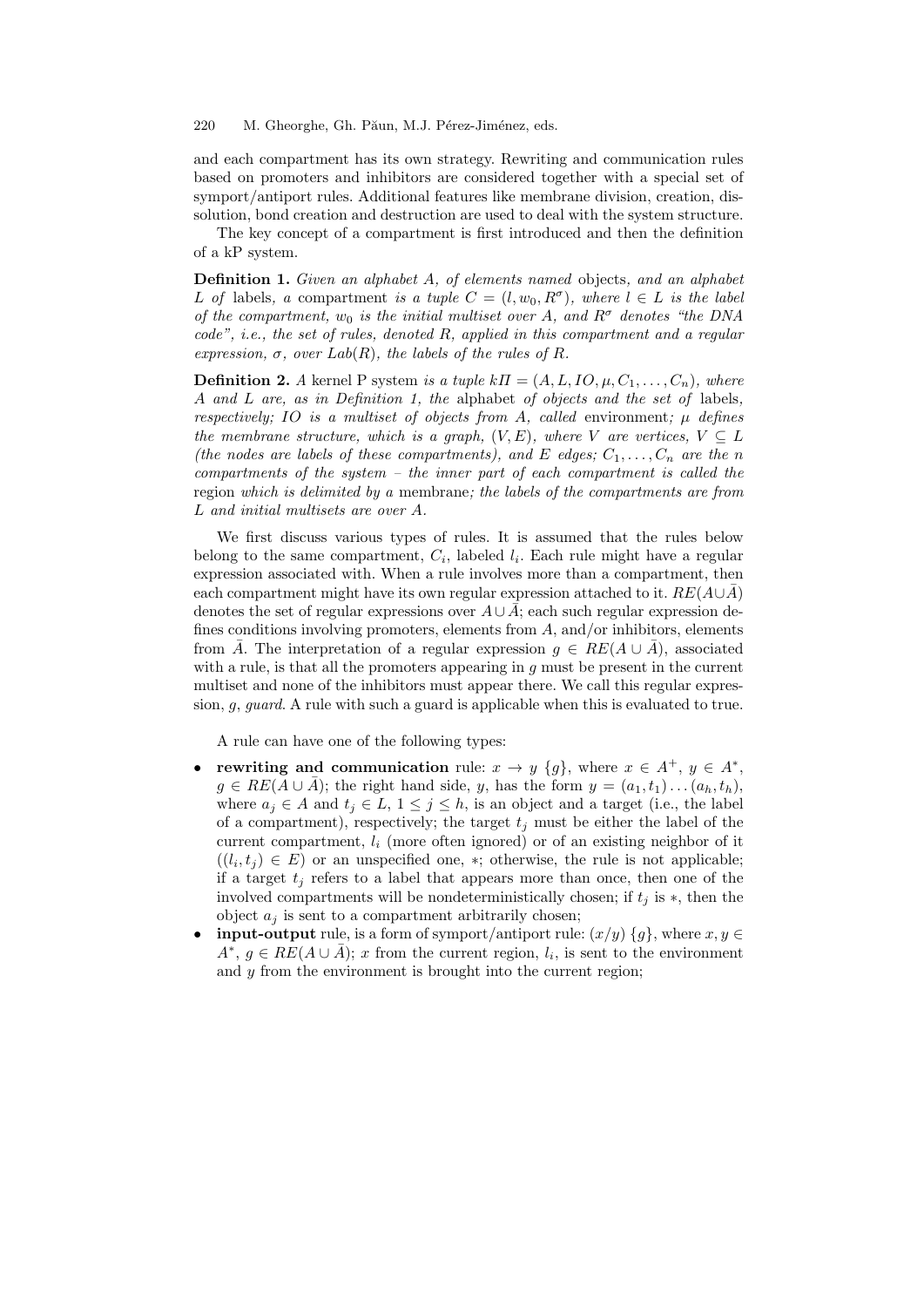- *•* **system structure rules**; the following types are considered:
	- *→* **membrane division** rule:  $\left[\n\right]_l_i \to \left[\n\right]_l_i$  *...*  $\left[\n\right]_l_i$  {*g*}*,* where *g* ∈ *RE*(*A*∪*A*); the compartment  $l_i$  will be replaced by  $h$  compartments obtained from  $l_i$ , i.e., the content of them will coincide with that of  $l_i$ ; their labels are  $l_{i_1}, \ldots, l_{i_h}$ , respectively; all the links of  $l_i$  are inherited by each of the newly created compartments;
	- **membrane dissolution** rule:  $\left[\iota_i \to \lambda \{g\};\right)$  the compartment  $\iota_i$  will be destroyed together with its links;
	- $-$  **link creation** rule:  $\left[\right]_{l_i}$ ;  $\left[\right]_{l_j} \to \left[\right]_{l_i} \left[\right]_{l_j}$  {cg}; the current compartment  $l_i$ is linked to  $l_j$  and, if more than one  $l_j$  exists, then one of them will be nondeterministically picked up; *cg*, called compound guard, describes an expression  $l_i$ ,  $g_1$  op  $l_j$ ,  $g_2$ , where  $g_1$ ,  $g_2$  are regular expressions referring to compartments  $l_i$  and  $l_j$ , respectively; *op* is either *and* or *or*, standing for either both guards are true or at least one is true. If one of the guards is empty then *op* is no longer used; a compound guard defines a Boolean condition across the two compartments;
	- **link destruction** rule: []*<sup>l</sup><sup>i</sup> −* []*<sup>l</sup><sup>j</sup> →* []*<sup>l</sup><sup>i</sup>* ; []*<sup>l</sup><sup>j</sup> {cg}*; this is the opposite of link creation and means that compartments  $l_i, l_j$  are disconnected; as usual, when more than a link,  $(l_i, l_j) \in E$ , exists, then only one is considered by this rule; *cg* is a compound guard.

The usual behavior of P systems requiring that rewriting and communication, and symport/antiport (input-output) rules are applied in a maximal parallel way (or sequentially in some cases), whereas membrane division, creation, dissolution rules and creation and destruction of links are executed one per membrane, will be considered in this context as well, but in a rather more general way.

The main challenges of this approach are

- 1. a rigorous definition of the syntax and semantics of kP systems;
- 2. comparisons between (fragments) of kP systems and well-known variants of P systems;
- 3. establishing general algorithms to translate different classes of P systems into kP systems (similar to  $[1, 4]$ );
- 4. defining operational semantics for kP systems and providing implementations in model checkers, like Spin, Maude, similar to [3].

Further steps in developing this unified framework might consist of adding other useful modeling features like the possibility of defining rules and compartments using indexes, a certain concept of a module, various other semantics. It is intended to keep the kernel system as generic as possible such that some of the above mentioned extensions will be introduced in a rather syntactical manner allowing to map them into the basic variant, without additional semantics.

**Acknowledgement.** This work was partially supported by project MuVet, Romanian National Authority for Scientific Research (CNCS, UEFISCDI) grant number PN-II-ID-PCE-2011-3-0688.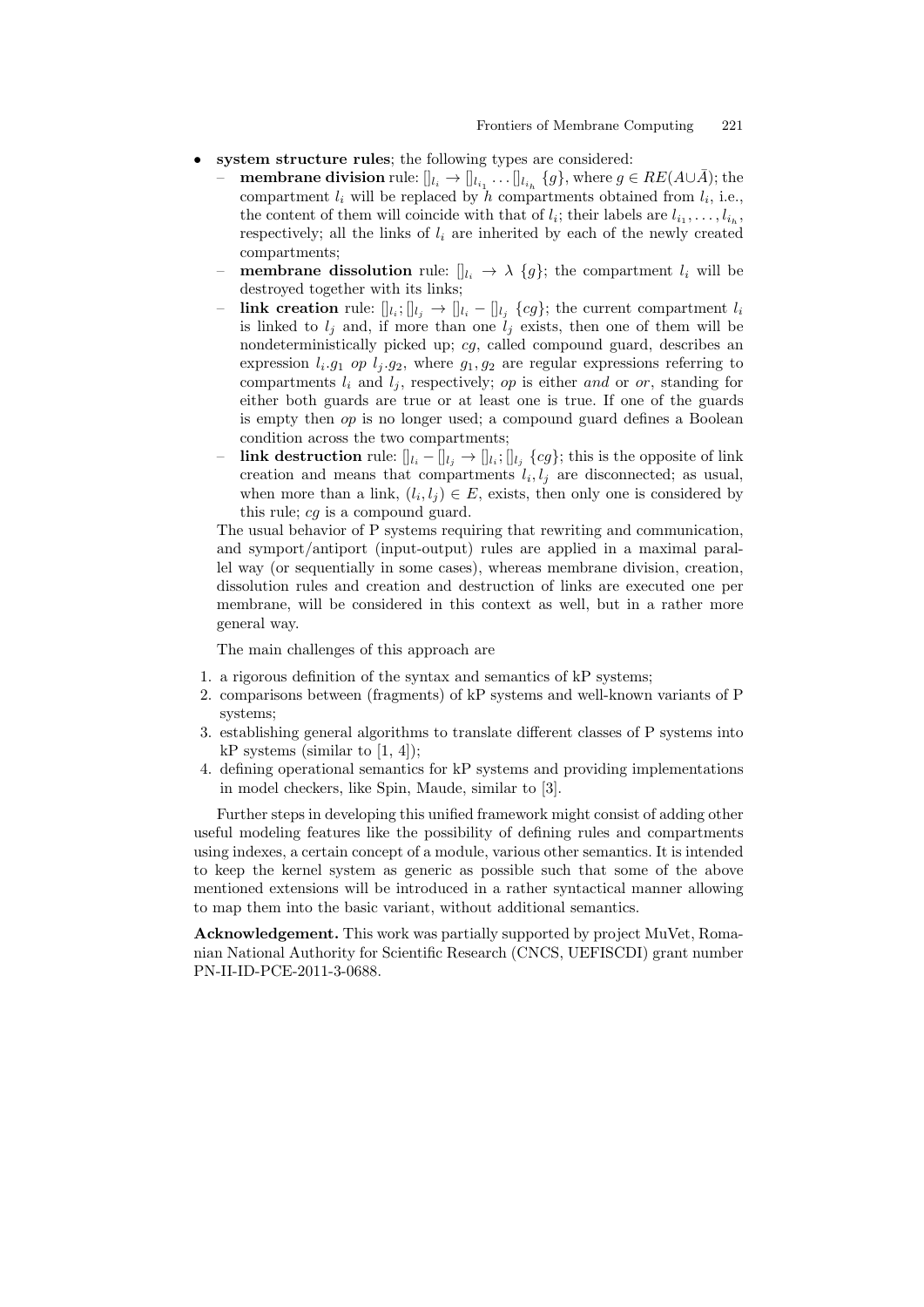## **References**

- 1. A. Alhazov, L. Pan, Gh. Păun: Trading polarizations for labels in P systems with active membranes. *Acta Informatica*, 41 (2004), 111–144.
- 2. A. Alhazov, D. Sburlan: Static sorting P systems. In [6], 2006, 215–252.
- 3. O. Andrei, G. Ciobanu, D. Lucanu, A rewriting logic framework for operational semantics for membrane systems. *Theoretical Computer Sci.*, 373 (2007), 163–181.
- 4. R. Barbuti, A. Maggiolo-Schettini, P. Milazzo, S. Tini: Membrane systems working in generating and accepting modes: Expressiveness and encodings. *Membrane Computing, 11th International Conference, CMC2010, Jena, Germany, August 2010* (M. Gheorghe et al., eds), LNCS 6501, Springer, 2011, 103–118.
- 5. R. Ceterchi, C. Mart´ın-Vide: P systems with communication for static sorting. *Pre-Proc. Brainstorming Week on Membrane Computing, Tarragona, February 2003* (M. Cavaliere et al., eds.), Technical Report no 26, Rovira i Virgili Univ., Tarragona, TR 26/03, URV, 2003, 101–117.
- 6. G. Ciobanu, Gh. Păun, M.J. Pérez-Jiménez, eds.: *Applications of Membrane Computing*, Springer, 2006.
- 7. D. Díaz-Pernil, M.A. Gutiérrez-Naranjo, M.J. Pérez-Jiménez: A uniform family of tissue P systems with cell division solving 3-COL in a linear time. *Theoretical Computer Science*, 404 (2008), 76–87.
- 8. R. Nicolescu, M.J. Dinneen, Y.-B. Kim: Structured modelling with hyperdag P systems. Part A. *Membrane Computing, Seventh Brainstorming Week, BWMC 2009, Sevilla, Spain, February 2009* (A.R. Gutiérrez-Escudero at al., eds.), Universidad de Sevilla, 2009, 85–107.
- 9. The P-lingua Website: http://www.p-lingua/wiki/index.php/Main Page.

## **18 Bridging P and R**

### **Gheorghe Păun**

Institute of Mathematics of the Romanian Academy Bucharest, Romania, and

Department of Computer Science and Artificial Intelligence University of Sevilla, Spain gpaun@us.es

Some possibilities of bridging MC (P systems) and reaction systems are discussed, the basic idea being of importing ideas from a research area to another one.

**Required Notions:** cell P system, multiset, reaction system, halting, fypercomputing

*Reaction systems* (we call them *R systems*) form a recently introduced research area aiming to model the evolution of (bio)chemicals by means of (bio)reactions,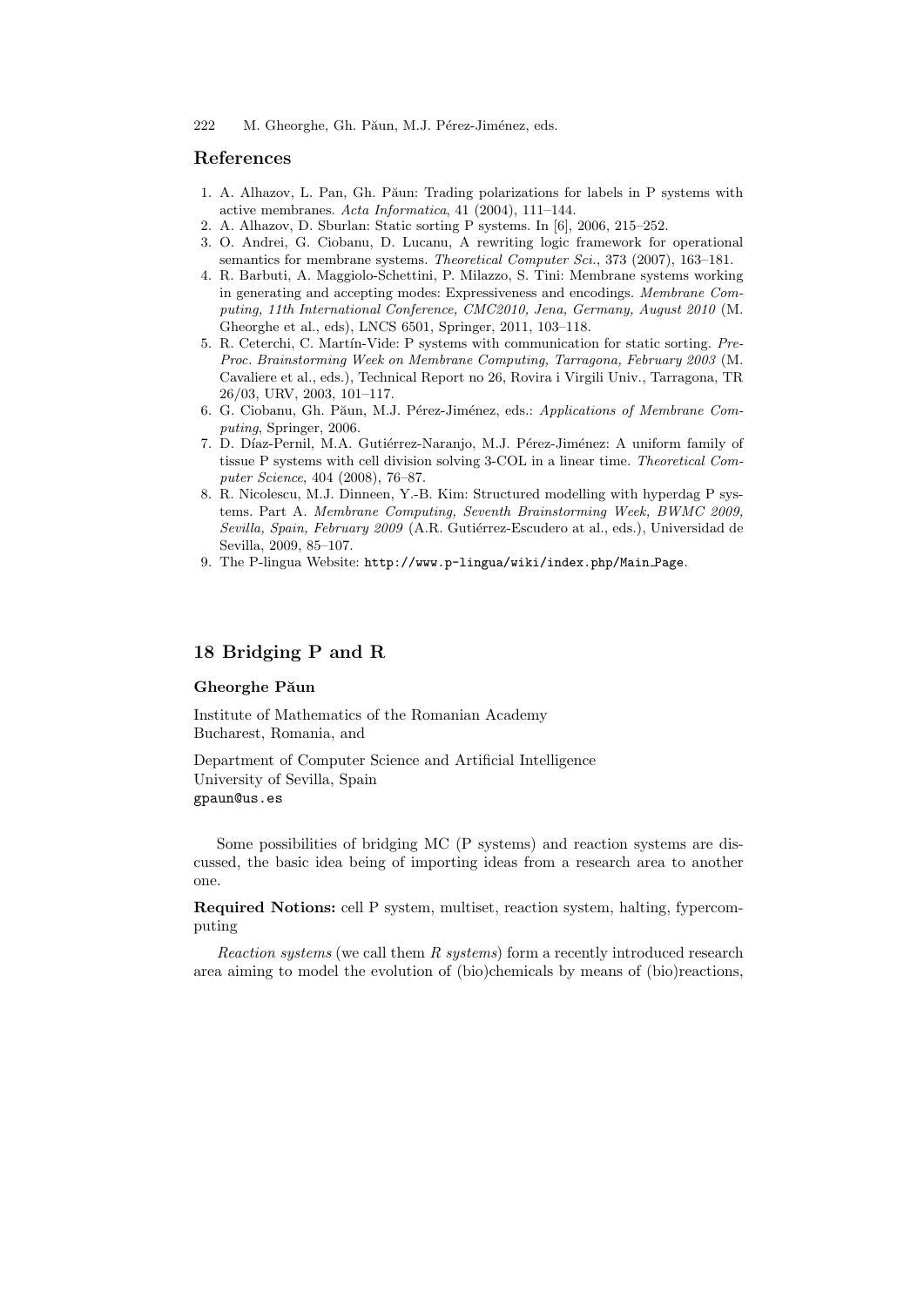in a framework based on the following two fundamental assumptions (we recall them in the formulation from [1]):

*The way that we define the result of a set of reactions on a set of elements formalizes the following two assumptions that we made about the chemistry of a cell:*

- *(i) We assume that we have the "threshold" supply of elements (molecules) – either an element is present and then we have "enough" of it, or an element is not present. Therefore we deal with a qualitative rather than quantitative (e.g., multisets) calculus.*
- *(ii) We do not have the "permanence" feature in our model: if nothing happens to an element, then it remains/survives (status quo approach). On the contrary, in our model, an element remains/survives only if there is a reaction sustaining it.*

With these postulates in mind, let us consider first some possibilities of passing from R systems to P systems.

Moving from multisets, which are basic in P systems, to sets (actually, to multisets with an infinite multiplicity of their elements, called *ω* multisets in Section 13) is a fundamental assumption, which changes completely the approach; for instance, we can no longer define computations with the result expressed in terms of counting molecules: the total set of molecules is finite, any molecule is either absent or present in infinitely many copies.

However, as we have mentioned in Section 13, considering P systems with *ω* multisets leads in an easy way to fypercomputations.

The second assumption of the reaction systems theory (no permanence of objects) looks easier to handle in terms of MC. The immediate idea is to simply remove (by a "deletion rule") any element which does not evolve by means of a reaction; somewhat equivalently, if we want to preserve an object *a* which is not evolving, we may provide a dummy rule for it, of the type  $a \rightarrow a$ , changing nothing.

Still, many technical problems appear in this framework. The presence of such dummy rules makes the computation endless, while halting is the "standard" way to define successful computations in MC. Moreover, the rules are nondeterministically chosen, hence the dummy rules can interfere with the "computing rules".

While the second difficulty is a purely technical one, the first one can be overpassed by considering other ways of defining the result of a computation in a P system, and there are many suggestions in the literature. We mention here three possibilities: (i) the *local halting* (the computation stops when at least one membrane in the system cannot use any rule), (ii) *signal-objects* (the result consists of the number of objects in a specified membrane at the moment when a distinguished object appears in the system), (iii) *signal-events* (the result consists of the number of objects in a specified membrane at the moment when a distinguished rule is used in the system). Such possibilities were considered in various papers in MC.

Part of these possibilities are checked in [7] from where we recall the following result: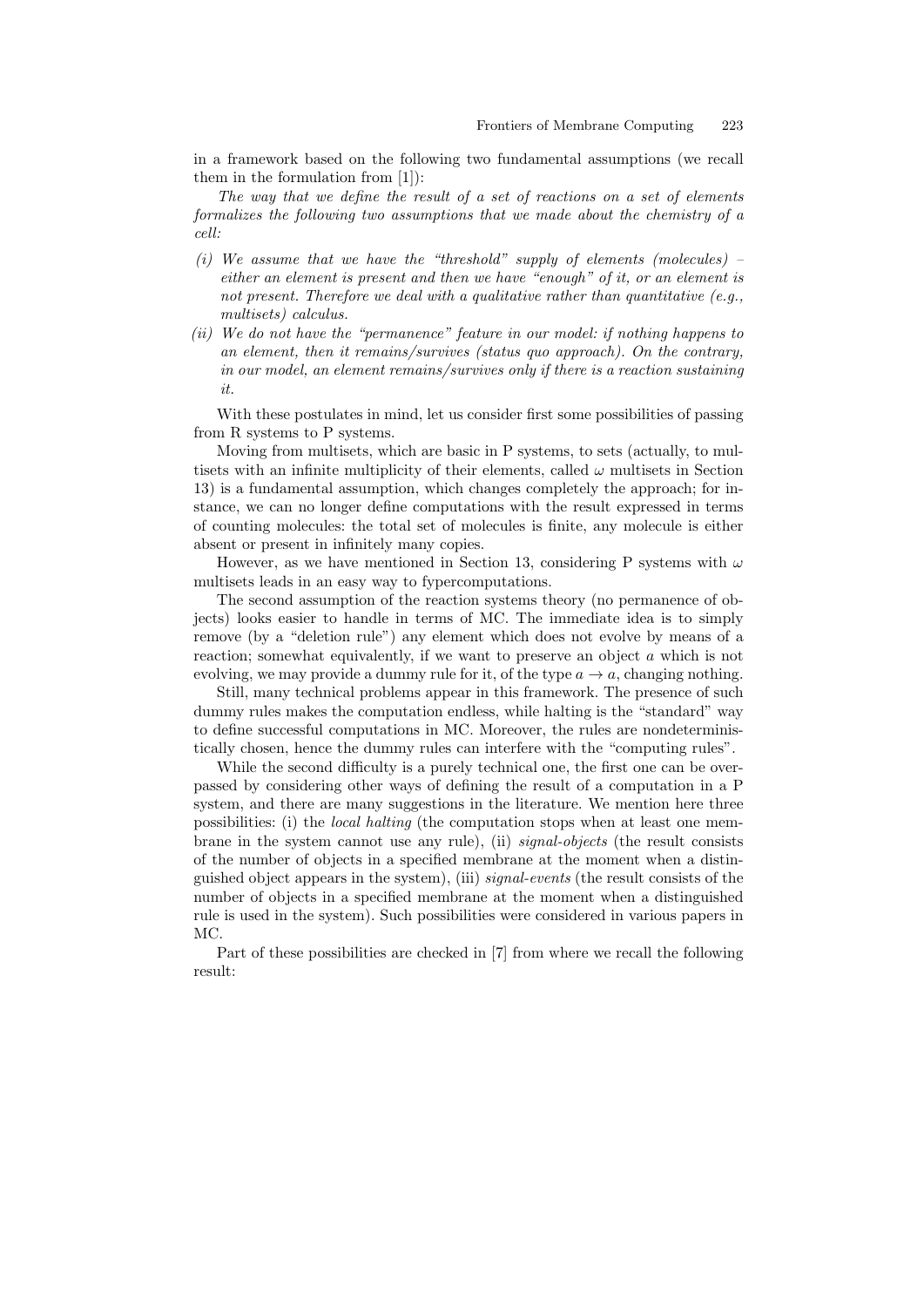**Theorem 2.** *Transition P systems of degree 2, using cooperative rules, without the permanence of objects, are computationally complete when the successful computations are defined by local halting or signal-objects. The same result holds true for symport/antiport P systems (of degree 2 and of weight 2) for the case of local halting.*

An interesting *open problem* in this framework is the case of catalytic P systems, known to be universal in the "permanence" assumption.

The case of defining the result of a computation of symport/antiport P systems by means of signals – objects or events – also remains as an *open problem*. (Considering a priority relation on each set of rules can easily solve this problem.) The symport/antiport P system used in the proof of Theorem 2 [7] contains antiport rules of sizes  $(2, 1)$  and  $(1, 2)$ , which is "large" for universality results in the case when objects are persistent. Can the size of rules be decreased also in the case discussed here?

The R systems area has a series of notions of the dynamical systems type which were not too much investigated for P systems (time, events, modules, structure, causality, and so on), and this is also a promising direction of research.

Let us now briefly explore the other direction, from P to R.

The R systems are not meant to define computations, their behavior is deterministic, from a set of symbols we precisely pass to a unique set of symbols. However, starting from an R system, a "generative device" can be defined, based on passing from a configuration to another one (without input from the environment), provided that some nondeterminism is introduced in the R system functioning. Three possibilities of this kind were proposed in [7]: (i) working with tabled R systems, as in Lindenmayer systems (in each step, a table is used, nondeterministically chosen), (ii) considering also a finite multiplicity for some of the objects, and (iii) by introducing a general threshold *k* on the number of rules which can use the same molecule. All these three possibilities remain to be investigated: properties of the obtained computation graphs, possible links with computing devices from formal language and automata theory, influence of the introduced parameters (number of tables, threshold *k*), possible hierarchies.

Of course, a general research topic is to find other ways of building a (string or graph) computing device in terms of R systems. A possible question is also the possibility to introduce membranes in the R systems area or other MC ingredients – thus getting a sort of PR systems. (An attempt of this kind is reported in [5], where so-called reaction automata are introduced, but these devices violates both postulates of R systems and use so many ingredients of P systems – multisets, parallelism, nondeterminism, halting – that they are just P automata with a new name.)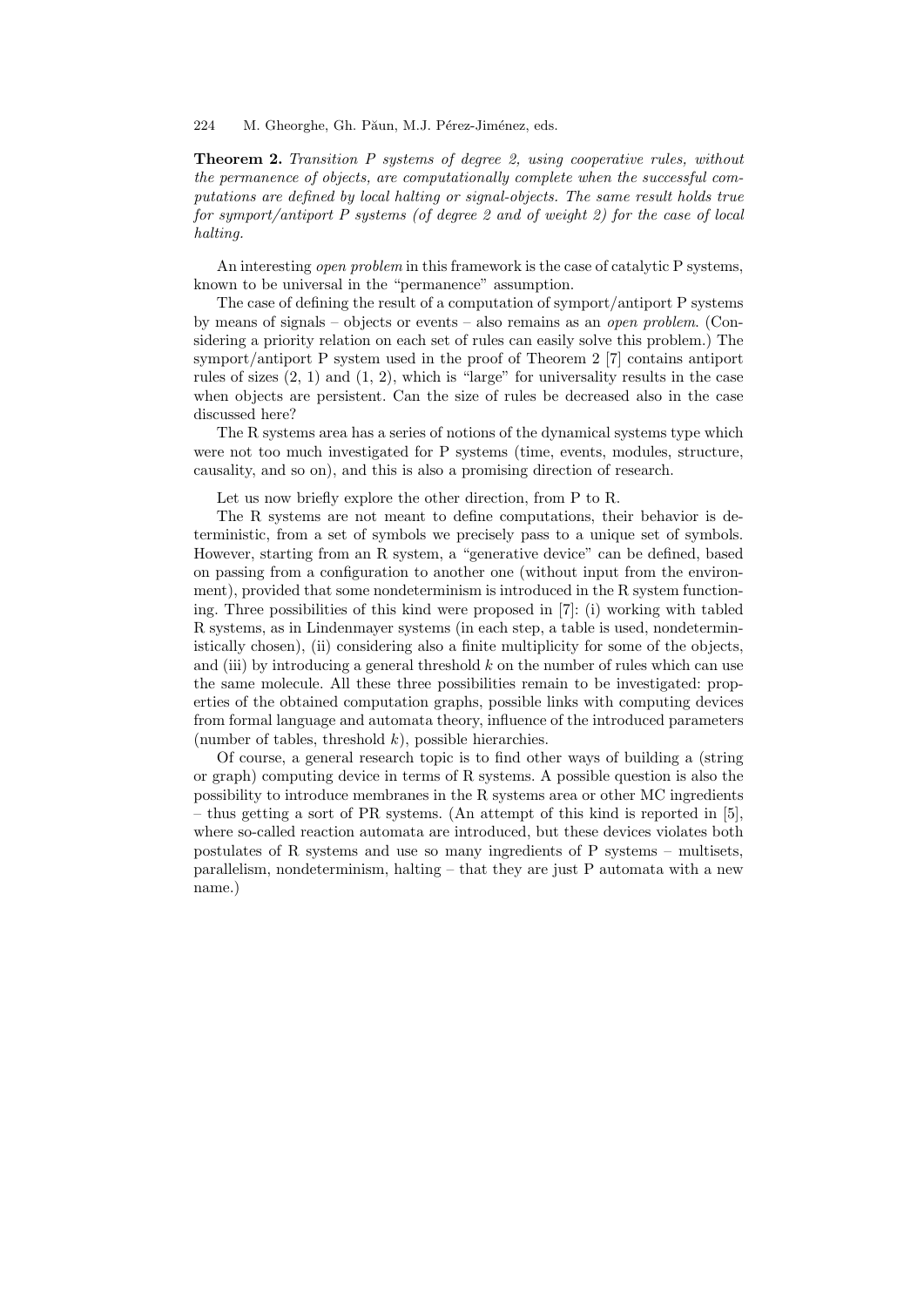### **References**

- 1. A. Ehrenfeucht, G. Rozenberg: Basic notions of reaction systems, *Proc. DLT 2004* (C.S. Calude et al., eds.), LNCS 3340, Springer, 2004, 27–29.
- 2. A. Ehrenfeucht, G. Rozenberg: Reaction systems. *Fundamenta Informaticae*, 75 (2007), 263–280.
- 3. A. Ehrenfeucht, G. Rozenberg: Events and modules in reaction systems. *Theoretical Computer Sci.*, 376 (2007), 3–16.
- 4. A. Ehrenfeucht, G. Rozenberg: Introducing time in reaction systems. *Theoretical Computer Sci.*, 410 (2009), 310–322.
- 5. F. Okubo, S. Kobayashi, T. Yokomori: On the properties of languages classes defined by bounded reaction automata. *Theoretical Computer Sci.*, in press.
- 6. Gh. Păun: Towards fypercomputations (in membrane computing). LNCS, Springer, to appear.
- 7. Gh. Păun, M.J. Pérez-Jiménez: Towards bridging two cell-inspired models: P systems and R systems. *Theoretical Computer Sci.*, to appear.

## **19 P Systems and Evolutionary Computing Interactions**

### **Gexiang Zhang**

School of Electrical Engineering Southwest Jiaotong University, Chengdu, P.R. China zhdxdylan@126.com

Problems related to the so-called membrane algorithms (actually, distributed evolutionary computing, with the distribution controlled by means of membranes, as well as with other MC ingredients used) are mentioned, both in the direction of improving the optimization techniques and in looking for more complex/practical applications.

**Required Notions:** evolutionary computing, cell P system, active membranes, membrane algorithm

As a relatively young branch of natural computing, MC has gone through thirteen years of intensive research involving areas of theoretical computer science as well as applications in various fields, including systems biology, graphics, linguistics, parallel and distributed computing. However, these applications, in terms of varieties and types, are relatively small compared to a very broad range of applications of evolutionary computing. A natural question would be, whether some combinations of these two models might benefit from the large scope of applications evolutionary computing has already shown so far, and the rigorous and sound theoretical development membrane systems have proved for all its variants.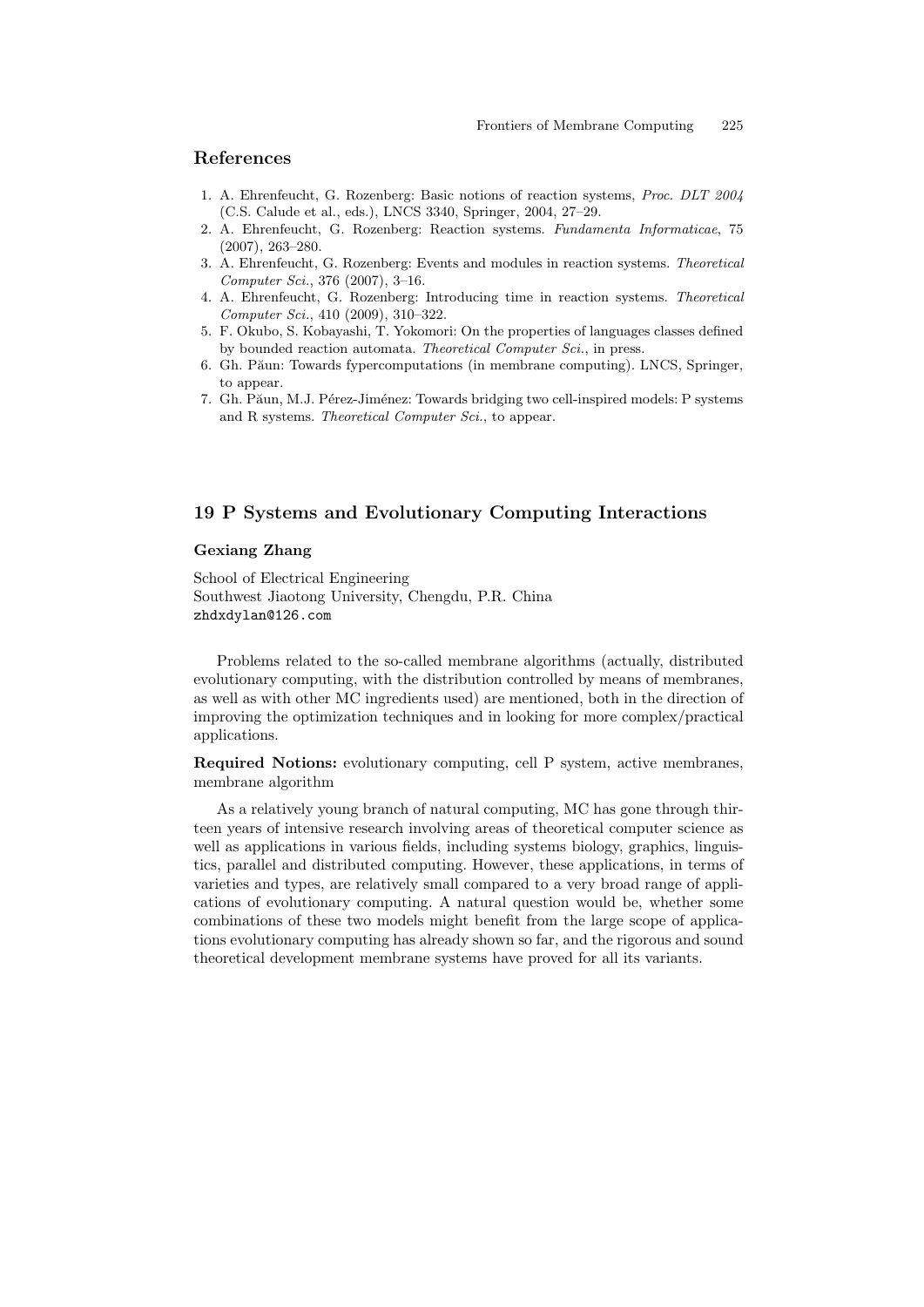The possible interplay between MC and evolutionary computation may produce three kinds of research topics:

**Membrane-inspired evolutionary algorithms (MIEAs)**: Since membrane computing was initiated in 1998, a large number of theoretical results, such as various variants of membrane systems and their computational power and efficiency came forth [1]. On the one hand, the way MC is extended into real-world applications is not easy to be addressed and represents an ongoing issue. On the other hand, the hybridization of different computing techniques is an attractive research topic in the area of evolutionary computing, due to a better performance than their counterpart approaches. What can the young paradigm of MC bring to evolutionary computation? Fortunately, MIEAs, formerly called membrane algorithms [2, 3], create a bridge between MC and various real-world applications. MIEA concentrates on generating new evolutionary algorithms for solving optimization problems by using the hierarchical or network structures of membranes and rules of P systems, and the concepts and principles of meta-heuristic search methodologies [3, 4]. The comparative analysis of dynamic behaviors of an instance of MIEAs shows the appropriate combination of MC and evolutionary computation can produce a better capability to balance exploration and exploitation [5], which are two contradictory factors directly related to the performance of an optimization algorithm. Until now, MIEAs have been studied in conjunction with cell P systems with a fixed membrane structure and by considering an evolutionary computing approach as a subalgorithm put inside a membrane [1, 6, 7]. Further research topics are listed below.

- 1. Consider further combinations of features that make full use of the characteristics of both MC models and evolutionary computing, such as the consideration of cell P systems with active membranes, tissue P systems and population P systems.
- 2. Usually, in an MIEA an evolutionary algorithm is used as a subalgorithm placed inside a membrane. This idea can be extended. A membrane structure can be used as a framework of the organization of several different types of evolutionary operators, as shown in [8], or several distinct kinds of evolutionary mechanisms, such as a genetic algorithm, evolutionary programming, evolution strategy, differential evolution and particle swarm optimization. Furthermore, the flexible communication rules can be used at the level of genes, instead of at the level of individuals shown in [6, 4].
- 3. The single-objective problems are usually involved in the investigations reported in the literature. The framework of P systems can offer better population diversity in MIEAs, hence further work can turn to solve problems in a complex environment, such as multi-objective, dynamic, peaked optimization problems, and with/without constraints, to check whether P systems can bring a better performance to evolutionary algorithms.
- 4. More real-world application problems, such as power system optimization, software/hardware co-design and vehicle route plan, can be solved by using MIEAs.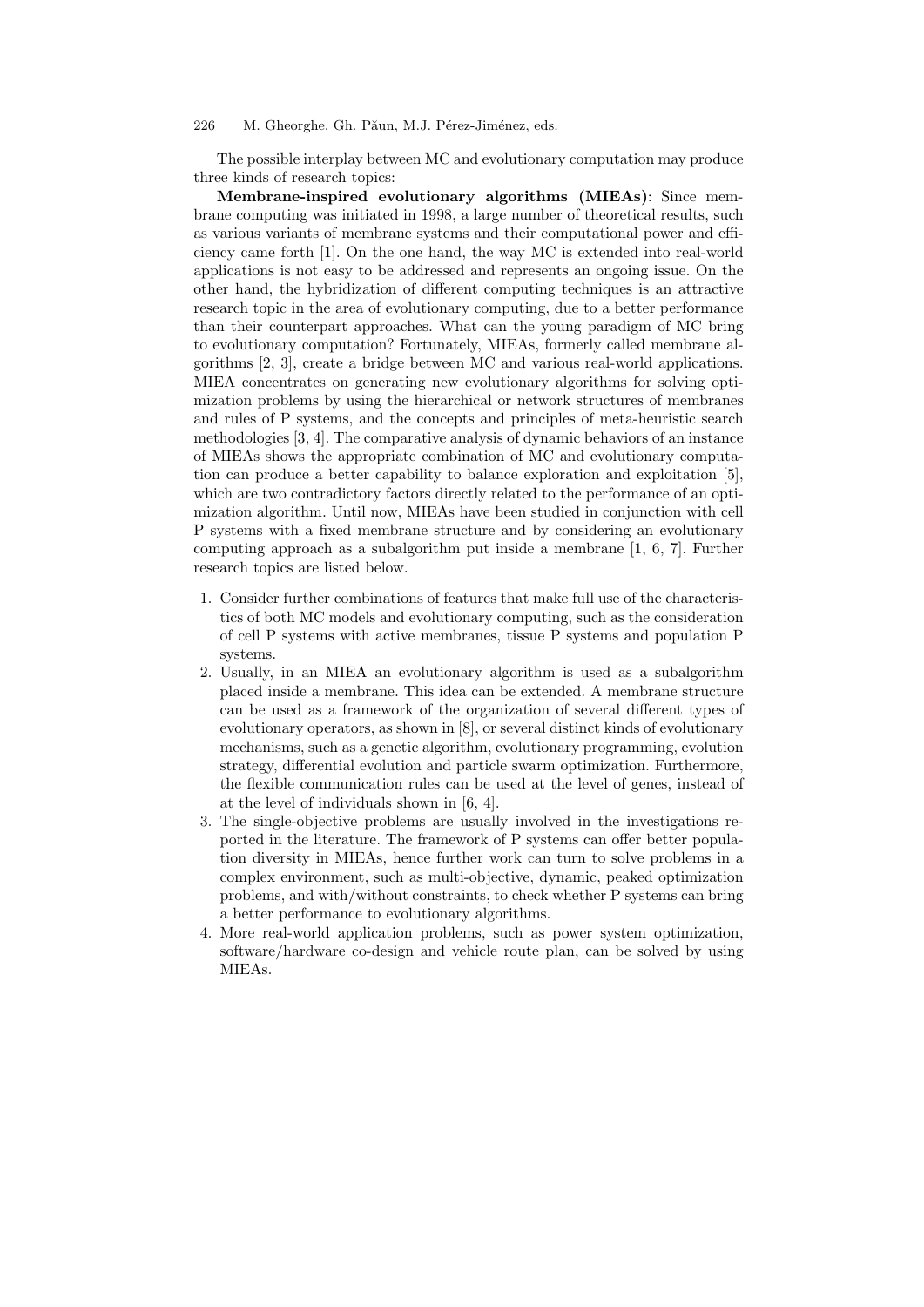5. A deep performance analysis and evaluation of MIEAs is necessary to reveal the roles of P systems played in the hybrid optimization algorithms, on the basis of the previous work [5].

**Automated design of membrane computing models (ADMCMs)**: The automated synthesis of some types of MC models or of a high level specification of them is envisaged to be obtained by applying various evolutionary algorithms. ADMCMs aim to circumvent the programmability issue of membrane based models for complex systems [9]. This is quite a complex problem as it involves a great number of parameters (rules, objects, combination of rules) and many semantics associated with P systems.

**Membrane evolutionary algorithms (MEAs)**: MEAs will focus on implementing evolutionary algorithms within a P system environment in order to take advantage of the parallelism and distribution of MC, given that recent investigations are studying the implementation of P systems on parallel or multi-core hardware platforms. An important challenge for any of the above research developments will be to apply them to complex real life systems.

**Acknowledgement.** This work was supported by the National Natural Science Foundation of China (61170016), the Program for New Century Excellent Talents in University and the Project-sponsored by SRF for ROCS, SEM.

- 1. Gh. Păun, G. Rozenberg, A. Salomaa, eds.: *The Oxford Handbook of Membrane Computing*. Oxford University Press, 2010.
- 2. T.Y. Nishida: Membrane algorithm with brownian subalgorithm and genetic subalgorithm. *International Journal of Foundations of Computer Science*, 18 (2007), 1353– 1360.
- 3. G.X. Zhang, C.X. Liu, H.N. Rong: Analyzing radar emitter signals with membrane algorithms. *Mathematical and Computer Modelling*, 52 (2010), 1997–2010.
- 4. G.X. Zhang, J.X. Cheng, M. Gheorghe: A membrane-inspired approximate algorithm for traveling salesman problems. *Romanian Journal of Information Science and Technology*, 14 (2011), 3–19.
- 5. G.X. Zhang, C.X. Liu, M. Gheorghe: Diversity and convergence analysis of membrane algorithms. *Proc. of the Fifth International Conference on Bio-Inspired Computing: Theories and Application*, 2010, 596–603.
- 6. G.X. Zhang, M. Gheorghe, C.Z. Wu: A quantum-inspired evolutionary algorithm based on P systems for Knapsack Problem. *Fundamenta Informaticae*, 87 (2008), 93–116.
- 7. J.X. Cheng, G.X. Zhang, X.X. Zeng: A novel membrane algorithm based on differential evolution for numerical optimization. *International Journal of Unconventional Computing*, 7 (2011), 159–183.
- 8. G.X. Zhang, M. Gheorghe, Y.Q. Li: A membrane algorithm with quantum-inspired subalgorithms and its application to image processing. *Natural Computing*, 2012, DOI: 10.1007/s11047-012-9320-2. (published online)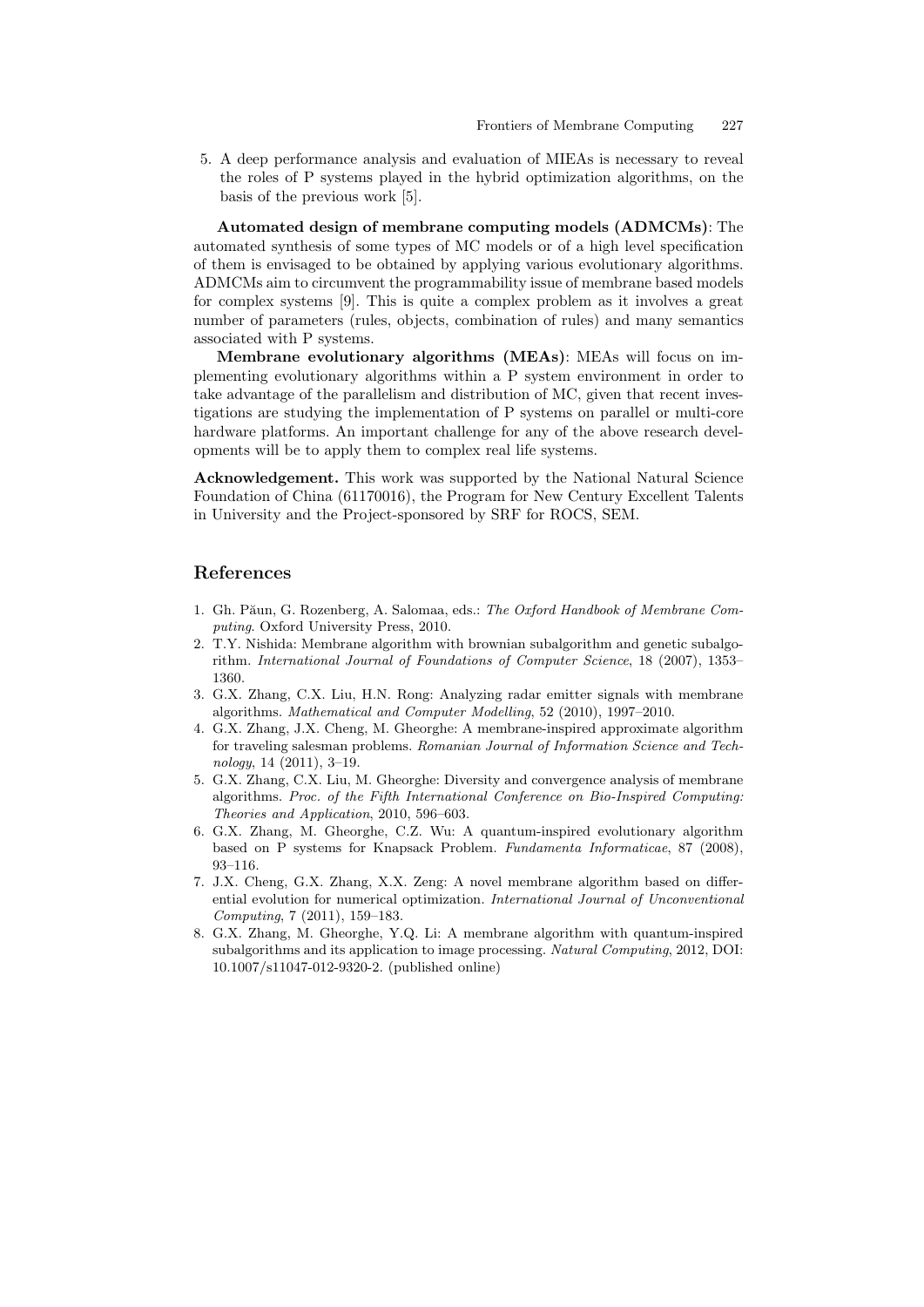9. X.L. Huang, G.X Zhang, H.N. Rong, F. Ipate: Evolutionary design of a simple membrane system. *Proc. CMC 2011, Fontainebleau, France, August 2011* (M. Gheorghe et al., eds.), LNCS 7184, Springer, 2012, 203–214.

## **20 Metabolic P Systems**

## **Vincenzo Manca**

University of Verona, Department of Computer Science, Verona, Italy vincenzo.manca@univr.it

A dynamical inverse problem for MP systems is formulated, then a possible topological extension of P systems is suggested.

**Required Notions:** Multiset, multiset rewriting systems, P systems, discrete dynamical systems, metabolism, function approximation.

#### **20.1 A (precise) dynamical problem**

A membrane system is a form of compartmentalized rewriting structure based on two main ingredients: multisets of objects and membranes, where multisets of objects and rules are internally placed. Rules transform and move objects among membranes. Metabolic P systems, shortly MP systems, were introduced for modeling real biochemical systems in terms of multiset rewriting. In the last years they have been widely investigated by Verona MNC (Models of Natural Computing and Bioinformatics) group. A brief introduction on MP systems and references can be found in the Scholarpedia page "Metabolic P Systems".

One of the most recent results about MP systems was the discovery of a methodology for solving dynamical inverse problems, in the sense we are going to explain [2, 3, 4].

A time series  $X^T = (X[i] \mid i \leq T \in \mathbb{N})$  is a sequence of real values intended as "equally spaced" in time (N is the set of natural numbers).

An MP grammar *G* is a "generator" of time series, determined by the structure  $(n, m \in \mathbb{N})$ 

$$
G = (M, R, I, \Phi),
$$

where:

- 1.  $M = \{X_1, X_2, \ldots, X_n\}$  is a finite set of elements called *metabolites*. A *metabolic state* is given by a list of *n* values, each of which is associated with a metabolite (*parameters* can possibly be added to determine a metabolic state).
- 2.  $R = {\alpha_i \rightarrow \beta_j | j = 1, ..., m}$  is a set of *rules*, or *reactions*, with  $\alpha_i$  and  $\beta_i$ multisets over  $M$ , for  $j = 1, \ldots, m$ ;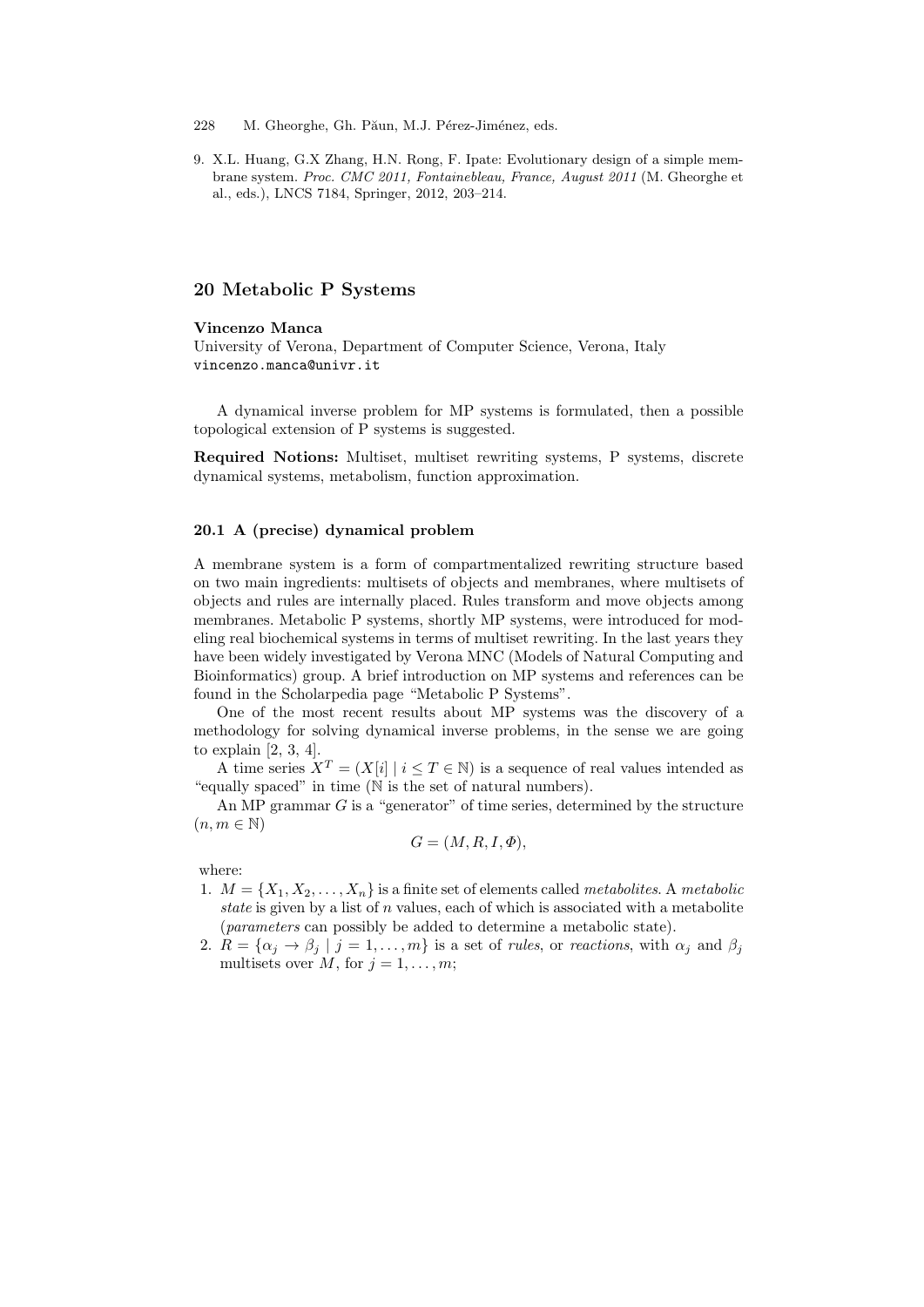- 3. *I* are initial values of metabolites, that is, a list  $X_1[0], X_2[0], \ldots, X_n[0]$  providing the *metabolic state at step 0*;
- 4.  $\Phi = {\varphi_1, \ldots, \varphi_m}$  is a list of functions, called *regulators*, one for each rule, which, for each metabolic state, provide the *fluxes*, the matter quantities consumed/produced by the rules in that state.

An MP graph is a natural graphical representation of *G*. An MP grammar becomes an MP system when values for the *time interval*, the *population unit*, and the *metabolite masses* are added. An MP grammar *G* generates the (infinite) time series  $(X[i] \mid i \in \mathbb{N})$ , from the initial values *I*, for  $X \in \{X_1, X_2, \ldots, X_n\}$ , according to the following *Equational Metabolic Algorithm* (EMA), where  $\gamma(X)$  denotes the multiplicity of *X* in the multiset  $\gamma$  and *s*[*i*] is the metabolic state at step *i*:

$$
X[i + 1] - X[i] = \sum_{j=1}^{m} (\beta_j(X) - \alpha_j(X))\varphi_j(s[i]).
$$

**DIP formulation for MP**: Given *n* time series  $Y_1^T, Y_2^T, \ldots, Y_n^T$ , corresponding **DIT** formulation for MI . Given *h* time series  $I_1, I_2, \ldots, I_n$ , corresponding to some "observed" variables, related by transformation/influence relations among them, find an MP grammar *G*, expressing the known relations among variables, and generating, for  $i \leq T$ , exactly, or even approximately enough, the time series  $Y_1^T, Y_2^T, \ldots, Y_n^T$ .

Many DIP problems of interest for biological/pathological phenomena were solved in terms of MP systems. The solutions obtained resulted from suitable combinations of several ingredients: i) a linear algebra formulation of EMA (to which a *stoichiometric expansion* can be applied in terms of matrix tensor product), ii) the Least Square Evaluation method, iii) the Stepwise Linear Regression method, and iv) some suitable statistical tests based on Fischer's distributions.

*A possible field of investigation could concern other classes of DIP problems, in such a way that other kinds of DIP solutions could be found, for these problems, by suitable discrete dynamical systems based on membranes.*

#### **20.2 A (vague) topological problem**

Membrane computing is based on the intuition of a membrane as a spatial entity closing a subspace (inside/frontier/outside). Cells are the most evident biological realization of this notion. However, if we want to keep this intuition close to the biological reality, the only inclusion relation of membrane containment is too weak. In fact, in the MC literature, some extensions of the original notion of membrane were proposed in terms of tissue-like and neuron-like membrane structures. Even these enrichments are not expressive enough for dealing with aspects were membranes are not framed in a fixed membrane structure hosting computations, but they are subjected to topological transformations exploring and determining forms. This perspective requires a calculus on membranes rather than calculi within, or among, membranes. Some ideas along this line of investigation arose in a research [1] devoted to *multimembranes*, for translating, in a pure membrane setting, computations which can be easily expressed by MP grammars.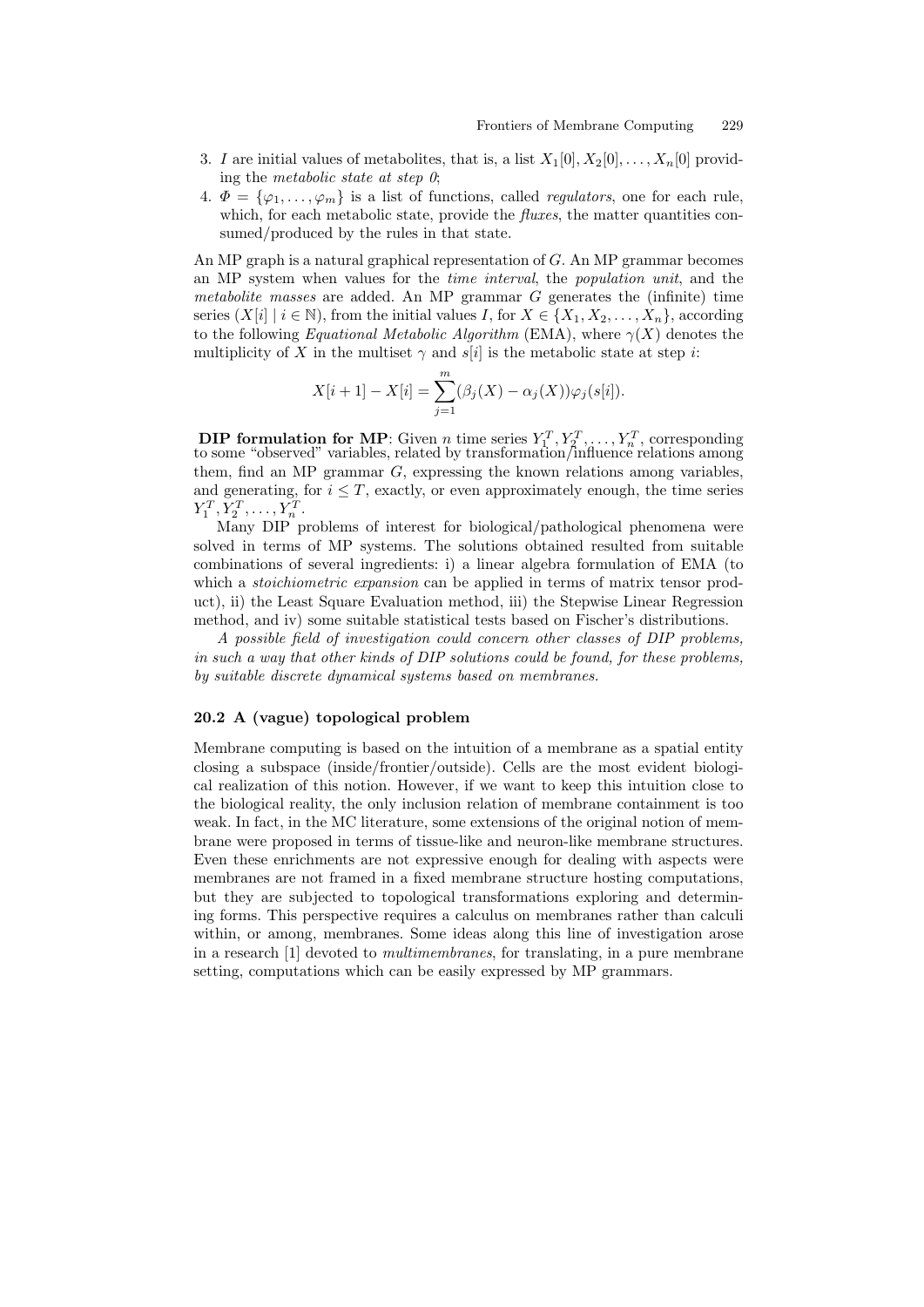*A possible field of investigation could concern the formulation of topological (in wide sense) operations among membranes on which calculi can be defined which resemble what happens at the level of morphogenesis in biological systems.*

## **References**

- 1. V. Manca, R. Lombardo: Computing with multi-membranes. *Proc. CMC 2011, Fontainebleau, France, August 2011*, 347–364.
- 2. V. Manca, L. Marchetti: Metabolic approximation of real periodical functions. *J. Logic and Algebraic Programming*, 79 (2010), 363–373.
- 3. V. Manca, L. Marchetti: Log-gain stoichiometric stepwise regression for MP systems. *Int. J. Foundations of Computer Science*, 22 (2011), 97–106.
- 4. V. Manca, L. Marchetti: Solving dynamical inverse problems by means of metabolic P systems. *BioSystems*, 2012, doi:10.1016/j.biosystems.2011.12.006.
- 5. V. Manca: Metabolic P systems. *Scholarpedia*, 2011.

# **21 Unraveling Oscillating Structures by Means of P Systems**

#### **Thomas Hinze**<sup>1</sup>*,*<sup>2</sup>

<sup>1</sup>Friedrich Schiller University Department of Bioinformatics at School of Biology and Pharmacy Jena, Germany thomas.hinze@uni-jena.de

<sup>2</sup>Saxon University of Cooperative Education, Dresden, Germany thomas.hinze@bsa-dresden.de

Issues arising from the use of P systems in modeling biological processes are discussed – especially concerning various circular evolutions of biological processes.

**Required Notions:** circadian rhythm, cellular dynamics, backtracking

## **21.1 Motivation**

Endogenous oscillations have been identified to be essential for the function of numerous systems found in biology as well as engineering [1]. A common property of these systems lies in their necessity to synchronize and coordinate inherent chemical or physical activities based on periodically iterated trigger signals [4].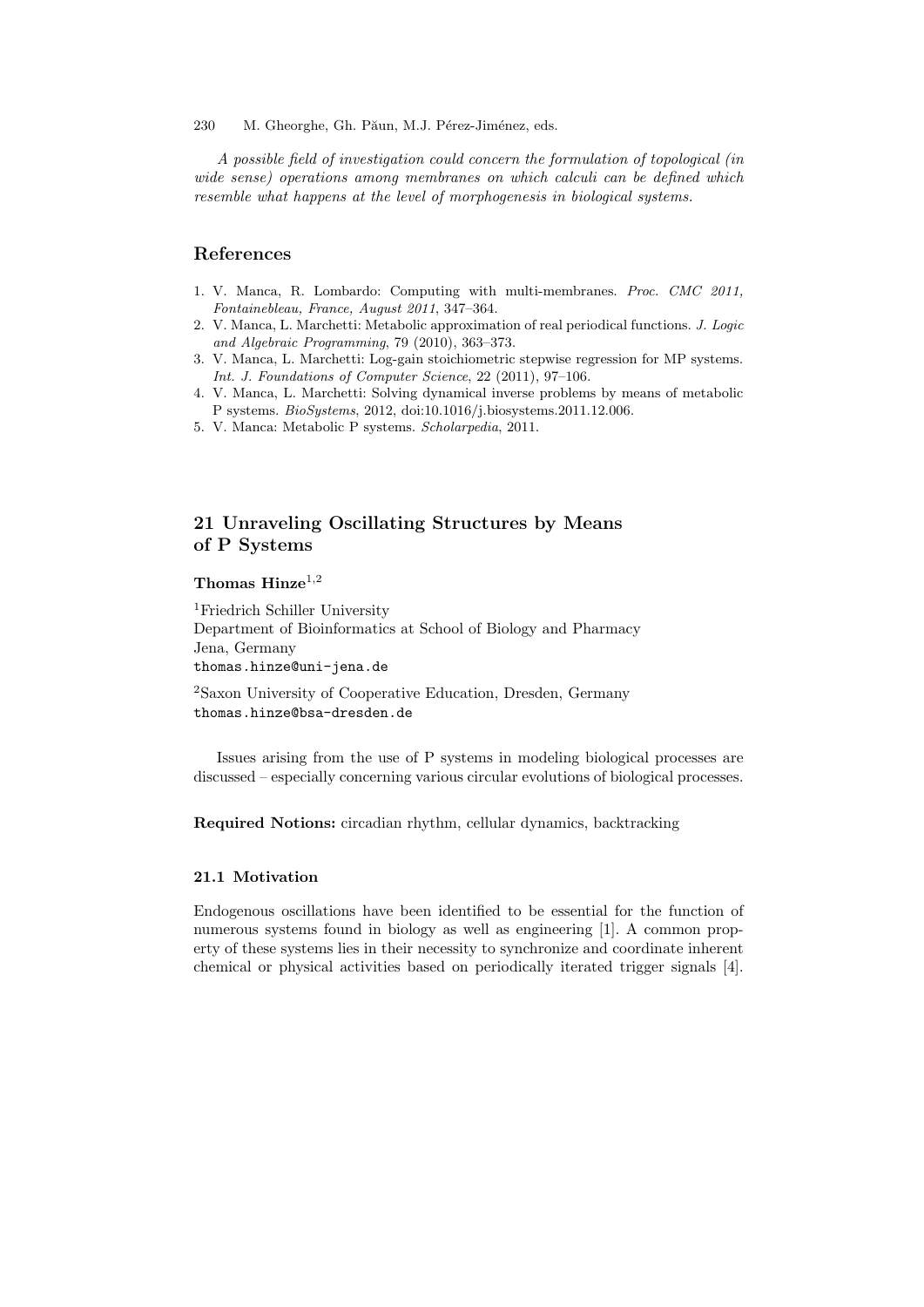#### Frontiers of Membrane Computing 231

Exploration of chronobiological systems emerges as a growing research field within bioinformatics focusing on various applications in medicine, agriculture, and material sciences [8]. Particularly, circadian rhythms embody an interesting biological phenomenon that can be seen as a widespread property of life. The coordination of biological activities into daily cycles provides an important advantage for the fitness of diverse organisms [6]. Based on self-sustained biochemical oscillations, circadian clocks are characterized by a natural period close to but not exactly of 24h that persists under constant conditions (like constant darkness or constant light). Their ability for compensation of temperature variations in the physiological range enables them to maintain the period in case of environmental changes. Furthermore, circadian clocks can be entrained. This property allows a gradual reset of the underlying oscillatory system for adjustment by exposure to external stimuli like daily variations of brightness or daytime-nighttime temperature cycles.

There are numerous types of controllable core oscillators found in circadian clocks. The majority reveals the Goodwin type, a cyclic gene regulatory network composed of mutual activating and inhibiting gene expressions [8]. The most effective way to influence its frequency is modification of protein degradation rates. Furthermore, core oscillators can be of post-translational type [7], exploiting a cyclic scheme of protein phosphorylation, complex formation, or decomposition. Here, the involved catalysts affect the frequency. The third and most complex type of core oscillators includes *compartmental dynamics* [4] aimed to be advantageously modeled using P systems combining a representation of dynamical structures with tracing their spatiotemporal behavior.

#### **21.2 Resulting Challenges**

Within the domain of strictly continuous signals quantified by real numbers, modeling and analysis of oscillating behavior has been well-studied [1]. Chemical reaction networks assumed to reside in a homogeneous environment give a typical example: Each species is represented by its concentration which is allowed to vary continuously over time. From the static network topology together with the stoichiometry of the reactions, a corresponding ordinary differential equation system (ODE) can be derived that specifies the reaction rates for each species. Inclusion of parameterized kinetic laws accomplishes a mapping between species concentration and effective reaction rate. The resulting ODE can easily be tested for its capability of undamped oscillating species concentrations. To this end, the *eigenvalues* of the *Jacobian matrix* obtained from the ODE right hand side are sufficient. *Limit cycles* indicate the oscillatory behavior in detail. In case of sinusoidal or almost sinusoidal oscillatory waveforms, even properties of the entrainment behavior can be obtained analytically.

The main advantage of analytical ODE-based methods unequivocally exploits the fact that essential characteristics and properties of a system under study can be directly derived from the underlying mathematical model without any need for a numerical simulation of its dynamical behavior. This makes the evaluation and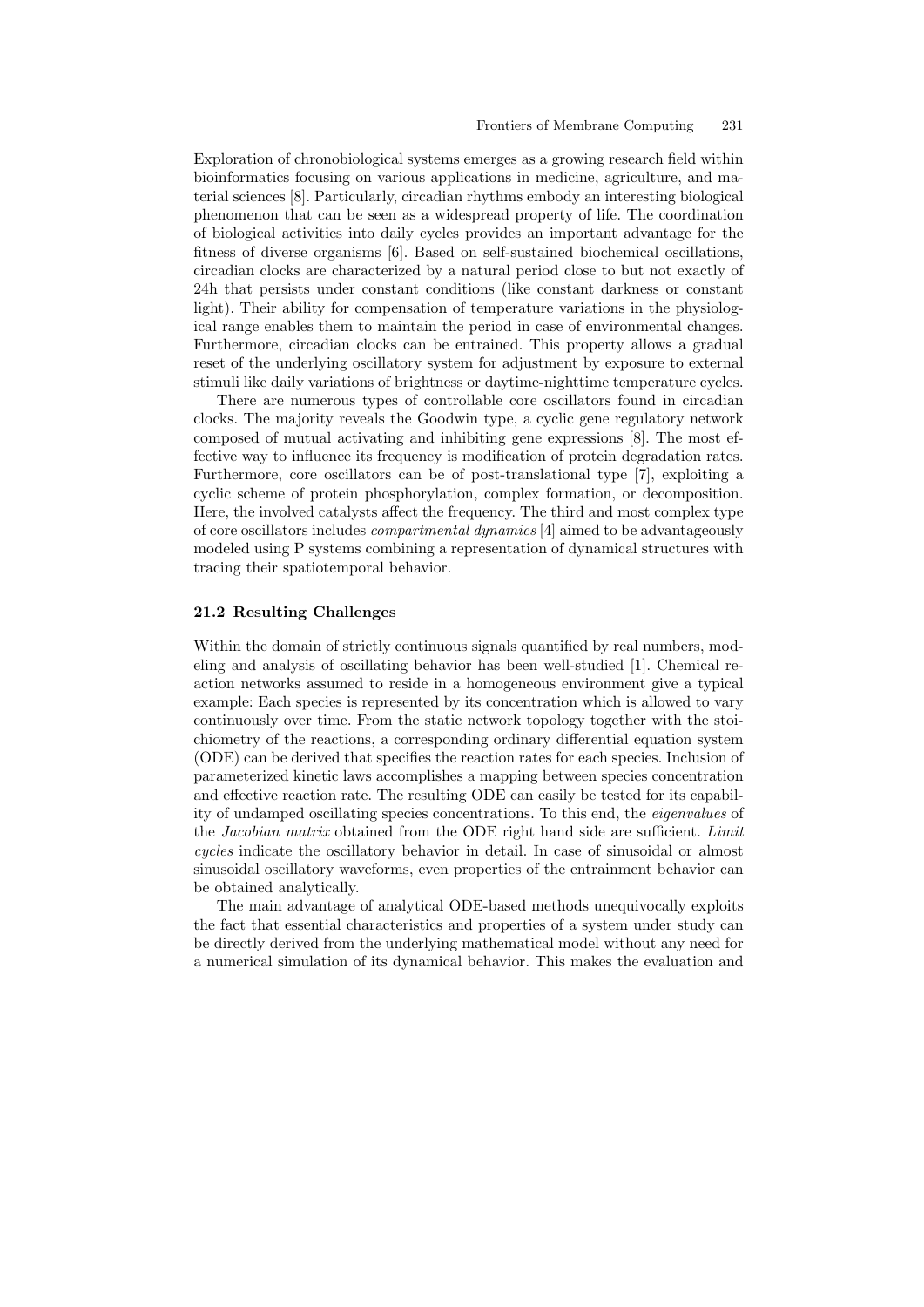automated testing of candidate systems resulting from experimental data rather efficient. In contrast, there is currently a lack of corresponding methods within the field of P systems modeled in a discrete manner. Here, system properties mainly emerge from exhaustive simulation studies. Conduction of those studies still requires an extensive amount of human resources. Particularly in case of involved active membranes, compartmental plasticity, and dynamical structures, a toolbox for automated analysis would be helpful. In an ongoing project, we intend to generate sustained oscillatory systems by artificial evolution *in silico* [5]. In this context, the fitness evaluation should answer the question whether the system candidates are able to oscillate endogenously or not and how the periodicity can be controlled. Ideally, this task should be done by a piece of software [3]. Questions concerning a toolbox for systems analysis also coincide with the need to identify appropriate evolutionary operators affecting compartmental structures on the fly. Those operators can be inspired by biological processes found in living cells like division, degeneration, dissolution, creation, separation, merge, endocytosis, exocytosis, or gemmation. Some of these operators can be found in recent frameworks of P systems, but others still lack a detailed specification of their effects to sets of molecular objects and local reactions and transportation rules (configuration update schemes).

#### **21.3 First Ideas**

There are different oscillatory scenarios in biological systems. On the one hand, periodicity might also be reflected in temporal changes of the compartmental structure. On the other hand, signalling molecules are often available in low concentrations ranging from single molecules to several thousand copies. Both aforementioned scenarios have in common to prevent pure ODE-based modeling techniques due to the discrete manner of involved key entities. Motivated by the need for an appropriate toolbox covering description, simulation, and analysis of discontinuously considered biological reaction processes, we plan to extend the concept of spatiotemporal P systems with kinetic laws [2, 5] towards an underlying *backtracking mechanism* able to explore the nature of undamped oscillations beyond variations of species concentration. Following the idea of backtracking, the trace of configurations passed by a P system becomes recorded in a suitable way. By monitoring the overall configurations over time, a derivation tree is obtained that provides a comprehensive data pool for further analysis by automated backtracking. Sustained oscillations are expected to appear as recurring, but nonadjacent overall configurations along a path through the derivation tree. In particular, we wish to employ this technique for identification and description of biochemically inspired computational devices equipped with clocks, counters, or frequency scalers. Moreover, we aim for gaining insight into the function of dedicated circadian clocks by reverse engineering using backtracking P systems. This approach could benefit from the flexibility regarding dynamical structures.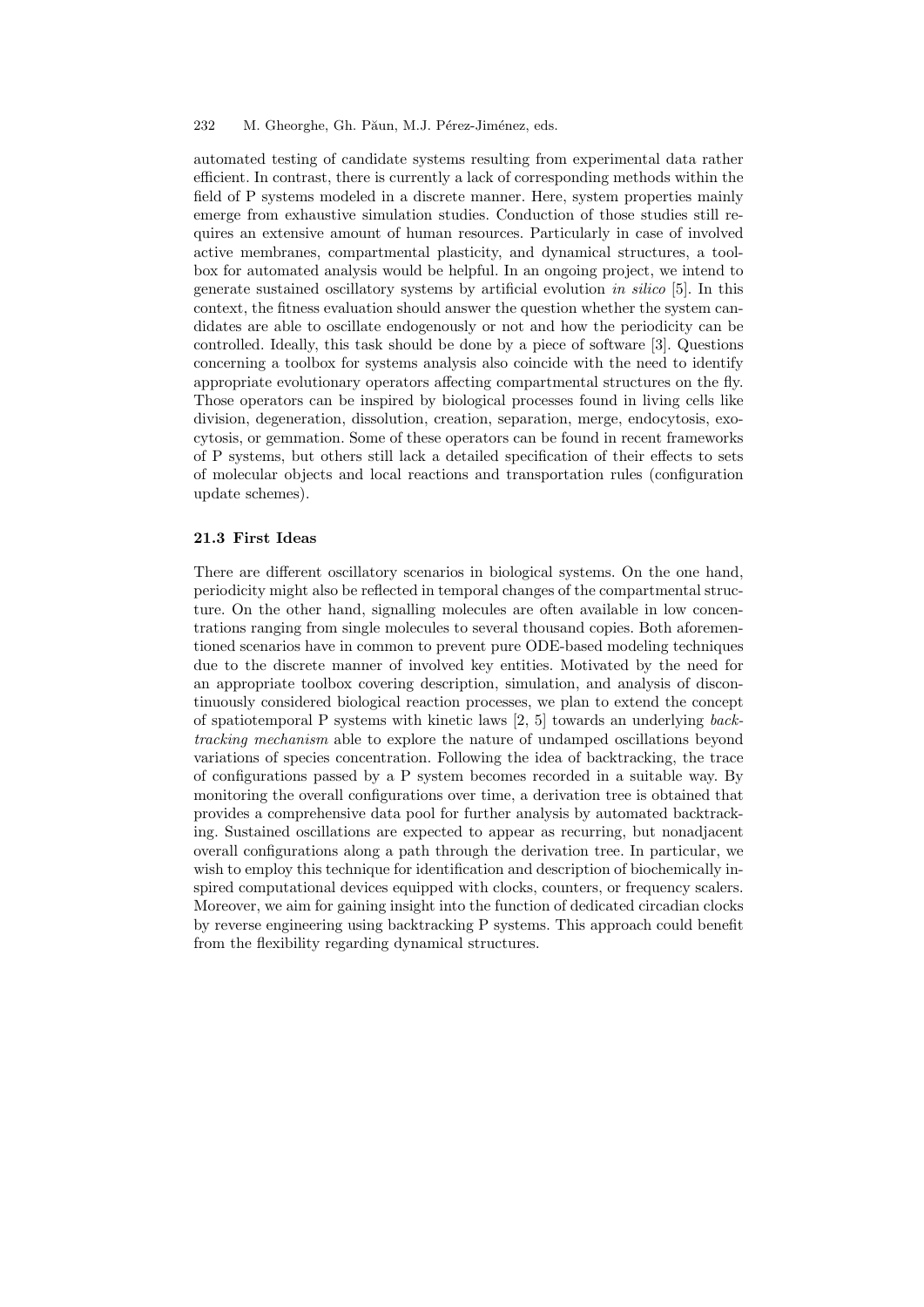### **References**

- 1. J. Aschoff: A survey on biological rhythms. *Biological Rhythms*, 4 (1981), 3–10.
- 2. F. Fontana, V. Manca: Discrete solutions to differential equations by metabolic P systems. *Theoretical Computer Science*, 372 (2007), 165–182.
- 3. G. Gruenert, B. Ibrahim, T. Lenser, M. Lohel, T. Hinze, P. Dittrich: Rule-based spatial modeling with diffusing, geometrically constrained molecules. *BMC Bioinformatics*, 11 (2010), 307.
- 4. T. Hinze, R. Fassler, T. Lenser, P. Dittrich: Register machine computations on binary numbers by oscillating and catalytic chemical reactions modelled using mass-action kinetics. *International Journal of Foundations of Computer Science*, 20 (2009), 411– 426.
- 5. T. Hinze, R. Fassler, T. Lenser, N. Matsumaru, P. Dittrich: Event-driven metamorphoses of P systems. *Proc. WMC 2009* (D. Corne et al., eds.), LNCS 5391, Springer, 2009, 231–245.
- 6. T. Hinze, C. Bodenstein, B. Schau, I. Heiland, S. Schuster: Chemical analog computers for clock frequency control based on P modules. *Proc. CMC 2011, Fontainebleau, France, August 2011* (M. Gheorghe et al., eds.), LNCS 7184, Springer, 2012, 182–202.
- 7. T. Mori, D.R. Williams, M.O. Byrne, X. Qin, M. Egli, H.S. Mchaourab, P.L. Stewart, C.H. Johnson: Elucidating the ticking of an in vitro circadian clockwork. *PLoS Biology*, 5 (2007), 841–853.
- 8. V.K. Sharma, A. Joshi: Clocks, genes, and evolution. The evolution of circadian organization. *Biological Rhythms* (V. Kumar, ed.), Springer, 2002, 5–23.

## **22 Simulating Cells Using P Systems**

### **Andrei Păun**

Department of Computer Science, Louisiana Tech University, Ruston, USA

Bioinformatics Department, National Institute of Research and Development for Biological Sciences, Bucharest, Romania apaun@latech.edu, apaun@fmi.unibuc.ro

Possibilities and difficulties encountered in (Ruston group) research on modeling biological processes by means of P systems are discussed, with emphasis on complexity, noise, implementations.

**Required Notions:** P system models, Gillespie's algorithm, mass action law

To achieve a greater understanding of the biological processes the technology will need to improve and evolve from the current state of "big populations" to discrete events. By big populations we mean the following fact: to be able to perform a specific experiment, the researcher needs a large number of "elements" (say cells) in the same state that is investigated and only then the experiment can reach a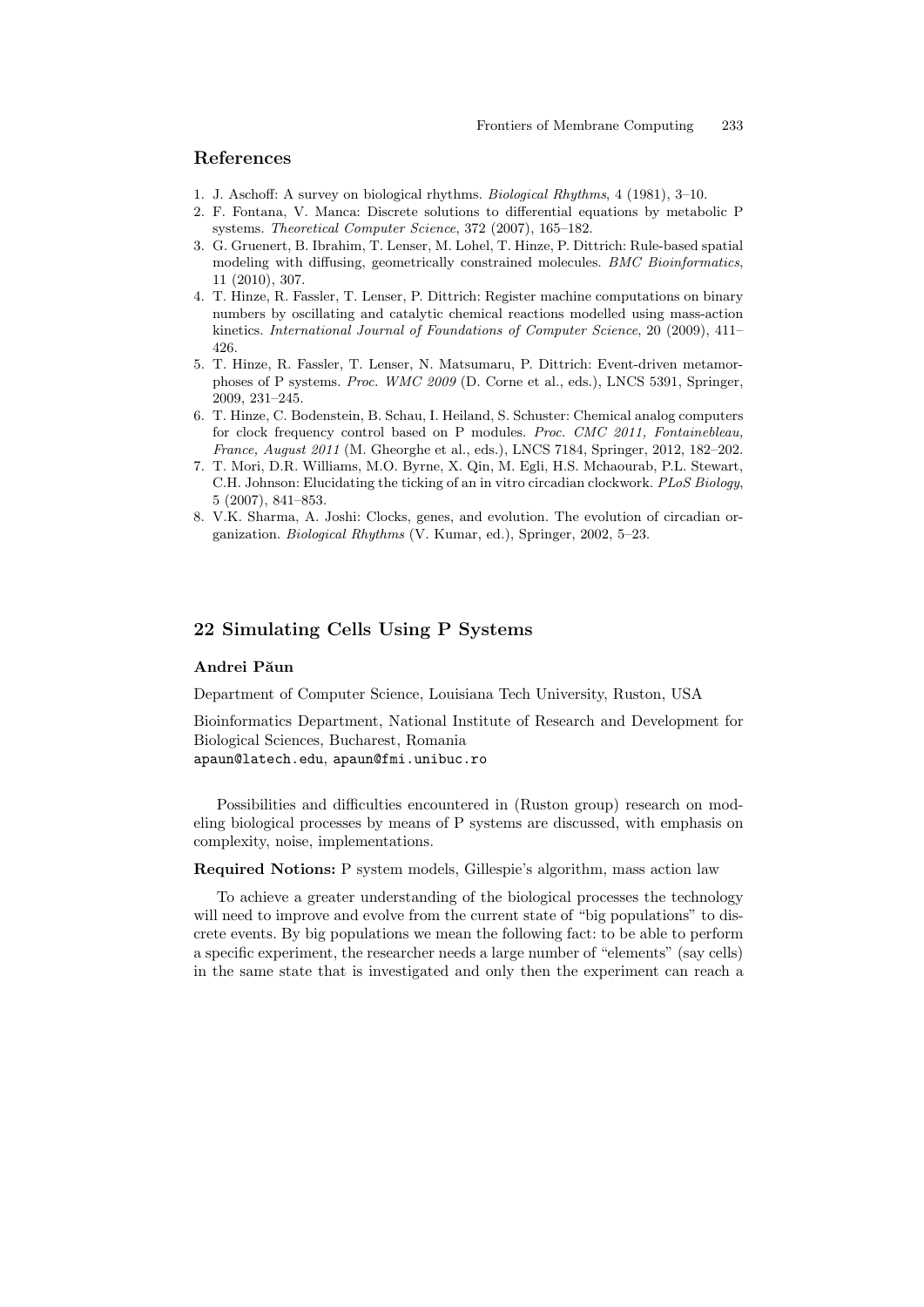conclusion. Once the number of "elements" in the experiment is decreasing, most of our methods to investigate properties of those "elements" become hard/impossible to describe/investigate. Obviously this statement is rather broad and there are some techniques such as FRET analysis that look at discrete events/elements, but we claim that the majority of the current bio-molecular techniques do require large multiplicities of the "element" investigated.

The aforementioned fact has to be understood by the researcher looking to model/simulate cells. It describes the state of the research tools in that area. The modeler can help that particular area by offering better insight into the sub-cellular processes through simulation and prediction. One could immediately point out that since we have a "technological" problem (as stated before) which is precluding us to gain insight into the "discrete" processes, then how can one hope to simulate the sub-cellular mechanisms. The answer is two-fold: (1) cells prove to respond mostly in the same fashion to similar stimuli, meaning that the inherent stochasticity of these systems does not "break" the response pathways (making the simulation from this perspective "easy" as we need to simulate the "important" events, not all the noise associated with the gene regulation mechanisms and their stochasticity); (2) even if we do not know a mechanism, once a model is built based on our best knowledge and we see it diverging from reality in a specific point, we know where to start investigating for other processes/reactions.

There is also a philosophical motivation to using P systems for a cell simulator: P systems were defined to capture the compartmentalized structure of the eukaryotic cells, and indeed this compartmentalization could prove one of the best features of a cell simulator. Furthermore: due to the current biomolecular techniques involving large multiplicities for a species the simulation techniques in the area focussed on ordinary differential equations (ODE) as continuous mathematics both has powerful tools and are easily implemented. But we claim that a continuous mathematics approach in this area of sub-cellular simulation may not be the best approach as some processes have been seen to behave discretely, and in several pathways we can see the multiplicity of some multiprotein complexes appear in very small numbers (below 10). In such cases a discrete simulation technique such as Gillespie's algorithm would be preferable to the simulators based on ODE [4].

Incidentally we have also defined a discrete simulation technique in [2] which was repeatedly improved (see references in [5]) and was lately named NWA with memory. The motivation behind the NWA algorithm was simple: we wanted a discrete mathematics based simulation technique that would be faster than Gillespie's algorithm.

#### **22.1 Brief Description for Current Cellular Models and Simulators**

In order to plausibly model the biochemistry of life, individual biochemical interactions need to occur asynchronously over different lengths of time. The model relies on the *law of mass action*. The law states that reaction rate is directly proportional to the number of reactants available in the system. In other words, the time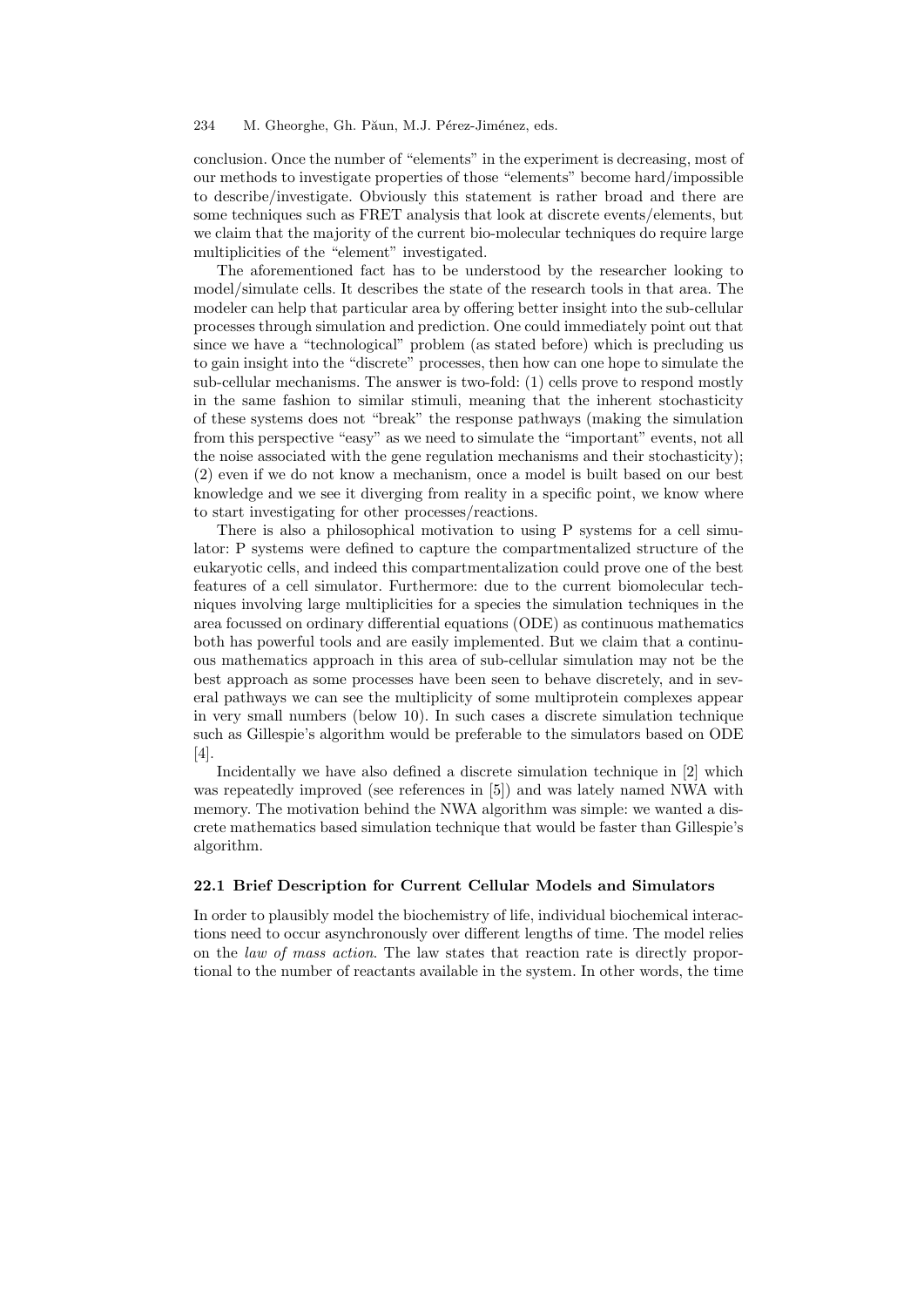required to execute a rule in the cell is dependent on the number of its reacting species. We note that the rule application is not considered to be instantaneous; the kinetics that are giving the reaction speed model the time required by the molecules involved in the rule to couple together (if the reaction is of second order or higher) as well as the time required for the actual reaction to take place.

The law of mass action gives us the power to temporally describe the evolving configurations of our system. To understand the asynchrony of rule execution, we need to discuss the *kinetic rates* pertaining to the law of mass action. The kinetics of a chemically reactive system are often described as concentration-based values. This is common for the types of experiments used to derive the rates, typically involving enormous populations (millions) of cells. The cells are often lysed as a large population, molecules are measured in terms of light intensity and data are given as concentrations of species across cell population. These values can be averaged across the cell population, yielding concentrations per cell. We rely on these values to fit our models, but the values are derived from entire cell populations instead of individual cells. Hence, the interesting phenotypic, biochemical and physiological characteristics of individual cells can be sometimes overgeneralized (or lost) in lieu of the behavior of the majority of the cells in the population.

Some labs employ techniques to measure single-cell dynamics. For example, interesting results/models on p53 have been reported in [7], where it is shown that individual cells undergo not dampened oscillations, as reported in [1], but each individual cell instead exhibits a different numbers of oscillations. The average behavior for the cell population appeared to be dampened, but individual cells did not behave this way.

We are collaborating with Mark DeCoster's biomedical laboratory from Louisiana Tech University in order to study single cell data via a high-speed imaging system. It is our hope that future collaborations will help unlock some of the secrets behind Fas-induced apoptosis. Regardless of whether data comes from large cell populations or single cell dynamics, we, as modelers, must remain vigilant and build the best models with the data available to us.

Using the law of mass action and discrete kinetic constants we can define the *Waiting Time* (*WT*) of a reaction in the P system. The WT is a value assigned to each reaction, signifying the next timepoint for a single execution of the reaction. As molecular multiplicities will change throughout a simulation, from one configuration to the next, so will the WTs of reactions utilizing those molecules.

We used a min-heap for sorting reactions, where the top of the heap is the reaction with the smallest  $WT - i.e.,$  the next reaction to be executed. However, we need to use nonstandard methods for maintaining the heap, due to the asynchrony of the rules and the sharing of reactants. These nonstandard methods are similar to those proposed by Gibson and Bruck [3] in their modification to the Gillespie algorithm.

To clarify, when a rule is applied, multiple nodes can have changes to their WT, since the multiplicities of particular species of the system have changed. These species can be shared over multiple reactions. Hence, multiple WT potentially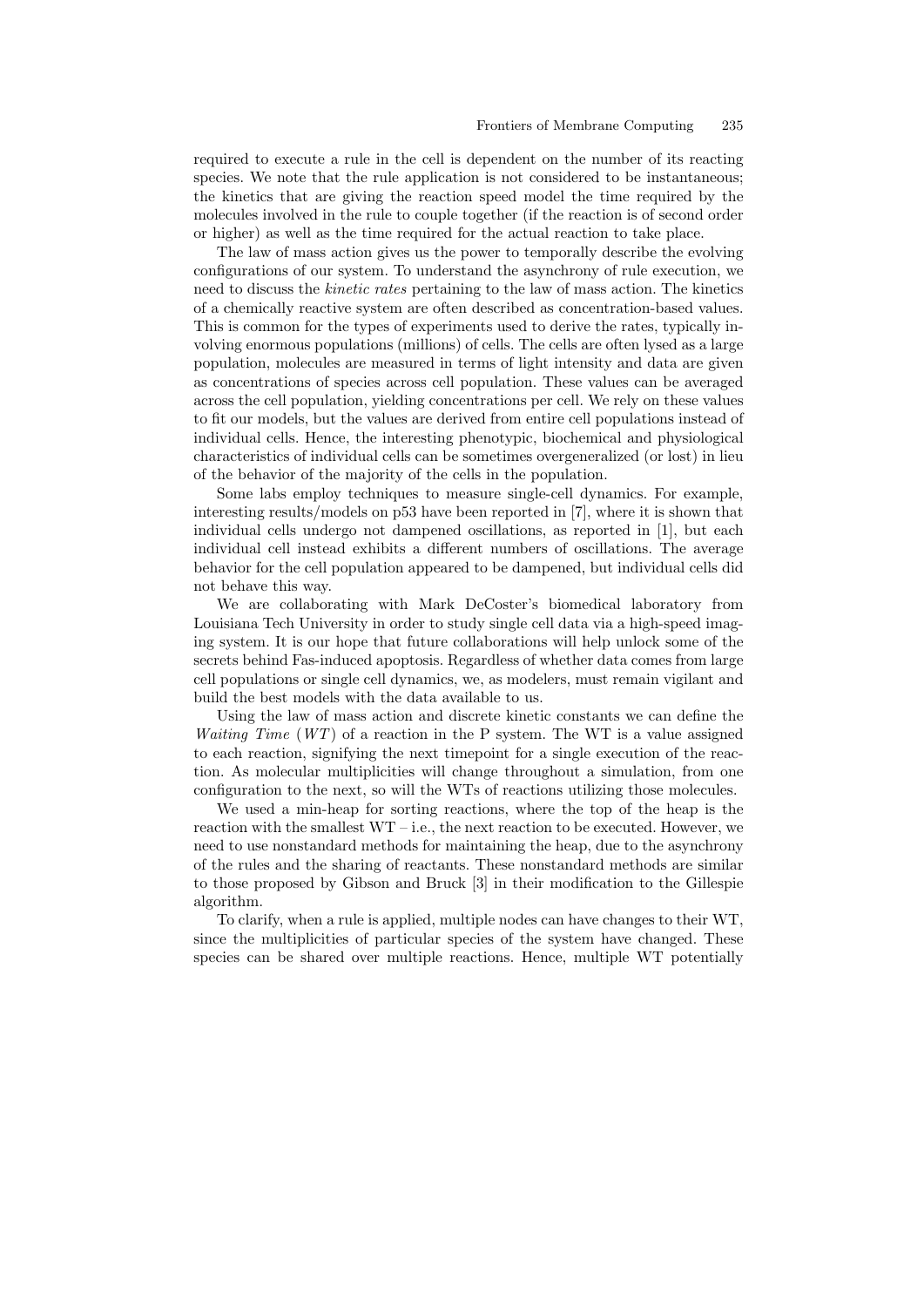can fail the min-heap property throughout the tree simultaneously at each new configuration. In order to handle this, we use heap maintenance methods similar to those proposed by Gibson and Bruck [3] in their modification of the Gillespie algorithm.

#### **22.2 Improving the Simulators**

The following "open problems" are mostly for the simulator developed by our group but should be relevant for other simulators as well.

1. increase the stochasticity at the level of the heap by applying a modified Monte Carlo simulation technique for the first 3 levels of the heap (the fastest 7 reactions),

2. faster implementation such as using C rather than  $C_{++}$  or Java,

3. GPU implementation of the simulator for parallel simulations and identifying "decision points" in the pathway; also running the same model several times could identify the minority from the majority (this information could be lost in an ODE framework for simulation),

4. bigger and better models for sub-cellular mechanisms,

5. using Manca's Log-gain theory to gather stoichiometric data to be used in simulations [6],

6. implementing the simulation framework as a plug-in in CoPasi for broader dissemination and usage.

**Acknowledgements.** The author acknowledges support from UEFISCDI – PNII-TE 92/2010.

- 1. R.L. Bar-Or, R. Maya, L.A. Segel, U. Alon, A.J. Levine, M. Oren: Generation of oscillations by the p53-Mdm2 feedback loop: A theoretical and experimental study. *Proc. Natl. Acad. Sci., USA*, 97 (2000), 11250–11255.
- 2. S. Cheruku, A. Păun, F.J. Romero-Campero, M.J. Pérez-Jiménez, O.H. Ibarra: Simulating FAS-induced apoptosis by using P systems. *Progress in Natural Science*, 17 (2007), 424–431.
- 3. M.A. Gibson, J. Bruck: Efficient exact stochastic simulation of chemical systems with many species and many channels. *Journal of Physical Chemistry A*, 104 (2000), 1876–1889.
- 4. D.T. Gillespie: Exact stochastic simulation of coupled chemical Reactions," *The Journal of Physical Chemistry*, vol. 81, no. 25, 1977, pp. 2340–2361.
- 5. J. Jack, A. Păun: Discrete modeling of biochemical signaling with memory enhancement. *LNBI Transactions on Computational Systems Biology*, 5750 (2009), 200–215.
- 6. V. Manca: The metabolic algorithm for P systems: Principles and applications. *Theoretical Computer Science*, 404 (2008), 142–155.
- 7. G. Lahav, N. Rosenfeld, A. Sigal, N. Geva-Zatorsky, A.J. Levine, M.B. Elowitz, U. Alon: Dynamics of the p53-Mdm2 feedback loop in individual cells. *Nature Genetics*, 36 (2004), 147–150.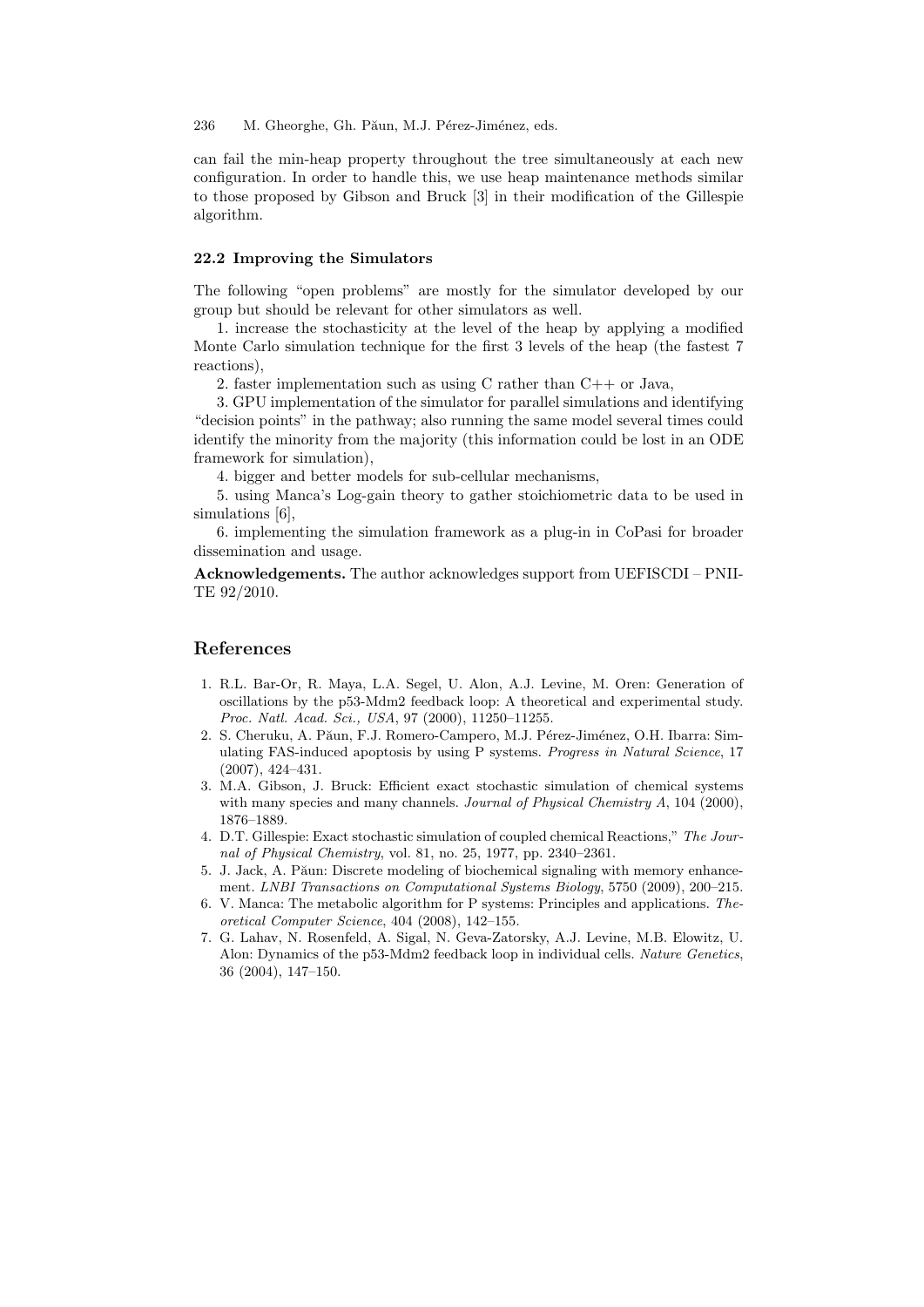# **23 P Systems for Computational Systems and Synthetic Biology**

## **Marian Gheorghe**<sup>1</sup>*,*<sup>2</sup> **, Vincenzo Manca**<sup>3</sup> **,** Francisco-José Romero-Campero<sup>4</sup>

<sup>1</sup>Department of Computer Science, University of Pitești, Romania

<sup>2</sup>Department of Computer Science, University of Sheffield, UK m.gheorghe@dcs.shef.ac.uk

<sup>3</sup>Department of Computer Science, University of Verona, Italy vincenzo.manca@univr.it

<sup>4</sup>Research Group on Natural Computing Department of Computer Science and Artificial Intelligence University of Sevilla, Spain fran@us.es

Deterministic and stochastic P system models are discussed in the context of specifying fairly complex biological systems; their usage for systems and synthetic biology is also presented.

**Required Notions:** metabolic P systems, dynamical inverse problem, stochastic P systems, Gillespie algorithm, systems biology, synthetic biology

The approaches based on P systems aiming to provide coherent descriptions of fairly complex biological systems are either deterministic or stochastic [5]. Two such variants are discussed below, but some more variants of the above mentioned types of P systems are available in the current literature, see [15] and Sections 21 and 22 of this paper.

Metabolic P systems (MP systems for short) were introduced in 2004 as a particular kind of P systems devised for modeling metabolic processes [7]. Their main goal consists in solving dynamical inverse problems (DIPs) by means of discrete systems. A general algorithm, called Log-Gain Stoichiometric Stepwise Regression (LGSS), providing MP solutions to DIPs was obtained, in a systematic way, by integrating finite difference recurrent equations, least square method, stepwise regression, and related Fisher tests, within a suitable linear algebra framework where solutions can be expressed as ordinary and tensor products among matrices [11]. A MATLAB implementation of LGSS was developed by Luca Marchetti [12].

Many successful applications of MP theory to biological dynamics were developed, starting from classical examples (Lotka-Volterra, Brusselator, Mitotic Oscillator) [10]. Presently, the two main applications under investigation concern the insulin-glucose dynamics in diabetes pathologies and genetic expression in a kind of breast cancer (in cooperation with endocrinologists and clinicians in Italy, Verona and in USA, Detroit). A synthetic description and references is given by Vincenzo Manca in [8, 9].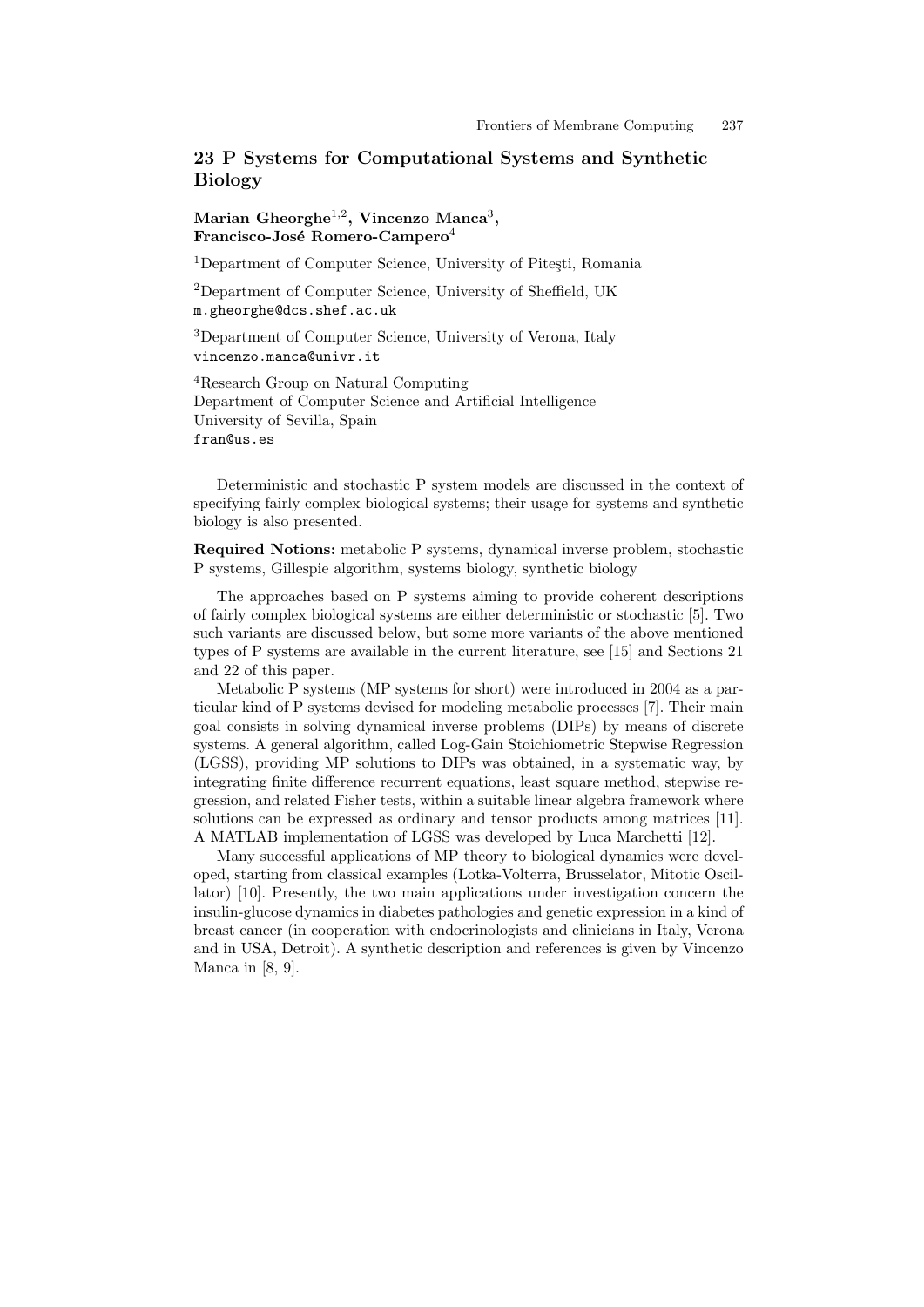Stochastic P systems, SP system for short, are rule-based discrete and stochastic multicompartmental systems used as abstract structures to model stochastic cellular systems [14]. The key difference between the original P systems and SP systems consists in a stochastic constant that is specifically associated with each rule. This constant is used to determine in a specific state or configuration of the system the probability of applying the corresponding rule and the time elapsed between rule applications according to Gillespie's stochastic simulation algorithm [6].

SP systems allow the incremental and parsimonious design of models by providing modelers with the feature of modularity explicitly [4]. A P system module consists of a finite set of rewriting rules that may contain some free variables in their objects, labels and stochastic constants. Modules can be arranged in libraries so they can be reused to define the rewriting rules of different models. In this respect, modules act like macros that get expanded once the corresponding module variables are instantiated with specific molecular species names, numerical values for the stochastic constants and compartment names.

A variant of SP systems, *lattice population P systems* [18], allow modelers to represent multi-cellular systems with specific geometries by distributing copies of given individual stochastic P systems over the points of a finite geometrical lattice.

SP systems have been implemented in the software tool for the specification, simulation, analysis and optimization of systems and synthetic biology models, Infobiotics workbench [3].

These systems have been used to model signal transduction pathways [13, 1], bacterial gene regulation [17], bacterial populations [16], metapopulations [2] and synthetic biology problems [19].

Membrane computing has made very significant contributions in certain areas of computer science and has produced some impact with respect to a number of applications. It remains a challenge to show how it copes with complex applications, especially in systems and synthetic biology. Some of these challenges are listed below:

- *•* identify more complex systems to be specified by one of the variants of P systems described above or presented in [15];
- *•* extend the current variants with additional features in order to cope with more complex applications;
- *•* create a repository of illustrative biological case studies;
- *•* develop additional complementary approaches that help analyzing biological systems – data sensitivity analysis, property data extraction and verification, hierarchies of languages allowing to map P system specifications into biochemical reactions;
- implement adequate tools exploiting the latest technologies and create benchmark problems to assess them.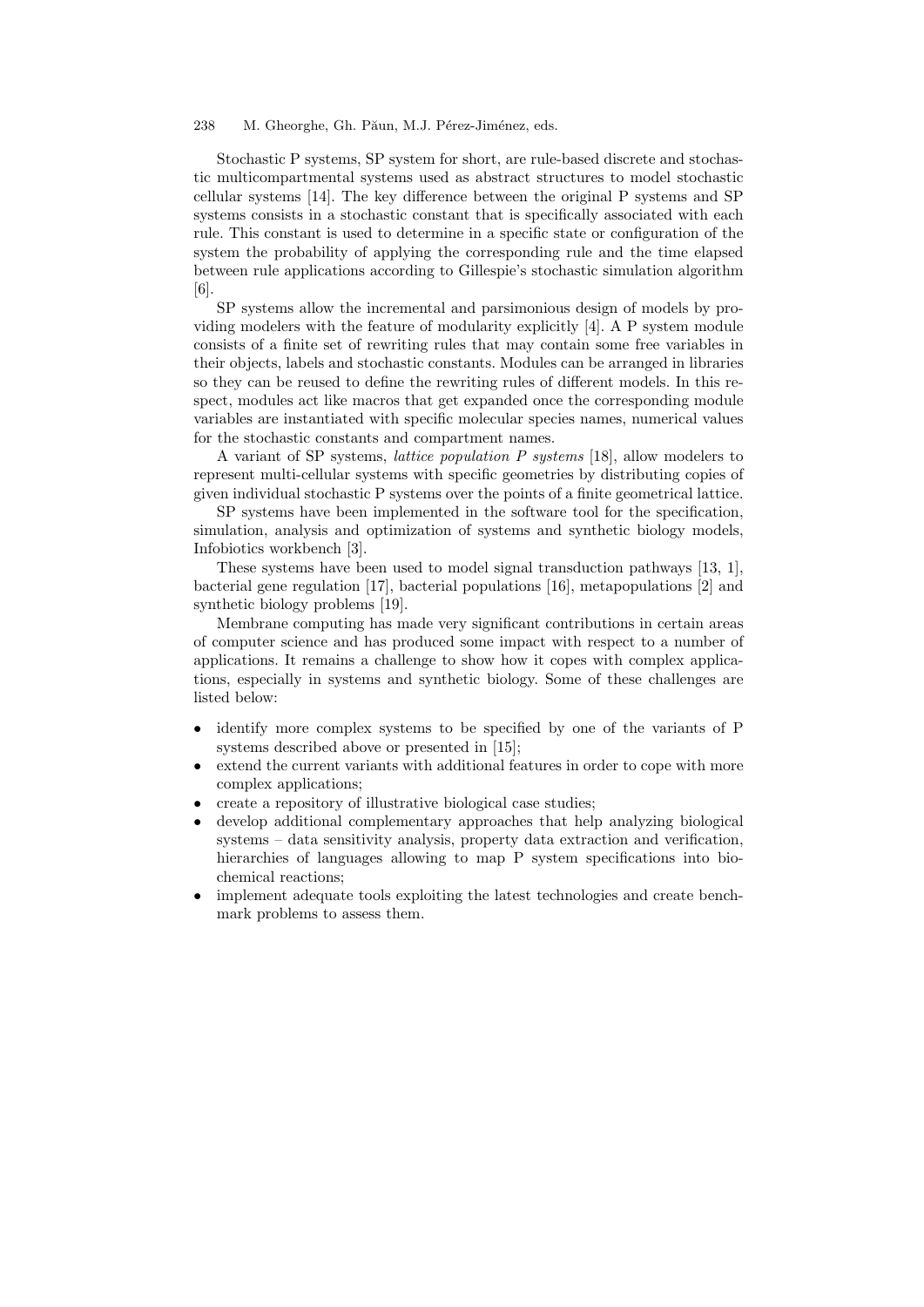**Acknowledgement.** M.G.'s work was partially supported by project MuVet, Romanian National Authority for Scientific Research (CNCS, UEFISCDI) grant number PN-II-ID-PCE-2011-3-0688.

- 1. D. Besozzi, P Cazzaniga, S. Cocolo, G. Mauri, D. Pescini: Modelling diffusion in a signal transduction pathway: the use of virtual volumes in P systems. *Int. J. Found. Comput. Sci.*, 22 (2011), 89–96.
- 2. D. Besozzi, P Cazzaniga, D. Pescini, G. Mauri: Modelling metapopulations with stochastic membrane systems. *BioSystems*, 91 (2008), 499–514.
- 3. J. Blakes, J. Twycross, F.J. Romero-Campero, N. Krasnogor: The Infobiotics Workbench: an integrated in silico modelling platform for Systems and Synthetic Biology. *Bioinformatics*, 27 (2011), 3323–3324.
- 4. H. Cao, F.J. Romero-Campero, S. Heeb, M. C´amara, N. Krasnogor: Evolving cell models for systems and synthetic biology. *Syst. Synth. Biol.*, 4 (2010), 55–84
- 5. M. Gheorghe, V. Manca, F.J. Romero-Campero: Deterministic and stochastic P systems for modelling cellular processes. *Natural Computing*, 9 (2010), 457–473.
- 6. D.T. Gillespie: Stochastic simulation of chemical kinetics. *Annual Review of Physical Chemistry*, 58 (2007), 35–55.
- 7. V. Manca: The metabolic algorithm for P systems: Principles and applications.*Theoretical Computer Science*, 404 (2008), 142–155.
- 8. V. Manca: Metabolic P systems.*Scholarpedia*, 6 (2010), 9273.
- 9. V. Manca: Fundamentals of metabolic P systems. Chapter 6 in [15], 475–498.
- 10. V. Manca L. Bianco, F. Fontana: Evolutions and oscillations of P systems: Theoretical considerations and application to biological phenomena. *Proc. WMC 2004, Milan, Italy, June 2004*, LNCS 3365, Springer, 2005, 63–84.
- 11. V. Manca, L. Marchetti: Solving dynamical inverse problems by means of metabolic P systems. *BioSystems*, to appear. DOI:10.1016/j.biosystems.2011.12.006.
- 12. L. Marchetti, V. Manca: A methodology based on MP theory for gene expression analysis. *Proc. CMC 2011, Fontainebleau, France, August 2011*, LNCS 7184, Springer, 2012, 300–313.
- 13. A. Păun, M.J. Pérez-Jiménez, F.J. Romero-Campero: Modeling signal transduction using P systems. *Proc. WMC 2006, Leiden, The Netherlands, July 2006*, LNCS 4361, Springer, 2006, 100–122.
- 14. Gh. Păun, F.J. Romero-Campero: Membrane computing as a modeling framework: cellular systems case studies. *Proc. Formal Methods for Computational Biology, 8th Intern. School*, Bertinoro, Italy, June 2008 (M. Bernardo et al, eds.), LNCS 5012, Springer, 2008, 168–214.
- 15. Gh. Păun, G. Rozenberg, A. Salomaa, eds.: *The Oxford Handbook of Membrane Computing*. Oxford Univ. Press, 2010.
- 16. F.J. Romero-Campero, M.J. Pérez-Jiménez: A model of the quorum sensing system in Vibrio fischeri using P systems. *Artificial Life*, 14 (2008), 95–109.
- 17. F.J. Romero-Campero, M.J. Pérez-Jiménez: Modelling gene expression control using P systems: The Lac Operon, a case study. *BioSystems*, 91 (2008), 438–457.
- 18. F.J. Romero-Campero, J. Twycross, M. Cámara, M. Bennett, M. Gheorghe, N. Krasnogor: Modular assembly of cell systems biology models using P systems. *Int. J. Found. Comput. Sci.*, 20 (2009), 427–442.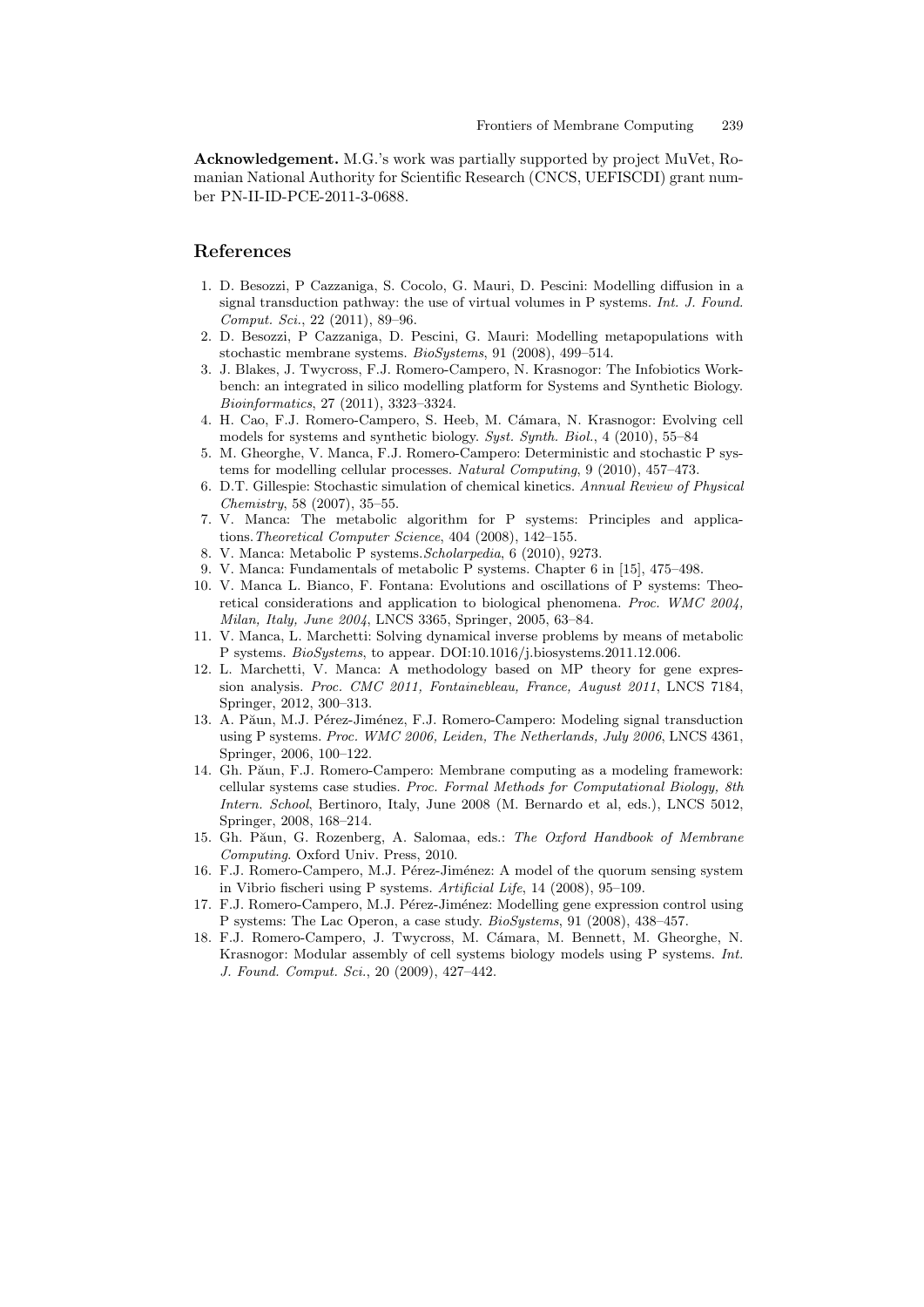- 240 M. Gheorghe, Gh. Păun, M.J. Pérez-Jiménez, eds.
- 19. J. Smaldon, F.J. Romero-Campero, F. Fernández Trillo, M. Gheorghe, C. Alexander, N. Krasnogor: A computational study of liposome logic: towards cellular computing from the bottom up. *Syst. Synth. Biol.*, 4 (2010), 157–179.

# **24 Biologically Plausible Applications of SN P Systems for an Explanation of Brain Cognitive Functions**

## **Adam Obtulowicz**

Institute of Mathematics, Polish Academy of Sciences, Warsaw, Poland A.Obtulowicz@impan.pl

Some conjectures about the possibility of using SN P systems and extension of them for modeling features of the brain (such as learning, modularity) are formulated.

### **Required Notions:** spiking neuron, SN P system, learning

The (hierarchical) clustering (scene segmentation in particular) and binding (feature integration) problem solution in cortical neural networks together with cortical subnetworks realizing Radial Basic Functions (briefly RBFs) represent, among others, the cognitive functioning of brain. Recently, various network models of clustering, binding problem solution, and realization of RBFs in cortical networks have been proposed, where spiking neural networks are the most biologically plausible models, see  $[16]$ ,  $[17]$ ,  $[2]$ ,  $[3]$ ,  $[12]$ ,  $[14]$ ,  $[15]$ , and  $[11]$  for a review. The main common feature of these models is Hebbian learning which provides their biological evidence. On the other hand, a transformation of an idea of Hebbian learning from a framework of spiking neural networks to a framework of SN P systems (cf. [10]) has been proposed in [8]. Thus, one formulates the following question:

Do SN P systems provide biologically plausible mathematical models of brain cognitive functions?

We approach the question and an answer to it by the following discussion of conjectures and setting open problems.

Papers [5], [9] contain promising applications of SN P systems for solving topic problems related to some cognitive brain functions. But biological evidence of these applications seems problematic because Hebbian learning procedures approach is not considered for them.

On the other hand, the Hebbian learning modeled by SN P systems with only input neurons and one output neuron presented in [8] and solution of XOR problem by spiking neural networks equipped with a Hebbian learning procedure and with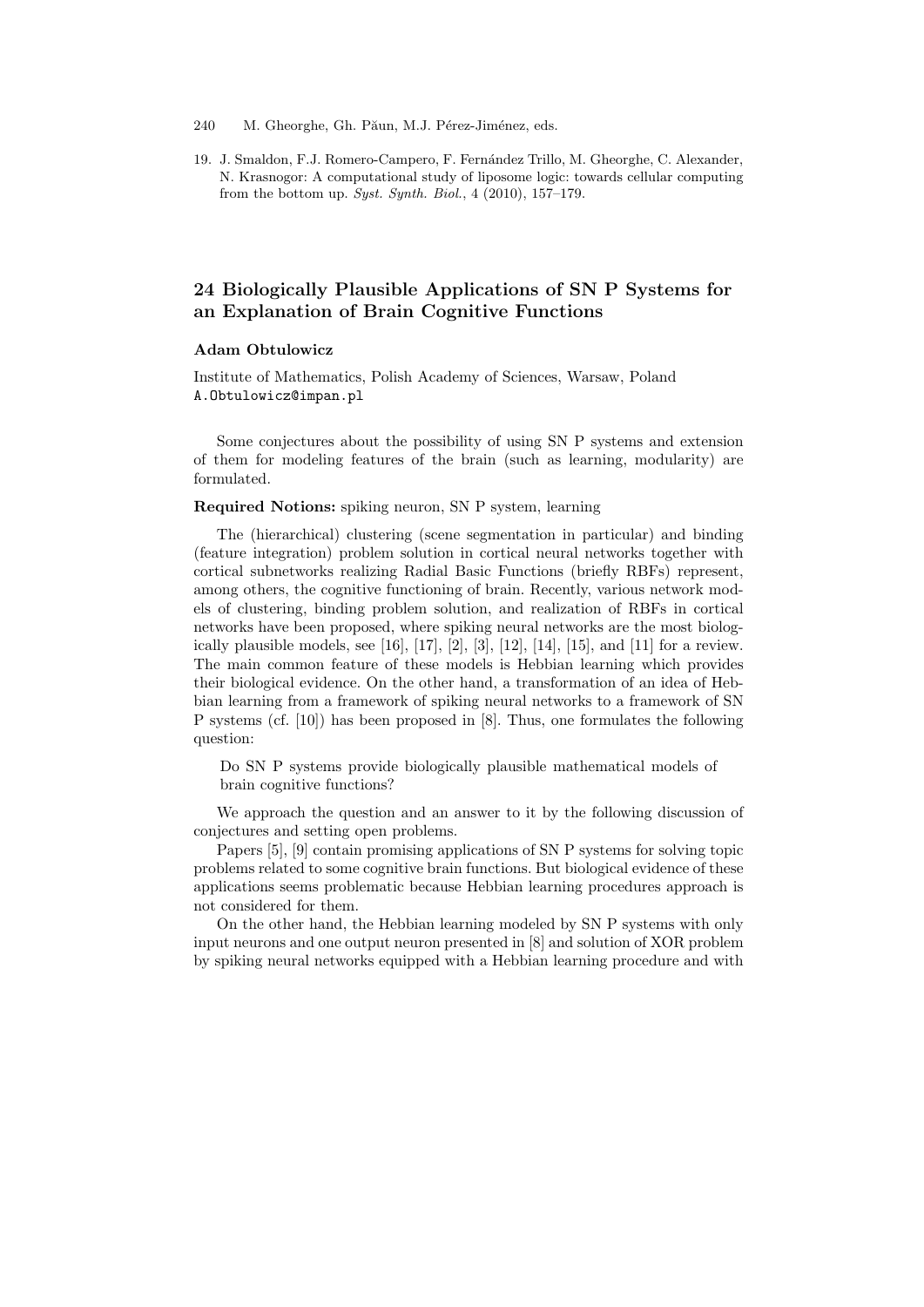only three input neurons and one output neuron described in [4] gives rise to the following conjecture:

**Conjecture 1.** *There exists a learning problem, understood as in* [8]*, whose output is an SN P system solving XOR problem.*

If we compare precise timing of spikes approach for spiking neural networks to the number of spikes approach for SN P systems, then the latter seems coarse and hence less biologically plausible than the spiking neural network approach.

On the other hand, the precise timing of spikes approach for spiking neural networks is less biologically plausible than probabilistic spiking neural networks because a relevant amount of noise is contained in the behavior of neurons (cf. [7]). Therefore it is worth to initiate a research of probabilistic SN P systems.

The view that human mind is "massively modular" (cf. [6], [13]) argued by massively parallel functioning of brain neural network modules, gives rise to a question of approaching these massive modularity and massive parallelism of mind and brain by application of a concept of a network of communicating SN P systems equipped with Hebbian learning procedures, respectively. The SN P systems constituting that network could correspond to brain network modules realizing simultaneously various cognitive functions, respectively.

On the other hand, since SN P systems seem more coarse with respect to an approach to time than spiking neural networks with precise timing of spikes, like, e.g., in [2], we propose the following conjecture.

**Conjecture 2.** *A biologically plausible modularity of brain could be represented* (*modeled*) *by the following hybrid constructs*:

- *1. a two-level construct of a* spiking super-neural P system *which is an SN P system whose neurons are superneurons, i.e., multi-layer spiking neural networks with a precise timing of spikes like, e.g., in* [2]*,*
- *2. a three-level construct of a* spiking sub-super-neural P system *which is a spiking super-neural P system as above, where the neurons of superneurons are P systems approaching neurons as cells which produce and transport copies of molecules between electrically charged membranes.*

The construct in 1) gives rise to multi-layer spiking networks which could learn themselves like in [2] their modular structure of spiking super-neural P systems and hence which could explain emergence of cognitive capabilities of brain.

It is worth to discuss the above constructs with regard to the possibility of their molecular implementation which is suggested by recent findings outlined in [1].

## **References**

1. A. Bandyopadhyay, D. Fujita, R. Pati: Architecture of a massively parallel processing nano-brain operating 100 billion molecular neurons simultaneously. *International Journal of Nanotechnology and Molecular Computation*, 1 (2009), 50–80.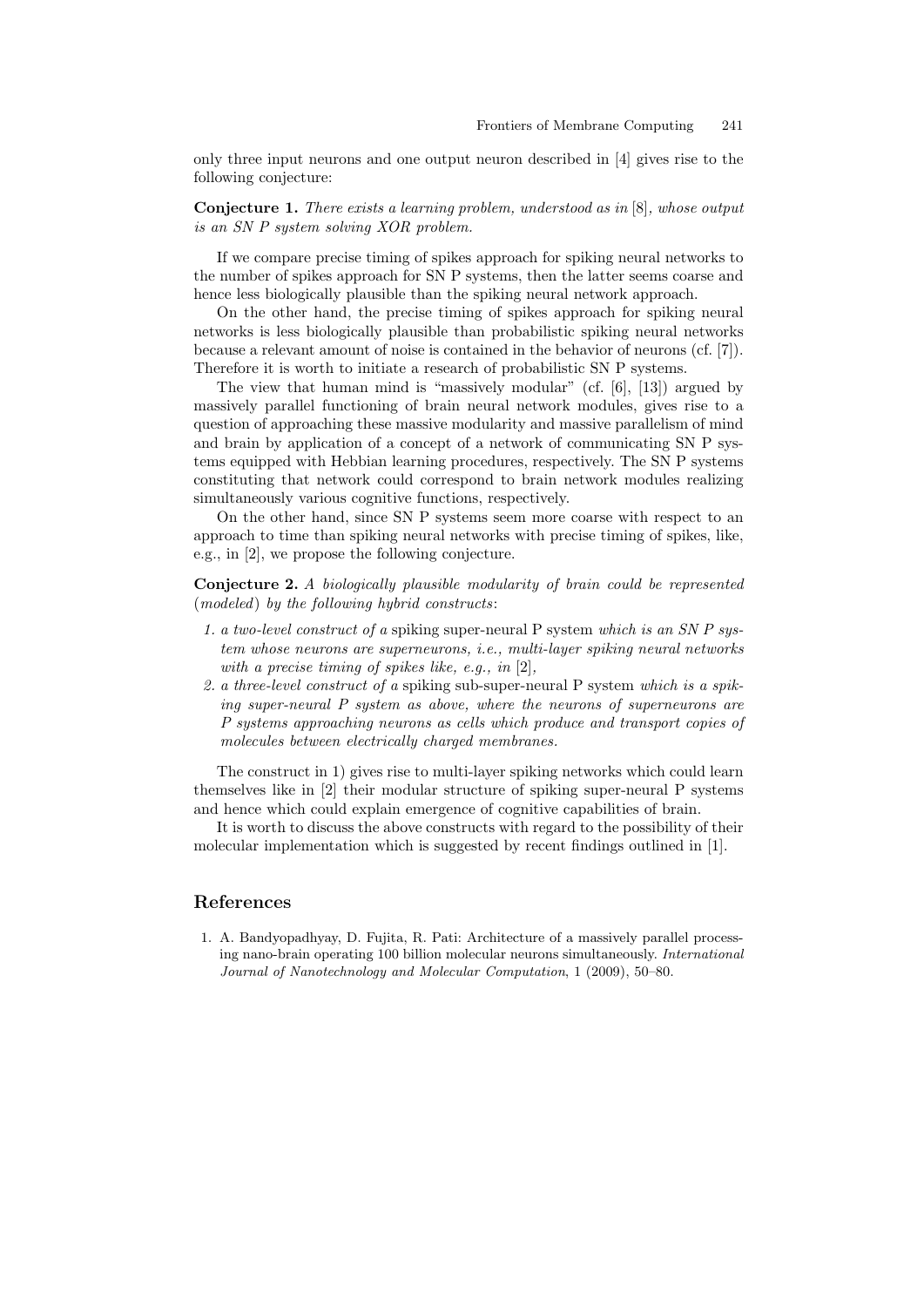- 242 M. Gheorghe, Gh. Păun, M.J. Pérez-Jiménez, eds.
- 2. S.M. Bohte: *Spiking Neural Networks*. Professorschrift, Leiden University, 2003.
- 3. O. Booij: *Temporal Pattern Classification using Spiking Neural Networks*. M.Sc. Thesis, Amsterdam University 2004.
- 4. O. Booij, Hieu tat Nguyen: A gradient descent rule for spiking neurons emitting multiple spikes. *Applications of Spiking Neural Networks* (S.M. Bohte, J.N. Kok, eds.), *Information Processing Letters*, Amsterdam, 2005.
- 5. R. Ceterchi, I.A. Tomescu: Spiking neural P systems–a natural model for sorting networks. *Proc. Sixth Brainstorming Week on Membrane Computing* (D. Diaz-Pernil et al., eds.), Sevilla, February 4–8, 2008, RGNC Report 01/2008, Fenix Editora, Sevilla, 2008, 93–105.
- 6. D. Geary: *The Origin of Mind: Evolution of Brain, Cognition, and General Intelligence*. American Psychological Association 2005.
- 7. W. Gerstner: Population dynamics of spiking neurons: Fast transients, asynchronous states, and locking. *Neural Computation*, 12 (2000), 43–89.
- 8. M.A. Gutiérez-Naranjo, M.J. Pérez-Jiménez: A spiking neural P systems based model for Hebbian learning. *Proc. 9th Workshop on Membrane Computing* (P. Frisco et al., eds.), Edinburgh, July 28–31, 2008, 189–207.
- 9. M. Ionescu, D. Sburlan: Some applications of spiking neural P systems. *Proc. 8th Workshop on Membrane Computing* (Eleftherakis et al., eds.), Thessaloniki, June 25–28, 2007, 383–394.
- 10. M. Ionescu, Gh. Păun, T. Yokomori: Spiking neural P systems. *Fund. Inform.*, 71 (2006), 279–308.
- 11. A. Kasiński, F. Ponulak: Comparison of supervised learning methods for spike time coding in spiking neural networks. *Int. J. Appl. Math. Comput. Sci.*, 16 (2006), 101– 113.
- 12. A. Knoblauch, G. Palm: Scene segmentation by spike synchronization in reciprocally connected visual areas. II: Global assemblies and synchronization on larger space and time scales. *Biol. Cybern.*, 87 (2002), 168–184.
- 13. K. MacDonald, D. Chiappe: Review of [6] in *Human Ethology Bulletin*, 21 (2006), 14–18.
- 14. B. Meftah, A. Benyettou, O. Lezoray, W. Qingxiang: Image clustering with spiking neuron network. *World Congress on Computational Intelligence, International Joint Conference on Neural Networks*, Hong-Kong, 2008.
- 15. S.C. Moore: *Back-propagation in Spiking Neural Networks*. M.Sc. Thesis, University of Bath 2002, http://www.simonchristianmoore.co.uk/Thesis4.html.
- 16. T. Natschläger, B. Ruf: Spatial and temporal pattern analysis via spiking neurons. *Network: Comp. Neural Systems*, 9 (1998), 319–332.
- 17. B. Ruf: *Computing and Learning with Spiking Neurons–Theory and Simulation*. Doctoral Thesis, Technische Universität Graz, 1998.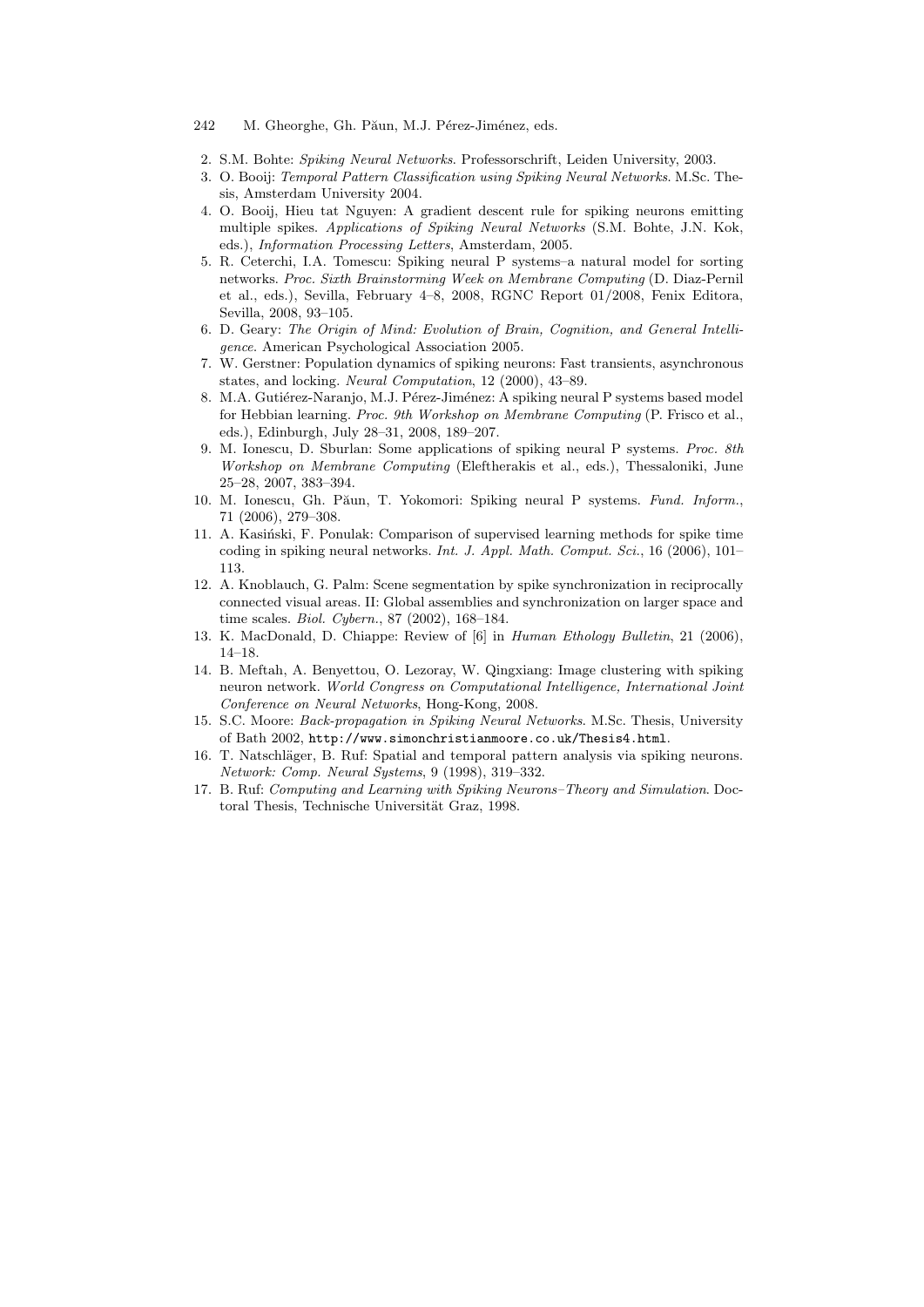# **25 Computer Vision**

# Daniel Díaz-Pernil<sup>1</sup>, Miguel A. Gutiérrez-Naranjo<sup>2</sup>

<sup>1</sup> CATAM Research Group, Dept. of Applied Mathematics I University of Sevilla, Spain sbdani@us.es

<sup>2</sup> Research Group on Natural Computing, Dept. of Computer Science and AI University of Sevilla, Spain

### magutier@us.es

Some possibilities to employ MC techniques in computer vision (especially in thresholding, smoothing, homology theory) are discussed.

**Required Notions:** array grammar, array-rewriting P system, cell and tissue P systems

Computer vision is probably one of the challenges for computer scientists in the next years. From a biological point of view, vision is an extremely complex process involving the transformation of the light energy into a signal which leaves the eye by way of the optic nerve and arrives to the brain, where it is interpreted. From a computational point of view, a digital image is a function from a two dimensional surface which maps each point form the surface to a set of features as bright or color.

In MC, there is a large tradition in handling information structured as two dimensional objects (see, e.g.,  $[2, 3, 9, 16]$ ). The main motivation for these studies is to bring together P systems and picture grammars. From a technical point of view, arrays are two-dimensional objects placed inside the membranes as strings are one-dimensional objects in the model of P systems with string objects [13].

In [3], the model of array-rewriting P systems was presented on the basis of the transition P systems: Rules are of type  $A \rightarrow \mathcal{B}(tar)$  where *A* is the array to be rewritten, *B* is the new one, and  $tar \in \{here, in, out\}$  indicates the place of the picture after the substitution has been made.

Recently, a new research line has been open by applying well-known MC techniques for solving problems from digital imagery. For example, segmentation is the process of assigning a label to every pixel in an image such that pixels with the same label share certain visual characteristics. Segmentation has shown its utility, for example, in bordering tumors and other pathologies or computer-guided surgery. In [5, 8, 10, 11] we can find several approaches to this problem with MC techniques. Other problems, as *thresholding* [4] or *smoothing* [18] have also been considered in the framework of MC. Special attention deserves [14], where the *symmetric dynamic programming stereo* (SDPS) algorithm [15] for stereo matching was implemented by using simple P modules with duplex channels.

A different approach to computer vision can also be obtained from computational topology. In particular, algebraic topology provides techniques and algorithms for handling digital images from a topological point of view. Recently, the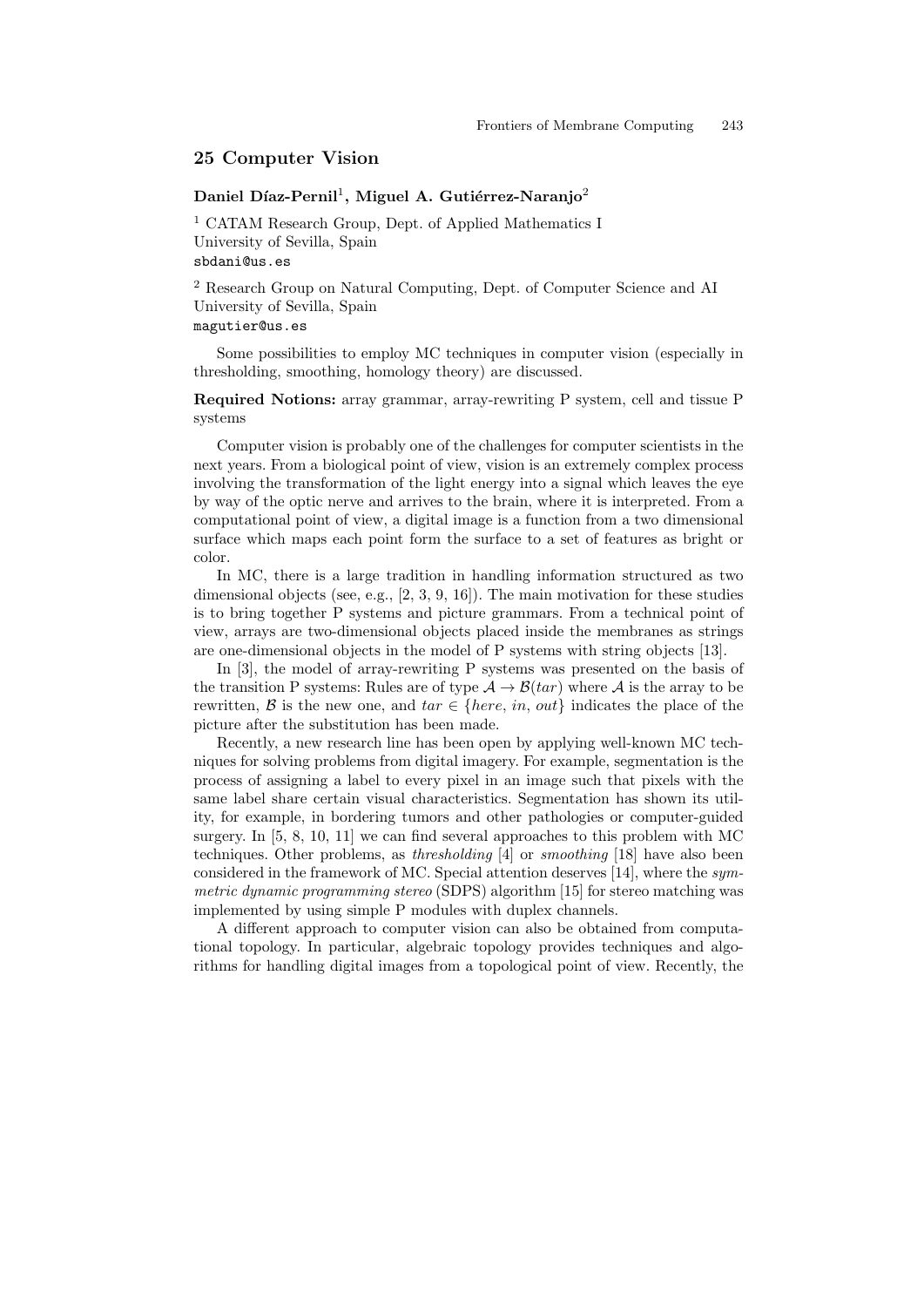244 M. Gheorghe, Gh. Păun, M.J. Pérez-Jiménez, eds.

links between algebraic topology and MC have started to be explored via *homology theory* [6, 7, 12]. *Homology theory* is a branch of algebraic topology that attempts to distinguish between spaces by constructing algebraic invariants that reflect the connectivity properties of the space. Homology groups (related to the different *n*-dimensional holes, connected components, tunnels, cavities, etc., of a geometric object) are invariants from algebraic topology which are frequently used in digital image analysis and structural pattern recognition.

In a similar way with other applications of P systems, the theoretical advantages of the MC techniques for computer vision need a powerful software and hardware for an effective implementation. The use of these new technologies for the parallel implementation of P systems techniques applied to computer vision have started to be explored with promising experimental results [1, 17, 18].

An appropriate combination of MC techniques together with an efficient parallel implementation on the new hardware architectures can provide competitive algorithms to different problems from computer vision. Among them, we can cite dealing with textures, colors and/or 3D objects (or even 4D objects, where the evolution of objects in *time* is also considered). From algebraic topology, the calculus of complex topological invariants of 2D and 3D objects can be a source of new open problems for MC.

# **References**

- 1. J. Carnero, D. Díaz-Pernil, M.A. Gutiérrez-Naranjo: Designing tissue-like P systems for image segmentation on parallel architectures. *Ninth Brainstorming Week on Membrane Computing* (M.A. Martínez del Amor et al., eds.), Fénix Editora, Sevilla, 2011, 43–62
- 2. R. Ceterchi, R. Gramatovici, N. Jonoska, K.G. Subramanian: Tissue-like P systems with active membranes for picture generation. *Fundamenta Informaticae*, 56 (2003), 311–328.
- 3. R. Ceterchi, M. Mutyam, Gh. Păun, K.G. Subramanian: Array-rewriting P systems. *Natural Computing*, 2 (2003), 229–249.
- 4. H.A. Christinal, D. Díaz-Pernil, M.A. Gutiérrez-Naranjo, M.J. Pérez-Jiménez: Thresholding of 2D images with cell-like P systems. *Romanian Journal of Information Science and Technology*, 13 (2010), 131–140.
- 5. H.A. Christinal, D. Díaz-Pernil, P. Real: Segmentation in 2D and 3D image using tissue-like P system. LNCS 5856, Springer, 2009, 169–176.
- 6. H.A. Christinal, D. Díaz-Pernil, P. Real: Using membrane computing for obtaining homology groups of binary 2D digital images. LNCS 5852, Springer, Berlin, 2009, 383–396.
- 7. H.A. Christinal, D. Díaz-Pernil, P. Real: P systems and computational algebraic topology. *Mathematical and Computer Modelling*, 52 (2010), 1982–1996.
- 8. H.A. Christinal, D. Díaz-Pernil, P. Real: Region-based segmentation of 2D and 3D images with tissue-like P systems. *Pattern Recognition Letters*, 32 (2011), 2206–2212.
- 9. K.S. Dersanambika, K. Krithivasan: Contextual array P systems. *Intern. Journal of Computer Mathematics*, 81 (2004), 955–969.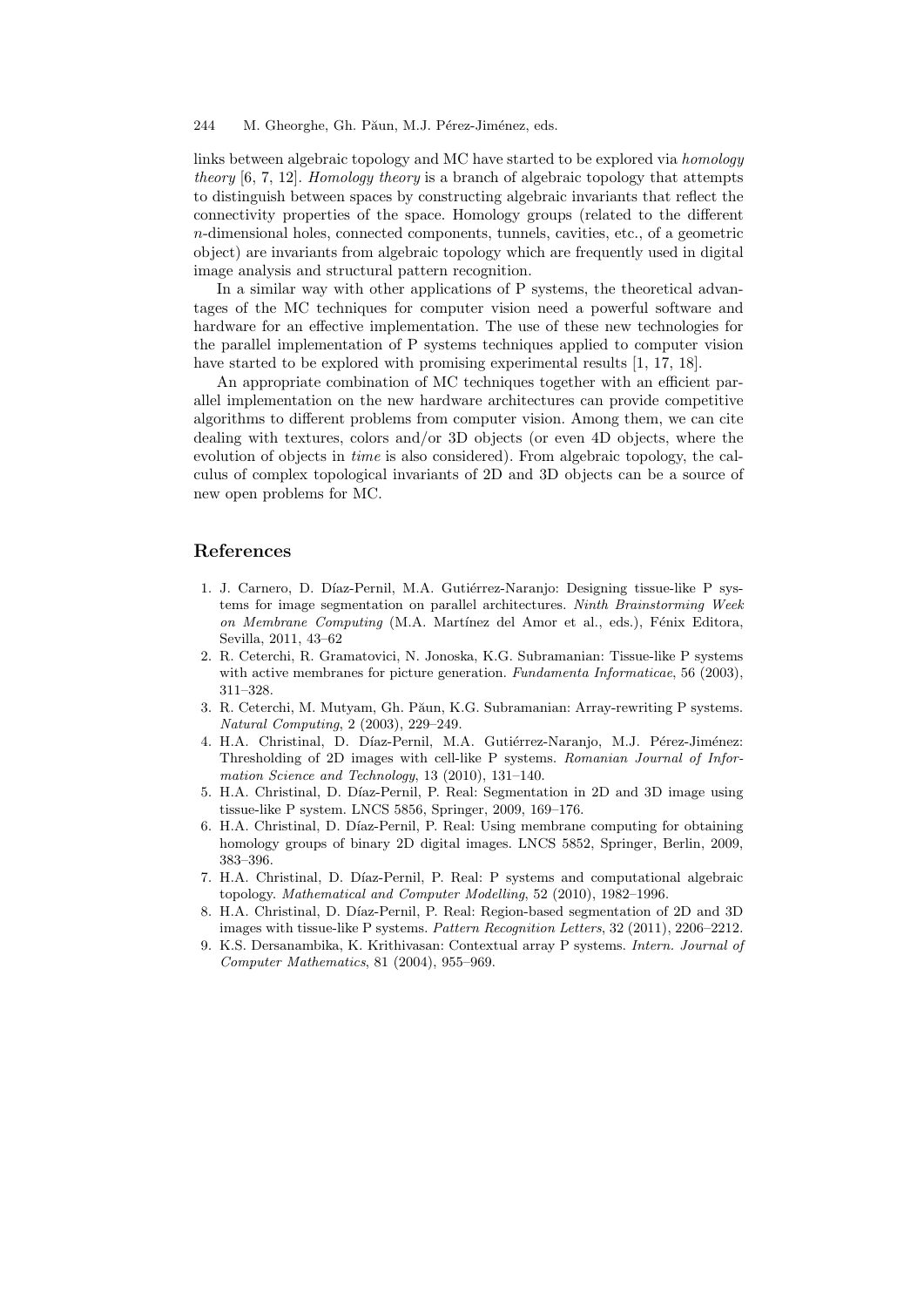- 10. D. Díaz-Pernil, M.A. Gutiérrez-Naranjo, H. Molina-Abril, P. Real: A bio-inspired software for segmenting digital images. *Proc. Fifth International Conference on Bio-Inspired Computing. Theories and Applications* BIC-TA (A.K. Nagar et al., eds.), vol. 2 (2010), 1377–1381.
- 11. D. Díaz-Pernil, M.A. Gutiérrez-Naranjo, H. Molina-Abril, P. Real: Designing a new software tool for digital imagery based on P systems. *Natural Computing*, 2011 http://dx.doi.org/10.1007/s11047-011-9287-4.
- 12. D. Díaz-Pernil, M.A. Gutiérrez-Naranjo, P. Real, V. Sánchez-Canales,: Computing homology groups in binary 2D imagery by tissue-like P systems. *Romanian Journal of Information Science and Technology*, 13 (2010), 141–152.
- 13. C. Ferretti, G. Mauri, C. Zandron: P systems with string objects. Chapter 7 of *The Oxford Handbook of Membrane Computing* (Gh. Păun, G. Rozenberg, A. Salomaa, eds.), Oxford University Press, 2010, 168–197.
- 14. G. Gimel'farb, R. Nicolescu, S. Ragavan: P systems in stereo matching. LNCS 6855, Springer, Berlin, 2011, 285–292.
- 15. G. Gimel'farb: Probabilistic regularisation and symmetry in binocular dynamic programming stereo. *Pattern Recognition Letters*, 23 (2002), 431–442.
- 16. S.N. Krishna, R. Rama, K. Krithivasan: P systems with picture objects. *Acta Cybernetica*, 15 (2001), 53–74.
- 17. F. Peña-Cantillana, D. Díaz-Pernil, A. Berciano, M.A. Gutiérrez-Naranjo: A parallel implementation of the thresholding problem by using tissue-like P systems. LNCS 6855, Springer, 2011, 277–284.
- 18. F. Peña-Cantillana, D. Díaz-Pernil, H.A. Christinal, M.A. Gutiérrez-Naranjo: Implementation on CUDA of the smoothing problem with tissue-like P systems. *Intern. Journal of Natural Computing Research*, 2 (2011), 25–34.

# **26 Open Problems on Simulation of Membrane Computing Models**

## Manuel García-Quismondo, Luis F. Macías-Ramos, Miguel A. Martínez-del-Amor, Ignacio Pérez-Hurtado, **Luis Valencia-Cabrera**

Research Group on Natural Computing

Dpt. of Computer Science and Artificial Intelligence, University of Sevilla, Spain *{*mgarciaquismondo,lfmaciasr,mdelamor,perezh,lvalencia*}*@us.es

Research ideas related to the extension of the P-lingua dedicated languages and on the implementation of P systems on reconfigurable or parallel hardware (e.g., NVIDIA architectures) are mentioned.

**Required Notions:** P system models, GPU computing, P-Lingua, MeCoSim

The development of P system simulators, and of other related software tools, becomes a critical point in the processes of model validation and virtual experimentation. For this purpose, a software framework for specifying and simulating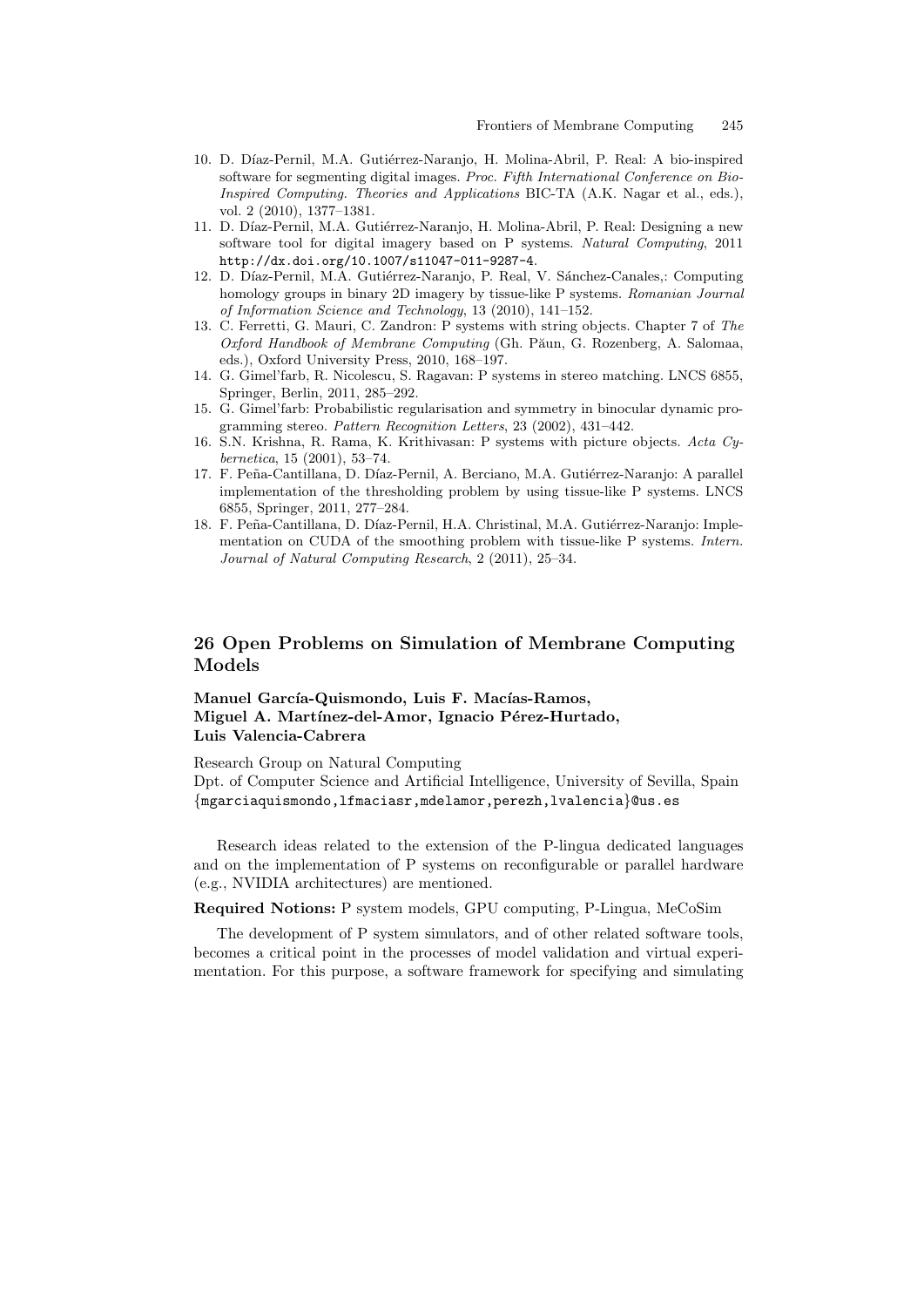#### 246 M. Gheorghe, Gh. Păun, M.J. Pérez-Jiménez, eds.

P systems, called P-Lingua, was developed [7]. Moreover, a generic software to generate graphical applications based on P-Lingua, called MeCoSim, was also developed. Finally, in order to accelerate the simulation by implementing P systems parallelism on high performance platforms, some simulators were developed by using GPU computing [5]. Research in all these directions are under development.

## **(A) Simulation Framework: P-Lingua and PLinguaCore**

*P–Lingua* has been successfully applied to ecosystem modeling problems [6]. formal model checking and to solve computationally hard problems [7]. It supports several P system models, such as *active membrane* models [7], *Tissue* P system models and Spiking Neural P Systems (*SN P*) [9] systems.

Nevertheless, there is still plenty to do in order to extend the capabilities of P-Lingua. Both expressivity and functionality issues should be improved to renew the P-Lingua menu and attract new users. First, inclusion of parsing directives should be implemented in order to, say, modify the behavior of existing models. A fast learner example would be the 'asynchronous' behavior, that is, cracking the universal clock that reigns the computation process in most of standard models (this is already included for the case of SN P Systems). Then, integration of new models, such as numerical P systems and some specific types of SN P Systems, incorporating *weights* and *astrocytes with their different flavors*, remains unexplored. Finally, re-factoring of the work done to bring some exotic elements of the *reaction systems*.

### **(B) Generic end-user graphical applications: MeCoSim**

In the last few years, there have been some interesting, user-friendly, successful software applications for modeling and simulating P systems, mainly focused on biological systems: *MetaPlab* [4] for internal mechanisms of biological systems by means of MP System; *BioSimWare* [1] and *Infobiotics* [2] for P system based multicompartmental stochastic simulations of complex biological systems, the last one including Synthetic Biology; and *EcoSim* [6], a family of probabilistic simulators for different ecosystems.

However, a general application for the study, analysis, modeling, visual simulation, model checking, optimization of as many as possible variants of P systems has not been provided. A first approach has been developed with *MeCoSim* [10]. Some plugins have been developed to provide some analysis and model checking capabilities. It has been successfully applied as an assistant tool for the iterative design of ecosystem models, and to solve computationally hard problems by using tissue and SN P system models.

Nevertheless, there are many challenges to solve. The core of the visual application should include more analysis and modeling tools to ease the work of the P systems designer. Also, some *interfaces* to communicate with different simulation engines should be developed to run simulation against simulators implemented in different local or remote platforms and architectures. It should integrate with different applications for formal model checking, enabling the user to extract and/or validate properties of the studied models. Eventually, new P systems *models* should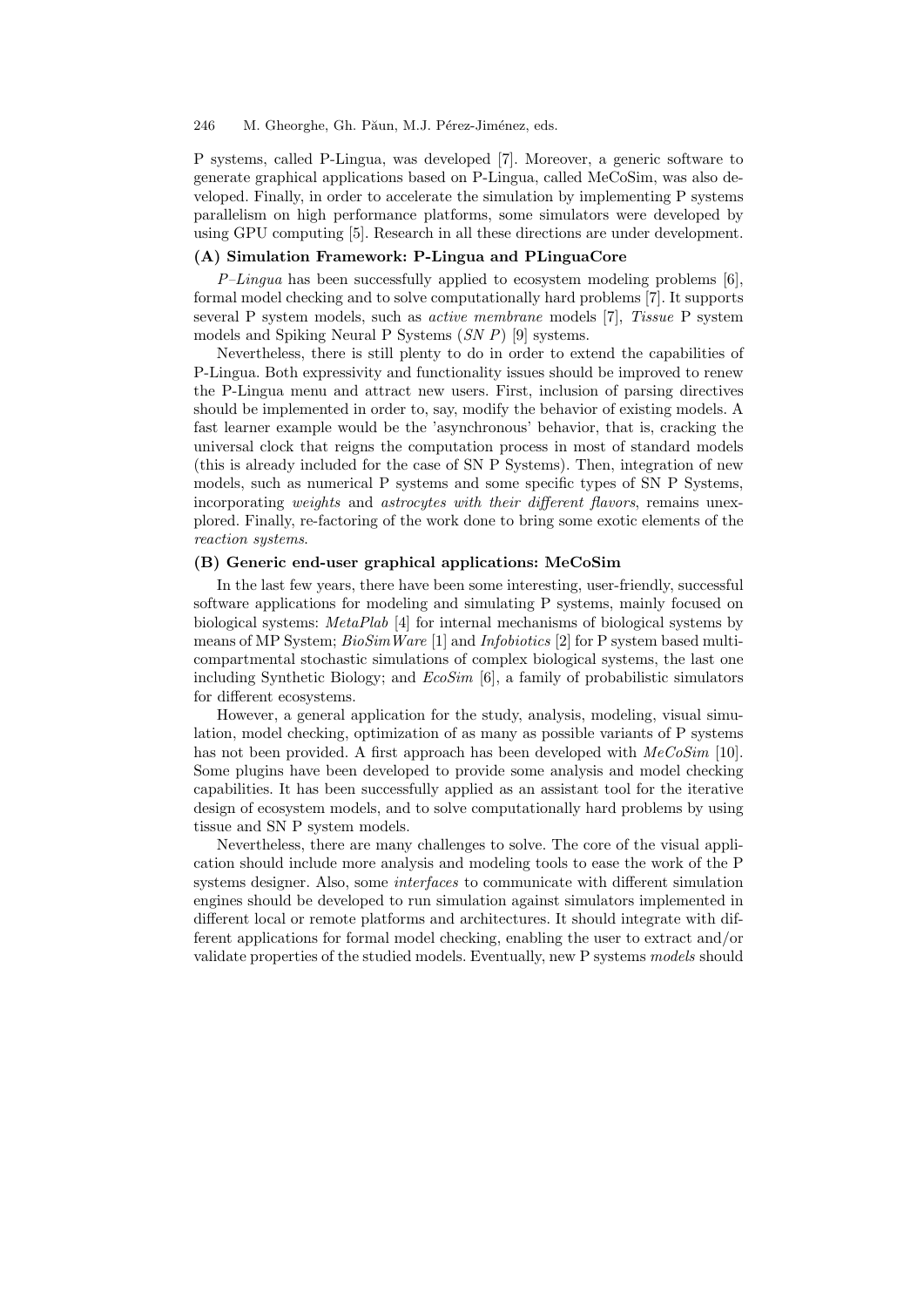be added to MeCoSim, providing the general functionalities and new possible plugins to many potential P systems designers.

#### **(C) Simulation on High Performance Platforms: GPU computing**

So far, there have been many efforts on the development of GPGPU based simulators for P systems. In fact, the following P systems models have been successfully simulated by means of GPUs: P systems with active membranes and division rules [5], a family of P systems with active membranes solving SAT in linear time [5], SN P systems (SNP) with and without delays [3], and ENPSs [8].

On the other hand, there exist many other models which, to the best of our knowledge, are yet to be simulated by means of GPGPU. These models include tissue P systems, population dynamics P systems, stochastic P systems, hyperdag P systems, numerical P systems and string P systems, to name just a few.

Another challenge is the *integration* of GPU simulators on end-user MC software frameworks. Although some steps have been taken in this direction with the P-Lingua automatic generation [7] of P system files to be parsed by GPU simulators [5], there is still a long way to walk for an efficient interaction between these two kinds of technological tools.

Last but not least, a thorough *performance comparison* between GPU simulators and other HPC approaches is yet to be developed. These approaches include reconfigurable hardware (FGPA, DSP), computer clusters with OpenMP and MPI, etc. The need for some works on this direction has been previously noticed [5, 8]. Finally, it is also interesting to port current developments of GPU simulators to the last GPU platforms, based on both NVIDIA and AMD ATI architectures, and on GPU based clusters.

**Acknowledgements.** The authors are supported by the project TIN 2009-13192 from "Ministerio de Economía y Competitividad" of Spain, and by "Proyecto de Excelencia con Investigador de Reconocida Valía" P08-TIC-04200 from Junta de Andalucía, both co-financed by FEDER funds. Manuel García-Quismondo is also supported by the National FPU Grant Programme from the Spanish Ministry of Education.

## **References**

- 1. D. Besozzi, P. Cazzaniga, G. Mauri, D. Pescini: BioSimWare: A software for the modeling, simulation and analysis of biological systems. LNCS 6501, Springer, 2011, 119–143.
- 2. J. Blakes, J. Twycross, F.J. Romero–Campero, N. Krasnogor: The infobiotics workbench: an integrated in silico modelling platform for Systems and Synthetic Biology. *Bioinformatics*, 27 (2011), 3323–3324.
- 3. F.C. Cabarle, H. Adorna, M.A. Mart´ınez-del-Amor: A spiking neural P system simulator based on CUDA. LNCS 7184, Springer, Berlin, 2012, 87–103.
- 4. A. Castellini, V. Manca: MetaPlab: A computational framework for metabolic P systems. *Pre-proceedings of WMC'08*, 2008, Edinburgh, Scotland.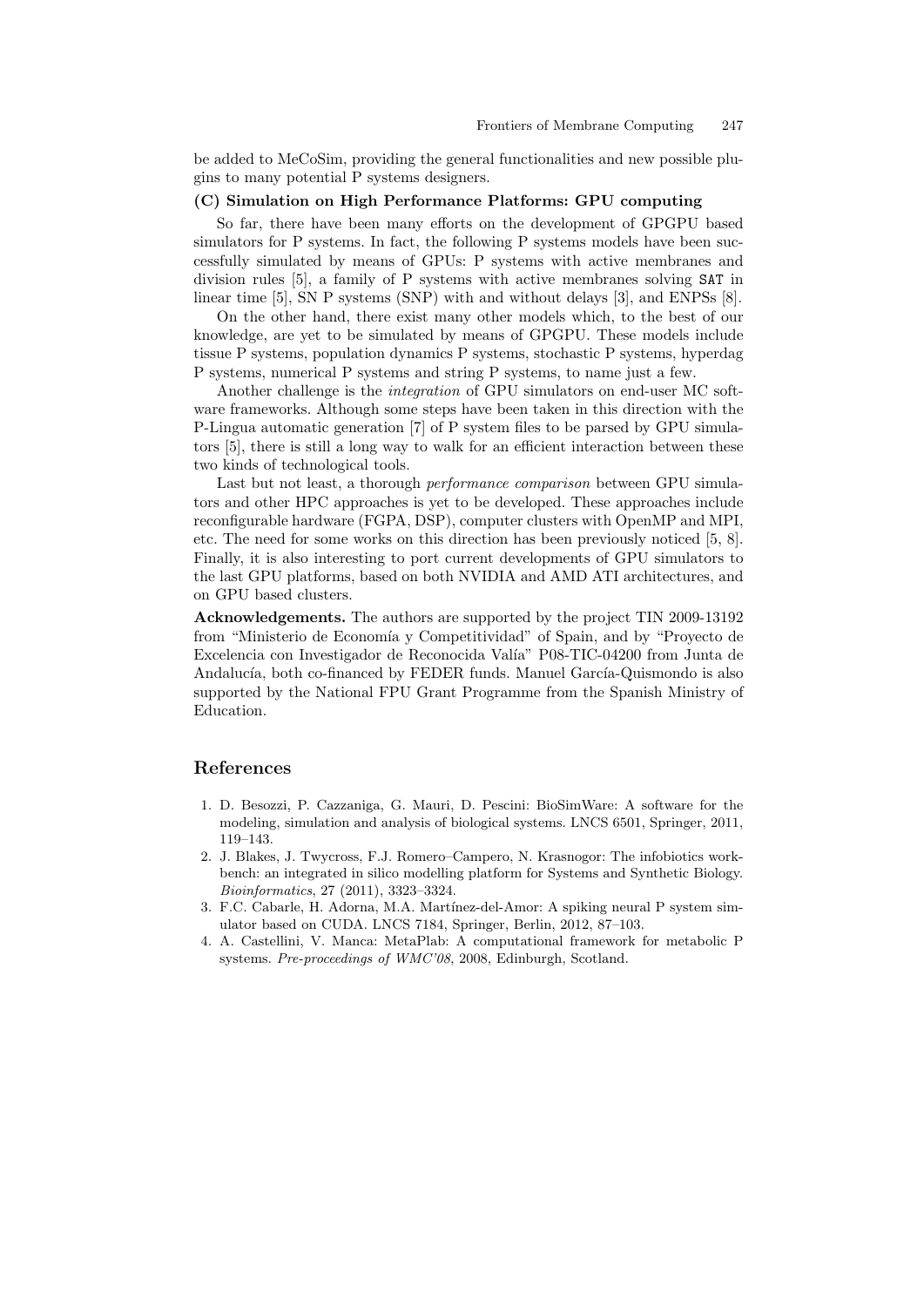- 248 M. Gheorghe, Gh. Păun, M.J. Pérez-Jiménez, eds.
- 5. J.M. Cecilia, J.M. García, G.D. Guerrero, M.A. Martínez-del-Amor, I. Pérez-Hurtado, M.J. Pérez-Jiménez: Simulation of P systems with active membranes on CUDA. *Briefings in Bioinformatics*, 11 (2010), 313–322.
- 6. M.A. Colomer, A. Margalida, D. Sanuy, M.J. Pérez–Jiménez: A bio–inspired computing model as a new tool for modeling ecosystems: The avian scavengers as a case study. *Ecological modelling*, 222 (2011), 33–47.
- 7. M. García-Quismondo, R. Gutiérrez-Escudero, M.A. Martínez-del-Amor, E. Orejuela-Pinedo, I. Pérez-Hurtado: P-Lingua 2.0: A software framework for cell-like P systems. *International Journal of Computers, Communications and Control*, 4 (2009), 234–243.
- 8. M. García-Quismondo, M.J. Pérez–Jiménez, L.F. Macías–Ramos: Implementing ENPS by means of GPUs for AI applications. *Beyond AI. Interdisciplinary Aspects of Artificial Intelligence (BAI 2011)*, 08/12/2011–09/12/2011, Pilsen, Czech Republic.
- 9. L.F. Macías-Ramos, I. Pérez-Hurtado, M. García-Quismondo, L. Valencia-Cabrera, M.J. Pérez-Jiménez, A. Riscos-Núñez: A P-Lingua based simulator for spiking neural P systems. LNCS 7184, Springer, 2012, 257–281.
- 10. I. Pérez-Hurtado, L. Valencia-Cabrera, M.J. Pérez-Jiménez, M.A. Colomer, A. Riscos-Núñez: MeCoSim: A general purpose software tool for simulating biological phenomena by means of P Systems. *IEEE Proceedings of BIC-TA 2010*, I, 637–643.

# **Closing Remarks**

As also said in the Introduction, this collection of open problems and research topics in MC was initially meant to be a working material, for 10th BWMC, and it was updated and completed several times. However, no such list can be complete, neither uniform, in what concerns the type of problems, their technicality, difficulty, range of interest. As expected, some problems are local, others are very general, while the sections are not at all uniform in style (we have preserved in a great extent the contributors writing). Moreover, many further research ideas wait to be addressed in MC, for instance, in the P and dP automata area, the SN P systems area, complexity, dynamical systems approach – not to speak about applications (from biology and bio-medicine, to ecology, robot control, approximate optimization). Still, we believe that such a list is useful, on the one hand, because it can entail cooperation about the co-authors of the paper and the readers, and, on the other hand, because it points out active research areas of MC, indicating its "frontiers". Actually, this "mega-paper" proved already to be useful during the 10th BWMC, where several of the proposed research topics were addressed – the paper incorporates some changes due to these recent progresses.

## **Acknowledgements**

The work of Gh. Păun and M.J. Pérez-Jiménez was supported by Proyecto de Excelencia con Investigador de Reconocida Valía, de la Junta de Andalucía, grant P08 – TIC 04200. The work of M. Gheorghe was partially supported by project